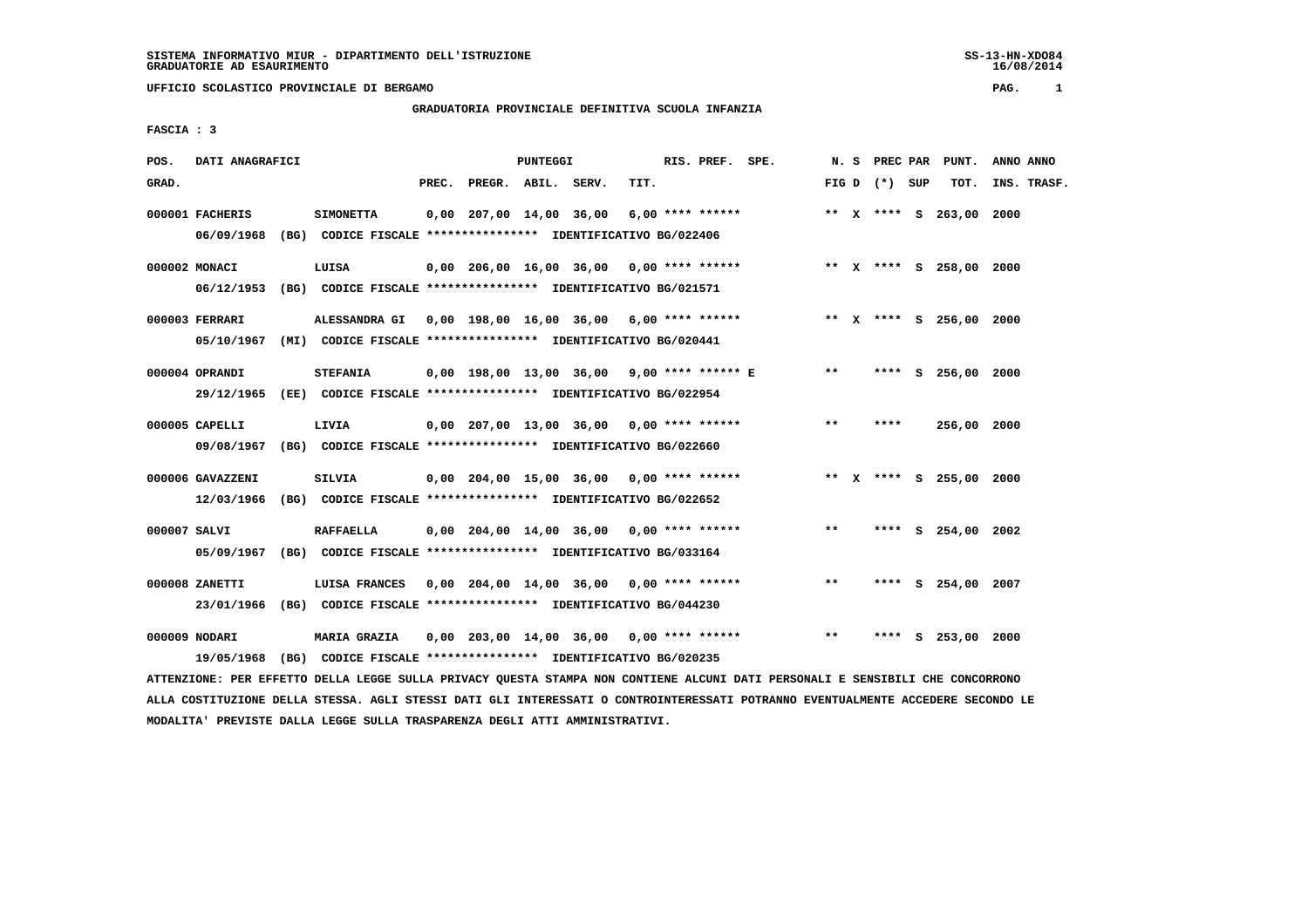**UFFICIO SCOLASTICO PROVINCIALE DI BERGAMO PAG. 2**

# **GRADUATORIA PROVINCIALE DEFINITIVA SCUOLA INFANZIA**

 **FASCIA : 3**

| POS.  | DATI ANAGRAFICI                 |      |                                                                                                                        |       |                         | PUNTEGGI |                                            |      | RIS. PREF. SPE.    | N.S         | PREC PAR |          | PUNT.              | ANNO ANNO   |
|-------|---------------------------------|------|------------------------------------------------------------------------------------------------------------------------|-------|-------------------------|----------|--------------------------------------------|------|--------------------|-------------|----------|----------|--------------------|-------------|
| GRAD. |                                 |      |                                                                                                                        | PREC. | PREGR. ABIL. SERV.      |          |                                            | TIT. |                    | FIG D       | (*) SUP  |          | TOT.               | INS. TRASF. |
|       | 000010 CORNAGO<br>05/04/1964    |      | <b>WANDA</b><br>(BG) CODICE FISCALE **************** IDENTIFICATIVO BG/022400                                          |       | 0,00 204,00 13,00 36,00 |          |                                            |      | $0.00$ **** ****** | $***$       | ****     | <b>S</b> | 253,00             | 2000        |
|       | 000011 BERTOCCHI<br>29/05/1970  | (BG) | LORENZA<br>CODICE FISCALE **************** IDENTIFICATIVO BG/020524                                                    |       |                         |          | $0,00$ 201,00 16,00 36,00 0,00 **** ****** |      |                    | $**$        | ****     |          | 253,00 2000        |             |
|       | 000012 BIANCHINI<br>07/07/1969  |      | DANIELA<br>(BG) CODICE FISCALE **************** IDENTIFICATIVO BG/020958                                               |       |                         |          | $0,00$ 197,00 16,00 36,00 3,00 **** ****** |      |                    | $***$       | ****     |          | S 252,00 2000      |             |
|       | 000013 SACRISTANI<br>01/05/1955 |      | <b>GIACOMINA</b><br>(BG) CODICE FISCALE **************** IDENTIFICATIVO BG/021560                                      |       |                         |          | $0,00$ 204,00 12,00 36,00 0,00 **** ****** |      |                    | $***$       |          |          | **** S 252,00 2000 |             |
|       | 000014 PARADISO<br>21/07/1968   |      | SONIA MARIA<br>(MI) CODICE FISCALE **************** IDENTIFICATIVO BG/032357                                           |       |                         |          | $0,00$ 198,00 18,00 36,00 0,00 **** ****** |      |                    | ** $X$ **** |          |          | 252,00 2002        |             |
|       | 000015 LAZZARINI<br>04/05/1970  |      | <b>MELANIA</b><br>(BG) CODICE FISCALE **************** IDENTIFICATIVO BG/021947                                        |       |                         |          | 0,00 203,00 11,00 36,00 0,00 **** ******   |      |                    | $* *$       | ****     |          | S 250,00 2000      |             |
|       | 000016 ZAMPOLERI<br>13/05/1966  |      | <b>ANGELICA</b><br>(BG) CODICE FISCALE **************** IDENTIFICATIVO BG/044201                                       |       |                         |          | $0,00$ 198,00 16,00 36,00 0,00 **** ****** |      |                    | $***$       | ****     |          | 250,00 2007        |             |
|       | 000017 COLOMBO<br>19/05/1962    | (MI) | <b>EMILIA</b><br>CODICE FISCALE **************** IDENTIFICATIVO BG/020099                                              |       |                         |          | $0,00$ 197,00 16,00 36,00 0,00 **** ****** |      |                    | $***$       | ****     | S        | 249,00 2000        |             |
|       | 000018 CARRARA<br>22/08/1966    |      | ALESSANDRA MA 0,00 198,00 15,00 36,00 0,00 **** ******<br>(BG) CODICE FISCALE *************** IDENTIFICATIVO BG/020828 |       |                         |          |                                            |      |                    | $**$        | ****     |          | $S$ 249,00 2000    |             |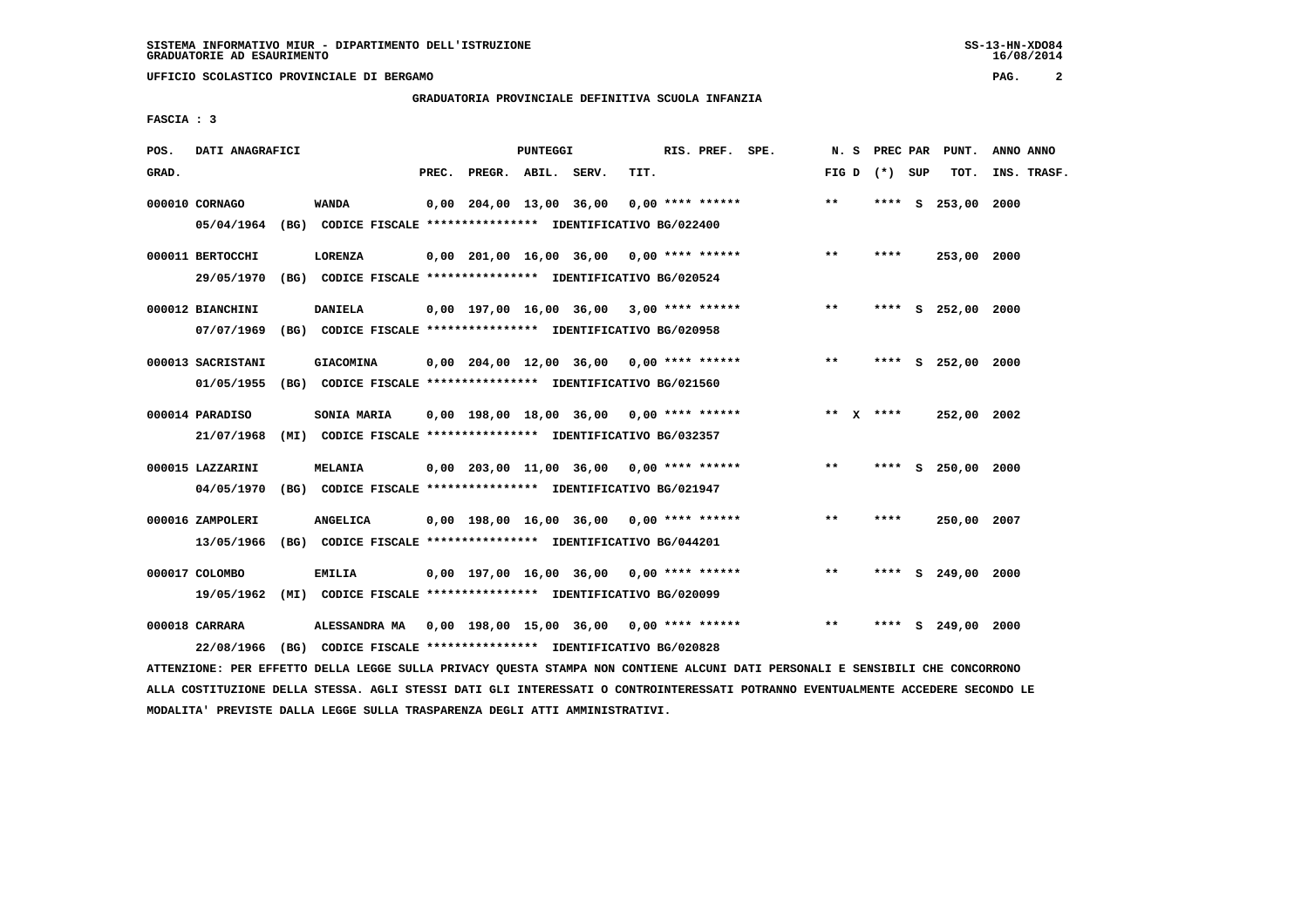**UFFICIO SCOLASTICO PROVINCIALE DI BERGAMO PAG. 3**

# **GRADUATORIA PROVINCIALE DEFINITIVA SCUOLA INFANZIA**

 **FASCIA : 3**

| POS.         | DATI ANAGRAFICI                |                                                                                          |       |                    | PUNTEGGI |                                            |      | RIS. PREF. SPE.  |                                          | N.S             |      |    | PREC PAR PUNT.     | ANNO ANNO   |
|--------------|--------------------------------|------------------------------------------------------------------------------------------|-------|--------------------|----------|--------------------------------------------|------|------------------|------------------------------------------|-----------------|------|----|--------------------|-------------|
| GRAD.        |                                |                                                                                          | PREC. | PREGR. ABIL. SERV. |          |                                            | TIT. |                  |                                          | FIG D $(*)$ SUP |      |    | TOT.               | INS. TRASF. |
| 000019 BUSI  |                                | <b>RENATA</b><br>02/01/1963 (BG) CODICE FISCALE *************** IDENTIFICATIVO BG/022360 |       |                    |          | 0,00 198,00 14,00 36,00                    |      | 0,00 **** ****** |                                          | $***$           |      |    | **** S 248,00      | 2000        |
|              |                                |                                                                                          |       |                    |          |                                            |      |                  |                                          |                 |      |    |                    |             |
|              | 000020 MAFFIOLETTI             | <b>SONIA</b>                                                                             |       |                    |          |                                            |      |                  | 0,00 195,00 17,00 36,00 0,00 **** ****** | $* *$           |      |    | **** S 248,00 2002 |             |
|              |                                | 20/10/1969 (BG) CODICE FISCALE *************** IDENTIFICATIVO BG/020939                  |       |                    |          |                                            |      |                  |                                          |                 |      |    |                    |             |
|              | 000021 SANTINI                 | CECILIA AMINA 0,00 198,00 13,00 36,00 0,00 **** ******                                   |       |                    |          |                                            |      |                  |                                          | $***$           |      |    | **** S 247,00 2000 |             |
|              |                                | 26/04/1964 (BG) CODICE FISCALE *************** IDENTIFICATIVO BG/021426                  |       |                    |          |                                            |      |                  |                                          |                 |      |    |                    |             |
|              | 000022 PECCHENINI              | <b>GIUSEPPINA</b>                                                                        |       |                    |          | $0,00$ 190,00 14,00 36,00 7,00 **** ****** |      |                  |                                          | $***$           |      |    | **** S 247,00 2000 |             |
|              | 11/11/1956                     | (BG) CODICE FISCALE **************** IDENTIFICATIVO BG/020723                            |       |                    |          |                                            |      |                  |                                          |                 |      |    |                    |             |
|              |                                |                                                                                          |       |                    |          | $0.00$ 200.00 11.00 36.00 0.00 **** ****** |      |                  |                                          | $***$           |      |    | **** S 247,00 2000 |             |
|              | 000023 FORZANINI<br>18/01/1953 | GIUSEPPINA<br>(BG) CODICE FISCALE **************** IDENTIFICATIVO BG/022997              |       |                    |          |                                            |      |                  |                                          |                 |      |    |                    |             |
|              |                                |                                                                                          |       |                    |          |                                            |      |                  |                                          |                 |      |    |                    |             |
|              | 000024 NEMBRINI                | GIUSEPPINA                                                                               |       |                    |          | 0,00 198,00 13,00 36,00 0,00 **** ******   |      |                  |                                          | $**$            |      |    | **** S 247,00 2000 |             |
|              | 30/08/1969                     | (BG) CODICE FISCALE **************** IDENTIFICATIVO BG/022412                            |       |                    |          |                                            |      |                  |                                          |                 |      |    |                    |             |
| 000025 MERLI |                                | <b>ALESSIA</b>                                                                           |       |                    |          | 0,00 198,00 12,00 36,00 0,00 **** ******   |      |                  |                                          | $**$            |      |    | **** S 246,00 2000 |             |
|              |                                | 19/02/1971 (BG) CODICE FISCALE *************** IDENTIFICATIVO BG/022567                  |       |                    |          |                                            |      |                  |                                          |                 |      |    |                    |             |
|              | 000026 SUARDI                  | <b>BRUNA</b>                                                                             |       |                    |          | $0,00$ 196,00 14,00 36,00 0,00 **** ****** |      |                  |                                          | $* *$           | **** |    | S 246,00 2000      |             |
|              |                                | 01/10/1962 (BG) CODICE FISCALE *************** IDENTIFICATIVO BG/023050                  |       |                    |          |                                            |      |                  |                                          |                 |      |    |                    |             |
|              |                                |                                                                                          |       |                    |          |                                            |      |                  |                                          |                 |      |    |                    |             |
|              | 000027 BARCELLA                | <b>EMANUELA</b>                                                                          |       |                    |          | $0,00$ 195,00 15,00 36,00 0,00 **** ****** |      |                  |                                          | $**$            | **** | S. | 246,00             | 2000        |
|              | 09/02/1972                     | (BG) CODICE FISCALE **************** IDENTIFICATIVO BG/022312                            |       |                    |          |                                            |      |                  |                                          |                 |      |    |                    |             |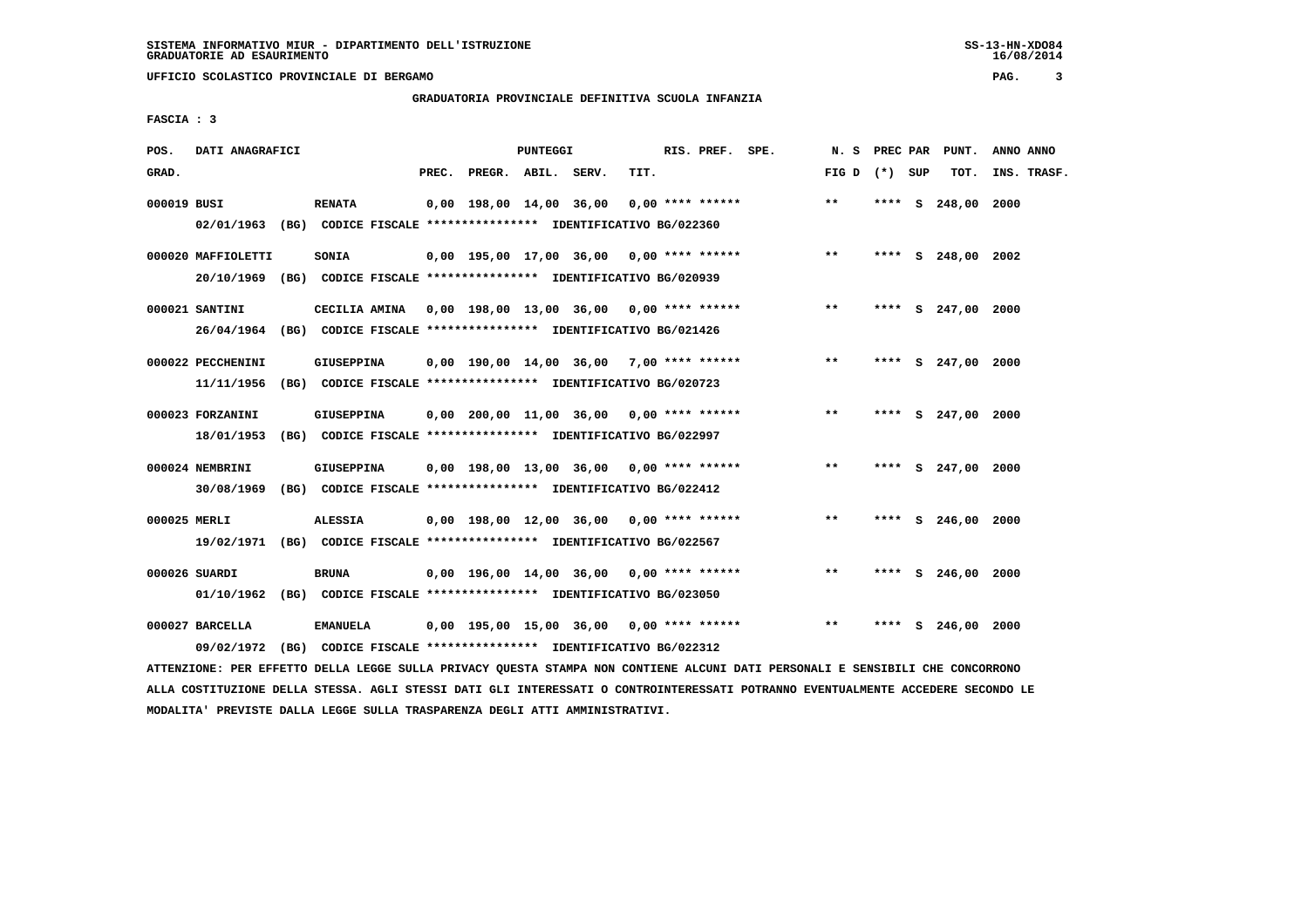**UFFICIO SCOLASTICO PROVINCIALE DI BERGAMO PAG. 4**

# **GRADUATORIA PROVINCIALE DEFINITIVA SCUOLA INFANZIA**

 **FASCIA : 3**

| POS.        | DATI ANAGRAFICI                |                                                                                                                                   |       |                    | PUNTEGGI |                                            |      | RIS. PREF. SPE.    |                                            | N. S            |      | PREC PAR PUNT.     | ANNO ANNO   |
|-------------|--------------------------------|-----------------------------------------------------------------------------------------------------------------------------------|-------|--------------------|----------|--------------------------------------------|------|--------------------|--------------------------------------------|-----------------|------|--------------------|-------------|
| GRAD.       |                                |                                                                                                                                   | PREC. | PREGR. ABIL. SERV. |          |                                            | TIT. |                    |                                            | FIG D $(*)$ SUP |      | TOT.               | INS. TRASF. |
|             | 000028 MORIGGI<br>05/07/1969   | LETIZIA<br>(BG) CODICE FISCALE **************** IDENTIFICATIVO BG/022355                                                          |       |                    |          | 0,00 195,00 14,00 36,00                    |      | $0.00$ **** ****** |                                            | **              |      | **** S 245,00 2000 |             |
|             | 000029 DEL BELLO<br>26/09/1965 | CRISTINA<br>(BG) CODICE FISCALE **************** IDENTIFICATIVO BG/041340                                                         |       |                    |          |                                            |      |                    | $0,00$ 192,00 14,00 36,00 3,00 **** ****** | $***$           |      | **** S 245,00 2005 |             |
|             | 000030 FACCHI                  | ROBERTA EVA<br>08/03/1971 (BG) CODICE FISCALE *************** IDENTIFICATIVO BG/020439                                            |       |                    |          | 0,00 195,00 13,00 36,00 0,00 **** ******   |      |                    |                                            | $* *$           |      | **** S 244,00 2007 |             |
|             | 000031 DALL ANGELO             | <b>ELISA</b><br>28/05/1959 (BG) CODICE FISCALE *************** IDENTIFICATIVO BG/020424                                           |       |                    |          | $0,00$ 194,00 13,00 36,00 0,00 **** ****** |      |                    |                                            | $***$           |      | **** S 243,00 2000 |             |
|             | 000032 SPREAFICO<br>20/05/1965 | LIDIA<br>(BG) CODICE FISCALE **************** IDENTIFICATIVO BG/035202                                                            |       |                    |          |                                            |      |                    | 0,00 192,00 15,00 36,00 0,00 **** ******   | ** $X$ ****     |      | 243,00 2003        |             |
|             | 000033 USUBELLI                | <b>ANNA</b><br>21/10/1969 (BG) CODICE FISCALE *************** IDENTIFICATIVO BG/041009                                            |       |                    |          | 0,00 194,00 13,00 36,00 0,00 **** ******   |      |                    |                                            | $***$           |      | **** S 243,00 2005 |             |
|             | 000034 CELERI                  | GABRIELLA MAR 0,00 194,00 12,00 36,00 0,00 **** ******<br>21/04/1966 (BG) CODICE FISCALE *************** IDENTIFICATIVO BG/020097 |       |                    |          |                                            |      |                    |                                            | **              |      | **** S 242,00 2000 |             |
| 000035 ROTA |                                | <b>MARIA NIVEA</b><br>15/08/1966 (BG) CODICE FISCALE *************** IDENTIFICATIVO BG/020442                                     |       |                    |          | $0,00$ 192,00 14,00 36,00 0,00 **** ****** |      |                    |                                            | $* *$           | **** | S 242,00 2000      |             |
|             | 000036 MERELLI<br>18/07/1969   | <b>LAURA</b><br>(BG) CODICE FISCALE *************** IDENTIFICATIVO BG/031028                                                      |       |                    |          | 0,00 191,00 15,00 36,00 0,00 **** ****** E |      |                    |                                            | $* *$           |      | **** S 242,00 2002 |             |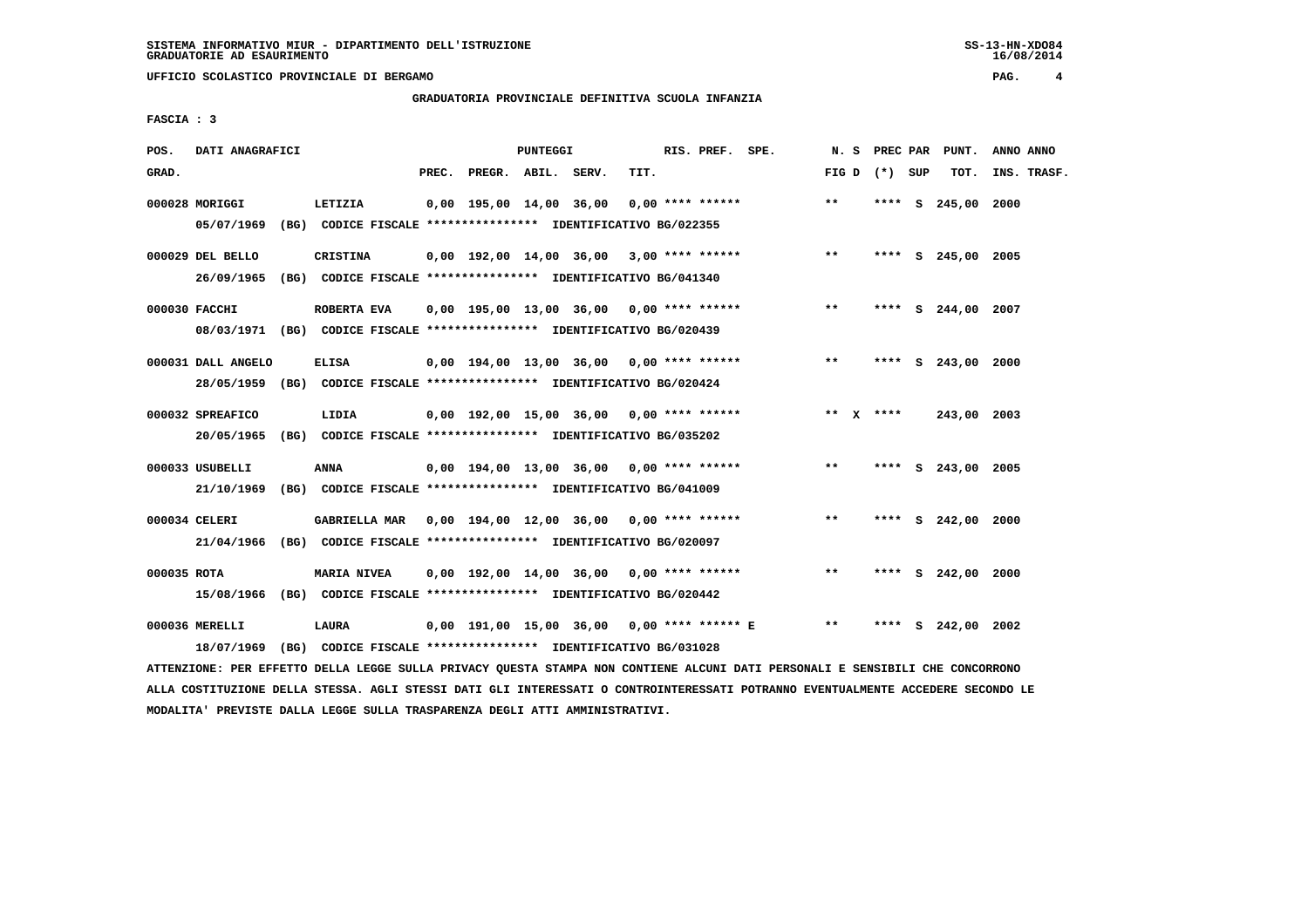**UFFICIO SCOLASTICO PROVINCIALE DI BERGAMO PAG. 5**

# **GRADUATORIA PROVINCIALE DEFINITIVA SCUOLA INFANZIA**

 **FASCIA : 3**

| POS.         | DATI ANAGRAFICI                |      |                                                                                                                         |       |                    | <b>PUNTEGGI</b> |                                            |      | RIS. PREF. SPE.    | N.S             |      | PREC PAR PUNT.     | ANNO ANNO   |
|--------------|--------------------------------|------|-------------------------------------------------------------------------------------------------------------------------|-------|--------------------|-----------------|--------------------------------------------|------|--------------------|-----------------|------|--------------------|-------------|
| GRAD.        |                                |      |                                                                                                                         | PREC. | PREGR. ABIL. SERV. |                 |                                            | TIT. |                    | FIG D $(*)$ SUP |      | TOT.               | INS. TRASF. |
|              | 000037 MANTECCA<br>30/10/1969  |      | <b>BRUNA</b><br>(BG) CODICE FISCALE **************** IDENTIFICATIVO BG/032073                                           |       |                    |                 | 0,00 192,00 14,00 36,00                    |      | $0.00$ **** ****** | $* *$           |      | **** S 242,00 2002 |             |
|              | 000038 SALOMONE<br>09/01/1970  |      | <b>CONCETTA</b><br>(AV) CODICE FISCALE **************** IDENTIFICATIVO BG/033138                                        |       |                    |                 | $0,00$ 194,00 12,00 36,00 0,00 **** ****** |      |                    | $**$            |      | **** S 242,00 2002 |             |
|              | 000039 CARMINATI<br>21/01/1973 |      | MARIALUISA<br>(BG) CODICE FISCALE **************** IDENTIFICATIVO BG/031020                                             |       |                    |                 | $0,00$ 192,00 14,00 36,00 0,00 **** ****** |      |                    | $***$           |      | **** S 242,00 2002 |             |
|              | 000040 BELLINI                 |      | <b>CARLA</b><br>05/05/1964 (BG) CODICE FISCALE *************** IDENTIFICATIVO BG/022716                                 |       |                    |                 | $0,00$ 192,00 13,00 36,00 0,00 **** ****** |      |                    | $***$           | **** | S 241,00           | 2000        |
|              | 000041 CONSONNI<br>05/09/1968  |      | <b>ENRICA MARIA</b><br>(BG) CODICE FISCALE **************** IDENTIFICATIVO BG/033131                                    |       |                    |                 | $0.00$ 192.00 13.00 36.00 0.00 **** ****** |      |                    | $* *$           | **** | S 241,00 2002      |             |
|              | 000042 CAPELLI<br>12/06/1968   |      | LUISELLA<br>(BG) CODICE FISCALE **************** IDENTIFICATIVO BG/023207                                               |       |                    |                 | 0,00 183,00 15,00 36,00 6,00 **** ******   |      |                    | $* *$           | **** | 240,00 2000        |             |
|              | 000043 BIANCHI<br>02/09/1967   |      | <b>GIOVANNA</b><br>(BG) CODICE FISCALE **************** IDENTIFICATIVO BG/022501                                        |       |                    |                 | $0.00$ 192.00 12.00 36.00 0.00 **** ****** |      |                    | $* *$           | **** | S 240,00           | 2000        |
| 000044 BASSI | 17/02/1968                     |      | CLAUDIA SONIA 0,00 189,00 14,00 36,00 0,00 **** ******<br>(BG) CODICE FISCALE **************** IDENTIFICATIVO BG/022377 |       |                    |                 |                                            |      |                    | $***$           | **** | S 239,00 2000      |             |
| 000045 TESTA | 04/01/1967                     | (BG) | MONICA<br>CODICE FISCALE **************** IDENTIFICATIVO BG/022289                                                      |       |                    |                 | $0,00$ 189,00 13,00 36,00 0,00 **** ****** |      |                    | $**$            | **** | S 238,00 2000      |             |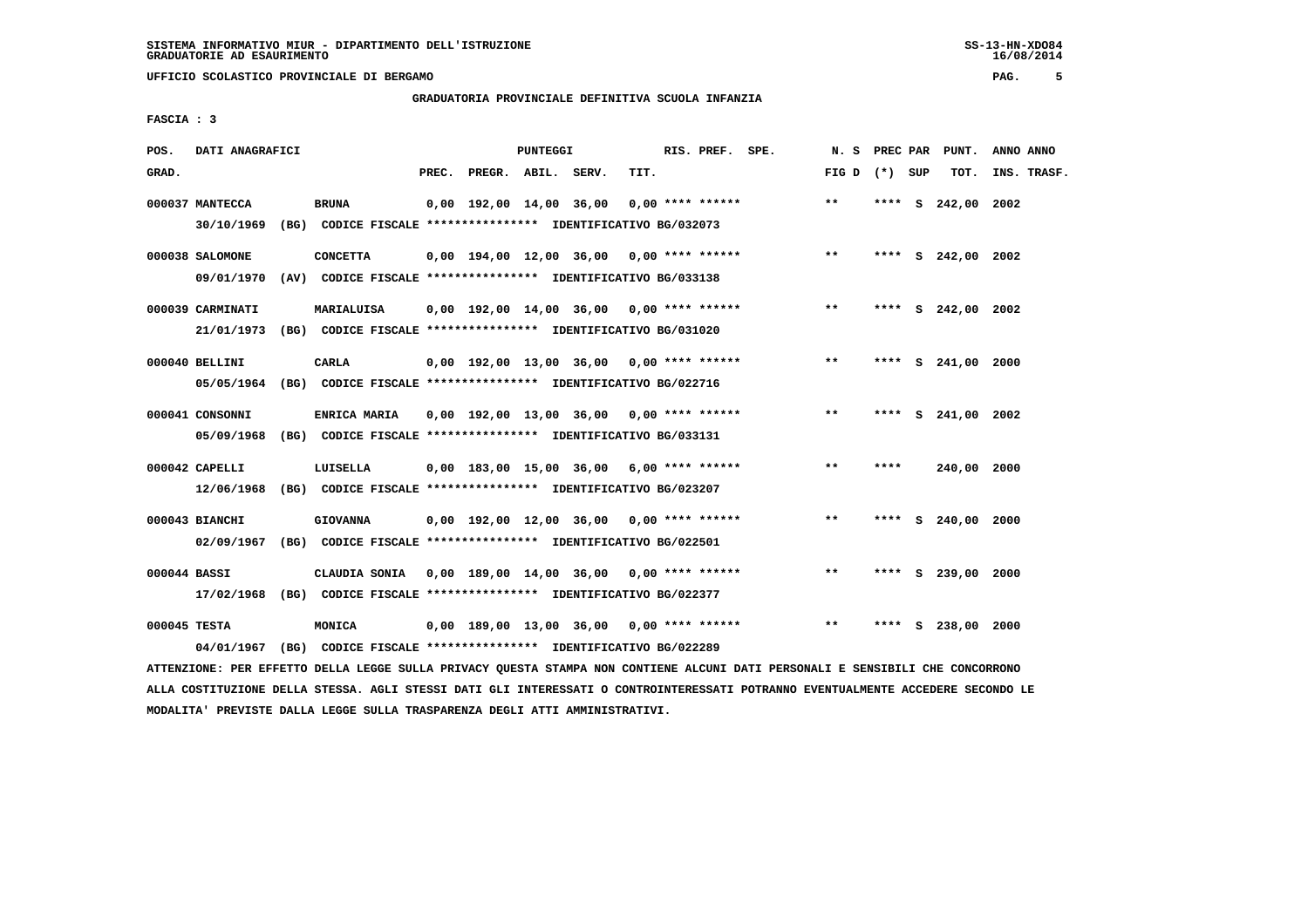**UFFICIO SCOLASTICO PROVINCIALE DI BERGAMO PAG. 6**

# **GRADUATORIA PROVINCIALE DEFINITIVA SCUOLA INFANZIA**

 **FASCIA : 3**

| POS.        | DATI ANAGRAFICI                |                                                                                              |       |                    | <b>PUNTEGGI</b> |                                            |      | RIS. PREF. SPE.  | N.S             |      | PREC PAR PUNT.     | ANNO ANNO   |
|-------------|--------------------------------|----------------------------------------------------------------------------------------------|-------|--------------------|-----------------|--------------------------------------------|------|------------------|-----------------|------|--------------------|-------------|
| GRAD.       |                                |                                                                                              | PREC. | PREGR. ABIL. SERV. |                 |                                            | TIT. |                  | FIG D $(*)$ SUP |      | TOT.               | INS. TRASF. |
|             | 000046 MAIRONI<br>26/07/1972   | <b>SIMONA</b><br>(BG) CODICE FISCALE **************** IDENTIFICATIVO BG/022013               |       |                    |                 | 0,00 186,00 15,00 36,00                    |      | 0,00 **** ****** | $**$            |      | **** S 237,00      | 2000        |
|             | 000047 PANZERI                 | CRISTINA<br>13/11/1969 (BG) CODICE FISCALE *************** IDENTIFICATIVO BG/022169          |       |                    |                 | 0,00 186,00 15,00 36,00 0,00 **** ******   |      |                  | $***$           |      | **** S 237,00 2000 |             |
|             | 000048 MICOLI                  | <b>SARA</b><br>19/01/1972 (BG) CODICE FISCALE *************** IDENTIFICATIVO BG/033117       |       |                    |                 | $0,00$ 186,00 15,00 36,00 0,00 **** ****** |      |                  | $***$           |      | **** S 237,00 2002 |             |
|             | 000049 CHIARELLI               | <b>ELISABETTA</b><br>07/02/1972 (BG) CODICE FISCALE *************** IDENTIFICATIVO BG/022204 |       |                    |                 | $0,00$ 186,00 14,00 36,00 0,00 **** ****** |      |                  | $***$           |      | **** S 236,00 2000 |             |
| 000050 SANA |                                | <b>ANGELA</b><br>06/05/1972 (BG) CODICE FISCALE *************** IDENTIFICATIVO BG/022442     |       |                    |                 | 0,00 186,00 13,00 36,00 0,00 **** ******   |      |                  | $* *$           |      | **** S 235,00 2000 |             |
|             | 000051 BORONI<br>04/06/1966    | <b>GIACOMINA</b><br>(BG) CODICE FISCALE **************** IDENTIFICATIVO BG/030992            |       |                    |                 | $0,00$ 185,00 14,00 36,00 0,00 **** ****** |      |                  | $***$           | **** | S 235,00 2002      |             |
|             | 000052 CAPOFERRI<br>10/02/1970 | <b>MARGHERITA TE</b><br>(BG) CODICE FISCALE **************** IDENTIFICATIVO BG/022380        |       |                    |                 | $0.00$ 185.00 13.00 36.00 0.00 **** ****** |      |                  | $* *$           | **** | S 234,00 2000      |             |
|             | 000053 BORNAGHI<br>05/05/1971  | <b>EMANUELA</b><br>(BG) CODICE FISCALE **************** IDENTIFICATIVO BG/022233             |       |                    |                 | $0,00$ 186,00 12,00 36,00 0,00 **** ****** |      |                  | $* *$           | **** | 234,00 2000        |             |
|             | 000054 DONZELLI<br>18/06/1971  | <b>MARILISE</b><br>(BG) CODICE FISCALE **************** IDENTIFICATIVO BG/033814             |       |                    |                 | $0,00$ 186,00 12,00 36,00 0,00 **** ****** |      |                  | $* *$           | **** | S 234,00 2002      |             |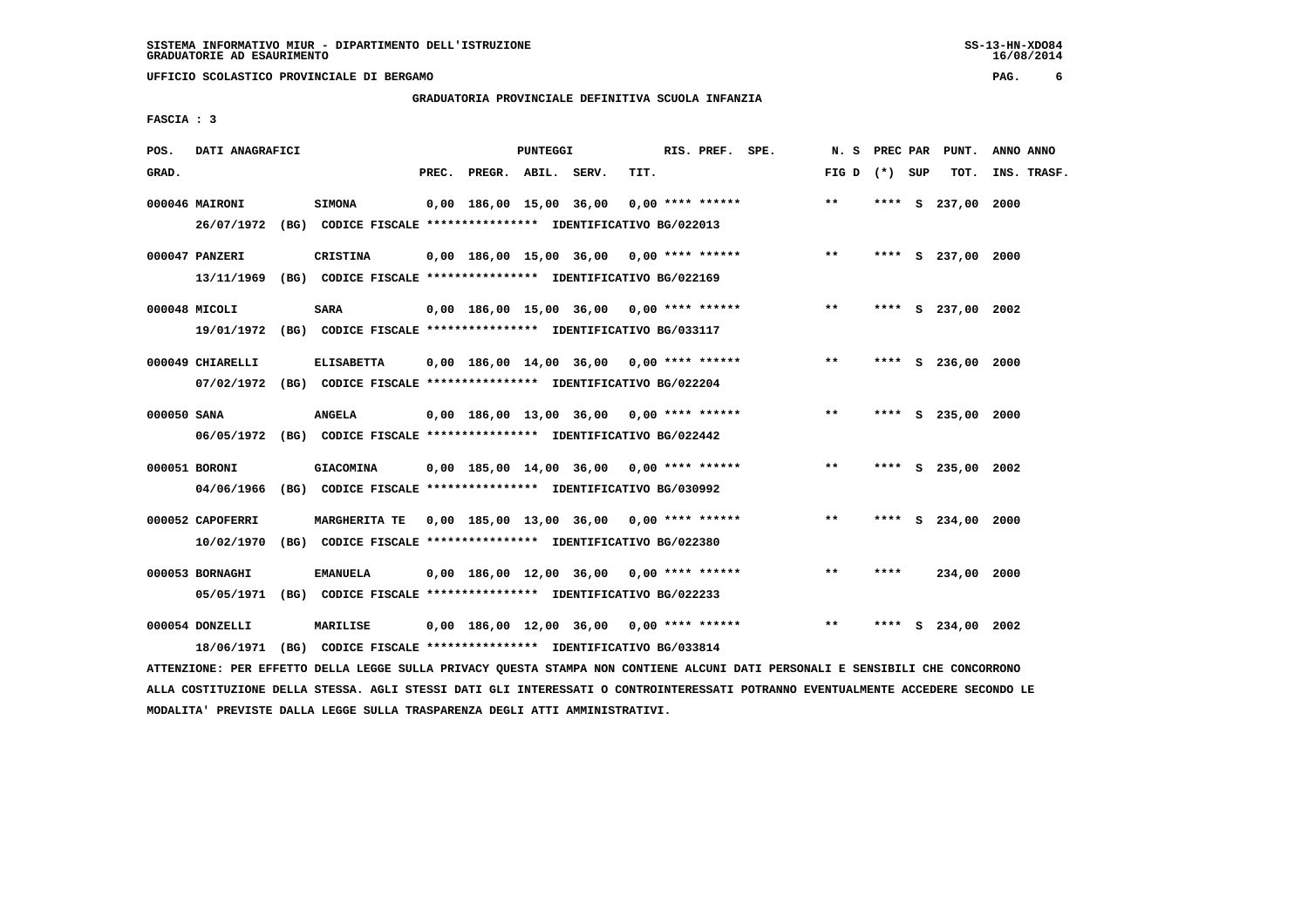**UFFICIO SCOLASTICO PROVINCIALE DI BERGAMO PAG. 7**

# **GRADUATORIA PROVINCIALE DEFINITIVA SCUOLA INFANZIA**

 **FASCIA : 3**

| POS.         | DATI ANAGRAFICI              |                                                                                             |       |                    | PUNTEGGI |                                            |      | RIS. PREF. SPE.    |                                            | N. S            |      | PREC PAR PUNT.     | ANNO ANNO   |
|--------------|------------------------------|---------------------------------------------------------------------------------------------|-------|--------------------|----------|--------------------------------------------|------|--------------------|--------------------------------------------|-----------------|------|--------------------|-------------|
| GRAD.        |                              |                                                                                             | PREC. | PREGR. ABIL. SERV. |          |                                            | TIT. |                    |                                            | FIG D $(*)$ SUP |      | TOT.               | INS. TRASF. |
|              | 000055 INTRONA               | ILARIA<br>20/12/1965 (MI) CODICE FISCALE *************** IDENTIFICATIVO BG/020980           |       |                    |          | 0,00 182,00 15,00 36,00                    |      | $0.00$ **** ****** |                                            | $***$           |      | **** S 233,00 2000 |             |
| 000056 NAVA  |                              | LAURA<br>11/09/1974 (BG) CODICE FISCALE *************** IDENTIFICATIVO BG/022352            |       |                    |          |                                            |      |                    | $0,00$ 182,00 14,00 36,00 0,00 **** ****** | $***$           |      | **** S 232,00 2000 |             |
|              | 000057 CARMINATI             | LAURA ROSA<br>11/08/1963 (BG) CODICE FISCALE *************** IDENTIFICATIVO BG/022573       |       |                    |          | 0,00 183,00 13,00 36,00 0,00 **** ******   |      |                    |                                            | $***$           |      | **** S 232,00 2000 |             |
|              | 000058 AGOSTINELLI           | <b>CHIARA</b><br>28/05/1973 (BG) CODICE FISCALE *************** IDENTIFICATIVO BG/045055    |       |                    |          | 0,00 180,00 16,00 36,00 0,00 **** ******   |      |                    |                                            | $***$           |      | **** S 232,00 2007 |             |
|              | 000059 COLOMBO               | <b>ERMELINDA</b><br>12/09/1969 (BG) CODICE FISCALE *************** IDENTIFICATIVO BG/022527 |       |                    |          | 0,00 180,00 15,00 36,00 0,00 **** ******   |      |                    |                                            | $* *$           | **** | S 231,00 2007      |             |
|              | 000060 COLLEONI              | <b>ELISABETH</b><br>22/09/1969 (BG) CODICE FISCALE *************** IDENTIFICATIVO BG/020935 |       |                    |          | 0,00 174,00 14,00 36,00 6,00 **** ******   |      |                    |                                            | $***$           |      | **** S 230,00 2000 |             |
| 000061 GAMBA |                              | <b>SABRINA</b><br>19/12/1972 (BG) CODICE FISCALE *************** IDENTIFICATIVO BG/022369   |       |                    |          | 0,00 180,00 14,00 36,00 0,00 **** ******   |      |                    |                                            | $**$            |      | **** S 230,00      | 2000        |
| 000062 NAVA  |                              | MARIA<br>21/01/1972 (BG) CODICE FISCALE *************** IDENTIFICATIVO BG/022693            |       |                    |          | $0,00$ 183,00 11,00 36,00 0,00 **** ****** |      |                    |                                            | $***$           |      | **** S 230,00 2000 |             |
|              | 000063 GAVAZZI<br>14/09/1971 | <b>FRANCESCA</b><br>(BG) CODICE FISCALE **************** IDENTIFICATIVO BG/022031           |       |                    |          | $0,00$ 180,00 13,00 36,00 0,00 **** ****** |      |                    |                                            | $* *$           |      | **** S 229,00 2000 |             |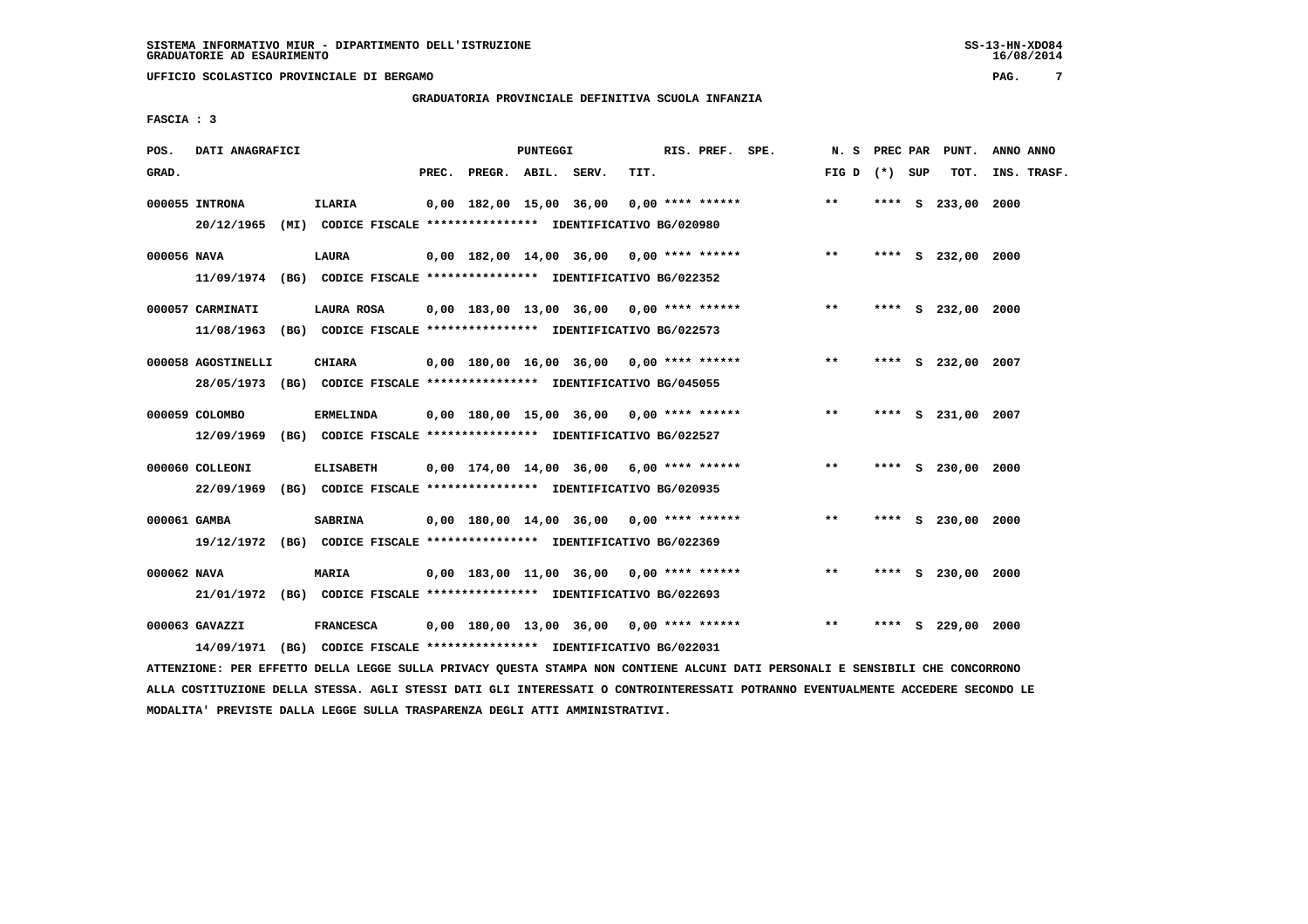**UFFICIO SCOLASTICO PROVINCIALE DI BERGAMO PAG. 8**

# **GRADUATORIA PROVINCIALE DEFINITIVA SCUOLA INFANZIA**

 **FASCIA : 3**

| POS.         | DATI ANAGRAFICI                                                                               |               |       |                    | PUNTEGGI |                                                                                                             |      | RIS. PREF. SPE.    |                                                    | N. S  |                 | PREC PAR PUNT.          | ANNO ANNO |             |
|--------------|-----------------------------------------------------------------------------------------------|---------------|-------|--------------------|----------|-------------------------------------------------------------------------------------------------------------|------|--------------------|----------------------------------------------------|-------|-----------------|-------------------------|-----------|-------------|
| GRAD.        |                                                                                               |               | PREC. | PREGR. ABIL. SERV. |          |                                                                                                             | TIT. |                    |                                                    |       | FIG D $(*)$ SUP | тот.                    |           | INS. TRASF. |
|              | 000064 ZANINI<br>31/03/1964 (BG) CODICE FISCALE *************** IDENTIFICATIVO BG/020313      | MANUELA       |       |                    |          | 0,00 180,00 13,00 36,00                                                                                     |      | $0.00$ **** ****** |                                                    | $* *$ |                 | **** S 229,00 2000      |           |             |
| 000065 GAMBA | 15/03/1970 (BS) CODICE FISCALE *************** IDENTIFICATIVO BG/022160                       | <b>GLORIA</b> |       |                    |          |                                                                                                             |      |                    | $0,00$ $204,00$ $12,00$ $12,00$ $0,00$ **** ****** | $***$ |                 | **** S 228,00 2000      |           |             |
|              | 000066 SECOMANDI<br>20/06/1969 (BG) CODICE FISCALE *************** IDENTIFICATIVO BG/022528   | MELISSA       |       |                    |          |                                                                                                             |      |                    | 0,00 180,00 12,00 36,00 0,00 **** ******           |       |                 | ** X **** S 228,00 2007 |           |             |
|              | 000067 SIQUILBERTI<br>23/02/1970 (BG) CODICE FISCALE *************** IDENTIFICATIVO BG/020969 | <b>NADIA</b>  |       |                    |          | 0,00 177,00 14,00 36,00 0,00 **** ******                                                                    |      |                    |                                                    | $* *$ |                 | **** S 227,00 2000      |           |             |
|              | 000068 ZANCHI<br>10/09/1973 (BG) CODICE FISCALE *************** IDENTIFICATIVO BG/020957      | MICHELA       |       |                    |          | 0,00 177,00 14,00 36,00 0,00 **** ******                                                                    |      |                    |                                                    | $***$ |                 | **** S 227,00 2000      |           |             |
|              | 000069 MILESI<br>24/09/1969 (BG) CODICE FISCALE *************** IDENTIFICATIVO BG/022399      | SILVIA        |       |                    |          | 0,00 176,00 15,00 36,00 0,00 **** ******                                                                    |      |                    |                                                    |       |                 | ** X **** S 227,00 2000 |           |             |
|              | 000070 TIRABOSCHI<br>21/09/1970                                                               | <b>ROMINA</b> |       |                    |          | 0,00 178,00 12,00 36,00 0,00 **** ******<br>(BG) CODICE FISCALE **************** IDENTIFICATIVO BG/022694   |      |                    |                                                    | $***$ |                 | **** S 226,00 2000      |           |             |
|              | 000071 LEGRENZI<br>14/04/1974 (BG) CODICE FISCALE *************** IDENTIFICATIVO BG/044840    | <b>MARA</b>   |       |                    |          | $0,00$ 174,00 16,00 36,00 0,00 **** ******                                                                  |      |                    |                                                    | $**$  |                 | **** S 226,00 2007      |           |             |
|              | 000072 BRICCOLI<br>30/11/1971                                                                 | <b>SIMONA</b> |       |                    |          | $0,00$ 174,00 14,00 36,00 0,00 **** ******<br>(BG) CODICE FISCALE **************** IDENTIFICATIVO BG/020993 |      |                    |                                                    | $***$ | ****            | $S$ 224,00 2000         |           |             |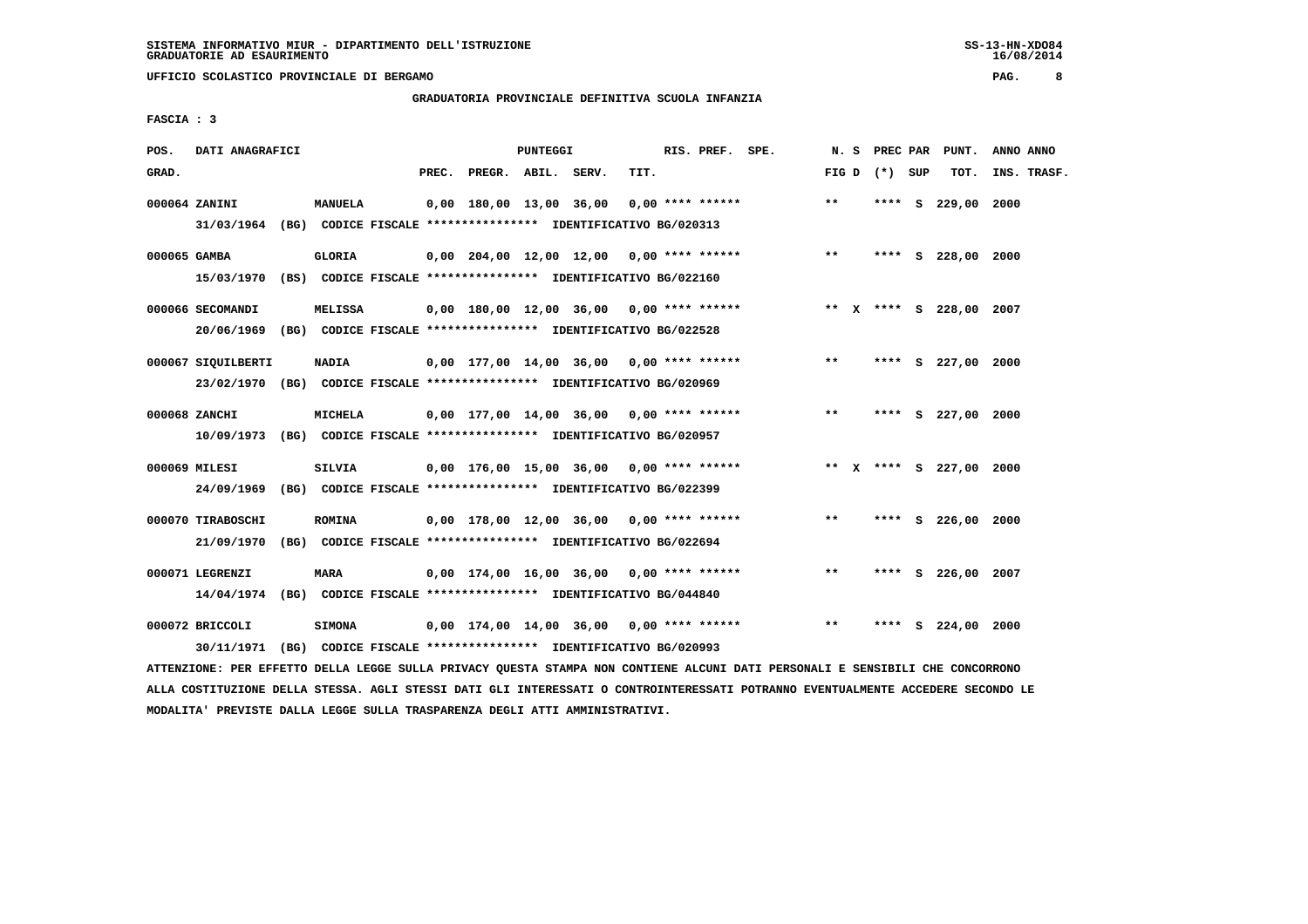**UFFICIO SCOLASTICO PROVINCIALE DI BERGAMO PAG. 9**

# **GRADUATORIA PROVINCIALE DEFINITIVA SCUOLA INFANZIA**

 **FASCIA : 3**

| POS.         | DATI ANAGRAFICI                 |                                                                                            |       |                    | PUNTEGGI |                                            |      | RIS. PREF. SPE.    |                                                                         | N.S             |  | PREC PAR PUNT.     | ANNO ANNO   |
|--------------|---------------------------------|--------------------------------------------------------------------------------------------|-------|--------------------|----------|--------------------------------------------|------|--------------------|-------------------------------------------------------------------------|-----------------|--|--------------------|-------------|
| GRAD.        |                                 |                                                                                            | PREC. | PREGR. ABIL. SERV. |          |                                            | TIT. |                    |                                                                         | FIG D $(*)$ SUP |  | TOT.               | INS. TRASF. |
|              | 000073 VALENTI                  | <b>RENATA</b><br>23/04/1974 (BG) CODICE FISCALE *************** IDENTIFICATIVO BG/022050   |       |                    |          | 0,00 174,00 11,00 36,00                    |      | $3,00$ **** ****** |                                                                         | $**$            |  | **** S 224,00 2000 |             |
| 000074 IELO  |                                 | <b>ELENA</b><br>06/05/1962 (RC) CODICE FISCALE *************** IDENTIFICATIVO BG/022695    |       |                    |          |                                            |      |                    | 0,00 170,00 18,00 36,00 0,00 **** ******                                | $***$           |  | **** S 224,00 2000 |             |
|              | 000075 ISCANDRI<br>28/09/1973   | <b>ELGA</b><br>(BG) CODICE FISCALE *************** IDENTIFICATIVO BG/022166                |       |                    |          |                                            |      |                    | 0,00 174,00 13,00 36,00 0,00 **** ****** **** *** ** **** S 223,00 2000 |                 |  |                    |             |
|              | 000076 PAGANELLI                | MONICA<br>15/12/1974 (BG) CODICE FISCALE *************** IDENTIFICATIVO BG/022646          |       |                    |          | $0.00$ 170.00 14.00 36.00 3.00 **** ****** |      |                    |                                                                         | $***$           |  | **** S 223,00 2000 |             |
|              | 000077 LECCHI                   | <b>FEDERICA</b><br>14/09/1974 (BG) CODICE FISCALE *************** IDENTIFICATIVO BG/022506 |       |                    |          | 0,00 174,00 13,00 36,00 0,00 **** ******   |      |                    |                                                                         | $**$            |  | **** S 223,00 2000 |             |
| 000078 GAMBA |                                 | <b>MARIANNA</b><br>19/02/1970 (BG) CODICE FISCALE *************** IDENTIFICATIVO BG/033186 |       |                    |          | $0,00$ 174,00 13,00 36,00 0,00 **** ****** |      |                    |                                                                         | $**$            |  | **** S 223,00 2002 |             |
|              | 000079 GUADAGNINI<br>22/10/1960 | LIDIA<br>(BG) CODICE FISCALE **************** IDENTIFICATIVO BG/020840                     |       |                    |          | 0,00 176,00 11,00 36,00 0,00 **** ******   |      |                    |                                                                         | $**$            |  | **** S 223,00 2007 |             |
|              | 000080 PICCOLO                  | <b>SIMONA</b><br>04/10/1969 (BG) CODICE FISCALE *************** IDENTIFICATIVO BG/044883   |       |                    |          | $0,00$ 174,00 13,00 36,00 0,00 **** ****** |      |                    |                                                                         | $***$           |  | **** S 223,00 2007 |             |
| 000081 RUSSO | 09/09/1968                      | LUCIA<br>(FG) CODICE FISCALE **************** IDENTIFICATIVO BG/021847                     |       |                    |          | $0,00$ 174,00 12,00 36,00 0,00 **** ****** |      |                    |                                                                         | $***$           |  | **** S 222,00 2000 |             |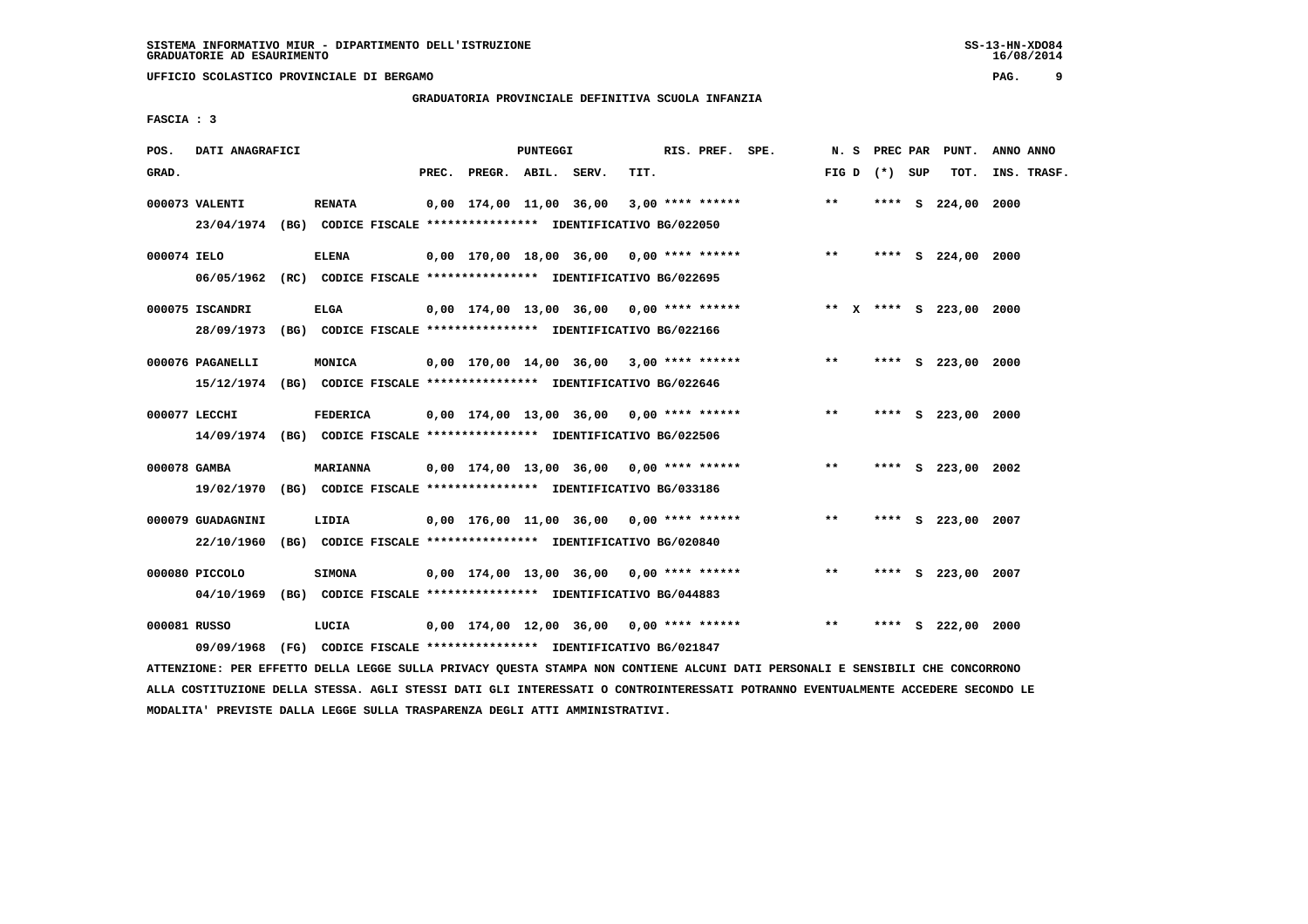**UFFICIO SCOLASTICO PROVINCIALE DI BERGAMO PAG. 10**

# **GRADUATORIA PROVINCIALE DEFINITIVA SCUOLA INFANZIA**

 **FASCIA : 3**

| POS.         | DATI ANAGRAFICI    |                                                                                        |       |                    | <b>PUNTEGGI</b> |                                            |      | RIS. PREF. SPE.    | N.S               | <b>PREC PAR</b> | PUNT.              | ANNO ANNO   |  |
|--------------|--------------------|----------------------------------------------------------------------------------------|-------|--------------------|-----------------|--------------------------------------------|------|--------------------|-------------------|-----------------|--------------------|-------------|--|
| GRAD.        |                    |                                                                                        | PREC. | PREGR. ABIL. SERV. |                 |                                            | TIT. |                    | FIG $D$ $(*)$ SUP |                 | TOT.               | INS. TRASF. |  |
| 000082 FERRO |                    | <b>IOLE</b><br>28/02/1973 (BS) CODICE FISCALE *************** IDENTIFICATIVO BG/021999 |       |                    |                 | 0,00 174,00 12,00 36,00                    |      | $0.00$ **** ****** | $* *$             |                 | **** S 222,00      | 2000        |  |
|              |                    |                                                                                        |       |                    |                 |                                            |      |                    |                   |                 |                    |             |  |
|              | 000083 RECENTI     | KATIA ANGELA                                                                           |       |                    |                 | $0,00$ 174,00 12,00 36,00 0,00 **** ****** |      |                    | $* *$             |                 | **** S 222,00 2000 |             |  |
|              | 04/01/1966         | (BG) CODICE FISCALE *************** IDENTIFICATIVO BG/021982                           |       |                    |                 |                                            |      |                    |                   |                 |                    |             |  |
|              | 000084 GUSMINI     | <b>BARBARA</b>                                                                         |       |                    |                 | $0,00$ 171,00 15,00 36,00 0,00 **** ****** |      |                    | $\star\star$      |                 | **** S 222,00 2000 |             |  |
|              |                    | 08/04/1970 (BG) CODICE FISCALE *************** IDENTIFICATIVO BG/022062                |       |                    |                 |                                            |      |                    |                   |                 |                    |             |  |
|              | 000085 NEGRINI     | CLAUDIA                                                                                |       |                    |                 | $0,00$ 174,00 12,00 36,00 0,00 **** ****** |      |                    | $**$              | ****            | S 222,00 2002      |             |  |
|              |                    | 05/10/1960 (BS) CODICE FISCALE *************** IDENTIFICATIVO BG/032551                |       |                    |                 |                                            |      |                    |                   |                 |                    |             |  |
|              |                    |                                                                                        |       |                    |                 |                                            |      |                    |                   |                 |                    |             |  |
|              | 000086 MARCANDELLI | <b>ROBERTA</b>                                                                         |       |                    |                 | 0,00 174,00 12,00 36,00 0,00 **** ******   |      |                    | $***$             | ****            | S 222,00 2005      |             |  |
|              |                    | 26/07/1967 (BS) CODICE FISCALE *************** IDENTIFICATIVO BG/041105                |       |                    |                 |                                            |      |                    |                   |                 |                    |             |  |
|              | 000087 PARAVELLA   | CHIARA MARIA                                                                           |       |                    |                 | $0.00$ 174.00 11.00 36.00 0.00 **** ****** |      |                    | $***$             | ****            | S 221,00 2000      |             |  |
|              | 18/12/1968         | (BG) CODICE FISCALE **************** IDENTIFICATIVO BG/020415                          |       |                    |                 |                                            |      |                    |                   |                 |                    |             |  |
|              | 000088 FORNONI     | MARIA LUISA                                                                            |       |                    |                 | $0,00$ 174,00 11,00 36,00 0,00 **** ****** |      |                    | $***$             | ****            | S 221,00 2000      |             |  |
|              | 05/03/1967         | (BG) CODICE FISCALE **************** IDENTIFICATIVO BG/021854                          |       |                    |                 |                                            |      |                    |                   |                 |                    |             |  |
|              | 000089 CARRARA     | MARIAELENA                                                                             |       |                    |                 | $0,00$ 171,00 13,00 36,00 0,00 **** ****** |      |                    | $* *$             | ****            | s 220,00 2000      |             |  |
|              |                    | 10/09/1973 (BG) CODICE FISCALE *************** IDENTIFICATIVO BG/022376                |       |                    |                 |                                            |      |                    |                   |                 |                    |             |  |
|              |                    |                                                                                        |       |                    |                 |                                            |      |                    |                   |                 |                    |             |  |
| 000090 DOLCI |                    | MARA                                                                                   |       |                    |                 | $0,00$ 171,00 13,00 36,00 0,00 **** ****** |      |                    | $* *$             | ****            | 220,00 2000        |             |  |
|              | 29/02/1972         | (BG) CODICE FISCALE **************** IDENTIFICATIVO BG/022509                          |       |                    |                 |                                            |      |                    |                   |                 |                    |             |  |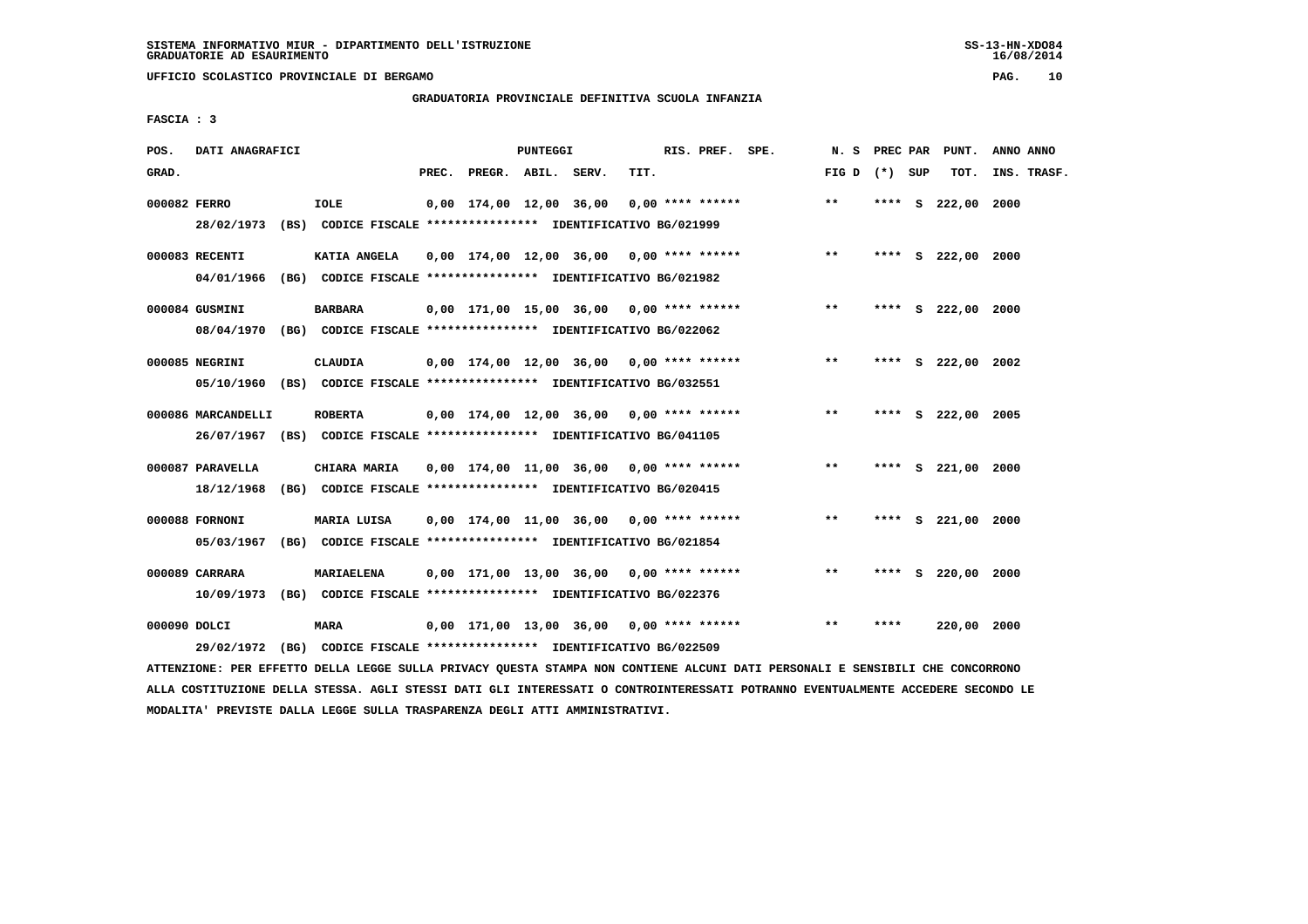**UFFICIO SCOLASTICO PROVINCIALE DI BERGAMO PAG. 11**

# **GRADUATORIA PROVINCIALE DEFINITIVA SCUOLA INFANZIA**

 **FASCIA : 3**

| POS.         | DATI ANAGRAFICI              |                                                                                                                                   |       |                    | PUNTEGGI |                                            |      | RIS. PREF. SPE. |                                            | N.S             |      | PREC PAR PUNT.     | ANNO ANNO   |
|--------------|------------------------------|-----------------------------------------------------------------------------------------------------------------------------------|-------|--------------------|----------|--------------------------------------------|------|-----------------|--------------------------------------------|-----------------|------|--------------------|-------------|
| GRAD.        |                              |                                                                                                                                   | PREC. | PREGR. ABIL. SERV. |          |                                            | TIT. |                 |                                            | FIG D $(*)$ SUP |      | TOT.               | INS. TRASF. |
|              | 000091 DANELLI               | <b>SILVIA</b><br>08/08/1974 (BG) CODICE FISCALE *************** IDENTIFICATIVO BG/022386                                          |       |                    |          | 0,00 168,00 15,00 36,00 0,00 **** ******   |      |                 |                                            | $***$           | **** | s 219,00 2000      |             |
|              | 000092 CONSONNI              | <b>GIOVANNA</b><br>29/04/1974 (BG) CODICE FISCALE *************** IDENTIFICATIVO BG/020959                                        |       |                    |          |                                            |      |                 | $0,00$ 169,00 13,00 36,00 0,00 **** ****** | $***$           |      | **** S 218,00 2000 |             |
| 000093 LEONI |                              | RITA LUCIA<br>07/08/1974 (BG) CODICE FISCALE *************** IDENTIFICATIVO BG/022685                                             |       |                    |          | 0,00 163,00 12,00 36,00 7,00 **** ******   |      |                 |                                            | $***$           |      | **** S 218,00 2000 |             |
| 000094 SCIME |                              | MARIA ALFONSA 0.00 170.00 11.00 36.00 0.00 **** ******<br>30/11/1955 (AG) CODICE FISCALE *************** IDENTIFICATIVO BG/022483 |       |                    |          |                                            |      |                 |                                            | $**$            | **** | S 217,00           | 2000        |
|              | 000095 BALDASSARI            | <b>RAFFAELLA</b><br>30/06/1961 (BG) CODICE FISCALE *************** IDENTIFICATIVO BG/022375                                       |       |                    |          | 0,00 166,00 15,00 36,00 0,00 **** ******   |      |                 |                                            | $**$            | **** | S 217,00 2000      |             |
|              | 000096 MOROSINI              | CRISTINA<br>06/06/1971 (BG) CODICE FISCALE *************** IDENTIFICATIVO BG/044571                                               |       |                    |          | 0,00 168,00 13,00 36,00 0,00 **** ******   |      |                 |                                            | $**$            | **** | S 217,00 2007      |             |
|              | 000097 PLEBANI<br>11/01/1966 | LIVIA<br>(BG) CODICE FISCALE **************** IDENTIFICATIVO BG/045003                                                            |       |                    |          | $0,00$ 192,00 13,00 12,00 0,00 **** ****** |      |                 |                                            | $**$            |      | **** S 217,00 2007 |             |
|              | 000098 SCOLARI               | <b>NICOLETTA</b><br>04/05/1967 (BG) CODICE FISCALE *************** IDENTIFICATIVO BG/022476                                       |       |                    |          | $0,00$ 168,00 12,00 36,00 0,00 **** ****** |      |                 |                                            | $***$           |      | **** S 216,00 2000 |             |
|              | 000099 FOGATO<br>15/09/1974  | ROBERTA MARIA 0,00 166,00 13,00 36,00 1,00 **** ******<br>(BG) CODICE FISCALE **************** IDENTIFICATIVO BG/022038           |       |                    |          |                                            |      |                 |                                            | $***$           |      | **** S 216,00 2000 |             |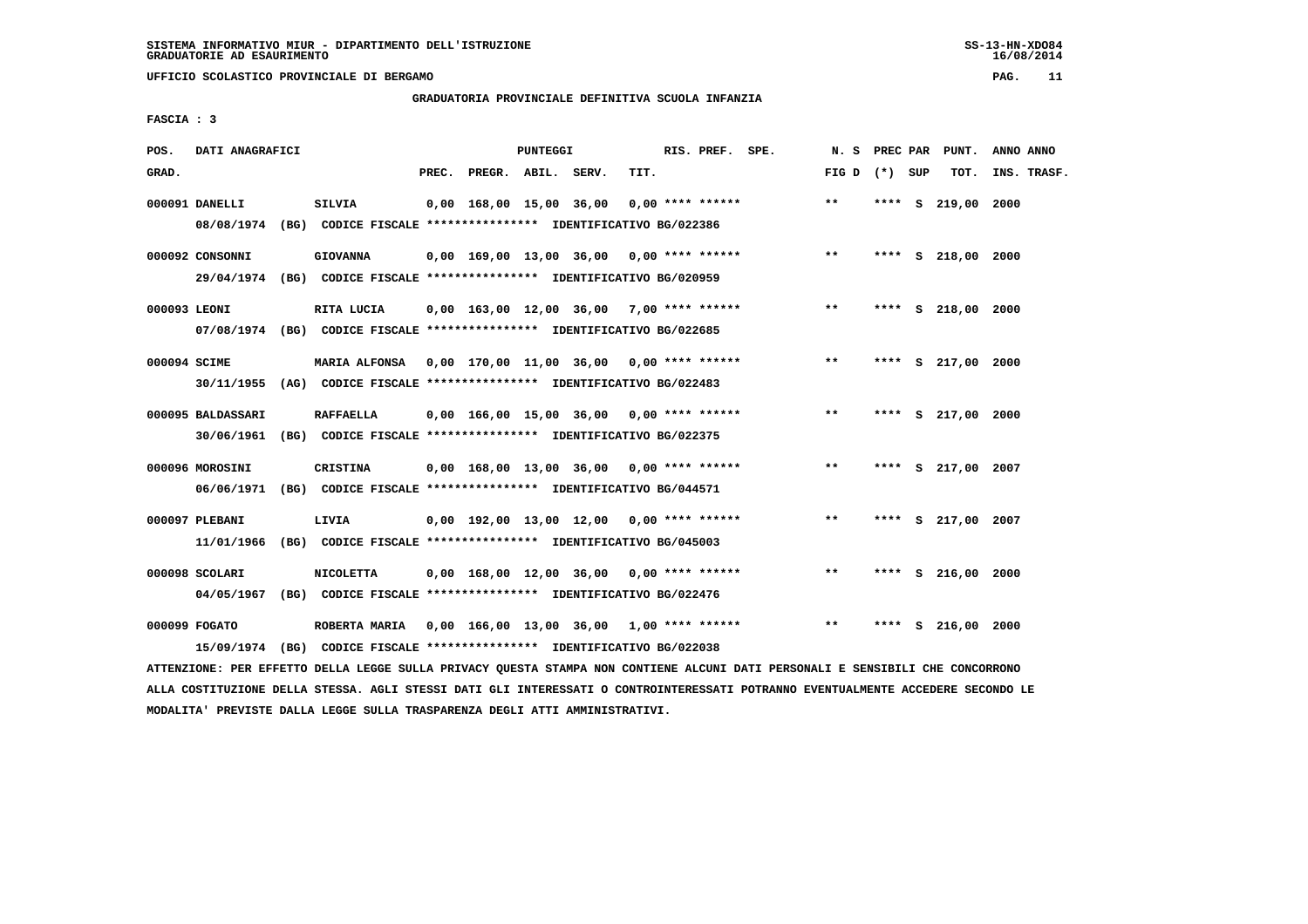**UFFICIO SCOLASTICO PROVINCIALE DI BERGAMO PAG. 12**

# **GRADUATORIA PROVINCIALE DEFINITIVA SCUOLA INFANZIA**

 **FASCIA : 3**

| POS.        | DATI ANAGRAFICI                                                                                |                                                                                  |       |                                            | <b>PUNTEGGI</b> |      | RIS. PREF. SPE.    |                                              |       |                 | N. S PREC PAR PUNT.          | ANNO ANNO |             |
|-------------|------------------------------------------------------------------------------------------------|----------------------------------------------------------------------------------|-------|--------------------------------------------|-----------------|------|--------------------|----------------------------------------------|-------|-----------------|------------------------------|-----------|-------------|
| GRAD.       |                                                                                                |                                                                                  | PREC. | PREGR. ABIL. SERV.                         |                 | TIT. |                    |                                              |       | FIG D $(*)$ SUP | тот.                         |           | INS. TRASF. |
|             | 000100 ZANOTTI<br>21/05/1970 (BG) CODICE FISCALE *************** IDENTIFICATIVO BG/022726      | <b>ROSANNA</b>                                                                   |       | 0,00 165,00 15,00 36,00                    |                 |      | $0.00$ **** ****** |                                              | **    |                 | **** S 216,00 2000           |           |             |
|             | 000101 SCANDELLA<br>26/06/1970                                                                 | <b>CARMEN</b><br>(BG) CODICE FISCALE **************** IDENTIFICATIVO BG/020727   |       | $0,00$ 169,00 11,00 36,00 0,00 **** ****** |                 |      |                    |                                              |       |                 | ** X **** S 216,00 2000      |           |             |
|             | 000102 CORNALI<br>30/01/1955 (BG) CODICE FISCALE *************** IDENTIFICATIVO BG/020527      | <b>DANIELA</b>                                                                   |       | $0.00$ 168.00 12.00 36.00 0.00 **** ****** |                 |      |                    |                                              | $* *$ |                 | **** S 216,00 2000           |           |             |
|             | 000103 MINUTTI<br>28/09/1974 (MI) CODICE FISCALE *************** IDENTIFICATIVO BG/037410      | <b>MANUELA</b>                                                                   |       | $0.00$ 162.00 18.00 36.00 0.00 **** ****** |                 |      |                    |                                              |       | ** x ****       | 216,00 2004 2004             |           |             |
|             | 000104 BUONINCONTRI<br>02/04/1973 (NA) CODICE FISCALE *************** IDENTIFICATIVO BG/041157 | <b>FRANCA</b>                                                                    |       |                                            |                 |      |                    | 0,00 155,00 15,00 36,00 10,00 **** ****** EF |       |                 | ** X **** S 216,00 2005 2005 |           |             |
|             | 000105 BONATI<br>20/05/1976 (BG) CODICE FISCALE *************** IDENTIFICATIVO BG/022318       | <b>STEFANIA</b>                                                                  |       | 0,00 165,00 15,00 36,00 0,00 **** ******   |                 |      |                    |                                              | **    |                 | **** S 216,00 2007           |           |             |
| 000106 ROTA | 09/06/1976 (BG) CODICE FISCALE *************** IDENTIFICATIVO BG/022240                        | ANNA                                                                             |       | $0.00$ 165,00 14,00 36,00 0,00 **** ****** |                 |      |                    |                                              | $* *$ |                 | **** S 215,00 2000           |           |             |
|             | 000107 RUFFINO<br>28/05/1974 (EE) CODICE FISCALE *************** IDENTIFICATIVO BG/022150      | <b>MARY</b>                                                                      |       | $0.00$ 165.00 14.00 36.00 0.00 **** ****** |                 |      |                    |                                              | $***$ | ****            | 215,00 2000                  |           |             |
|             | 000108 SIVIERO<br>05/09/1971                                                                   | <b>STEFANIA</b><br>(MI) CODICE FISCALE **************** IDENTIFICATIVO BG/020302 |       | $0,00$ 166,00 13,00 36,00 0,00 **** ****** |                 |      |                    |                                              | **    | ****            | s 215,00                     | 2000      |             |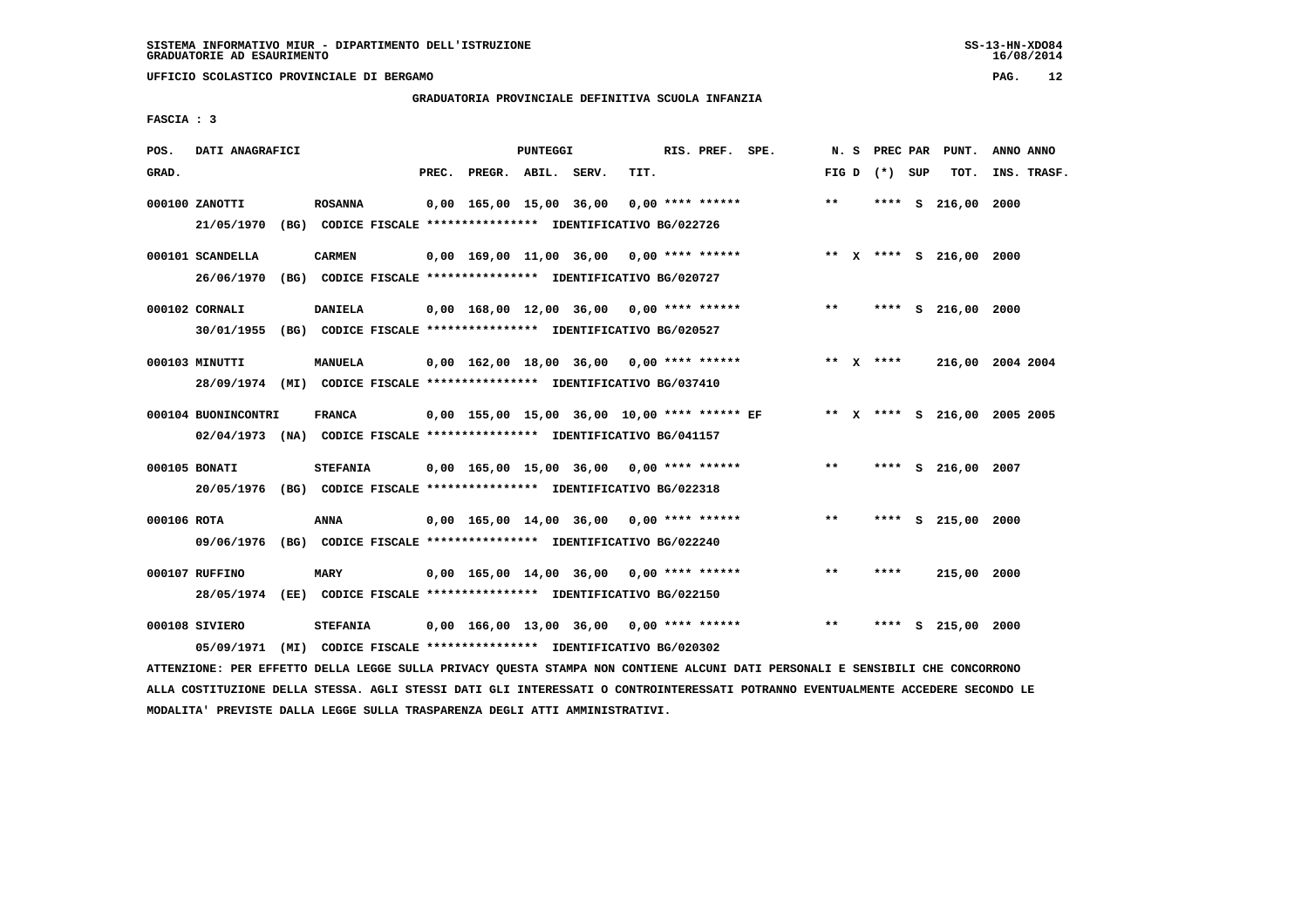**UFFICIO SCOLASTICO PROVINCIALE DI BERGAMO PAG. 13**

### **GRADUATORIA PROVINCIALE DEFINITIVA SCUOLA INFANZIA**

 **FASCIA : 3**

| POS.         | DATI ANAGRAFICI                             |                                                                                                                                                                                          |       |                                            | PUNTEGGI |      | RIS. PREF. SPE. |                                            | N. S              |      | PREC PAR PUNT.          | ANNO ANNO   |
|--------------|---------------------------------------------|------------------------------------------------------------------------------------------------------------------------------------------------------------------------------------------|-------|--------------------------------------------|----------|------|-----------------|--------------------------------------------|-------------------|------|-------------------------|-------------|
| GRAD.        |                                             |                                                                                                                                                                                          | PREC. | PREGR. ABIL. SERV.                         |          | TIT. |                 |                                            | FIG $D$ $(*)$ SUP |      | TOT.                    | INS. TRASF. |
|              | 000109 LOCATELLI<br>26/06/1965              | TERESA PIERA<br>(BG) CODICE FISCALE **************** IDENTIFICATIVO BG/022044                                                                                                            |       | $0,00$ 165,00 14,00 36,00 0,00 **** ****** |          |      |                 |                                            | $**$              |      | **** S 215,00 2000      |             |
|              | 000110 CASLINI<br>09/03/1973                | <b>CHIARA</b><br>(BG) CODICE FISCALE **************** IDENTIFICATIVO BG/020754                                                                                                           |       |                                            |          |      |                 | $0,00$ 165,00 14,00 36,00 0,00 **** ****** | $***$             | **** | 215,00 2000             |             |
| 000111 MAGNI |                                             | <b>ELIANA</b><br>12/12/1972 (BG) CODICE FISCALE *************** IDENTIFICATIVO BG/032191                                                                                                 |       | 0,00 168,00 11,00 36,00 0,00 **** ******   |          |      |                 |                                            | $***$             |      | **** S 215,00 2007      |             |
| 000112 COZZI |                                             | CARLA FARIDA<br>08/08/1966 (BG) CODICE FISCALE *************** IDENTIFICATIVO BG/032547                                                                                                  |       | $0.00$ 166.00 13.00 36.00 0.00 **** ****** |          |      |                 |                                            | $***$             |      | **** S 215,00 2007      |             |
| 000113 ZONCA |                                             | MIRTIS<br>12/02/1976 (BG) CODICE FISCALE *************** IDENTIFICATIVO BG/020315                                                                                                        |       | 0,00 165,00 13,00 36,00 0,00 **** ******   |          |      |                 |                                            | $* *$             |      | **** S 214,00 2000      |             |
|              | 000114 TIRABOSCHI<br>13/02/1973             | CINZIA<br>(BG) CODICE FISCALE **************** IDENTIFICATIVO BG/032592                                                                                                                  |       | 0,00 162,00 16,00 36,00 0,00 **** ******   |          |      |                 |                                            | $* *$             |      | **** S 214,00 2007      |             |
|              | 000115 BELOMETTI<br>09/03/1967              | <b>DENISE</b><br>(BG) CODICE FISCALE **************** IDENTIFICATIVO BG/021805                                                                                                           |       | 0,00 163,00 11,00 36,00 3,00 **** ******   |          |      |                 |                                            | $**$              |      | **** S 213,00 2000      |             |
|              | 000116 BORETTI                              | <b>SIMONA</b>                                                                                                                                                                            |       | $0,00$ 162,00 12,00 36,00 3,00 **** ****** |          |      |                 |                                            |                   |      | ** X **** S 213,00 2000 |             |
|              | 24/02/1970<br>000117 AGLIARDI<br>21/09/1973 | (BG) CODICE FISCALE **************** IDENTIFICATIVO BG/022691<br>MONICA ANGELA 0,00 156,00 12,00 36,00 9,00 **** ******<br>(BG) CODICE FISCALE **************** IDENTIFICATIVO BG/020797 |       |                                            |          |      |                 |                                            | $***$             | **** | S 213,00 2000           |             |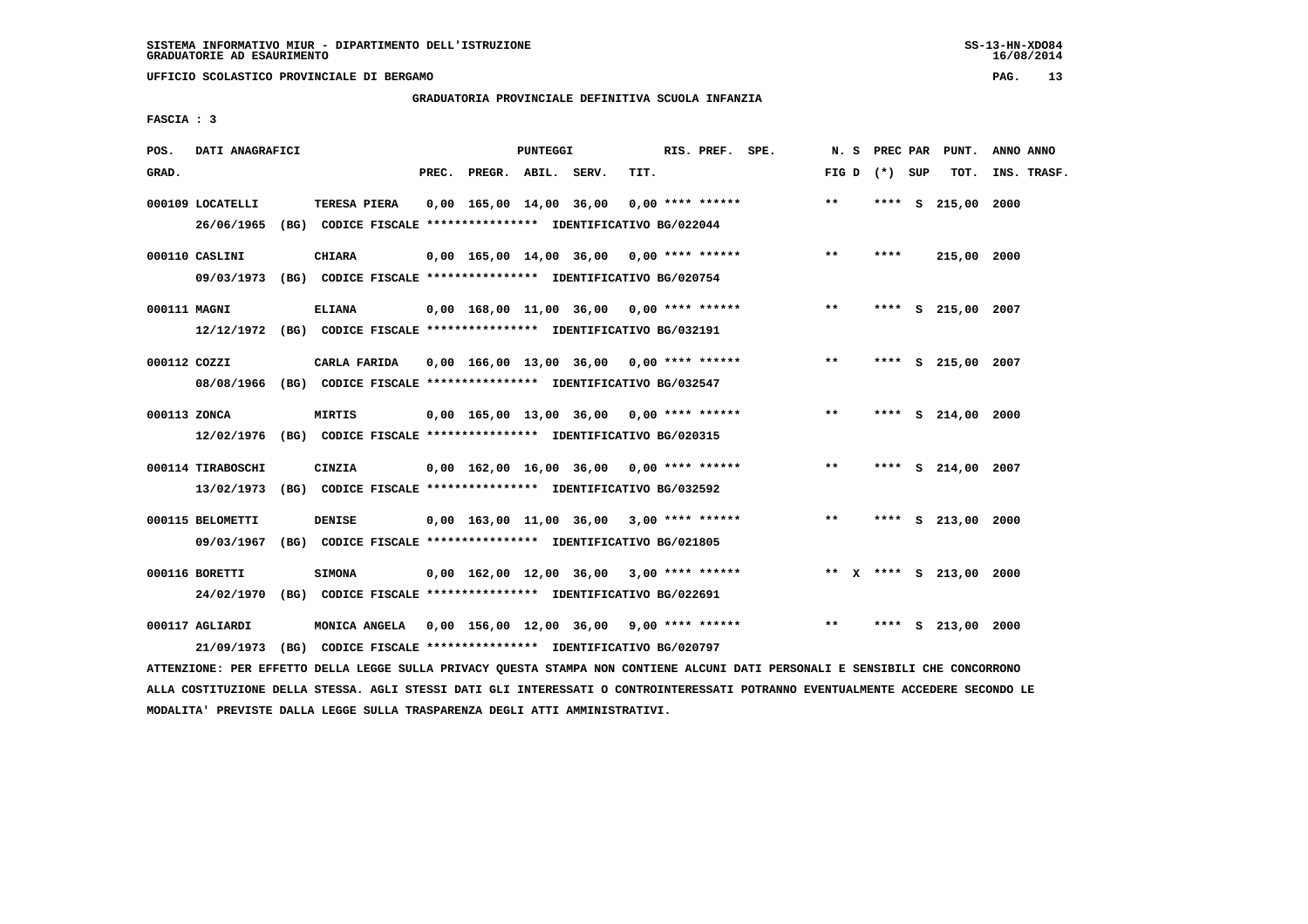**UFFICIO SCOLASTICO PROVINCIALE DI BERGAMO PAG. 14**

# **GRADUATORIA PROVINCIALE DEFINITIVA SCUOLA INFANZIA**

 **FASCIA : 3**

| POS.  | DATI ANAGRAFICI                                                         |                  |       |                    | PUNTEGGI |                                                               |      | RIS. PREF. SPE.    |                                            |       |                 |   | N. S PREC PAR PUNT.     | ANNO ANNO |             |
|-------|-------------------------------------------------------------------------|------------------|-------|--------------------|----------|---------------------------------------------------------------|------|--------------------|--------------------------------------------|-------|-----------------|---|-------------------------|-----------|-------------|
| GRAD. |                                                                         |                  | PREC. | PREGR. ABIL. SERV. |          |                                                               | TIT. |                    |                                            |       | FIG D $(*)$ SUP |   | тот.                    |           | INS. TRASF. |
|       |                                                                         |                  |       |                    |          |                                                               |      |                    |                                            |       |                 |   |                         |           |             |
|       | 000118 GHIRARDELLI                                                      | <b>MANILA</b>    |       |                    |          | 0,00 162,00 15,00 36,00                                       |      | $0.00$ **** ****** |                                            |       |                 |   | ** X **** S 213,00 2002 |           |             |
|       | 18/04/1973 (BG) CODICE FISCALE *************** IDENTIFICATIVO BG/032588 |                  |       |                    |          |                                                               |      |                    |                                            |       |                 |   |                         |           |             |
|       | 000119 MORETTI                                                          | <b>SIMONA</b>    |       |                    |          |                                                               |      |                    | 0,00 170,00 15,00 24,00 3,00 **** ****** E | $* *$ |                 |   | **** S 212,00 2000      |           |             |
|       | 09/04/1975 (BG) CODICE FISCALE *************** IDENTIFICATIVO BG/022427 |                  |       |                    |          |                                                               |      |                    |                                            |       |                 |   |                         |           |             |
|       |                                                                         |                  |       |                    |          |                                                               |      |                    |                                            |       |                 |   |                         |           |             |
|       | 000120 LIMONTA                                                          | MICHELA          |       |                    |          | $0,00$ 162,00 14,00 36,00 0,00 **** ******                    |      |                    |                                            | $***$ |                 |   | **** S 212,00 2000      |           |             |
|       | 18/06/1975 (BG) CODICE FISCALE *************** IDENTIFICATIVO BG/022348 |                  |       |                    |          |                                                               |      |                    |                                            |       |                 |   |                         |           |             |
|       |                                                                         |                  |       |                    |          |                                                               |      |                    |                                            |       |                 |   |                         |           |             |
|       | 000121 DORINI                                                           | <b>PAOLA</b>     |       |                    |          | $0,00$ 159,00 13,00 36,00 3,00 **** ******                    |      |                    |                                            | $***$ |                 |   | **** S 211,00 2000      |           |             |
|       | 09/08/1977 (BG) CODICE FISCALE *************** IDENTIFICATIVO BG/020216 |                  |       |                    |          |                                                               |      |                    |                                            |       |                 |   |                         |           |             |
|       | 000122 CALDOGNETTO                                                      | <b>CHIARA</b>    |       |                    |          | 0,00 160,00 14,00 36,00 0,00 **** ******                      |      |                    |                                            | $***$ |                 |   | **** S 210,00 2000      |           |             |
|       | 25/11/1964 (BG) CODICE FISCALE *************** IDENTIFICATIVO BG/022795 |                  |       |                    |          |                                                               |      |                    |                                            |       |                 |   |                         |           |             |
|       |                                                                         |                  |       |                    |          |                                                               |      |                    |                                            |       |                 |   |                         |           |             |
|       | 000123 MANZONI                                                          | GIUSI            |       |                    |          | 0,00 162,00 12,00 36,00 0,00 **** ******                      |      |                    |                                            | $***$ |                 |   | **** S 210,00 2000      |           |             |
|       | 08/03/1966 (BG) CODICE FISCALE *************** IDENTIFICATIVO BG/022019 |                  |       |                    |          |                                                               |      |                    |                                            |       |                 |   |                         |           |             |
|       | 000124 BERGAMELLI                                                       | KATIA            |       |                    |          | 0,00 162,00 12,00 36,00 0,00 **** ******                      |      |                    |                                            | **    |                 |   | **** S 210,00 2000      |           |             |
|       |                                                                         |                  |       |                    |          |                                                               |      |                    |                                            |       |                 |   |                         |           |             |
|       | 15/12/1975 (BG) CODICE FISCALE *************** IDENTIFICATIVO BG/020968 |                  |       |                    |          |                                                               |      |                    |                                            |       |                 |   |                         |           |             |
|       | 000125 AMIGONI                                                          | <b>ELENA</b>     |       |                    |          | $0,00$ 159,00 14,00 36,00 0,00 **** ******                    |      |                    |                                            | $***$ | ****            |   | S 209,00 2000           |           |             |
|       | 11/07/1977 (BG) CODICE FISCALE *************** IDENTIFICATIVO BG/021998 |                  |       |                    |          |                                                               |      |                    |                                            |       |                 |   |                         |           |             |
|       |                                                                         |                  |       |                    |          |                                                               |      |                    |                                            |       |                 |   |                         |           |             |
|       | 000126 MAZZACUA                                                         | <b>FRANCESCA</b> |       |                    |          | $0,00$ 159,00 14,00 36,00 0,00 **** ******                    |      |                    |                                            | $***$ | ****            | s | 209,00                  | 2000      |             |
|       | 21/06/1971                                                              |                  |       |                    |          | (RC) CODICE FISCALE **************** IDENTIFICATIVO BG/020932 |      |                    |                                            |       |                 |   |                         |           |             |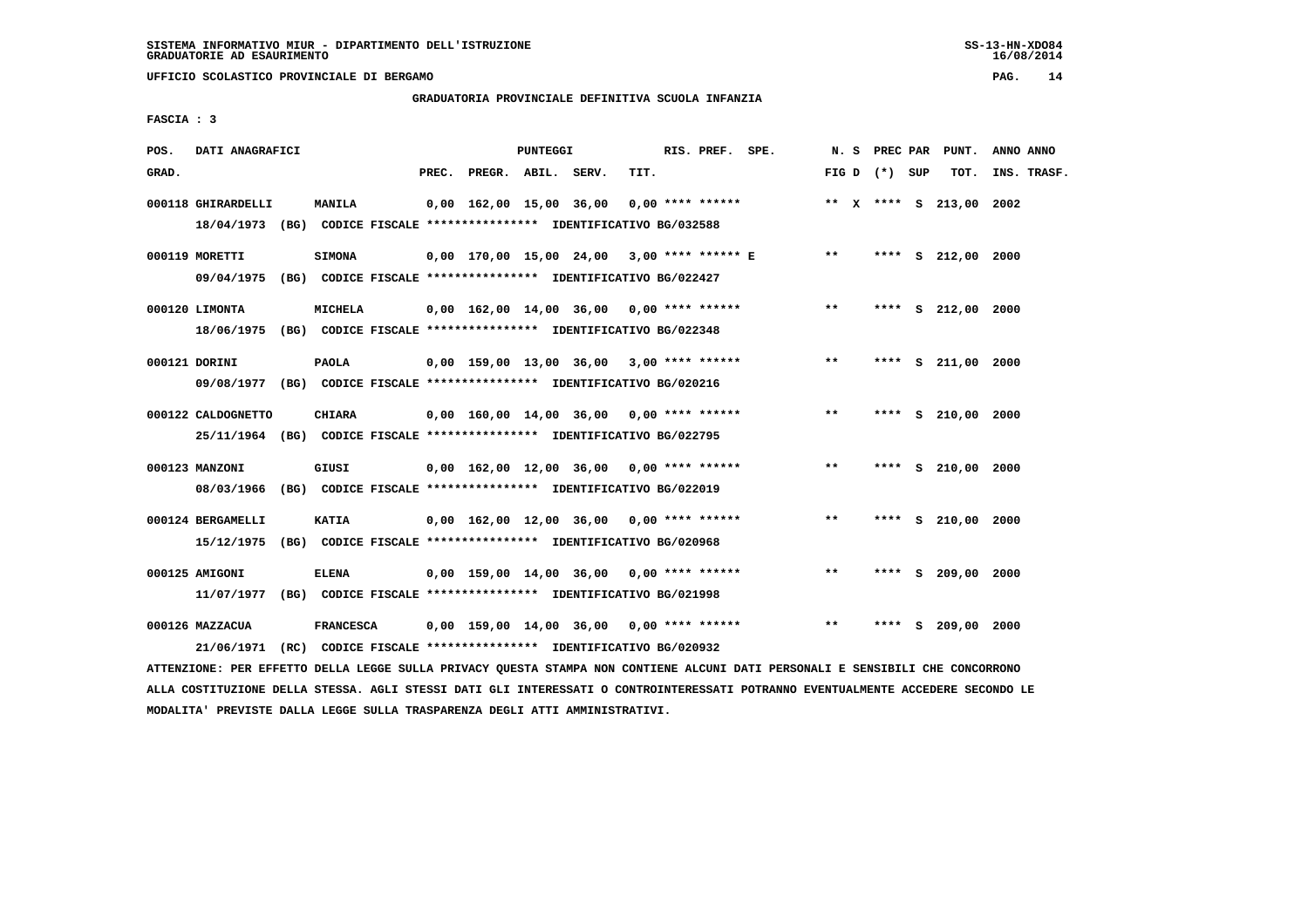**UFFICIO SCOLASTICO PROVINCIALE DI BERGAMO PAG. 15**

# **GRADUATORIA PROVINCIALE DEFINITIVA SCUOLA INFANZIA**

 **FASCIA : 3**

| POS.         | DATI ANAGRAFICI               |                                                                                            |       |                    | PUNTEGGI |                                            |      | RIS. PREF. SPE.    |                                            | N.S             | PREC PAR |       | PUNT.              | ANNO ANNO   |
|--------------|-------------------------------|--------------------------------------------------------------------------------------------|-------|--------------------|----------|--------------------------------------------|------|--------------------|--------------------------------------------|-----------------|----------|-------|--------------------|-------------|
| GRAD.        |                               |                                                                                            | PREC. | PREGR. ABIL. SERV. |          |                                            | TIT. |                    |                                            | FIG D $(*)$ SUP |          |       | TOT.               | INS. TRASF. |
|              | 000127 RAVASIO                | <b>ISABELLA</b><br>24/10/1976 (BG) CODICE FISCALE *************** IDENTIFICATIVO BG/022037 |       |                    |          | 0,00 156,00 11,00 36,00                    |      | 6,00 **** ******   |                                            | $***$           | ****     |       | 209,00 2000        |             |
|              | 000128 GAIASCHI<br>13/08/1971 | LUISA GIOVANN<br>(MI) CODICE FISCALE **************** IDENTIFICATIVO BG/032923             |       |                    |          |                                            |      |                    | $0,00$ 162,00 11,00 36,00 0,00 **** ****** | $* *$           |          |       | **** S 209,00 2002 |             |
|              | 000129 SONZOGNI<br>16/04/1977 | SILVIA<br>(BG) CODICE FISCALE **************** IDENTIFICATIVO BG/031732                    |       |                    |          | $0,00$ 160,00 13,00 36,00 0,00 **** ****** |      |                    |                                            | $***$           |          |       | **** S 209,00 2002 |             |
|              | 000130 AGAZZI                 | <b>SARA</b><br>02/12/1973 (BG) CODICE FISCALE *************** IDENTIFICATIVO BG/022339     |       |                    |          | $0,00$ 157,00 14,00 36,00 0,00 **** ****** |      |                    |                                            | $***$           |          |       | **** S 207,00 2000 |             |
|              | 000131 BOTTANI                | <b>ANNA</b><br>15/09/1962 (BG) CODICE FISCALE *************** IDENTIFICATIVO BG/045282     |       |                    |          | $0,00$ 156,00 15,00 36,00 0,00 **** ****** |      |                    |                                            | $* *$           | ****     |       | S 207,00 2007      |             |
|              | 000132 TODESCHINI             | MARCELLA<br>20/01/1973 (BG) CODICE FISCALE *************** IDENTIFICATIVO BG/022173        |       |                    |          | $0,00$ 156,00 14,00 36,00 0,00 **** ****** |      |                    |                                            | $***$           |          |       | **** S 206,00 2000 |             |
|              | 000133 VERZERI                | <b>SILVIA</b><br>21/04/1976 (BG) CODICE FISCALE *************** IDENTIFICATIVO BG/022658   |       |                    |          | 0,00 156,00 14,00 36,00                    |      | $0.00$ **** ****** |                                            | $* *$           | ****     |       | s 206,00           | 2000        |
|              | 000134 GALIZZI                | <b>IVANA</b><br>14/09/1978 (BG) CODICE FISCALE *************** IDENTIFICATIVO BG/030983    |       |                    |          | $0,00$ 158,00 12,00 36,00 0,00 **** ****** |      |                    |                                            | $* *$           | ****     | - S - | 206,00 2002        |             |
| 000135 RATTI | 15/09/1976                    | <b>NOVELLA</b><br>(BG) CODICE FISCALE **************** IDENTIFICATIVO BG/033226            |       |                    |          | $0,00$ 156,00 14,00 36,00 0,00 **** ****** |      |                    |                                            | $* *$           | ****     | s     | 206,00 2002        |             |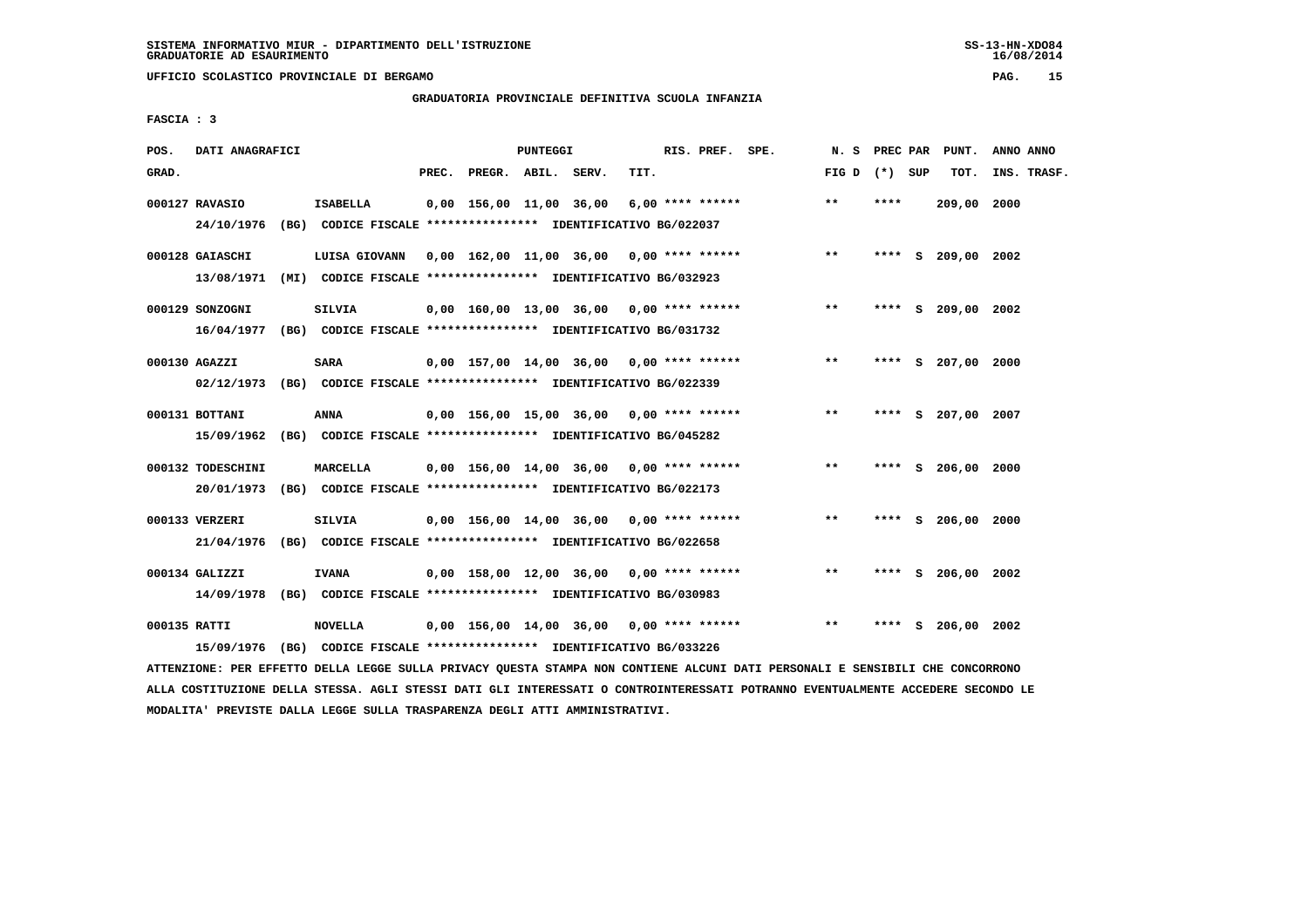**UFFICIO SCOLASTICO PROVINCIALE DI BERGAMO PAG. 16**

# **GRADUATORIA PROVINCIALE DEFINITIVA SCUOLA INFANZIA**

 **FASCIA : 3**

| POS.  | DATI ANAGRAFICI                |                                                                                            |       |                    | PUNTEGGI |                                            |      | RIS. PREF. SPE.    |                                            | N. S            |      |   | PREC PAR PUNT.          | ANNO ANNO   |
|-------|--------------------------------|--------------------------------------------------------------------------------------------|-------|--------------------|----------|--------------------------------------------|------|--------------------|--------------------------------------------|-----------------|------|---|-------------------------|-------------|
| GRAD. |                                |                                                                                            | PREC. | PREGR. ABIL. SERV. |          |                                            | TIT. |                    |                                            | FIG D $(*)$ SUP |      |   | TOT.                    | INS. TRASF. |
|       | 000136 LAZZARI                 | <b>GENNI</b><br>03/07/1976 (BG) CODICE FISCALE *************** IDENTIFICATIVO BG/020905    |       |                    |          | 0,00 156,00 13,00 36,00                    |      | $0.00$ **** ****** |                                            | $**$            |      |   | **** S 205,00 2000      |             |
|       | 000137 FROSIO                  | <b>CLAUDIA</b><br>14/10/1976 (BG) CODICE FISCALE *************** IDENTIFICATIVO BG/020971  |       |                    |          |                                            |      |                    | $0,00$ 156,00 13,00 36,00 0,00 **** ****** | $**$            |      |   | **** S 205,00 2000      |             |
|       | 000138 BETTINAGLIO             | <b>TERESINA</b><br>13/05/1975 (BG) CODICE FISCALE *************** IDENTIFICATIVO BG/022955 |       |                    |          | 0,00 156,00 13,00 36,00 0,00 **** ******   |      |                    |                                            | $***$           |      |   | **** S 205,00 2000      |             |
|       | 000139 RONCELLI<br>05/10/1969  | <b>EMANUELA</b><br>(BG) CODICE FISCALE **************** IDENTIFICATIVO BG/022362           |       |                    |          | $0,00$ 156,00 13,00 36,00 0,00 **** ****** |      |                    |                                            | $***$           |      |   | **** S 205,00 2000      |             |
|       | 000140 LOCATELLI<br>14/07/1975 | <b>MASCIA</b><br>(BG) CODICE FISCALE **************** IDENTIFICATIVO BG/022420             |       |                    |          |                                            |      |                    | 0,00 156,00 13,00 36,00 0,00 **** ******   |                 |      |   | ** X **** S 205,00 2000 |             |
|       | 000141 PERSICO                 | <b>SUSANNA</b><br>15/10/1973 (BG) CODICE FISCALE *************** IDENTIFICATIVO BG/022194  |       |                    |          | 0,00 156,00 12,00 36,00 0,00 **** ******   |      |                    |                                            | $\star\star$    |      |   | **** S 204,00 2000      |             |
|       | 000142 MILESI                  | <b>BARBARA</b><br>29/11/1972 (BG) CODICE FISCALE *************** IDENTIFICATIVO BG/022206  |       |                    |          | 0,00 189,00 15,00 0,00 0,00 **** ******    |      |                    |                                            | **              |      |   | **** S 204,00 2000      |             |
|       | 000143 ALBERGONI<br>11/12/1977 | <b>PAOLA</b><br>(BG) CODICE FISCALE **************** IDENTIFICATIVO BG/033537              |       |                    |          | $0,00$ 156,00 12,00 36,00 0,00 **** ****** |      |                    |                                            | **              | **** |   | S 204,00 2002           |             |
|       | 000144 ORTELLI<br>03/01/1975   | PATRIZIA<br>(BG) CODICE FISCALE **************** IDENTIFICATIVO BG/045399                  |       |                    |          | $0,00$ 156,00 12,00 36,00 0,00 **** ****** |      |                    |                                            | $**$            | **** | s | 204,00                  | 2007        |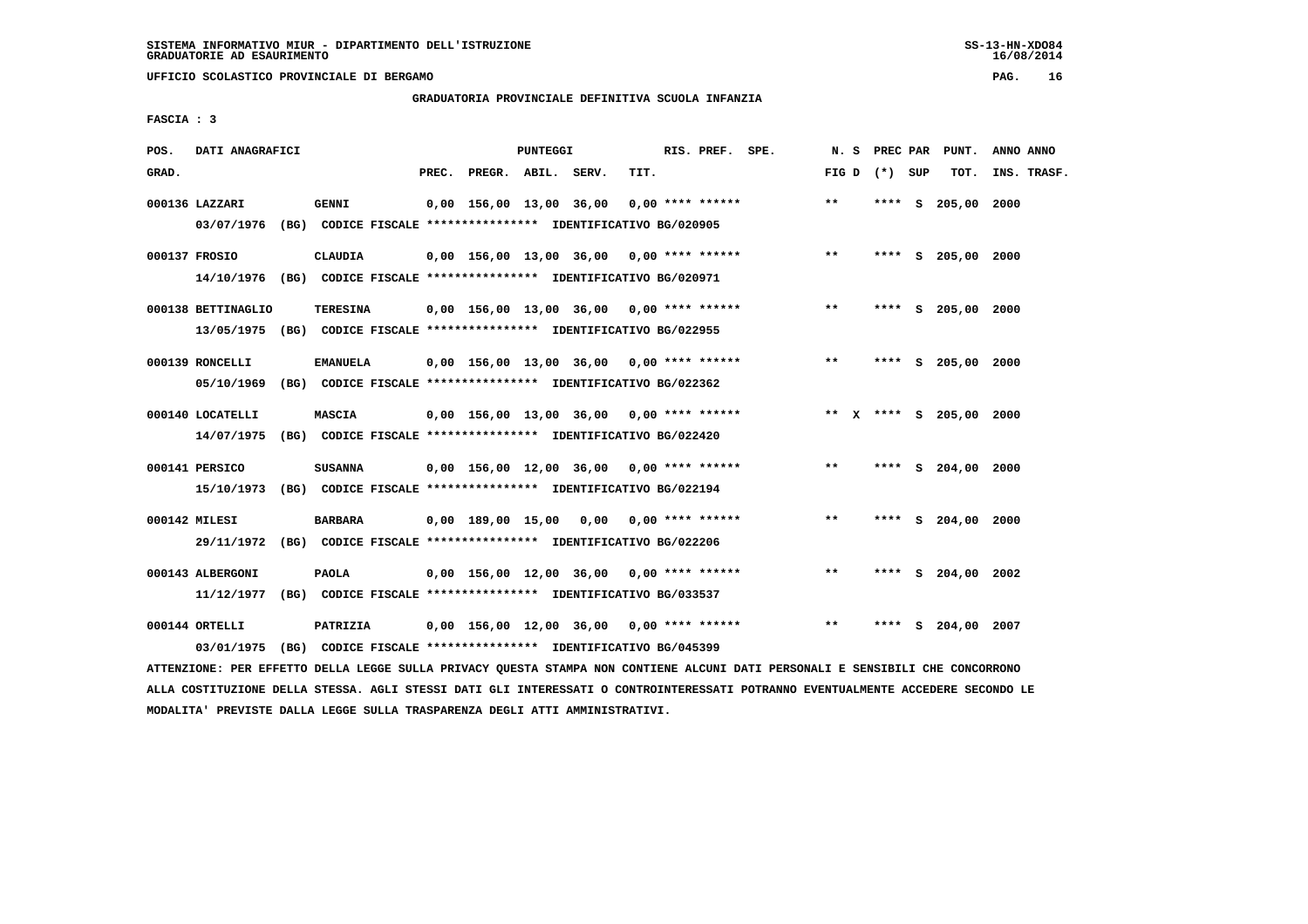**UFFICIO SCOLASTICO PROVINCIALE DI BERGAMO PAG. 17**

### **GRADUATORIA PROVINCIALE DEFINITIVA SCUOLA INFANZIA**

 **FASCIA : 3**

| POS.         | DATI ANAGRAFICI   |                                                                         |       |                    | <b>PUNTEGGI</b> |                                            |      | RIS. PREF. SPE. | N.S             |      |          | PREC PAR PUNT.       | ANNO ANNO                    |
|--------------|-------------------|-------------------------------------------------------------------------|-------|--------------------|-----------------|--------------------------------------------|------|-----------------|-----------------|------|----------|----------------------|------------------------------|
| GRAD.        |                   |                                                                         | PREC. | PREGR. ABIL. SERV. |                 |                                            | TIT. |                 | FIG D $(*)$ SUP |      |          | TOT.                 | INS. TRASF.                  |
| 000145 MAFFI |                   | <b>MARIACRISTINA</b>                                                    |       |                    |                 | 0,00 156,00 13,00 34,00 0,00 **** ******   |      |                 | $**$            |      |          | **** S 203,00        | 2000                         |
|              |                   | 23/11/1973 (BG) CODICE FISCALE *************** IDENTIFICATIVO BG/022069 |       |                    |                 |                                            |      |                 |                 |      |          |                      |                              |
|              | 000146 ROVARIS    | <b>FEDERICA</b>                                                         |       |                    |                 | $0,00$ 153,00 14,00 36,00 0,00 **** ****** |      |                 | $* *$           |      |          | **** S 203,00 2000   |                              |
|              | 13/09/1972        | (BG) CODICE FISCALE **************** IDENTIFICATIVO BG/020934           |       |                    |                 |                                            |      |                 |                 |      |          |                      |                              |
|              | 000147 BARATELLI  | <b>RAFFAELLA</b>                                                        |       |                    |                 | $0,00$ 156,00 11,00 36,00 0,00 **** ****** |      |                 | $***$           |      |          | **** S 203,00 2007   |                              |
|              | 25/02/1977        | (BG) CODICE FISCALE **************** IDENTIFICATIVO BG/033806           |       |                    |                 |                                            |      |                 |                 |      |          |                      |                              |
|              | 000148 LONGARETTI | <b>ROBERTA</b>                                                          |       |                    |                 | $0,00$ 143,00 14,00 36,00 9,00 **** ****** |      |                 | **              |      |          | **** S 202,00 2000   |                              |
|              | 01/06/1973        | (BG) CODICE FISCALE **************** IDENTIFICATIVO BG/022767           |       |                    |                 |                                            |      |                 |                 |      |          |                      |                              |
|              | 000149 DOMENICI   | <b>MONICA</b>                                                           |       |                    |                 | 0,00 148,00 12,00 36,00 6,00 **** ******   |      |                 | $***$           |      |          | **** $S$ 202,00 2002 |                              |
|              | 03/03/1978        | (MI) CODICE FISCALE **************** IDENTIFICATIVO BG/031285           |       |                    |                 |                                            |      |                 |                 |      |          |                      |                              |
|              | 000150 MORETTI    | PATRIZIA                                                                |       |                    |                 | $0,00$ 148,00 14,00 34,00 6,00 **** ****** |      |                 |                 |      |          |                      | ** X **** S 202,00 2004 2004 |
|              | 30/04/1966        | (MI) CODICE FISCALE *************** IDENTIFICATIVO BG/037411            |       |                    |                 |                                            |      |                 |                 |      |          |                      |                              |
| 000151 LEIDI |                   | <b>MONICA</b>                                                           |       |                    |                 | $0,00$ 150,00 12,00 36,00 3,00 **** ****** |      |                 | $* *$           | **** | <b>S</b> | 201,00 2000          |                              |
|              | 17/11/1973        | (BG) CODICE FISCALE **************** IDENTIFICATIVO BG/023202           |       |                    |                 |                                            |      |                 |                 |      |          |                      |                              |
|              | 000152 REDUZZI    | <b>VERA</b>                                                             |       |                    |                 | $0,00$ 153,00 12,00 36,00 0,00 **** ****** |      |                 | $* *$           | **** |          | 201,00 2000          |                              |
|              | 02/08/1976        | (BG) CODICE FISCALE **************** IDENTIFICATIVO BG/022151           |       |                    |                 |                                            |      |                 |                 |      |          |                      |                              |
|              | 000153 GHISLOTTI  | <b>NICOLETTA</b>                                                        |       |                    |                 | 0,00 150,00 14,00 36,00 0,00 **** ****** F |      |                 | $***$           | **** |          | $S$ 200,00 2000      |                              |
|              | 01/09/1960        | (BG) CODICE FISCALE **************** IDENTIFICATIVO BG/022572           |       |                    |                 |                                            |      |                 |                 |      |          |                      |                              |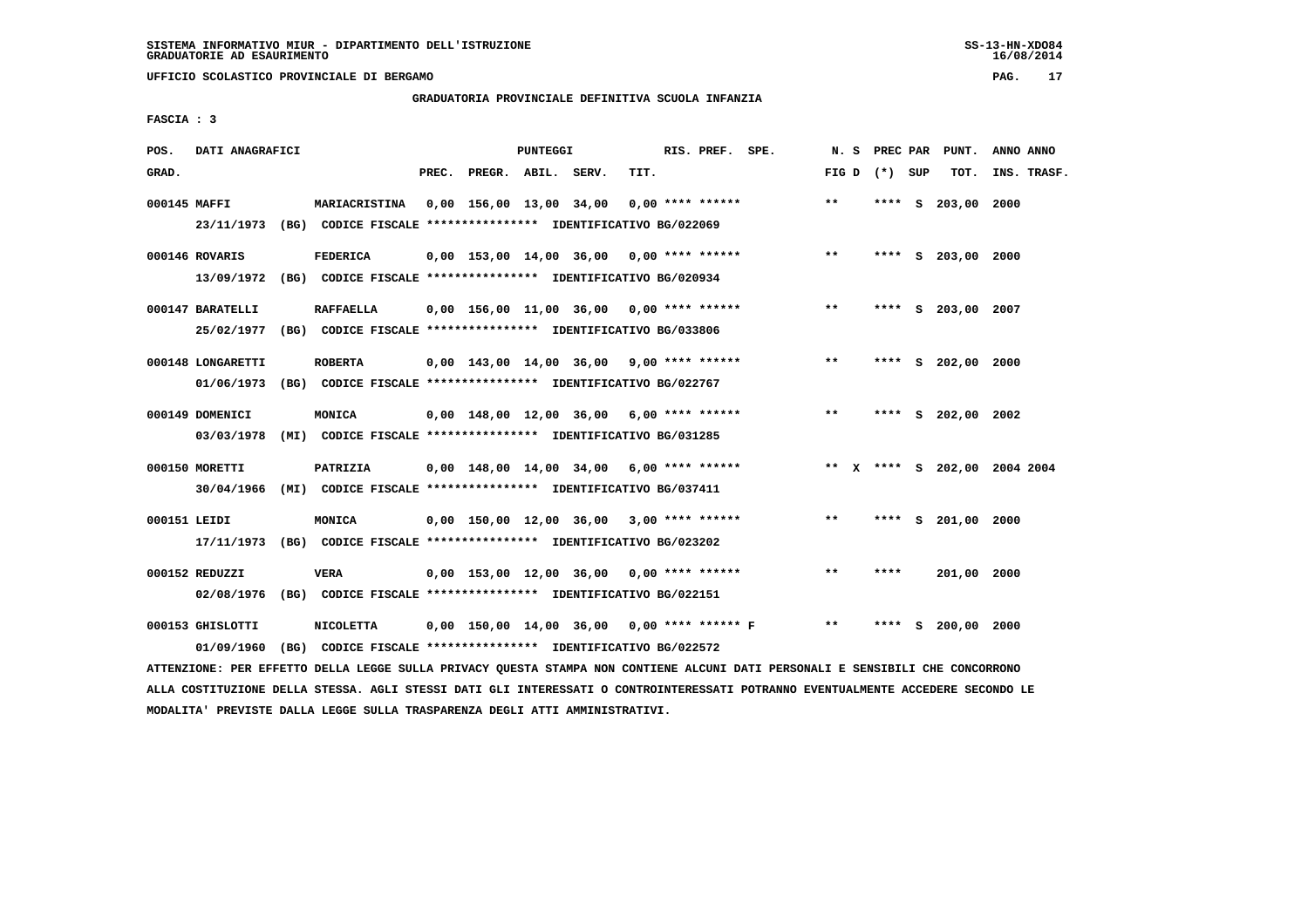**UFFICIO SCOLASTICO PROVINCIALE DI BERGAMO PAG. 18**

### **GRADUATORIA PROVINCIALE DEFINITIVA SCUOLA INFANZIA**

 **FASCIA : 3**

| POS.        | DATI ANAGRAFICI   |                                                                          |       |                    | PUNTEGGI |                                            |      | RIS. PREF. SPE.    |                                          |       |                 | N. S PREC PAR PUNT.     | ANNO ANNO |             |
|-------------|-------------------|--------------------------------------------------------------------------|-------|--------------------|----------|--------------------------------------------|------|--------------------|------------------------------------------|-------|-----------------|-------------------------|-----------|-------------|
|             |                   |                                                                          |       |                    |          |                                            |      |                    |                                          |       |                 |                         |           |             |
| GRAD.       |                   |                                                                          | PREC. | PREGR. ABIL. SERV. |          |                                            | TIT. |                    |                                          |       | FIG D $(*)$ SUP | тот.                    |           | INS. TRASF. |
|             | 000154 CAPPADONNA | <b>NUNZIATA MARI</b>                                                     |       |                    |          | 0,00 150,00 14,00 36,00                    |      | $0.00$ **** ****** |                                          | $* *$ |                 | **** S 200,00 2000      |           |             |
|             | 05/01/1967        | (ME) CODICE FISCALE **************** IDENTIFICATIVO BG/020946            |       |                    |          |                                            |      |                    |                                          |       |                 |                         |           |             |
|             | 000155 BARBIERI   | SONIA                                                                    |       |                    |          | 0,00 152,00 12,00 36,00                    |      | $0.00$ **** ****** |                                          | $***$ |                 | **** S 200,00 2007 2007 |           |             |
|             | 05/03/1968        | (MI) CODICE FISCALE **************** IDENTIFICATIVO BG/045295            |       |                    |          |                                            |      |                    |                                          |       |                 |                         |           |             |
|             |                   |                                                                          |       |                    |          |                                            |      |                    |                                          |       |                 |                         |           |             |
| 000156 NAVA |                   | <b>DANIELA</b>                                                           |       |                    |          |                                            |      |                    | 0,00 150,00 13,00 36,00 0,00 **** ****** |       |                 | ** X **** S 199,00 2000 |           |             |
|             |                   | 28/06/1977 (BG) CODICE FISCALE *************** IDENTIFICATIVO BG/022741  |       |                    |          |                                            |      |                    |                                          |       |                 |                         |           |             |
|             |                   |                                                                          |       |                    |          |                                            |      |                    |                                          |       |                 |                         |           |             |
|             | 000157 MALVESTITI | <b>OMBRETTA</b>                                                          |       | 0,00 186,00 13,00  |          | 0,00 0,00 **** ******                      |      |                    |                                          | $***$ |                 | **** S 199,00 2000      |           |             |
|             |                   | 10/04/1961 (BG) CODICE FISCALE **************** IDENTIFICATIVO BG/020720 |       |                    |          |                                            |      |                    |                                          |       |                 |                         |           |             |
|             |                   |                                                                          |       |                    |          |                                            |      |                    |                                          |       |                 |                         |           |             |
|             | 000158 FERRARA    | MARIA MADDALE 0,00 152,00 11,00 36,00 0,00 **** ******                   |       |                    |          |                                            |      |                    |                                          | $**$  |                 | **** S 199,00 2002      |           |             |
|             | 10/06/1956        | (AV) CODICE FISCALE **************** IDENTIFICATIVO BG/032942            |       |                    |          |                                            |      |                    |                                          |       |                 |                         |           |             |
|             |                   |                                                                          |       |                    |          |                                            |      |                    |                                          |       |                 |                         |           |             |
|             | 000159 PIAZZOLI   | SILVIA                                                                   |       |                    |          | 0,00 150,00 13,00 36,00 0,00 **** ******   |      |                    |                                          | $***$ |                 | **** S 199,00 2002      |           |             |
|             |                   | 17/11/1978 (BG) CODICE FISCALE *************** IDENTIFICATIVO BG/032902  |       |                    |          |                                            |      |                    |                                          |       |                 |                         |           |             |
|             |                   |                                                                          |       |                    |          |                                            |      |                    |                                          |       |                 |                         |           |             |
|             | 000160 NICOLI     | <b>GIOVANNA</b>                                                          |       |                    |          | $0,00$ 150,00 13,00 36,00 0,00 **** ****** |      |                    |                                          | $**$  |                 | **** S 199,00 2007      |           |             |
|             |                   | 18/04/1961 (BG) CODICE FISCALE *************** IDENTIFICATIVO BG/045275  |       |                    |          |                                            |      |                    |                                          |       |                 |                         |           |             |
|             |                   |                                                                          |       |                    |          |                                            |      |                    |                                          |       |                 |                         |           |             |
|             | 000161 BONASSI    | <b>DEBORA</b>                                                            |       |                    |          | 0,00 150,00 14,00 34,00                    |      | $0,00$ **** ****** |                                          | $***$ |                 | **** S 198,00 2000      |           |             |
|             |                   | 17/10/1977 (BG) CODICE FISCALE *************** IDENTIFICATIVO BG/022315  |       |                    |          |                                            |      |                    |                                          |       |                 |                         |           |             |
|             |                   |                                                                          |       |                    |          |                                            |      |                    |                                          |       |                 |                         |           |             |
|             | 000162 CONCHETTI  | <b>ANGELA</b>                                                            |       |                    |          | $0,00$ 152,00 10,00 36,00 0,00 **** ****** |      |                    |                                          | $***$ |                 | **** S 198,00 2000      |           |             |
|             | 18/02/1965        | (PV) CODICE FISCALE **************** IDENTIFICATIVO BG/021511            |       |                    |          |                                            |      |                    |                                          |       |                 |                         |           |             |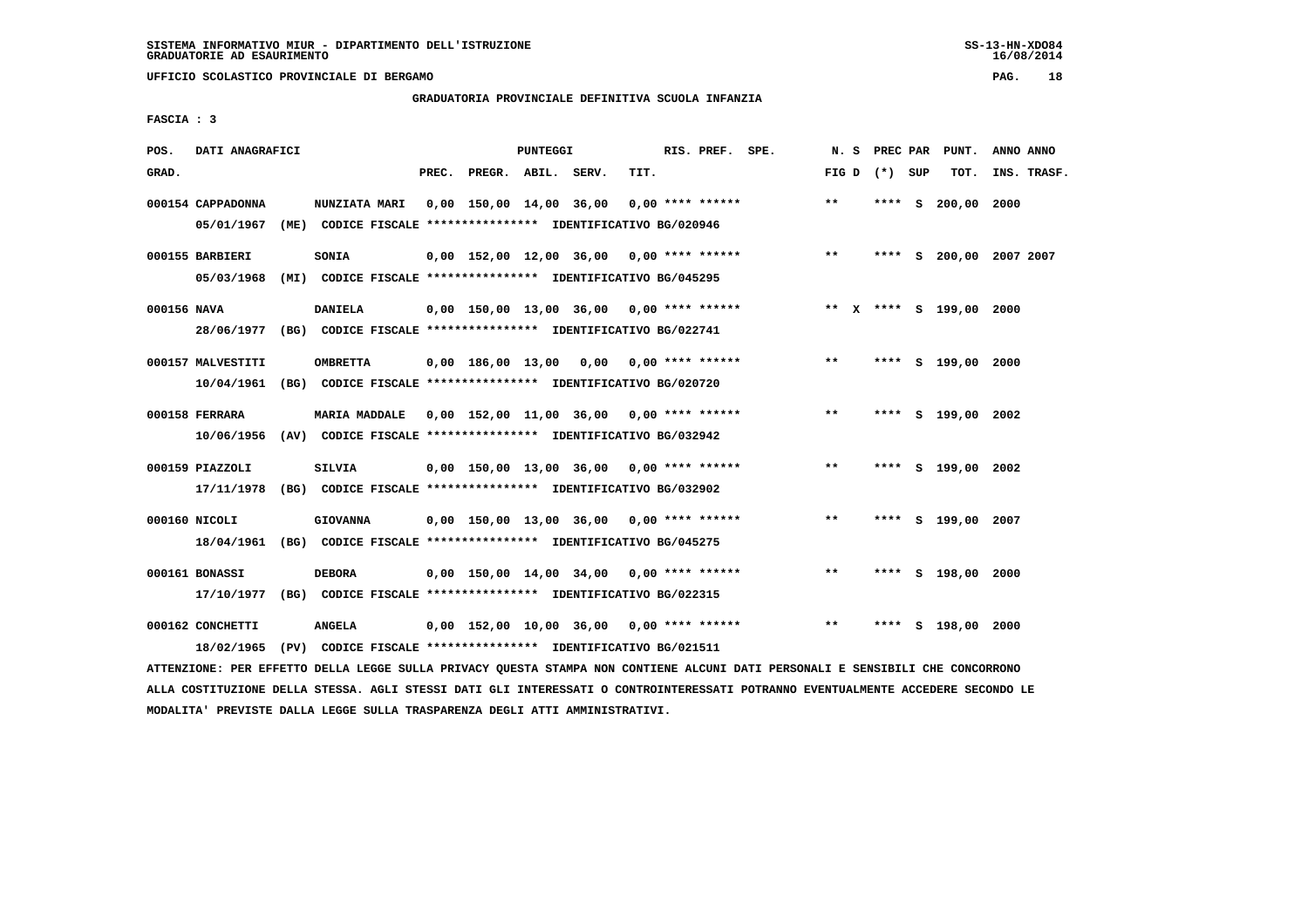**UFFICIO SCOLASTICO PROVINCIALE DI BERGAMO PAG. 19**

# **GRADUATORIA PROVINCIALE DEFINITIVA SCUOLA INFANZIA**

 **FASCIA : 3**

| POS.  | DATI ANAGRAFICI  |                                                                         |       |                    | PUNTEGGI |                                            |      | RIS. PREF. SPE.    |                                            | N.S             |      | PREC PAR PUNT.          | ANNO ANNO   |
|-------|------------------|-------------------------------------------------------------------------|-------|--------------------|----------|--------------------------------------------|------|--------------------|--------------------------------------------|-----------------|------|-------------------------|-------------|
| GRAD. |                  |                                                                         | PREC. | PREGR. ABIL. SERV. |          |                                            | TIT. |                    |                                            | FIG D $(*)$ SUP |      | TOT.                    | INS. TRASF. |
|       | 000163 MAZZOLA   | <b>ELEANNA</b>                                                          |       |                    |          | 0,00 144,00 18,00 36,00                    |      | $0.00$ **** ****** |                                            | $* *$           |      | **** S 198,00 2002      |             |
|       |                  | 17/01/1975 (BG) CODICE FISCALE *************** IDENTIFICATIVO BG/031339 |       |                    |          |                                            |      |                    |                                            |                 |      |                         |             |
|       | 000164 PETTINI   | <b>NADIA</b>                                                            |       |                    |          |                                            |      |                    | $0,00$ 150,00 12,00 36,00 0,00 **** ****** | $* *$           |      | **** S 198,00 2007      |             |
|       | 16/03/1968       | (BG) CODICE FISCALE **************** IDENTIFICATIVO BG/032182           |       |                    |          |                                            |      |                    |                                            |                 |      |                         |             |
|       | 000165 PERSICO   | <b>CRISTINA</b>                                                         |       |                    |          | 0,00 150,00 12,00 36,00 0,00 **** ******   |      |                    |                                            | $***$           |      | **** S 198,00 2007      |             |
|       |                  | 22/01/1979 (BG) CODICE FISCALE *************** IDENTIFICATIVO BG/044398 |       |                    |          |                                            |      |                    |                                            |                 |      |                         |             |
|       | 000166 ZENONI    | VALENTINA                                                               |       |                    |          | 0,00 150,00 11,00 36,00 0,00 **** ******   |      |                    |                                            | **              | **** | 197,00 2000             |             |
|       | 18/11/1978       | (BG) CODICE FISCALE **************** IDENTIFICATIVO BG/020822           |       |                    |          |                                            |      |                    |                                            |                 |      |                         |             |
|       |                  |                                                                         |       |                    |          |                                            |      |                    |                                            |                 |      |                         |             |
|       | 000167 CAPITANIO | CARMELA MARIA 0,00 147,00 13,00 36,00 0,00 **** ******                  |       |                    |          |                                            |      |                    |                                            |                 |      | ** X **** S 196,00 2000 |             |
|       | 22/01/1969       | (BG) CODICE FISCALE **************** IDENTIFICATIVO BG/022242           |       |                    |          |                                            |      |                    |                                            |                 |      |                         |             |
|       | 000168 SIMONETTI | MICHELA                                                                 |       |                    |          | 0,00 147,00 12,00 36,00 0,00 **** ******   |      |                    |                                            | $***$           |      | **** S 195,00 2002      |             |
|       | 22/02/1979       | (BG) CODICE FISCALE **************** IDENTIFICATIVO BG/031893           |       |                    |          |                                            |      |                    |                                            |                 |      |                         |             |
|       | 000169 MAGONI    | <b>ROMINA</b>                                                           |       |                    |          | $0,00$ 144,00 15,00 36,00 0,00 **** ****** |      |                    |                                            | $* *$           |      | **** S 195,00 2002      |             |
|       |                  | 19/11/1974 (BG) CODICE FISCALE *************** IDENTIFICATIVO BG/031416 |       |                    |          |                                            |      |                    |                                            |                 |      |                         |             |
|       |                  |                                                                         |       |                    |          |                                            |      |                    |                                            |                 |      |                         |             |
|       | 000170 RINALDI   | <b>MAURA</b>                                                            |       |                    |          | $0.00$ 145.00 13.00 36.00 0.00 **** ****** |      |                    |                                            | $***$           |      | **** S 194,00 2002      |             |
|       | 01/09/1979       | (BG) CODICE FISCALE *************** IDENTIFICATIVO BG/033489            |       |                    |          |                                            |      |                    |                                            |                 |      |                         |             |
|       | 000171 DAOLIO    | <b>PAOLA</b>                                                            |       |                    |          | $0,00$ 145,00 13,00 36,00 0,00 **** ****** |      |                    |                                            | $* *$           |      | **** S 194,00 2002      |             |
|       | 16/02/1978       | (MI) CODICE FISCALE **************** IDENTIFICATIVO BG/031664           |       |                    |          |                                            |      |                    |                                            |                 |      |                         |             |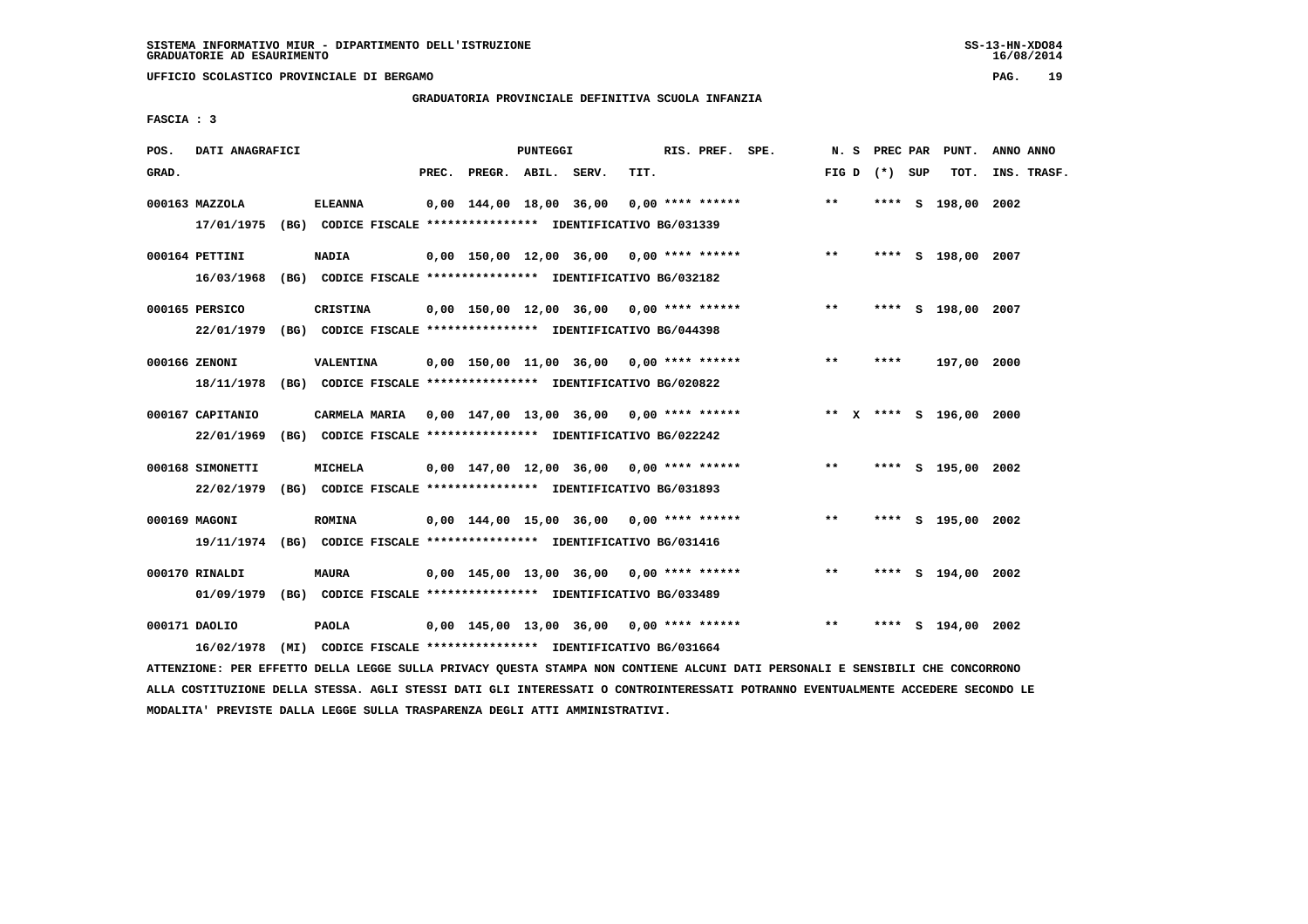**UFFICIO SCOLASTICO PROVINCIALE DI BERGAMO PAG. 20**

### **GRADUATORIA PROVINCIALE DEFINITIVA SCUOLA INFANZIA**

 **FASCIA : 3**

| POS.        | DATI ANAGRAFICI   |                                                                                              |       |                    | PUNTEGGI |                                            |      | RIS. PREF. SPE.    |                                            |       |                 | N. S PREC PAR PUNT.     | ANNO ANNO   |
|-------------|-------------------|----------------------------------------------------------------------------------------------|-------|--------------------|----------|--------------------------------------------|------|--------------------|--------------------------------------------|-------|-----------------|-------------------------|-------------|
| GRAD.       |                   |                                                                                              | PREC. | PREGR. ABIL. SERV. |          |                                            | TIT. |                    |                                            |       | FIG D $(*)$ SUP | TOT.                    | INS. TRASF. |
|             | 000172 VACCARO    | <b>GIUSEPPINA</b><br>16/02/1962 (CZ) CODICE FISCALE *************** IDENTIFICATIVO BG/033156 |       |                    |          | 0,00 146,00 11,00 36,00                    |      | $0.00$ **** ****** |                                            |       |                 | ** X **** S 193,00 2002 |             |
|             |                   |                                                                                              |       |                    |          |                                            |      |                    |                                            |       |                 |                         |             |
|             | 000173 TOMASONI   | <b>GIOVANNA</b>                                                                              |       |                    |          |                                            |      |                    | $0,00$ 145,00 11,00 36,00 0,00 **** ****** | $***$ |                 | **** S 192,00 2000      |             |
|             | 06/06/1968        | (BG) CODICE FISCALE **************** IDENTIFICATIVO BG/022438                                |       |                    |          |                                            |      |                    |                                            |       |                 |                         |             |
|             | 000174 CORTINOVIS | <b>PAOLA</b>                                                                                 |       |                    |          | $0,00$ 144,00 12,00 36,00 0,00 **** ****** |      |                    |                                            | $***$ |                 | **** S 192,00 2002      |             |
|             |                   | 29/04/1979 (BG) CODICE FISCALE *************** IDENTIFICATIVO BG/031008                      |       |                    |          |                                            |      |                    |                                            |       |                 |                         |             |
|             | 000175 RINALDI    | <b>ARIANNA</b>                                                                               |       |                    |          |                                            |      |                    | 0,00 144,00 12,00 36,00 0,00 **** ******   | $* *$ |                 | **** S 192,00 2002      |             |
|             |                   | 18/01/1978 (BG) CODICE FISCALE *************** IDENTIFICATIVO BG/031402                      |       |                    |          |                                            |      |                    |                                            |       |                 |                         |             |
|             |                   |                                                                                              |       |                    |          |                                            |      |                    |                                            |       |                 |                         |             |
|             | 000176 BURGIO     | EMANUELA CHIA 0,00 144,00 12,00 36,00 0,00 **** ******                                       |       |                    |          |                                            |      |                    |                                            | $**$  |                 | **** S 192,00 2005      |             |
|             |                   | 26/03/1974 (MI) CODICE FISCALE *************** IDENTIFICATIVO BG/041077                      |       |                    |          |                                            |      |                    |                                            |       |                 |                         |             |
|             | 000177 GHILARDI   | <b>DANIELA</b>                                                                               |       |                    |          | 0,00 144,00 12,00 36,00 0,00 **** ******   |      |                    |                                            | $* *$ |                 | **** S 192,00 2007      |             |
|             | 21/04/1980        | (BG) CODICE FISCALE *************** IDENTIFICATIVO BG/044129                                 |       |                    |          |                                            |      |                    |                                            |       |                 |                         |             |
| 000178 ROTA |                   | ANNA                                                                                         |       |                    |          |                                            |      |                    | $0,00$ 138,00 18,00 36,00 0,00 **** ****** | $* *$ |                 | **** S 192,00 2007      |             |
|             | 20/08/1980        | (BG) CODICE FISCALE **************** IDENTIFICATIVO BG/044842                                |       |                    |          |                                            |      |                    |                                            |       |                 |                         |             |
|             |                   |                                                                                              |       |                    |          |                                            |      |                    |                                            |       |                 |                         |             |
|             | 000179 CAGNOLI    | <b>ALESSANDRA</b>                                                                            |       |                    |          | $0,00$ 138,00 18,00 36,00 0,00 **** ****** |      |                    |                                            | $***$ |                 | **** S 192,00 2007      |             |
|             |                   | 04/01/1979 (BG) CODICE FISCALE *************** IDENTIFICATIVO BG/044314                      |       |                    |          |                                            |      |                    |                                            |       |                 |                         |             |
|             | 000180 ZAPPELLA   | <b>CRISTINA</b>                                                                              |       |                    |          | $0,00$ 142,00 13,00 36,00 0,00 **** ****** |      |                    |                                            | $***$ |                 | **** S 191,00 2000      |             |
|             | 16/06/1976        | (BG) CODICE FISCALE **************** IDENTIFICATIVO BG/022656                                |       |                    |          |                                            |      |                    |                                            |       |                 |                         |             |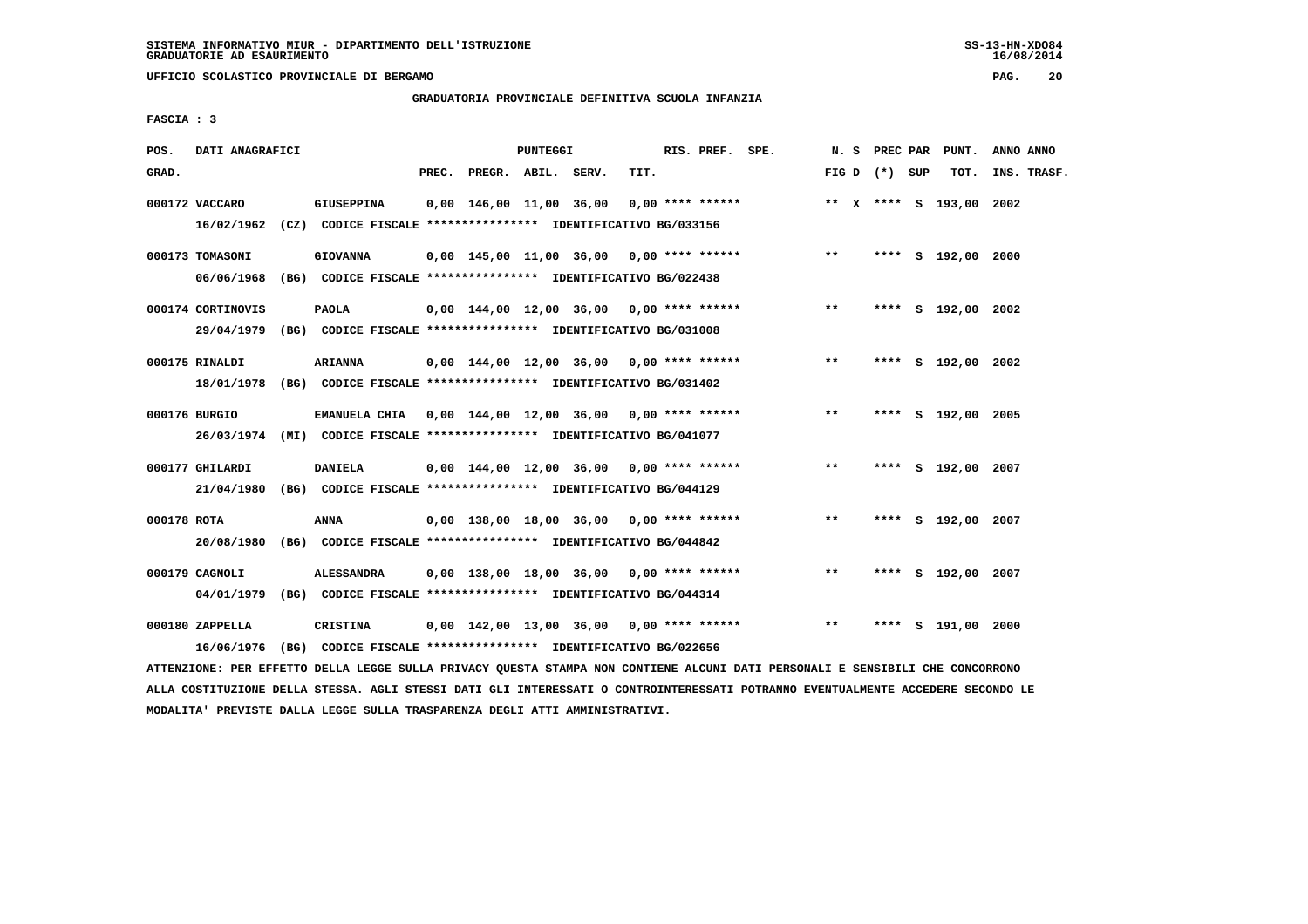**UFFICIO SCOLASTICO PROVINCIALE DI BERGAMO PAG. 21**

# **GRADUATORIA PROVINCIALE DEFINITIVA SCUOLA INFANZIA**

 **FASCIA : 3**

| POS.         | DATI ANAGRAFICI                 |                                                                                           |       |                    | PUNTEGGI |                                            |      | RIS. PREF. SPE.    |                                            |       |                 | N. S PREC PAR PUNT.     | ANNO ANNO |             |
|--------------|---------------------------------|-------------------------------------------------------------------------------------------|-------|--------------------|----------|--------------------------------------------|------|--------------------|--------------------------------------------|-------|-----------------|-------------------------|-----------|-------------|
| GRAD.        |                                 |                                                                                           | PREC. | PREGR. ABIL. SERV. |          |                                            | TIT. |                    |                                            |       | FIG D $(*)$ SUP | TOT.                    |           | INS. TRASF. |
|              | 000181 PERSICO                  | <b>ROBERTA</b><br>28/03/1967 (BG) CODICE FISCALE *************** IDENTIFICATIVO BG/032047 |       |                    |          | 0,00 144,00 11,00 36,00                    |      | $0.00$ **** ****** |                                            |       |                 | ** X **** S 191,00 2002 |           |             |
|              | 000182 BETTONI<br>03/08/1978    | VALENTINA<br>(BG) CODICE FISCALE *************** IDENTIFICATIVO BG/032757                 |       |                    |          |                                            |      |                    | $0,00$ 140,00 15,00 36,00 0,00 **** ****** | $***$ |                 | **** S 191,00 2002      |           |             |
|              | 000183 PIZZABALLA               | <b>MARINA</b><br>10/07/1961 (BG) CODICE FISCALE *************** IDENTIFICATIVO BG/033329  |       |                    |          | $0.00$ 142.00 13.00 36.00 0.00 **** ****** |      |                    |                                            | $***$ |                 | **** S 191,00 2002      |           |             |
| 000184 REGA  |                                 | <b>CLAUDIA</b><br>06/01/1964 (VA) CODICE FISCALE *************** IDENTIFICATIVO BG/044451 |       |                    |          |                                            |      |                    | 0,00 138,00 17,00 36,00 0,00 **** ******   | $***$ |                 | **** S 191,00 2007      |           |             |
|              | 000185 PERICO                   | <b>SARA</b><br>15/08/1981 (BG) CODICE FISCALE *************** IDENTIFICATIVO BG/044287    |       |                    |          | 0,00 138,00 17,00 36,00 0,00 **** ******   |      |                    |                                            | **    | ****            | S 191,00 2007           |           |             |
|              | 000186 PERSIANI<br>26/07/1978   | CLAUDIA<br>(BG) CODICE FISCALE **************** IDENTIFICATIVO BG/044396                  |       |                    |          | 0,00 138,00 17,00 36,00 0,00 **** ******   |      |                    |                                            | $**$  | ****            | 191,00 2007             |           |             |
|              | 000187 BONALUMI<br>07/03/1978   | <b>ROBERTA</b><br>(BG) CODICE FISCALE **************** IDENTIFICATIVO BG/045380           |       |                    |          |                                            |      |                    | $0,00$ 138,00 17,00 36,00 0,00 **** ****** | $***$ | ****            | S 191,00 2007           |           |             |
|              | 000188 PASQUALINI<br>09/10/1966 | <b>SONIA</b><br>(MS) CODICE FISCALE **************** IDENTIFICATIVO BG/044061             |       |                    |          | 0,00 138,00 17,00 36,00 0,00 **** ******   |      |                    |                                            | $***$ |                 | **** S 191,00 2007      |           |             |
| 000189 BERZI | 27/10/1980                      | <b>EMANUELA</b><br>(BG) CODICE FISCALE **************** IDENTIFICATIVO BG/045243          |       |                    |          | $0.00$ 138,00 17,00 36,00 0,00 **** ****** |      |                    |                                            | $***$ | ****            | S 191,00 2007           |           |             |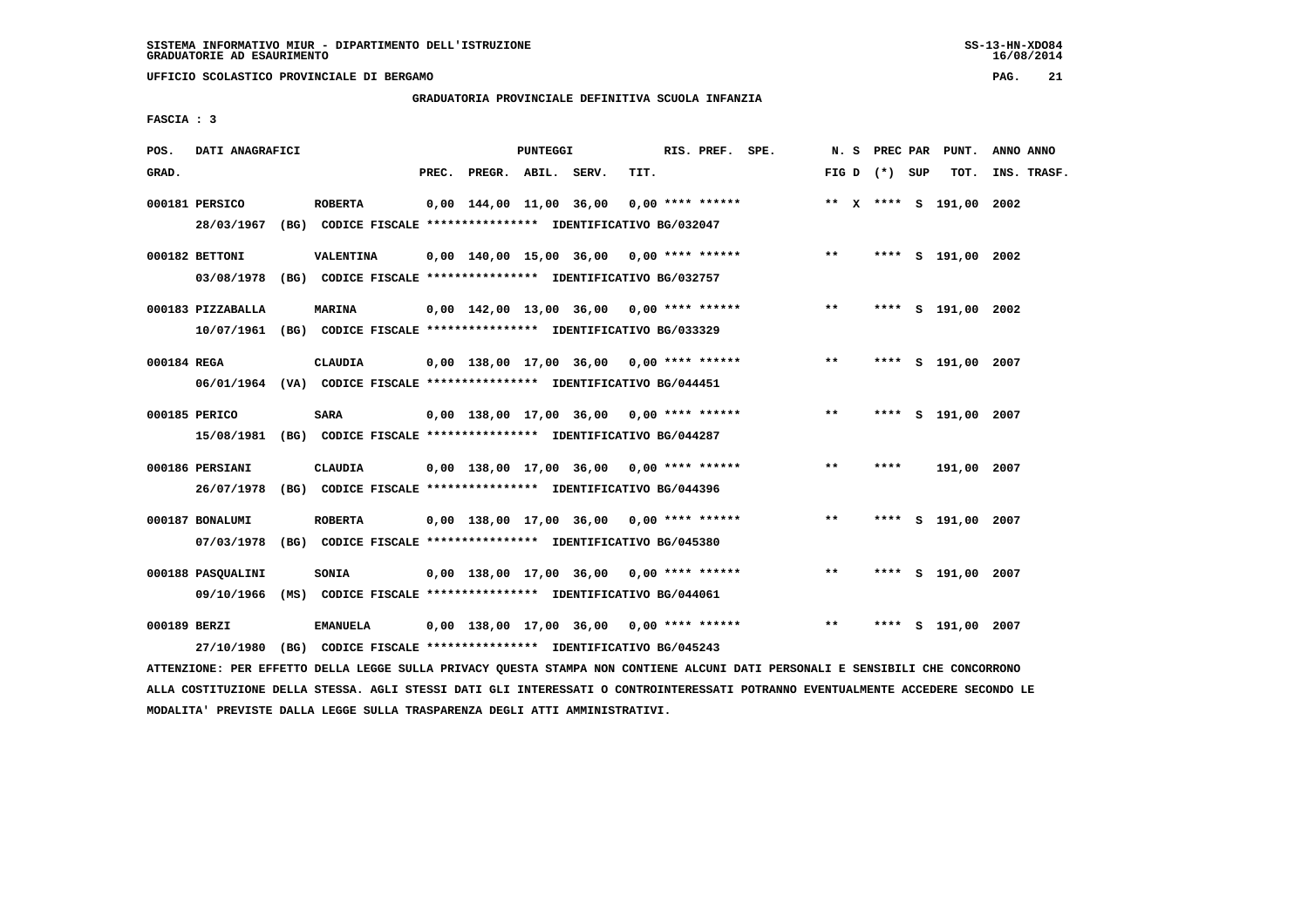**UFFICIO SCOLASTICO PROVINCIALE DI BERGAMO PAG. 22**

# **GRADUATORIA PROVINCIALE DEFINITIVA SCUOLA INFANZIA**

 **FASCIA : 3**

| POS.         | DATI ANAGRAFICI                |                                                                                          |       |                    | PUNTEGGI |                                            |      | RIS. PREF. SPE. |                                            | N.S               |      | PREC PAR PUNT.          | ANNO ANNO   |
|--------------|--------------------------------|------------------------------------------------------------------------------------------|-------|--------------------|----------|--------------------------------------------|------|-----------------|--------------------------------------------|-------------------|------|-------------------------|-------------|
| GRAD.        |                                |                                                                                          | PREC. | PREGR. ABIL. SERV. |          |                                            | TIT. |                 |                                            | FIG $D$ $(*)$ SUP |      | TOT.                    | INS. TRASF. |
|              | 000190 VAVASSORI<br>09/03/1974 | <b>MARTA CHERUBI</b><br>(BG) CODICE FISCALE **************** IDENTIFICATIVO BG/021896    |       |                    |          | $0,00$ 141,00 13,00 36,00 0,00 **** ****** |      |                 |                                            | $***$             |      | **** S 190,00 2000      |             |
|              | 000191 CALDARA<br>27/03/1975   | MICHELA<br>(BG) CODICE FISCALE **************** IDENTIFICATIVO BG/033220                 |       |                    |          |                                            |      |                 | $0,00$ 140,00 14,00 36,00 0,00 **** ****** | $* *$             |      | **** S 190,00 2002      |             |
|              | 000192 LA BUA                  | MONICA                                                                                   |       |                    |          | 0,00 140,00 11,00 36,00 3,00 **** ******   |      |                 |                                            | $***$             |      | **** S 190,00 2002      |             |
|              | 31/07/1973<br>000193 VAGLIETTI | (BG) CODICE FISCALE **************** IDENTIFICATIVO BG/031024<br><b>MICHELA</b>          |       |                    |          | 0,00 138,00 15,00 36,00 0,00 **** ******   |      |                 |                                            | $***$             |      | **** S 189,00 2002      |             |
|              | 31/05/1975<br>000194 SALVIONI  | (BG) CODICE FISCALE **************** IDENTIFICATIVO BG/032595<br><b>VERONICA</b>         |       |                    |          | $0.00$ 150.00 14.00 24.00 0.00 **** ****** |      |                 |                                            | $**$              |      | **** S 188,00 2000      |             |
|              | 14/12/1975<br>000195 FRASCATI  | (BG) CODICE FISCALE **************** IDENTIFICATIVO BG/022608<br><b>ROSA</b>             |       |                    |          | 0,00 130,00 16,00 36,00 6,00 **** ******   |      |                 |                                            | $**$              |      | **** S 188,00 2002      |             |
| 000196 GRISA | 20/07/1976                     | (NA) CODICE FISCALE *************** IDENTIFICATIVO BG/032754<br><b>ANNUNCIATA</b>        |       |                    |          | $0,00$ 138,00 14,00 36,00 0,00 **** ****** |      |                 |                                            | $* *$             |      | **** S 188,00 2007      |             |
| 000197 PERRI |                                | 25/04/1970 (BG) CODICE FISCALE *************** IDENTIFICATIVO BG/031142<br>FILOMENA MARI |       |                    |          | $0,00$ 135,00 16,00 36,00 0,00 **** ****** |      |                 |                                            |                   |      | ** X **** S 187,00 2002 |             |
|              | 30/01/1967<br>000198 BERETTA   | (RC) CODICE FISCALE **************** IDENTIFICATIVO BG/032785<br>MARILINA                |       |                    |          | $0,00$ 140,00 11,00 36,00 0,00 **** ****** |      |                 |                                            | $* *$             | **** | S 187,00 2002           |             |
|              | 13/10/1958                     | (BG) CODICE FISCALE *************** IDENTIFICATIVO BG/030991                             |       |                    |          |                                            |      |                 |                                            |                   |      |                         |             |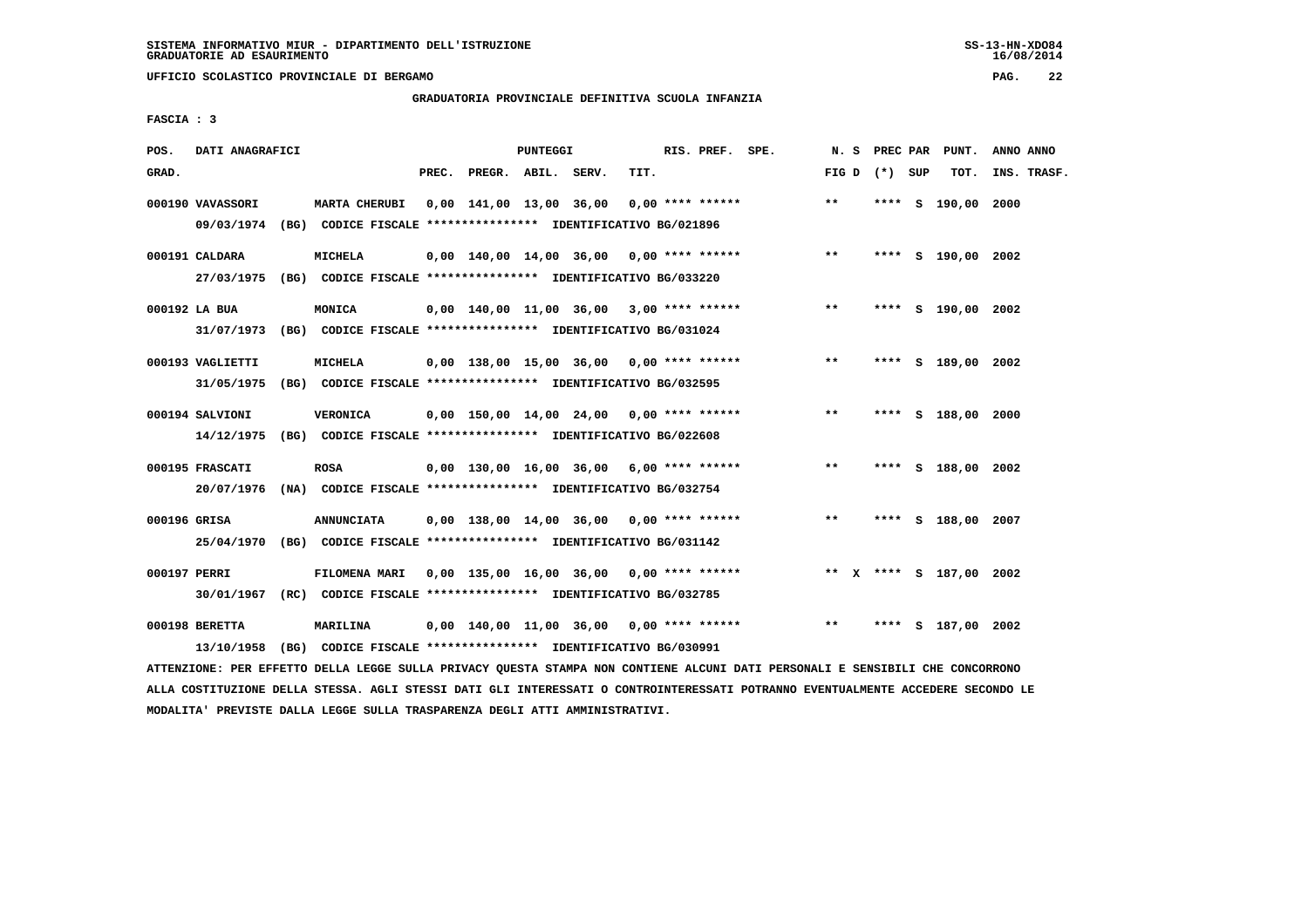**UFFICIO SCOLASTICO PROVINCIALE DI BERGAMO PAG. 23**

# **GRADUATORIA PROVINCIALE DEFINITIVA SCUOLA INFANZIA**

 **FASCIA : 3**

| POS.         | DATI ANAGRAFICI                |                                                                                             |       |                    | PUNTEGGI |                                            |      | RIS. PREF. SPE. |                                            | N.S             |  | PREC PAR PUNT.     | ANNO ANNO   |
|--------------|--------------------------------|---------------------------------------------------------------------------------------------|-------|--------------------|----------|--------------------------------------------|------|-----------------|--------------------------------------------|-----------------|--|--------------------|-------------|
| GRAD.        |                                |                                                                                             | PREC. | PREGR. ABIL. SERV. |          |                                            | TIT. |                 |                                            | FIG D $(*)$ SUP |  | TOT.               | INS. TRASF. |
| 000199 FERRI |                                | <b>SARA</b><br>28/05/1975 (BG) CODICE FISCALE *************** IDENTIFICATIVO BG/020035      |       |                    |          | 0,00 137,00 14,00 36,00 0,00 **** ******   |      |                 |                                            | $***$           |  | **** S 187,00 2002 |             |
| 000200 VINCI |                                | <b>FRANCESCA</b><br>26/04/1976 (VV) CODICE FISCALE *************** IDENTIFICATIVO BG/031604 |       |                    |          |                                            |      |                 | $0,00$ 135,00 15,00 36,00 0,00 **** ****** | $***$           |  | **** S 186,00 2002 |             |
| 000201 LONNI |                                | <b>SILVIA</b><br>29/11/1979 (BG) CODICE FISCALE *************** IDENTIFICATIVO BG/035211    |       |                    |          | $0,00$ 133,00 17,00 36,00 0,00 **** ****** |      |                 |                                            | $***$           |  | **** S 186,00 2003 |             |
|              | 000202 BARBETTA<br>23/06/1980  | MICHELA ANNA<br>(BG) CODICE FISCALE **************** IDENTIFICATIVO BG/044867               |       |                    |          | $0.00$ 132.00 18.00 36.00 0.00 **** ****** |      |                 |                                            | $* *$           |  | **** S 186,00 2007 |             |
|              | 000203 NATALI                  | <b>FEDERICA</b><br>11/10/1981 (BG) CODICE FISCALE *************** IDENTIFICATIVO BG/045199  |       |                    |          | 0,00 132,00 18,00 36,00 0,00 **** ******   |      |                 |                                            | $* *$           |  | **** S 186,00 2007 |             |
|              | 000204 LAZZARONI<br>16/03/1981 | CLAUDIA<br>(BG) CODICE FISCALE **************** IDENTIFICATIVO BG/044803                    |       |                    |          | 0,00 132,00 17,00 36,00 0,00 **** ******   |      |                 |                                            | $**$            |  | **** S 185,00 2007 |             |
|              | 000205 BATTAGLIA<br>21/02/1978 | <b>FRANCESCA</b><br>(BG) CODICE FISCALE **************** IDENTIFICATIVO BG/044678           |       |                    |          | $0,00$ 132,00 17,00 36,00 0,00 **** ****** |      |                 |                                            | $* *$           |  | **** S 185,00 2007 |             |
|              | 000206 ZOPPETTI                | <b>CHIARA</b><br>28/10/1974 (BG) CODICE FISCALE *************** IDENTIFICATIVO BG/033414    |       |                    |          | $0,00$ 136,00 12,00 36,00 0,00 **** ****** |      |                 |                                            | $***$           |  | **** S 184,00 2002 |             |
| 000207 MAFFI | 19/05/1981                     | TIZIANA<br>(BG) CODICE FISCALE **************** IDENTIFICATIVO BG/044630                    |       |                    |          | $0,00$ 132,00 16,00 36,00 0,00 **** ****** |      |                 |                                            | $***$           |  | **** S 184,00 2007 |             |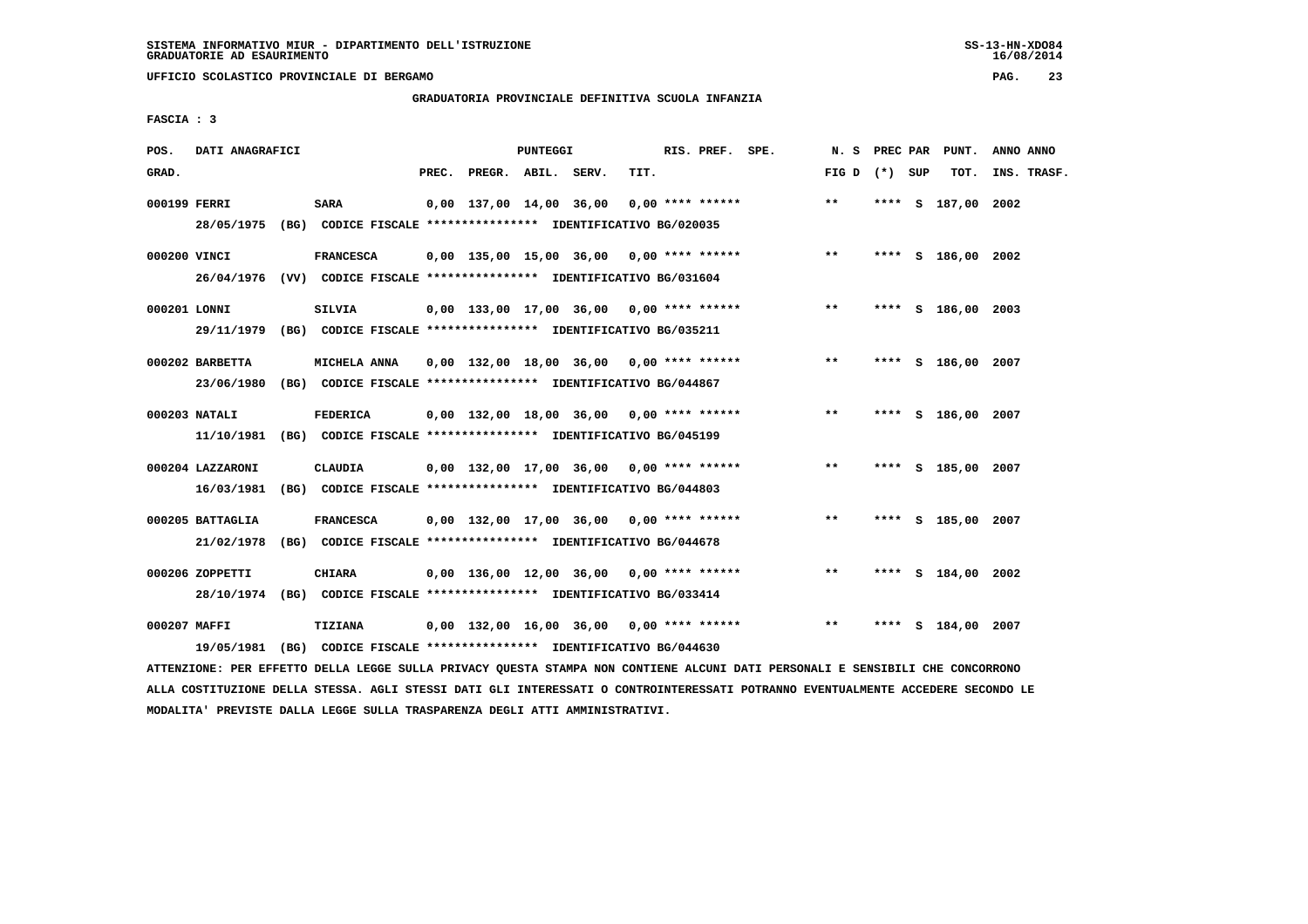**UFFICIO SCOLASTICO PROVINCIALE DI BERGAMO PAG. 24**

# **GRADUATORIA PROVINCIALE DEFINITIVA SCUOLA INFANZIA**

 **FASCIA : 3**

| POS.         | DATI ANAGRAFICI              |                                                                                          |       |                                                                            | PUNTEGGI |      | RIS. PREF. SPE.  |                                            | N. S  | PREC PAR        | PUNT.                   | ANNO ANNO               |
|--------------|------------------------------|------------------------------------------------------------------------------------------|-------|----------------------------------------------------------------------------|----------|------|------------------|--------------------------------------------|-------|-----------------|-------------------------|-------------------------|
| GRAD.        |                              |                                                                                          | PREC. | PREGR. ABIL. SERV.                                                         |          | TIT. |                  |                                            |       | FIG D $(*)$ SUP | TOT.                    | INS. TRASF.             |
|              | 000208 PELLICIOLI            | <b>PAOLA</b><br>15/12/1976 (BG) CODICE FISCALE *************** IDENTIFICATIVO BG/044139  |       | 0,00 128,00 16,00 36,00                                                    |          |      | 3,00 **** ****** |                                            | $***$ |                 | **** S 183,00 2007      |                         |
|              | 000209 FERRARA<br>26/03/1969 | TERESA<br>(NA) CODICE FISCALE **************** IDENTIFICATIVO BG/032627                  |       |                                                                            |          |      |                  | $0,00$ 144,00 13,00 24,00 0,00 **** ****** |       |                 | ** X **** S 181,00 2002 |                         |
|              | 000210 VAILATI               | RITA ANTONIA<br>07/08/1968 (BG) CODICE FISCALE *************** IDENTIFICATIVO BG/020725  |       | $0.00 \quad 168.00 \quad 12.00 \quad 0.00 \quad 0.00 \quad *** \quad ***}$ |          |      |                  |                                            | $***$ |                 | **** S 180,00 2000      |                         |
|              | 000211 TASCHINI              | <b>SABINA</b><br>01/04/1978 (BG) CODICE FISCALE *************** IDENTIFICATIVO BG/033111 |       | 0,00 131,00 12,00 36,00 0,00 **** ******                                   |          |      |                  |                                            | $***$ |                 | **** S 179,00 2002      |                         |
|              | 000212 BELOTTI               | <b>SIMONA</b><br>04/04/1977 (BG) CODICE FISCALE *************** IDENTIFICATIVO BG/033114 |       | $0,00$ 131,00 12,00 36,00 0,00 **** ******                                 |          |      |                  |                                            | $* *$ |                 | **** S 179,00 2002      |                         |
| 000213 BREDA |                              | PATRIZIA<br>05/11/1980 (BG) CODICE FISCALE *************** IDENTIFICATIVO BG/045309      |       | $0.00$ 126.00 17.00 36.00 0.00 **** ******                                 |          |      |                  |                                            | $***$ |                 | **** S 179,00 2007      |                         |
| 000214 FUOCO |                              | <b>MARA</b><br>11/02/1981 (BG) CODICE FISCALE *************** IDENTIFICATIVO BG/044825   |       | $0,00$ 123,00 18,00 36,00 0,00 **** ******                                 |          |      |                  |                                            | $***$ |                 | **** S 177,00 2007      |                         |
|              | 000215 GALIZZI<br>31/10/1978 | LARA<br>(BG) CODICE FISCALE **************** IDENTIFICATIVO BG/032303                    |       | $0,00$ 134,00 15,00 27,00 0,00 **** ******                                 |          |      |                  |                                            |       |                 | ** X **** S 176,00 2002 |                         |
|              | 000216 DE PADOVA             | <b>SARA</b><br>15/02/1977 (TO) CODICE FISCALE *************** IDENTIFICATIVO BG/035155   |       | 0,00 119,00 15,00 36,00                                                    |          |      | 6,00 **** ****** |                                            | $* *$ |                 |                         | **** S 176,00 2003 2003 |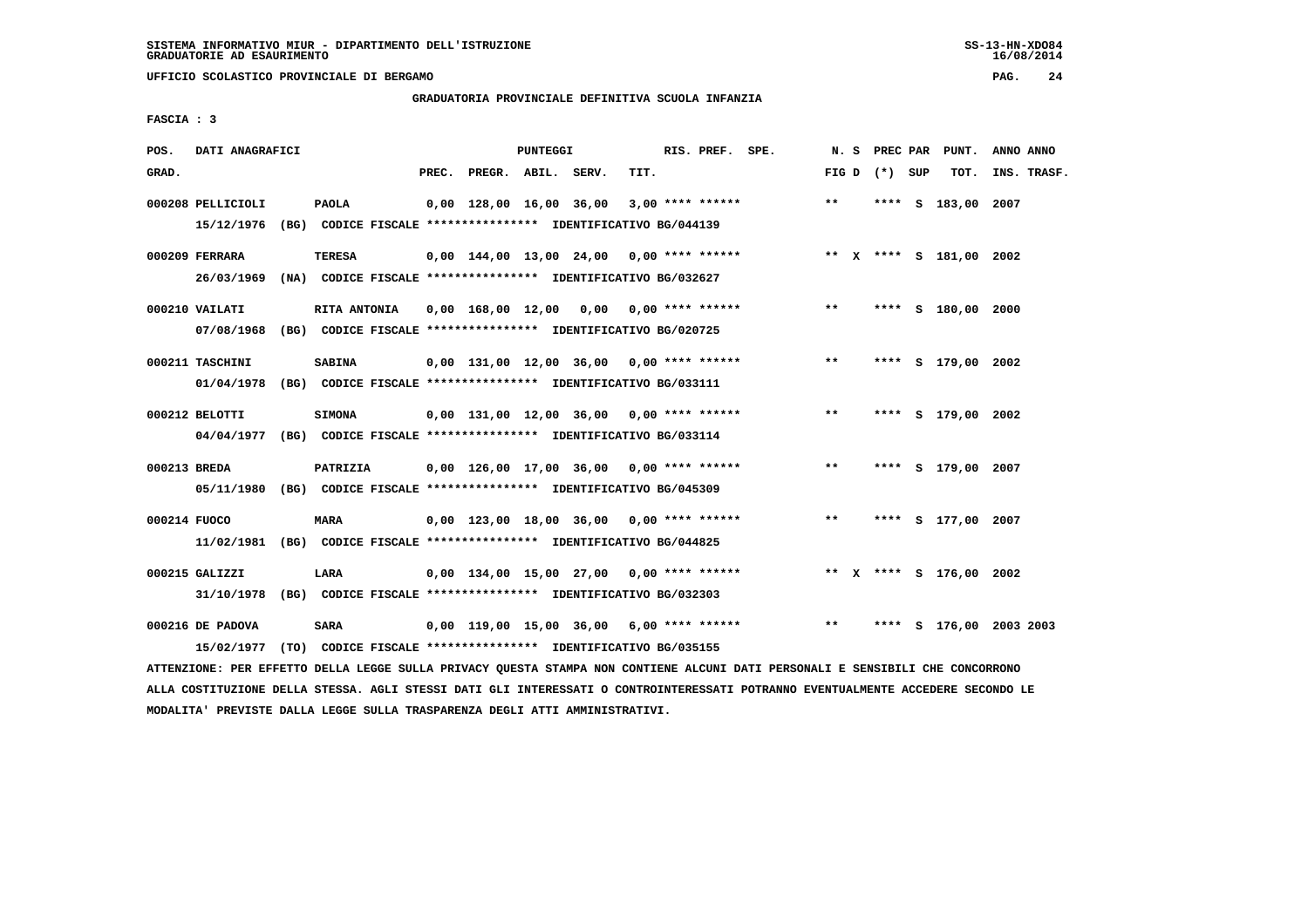**UFFICIO SCOLASTICO PROVINCIALE DI BERGAMO PAG. 25**

# **GRADUATORIA PROVINCIALE DEFINITIVA SCUOLA INFANZIA**

 **FASCIA : 3**

| POS.         | DATI ANAGRAFICI                 |                                                                                                                         |       |                    | PUNTEGGI |                                             |      | RIS. PREF. SPE.    |                                            | N. S  |                   | PREC PAR PUNT.          | ANNO ANNO   |  |
|--------------|---------------------------------|-------------------------------------------------------------------------------------------------------------------------|-------|--------------------|----------|---------------------------------------------|------|--------------------|--------------------------------------------|-------|-------------------|-------------------------|-------------|--|
| GRAD.        |                                 |                                                                                                                         | PREC. | PREGR. ABIL. SERV. |          |                                             | TIT. |                    |                                            |       | FIG $D$ $(*)$ SUP | тот.                    | INS. TRASF. |  |
|              | 000217 RAVASIO<br>19/03/1978    | <b>SIMONA</b><br>(BG) CODICE FISCALE **************** IDENTIFICATIVO BG/044421                                          |       |                    |          | 0,00 122,00 18,00 36,00                     |      | $0.00$ **** ****** |                                            |       |                   | ** X **** S 176,00 2007 |             |  |
|              | 000218 FACCHETTI<br>02/12/1969  | FIORELLA<br>(BG) CODICE FISCALE **************** IDENTIFICATIVO BG/044228                                               |       |                    |          |                                             |      |                    | $0,00$ 138,00 14,00 24,00 0,00 **** ****** | $* *$ |                   | **** S 176,00 2007      |             |  |
|              | 000219 BERLENDIS<br>21/04/1965  | TIZIANA GIOVA 0,00 125,00 14,00 36,00 0,00 **** ******<br>(BG) CODICE FISCALE **************** IDENTIFICATIVO BG/033865 |       |                    |          |                                             |      |                    |                                            | $* *$ |                   | **** S 175,00 2002      |             |  |
|              | 000220 AMIGHETTI<br>23/03/1982  | <b>SILVIA</b><br>(BG) CODICE FISCALE **************** IDENTIFICATIVO BG/045225                                          |       |                    |          | $0,00$ 120,00 18,00 36,00 0,00 **** ******  |      |                    |                                            | $***$ |                   | **** S 174,00 2007      |             |  |
|              | 000221 CORTINOVIS<br>19/09/1982 | LISA<br>(BG) CODICE FISCALE **************** IDENTIFICATIVO BG/044672                                                   |       |                    |          | $0,00$ 120,00 18,00 36,00 0,00 **** ******  |      |                    |                                            | $**$  |                   | **** S 174,00 2007      |             |  |
|              | 000222 CAGNOLI                  | SILVIA ESTER<br>01/05/1982 (BG) CODICE FISCALE *************** IDENTIFICATIVO BG/044315                                 |       |                    |          | 0,00 120,00 18,00 36,00 0,00 **** ******    |      |                    |                                            | $***$ |                   | **** S 174,00 2007      |             |  |
|              | 000223 PESENTI                  | FEDERICA<br>19/12/1981 (BG) CODICE FISCALE *************** IDENTIFICATIVO BG/044545                                     |       |                    |          | 0,00 120,00 18,00 36,00 0,00 **** ******    |      |                    |                                            | $* *$ |                   | **** S 174,00 2007      |             |  |
| 000224 BIAVA |                                 | <b>VERONICA</b><br>15/05/1971 (BG) CODICE FISCALE *************** IDENTIFICATIVO BG/020724                              |       |                    |          | $0,00$ 162,00 11,00 0,00 0,00 **** ******   |      |                    |                                            | $* *$ | ****              | S 173,00 2000           |             |  |
|              | 000225 FERRAZZANO<br>12/11/1970 | <b>FILOMENA</b><br>(CE) CODICE FISCALE **************** IDENTIFICATIVO BG/032550                                        |       |                    |          | 0,00 119,00 18,00 36,00 0,00 **** ****** EF |      |                    |                                            | $* *$ | ****              | S 173,00 2002           |             |  |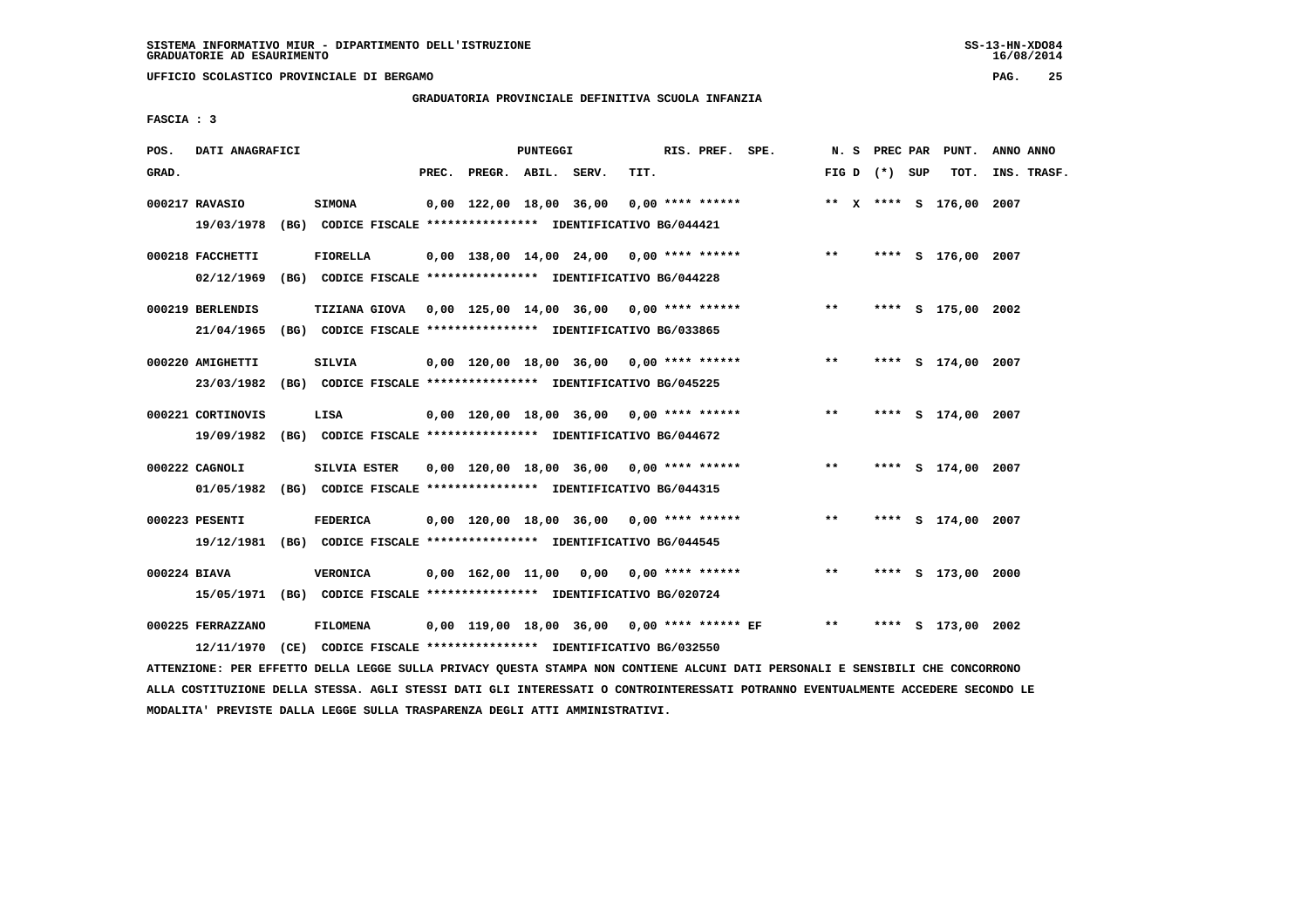**UFFICIO SCOLASTICO PROVINCIALE DI BERGAMO PAG. 26**

# **GRADUATORIA PROVINCIALE DEFINITIVA SCUOLA INFANZIA**

 **FASCIA : 3**

| POS.         | DATI ANAGRAFICI                                                                            |                                                                                          |  |                          | <b>PUNTEGGI</b> |                                          |      | RIS. PREF. SPE. |                                                                         | N. S  |                 | PREC PAR PUNT.     | ANNO ANNO |             |
|--------------|--------------------------------------------------------------------------------------------|------------------------------------------------------------------------------------------|--|--------------------------|-----------------|------------------------------------------|------|-----------------|-------------------------------------------------------------------------|-------|-----------------|--------------------|-----------|-------------|
| GRAD.        |                                                                                            |                                                                                          |  | PREC. PREGR. ABIL. SERV. |                 |                                          | TIT. |                 |                                                                         |       | FIG D $(*)$ SUP | тот.               |           | INS. TRASF. |
| 000226 PICCO |                                                                                            | LIDIA<br>26/03/1978 (BG) CODICE FISCALE *************** IDENTIFICATIVO BG/044880         |  |                          |                 | 0,00 120,00 17,00 36,00 0,00 **** ****** |      |                 |                                                                         | $* *$ |                 | **** S 173,00 2007 |           |             |
| 000227 COMI  |                                                                                            | LOREDANA ENRI<br>17/03/1976 (BG) CODICE FISCALE *************** IDENTIFICATIVO BG/044462 |  |                          |                 |                                          |      |                 | 0,00 120,00 17,00 36,00 0,00 **** ******                                | $***$ |                 | **** S 173,00 2007 |           |             |
|              | 000228 ANGIOLINI<br>12/10/1976                                                             | MONICA<br>(BG) CODICE FISCALE **************** IDENTIFICATIVO BG/045228                  |  |                          |                 |                                          |      |                 | $0,00$ 120,00 17,00 36,00 0,00 **** ****** *** **                       |       |                 | **** S 173,00 2007 |           |             |
|              | 000229 CANTARELLI<br>02/04/1980                                                            | GIUSEPPINA<br>(BG) CODICE FISCALE **************** IDENTIFICATIVO BG/044826              |  |                          |                 |                                          |      |                 | 0,00 120,00 17,00 36,00 0,00 **** ****** * *** * ** * *** S 173,00 2007 |       |                 |                    |           |             |
|              | 000230 GIUPPONI<br>10/05/1981 (BG) CODICE FISCALE *************** IDENTIFICATIVO BG/044209 | SILVIA                                                                                   |  |                          |                 |                                          |      |                 | 0,00 120,00 17,00 36,00 0,00 **** ******                                | **    |                 | **** S 173,00 2007 |           |             |
| 000231 MAGRI | 13/03/1972 (BG) CODICE FISCALE *************** IDENTIFICATIVO BG/020768                    | BARBARA GIOVA 0,00 135,00 13,00 24,00 0,00 **** ******                                   |  |                          |                 |                                          |      |                 |                                                                         | $***$ |                 | **** S 172,00 2000 |           |             |
| 000232 MAURI |                                                                                            | <b>NORMA</b><br>18/05/1978 (BG) CODICE FISCALE *************** IDENTIFICATIVO BG/031198  |  |                          |                 | 0,00 124,00 12,00 36,00 0,00 **** ****** |      |                 |                                                                         | $***$ |                 | **** S 172,00 2002 |           |             |
|              | 000233 CALDARA<br>18/11/1980                                                               | MONICA<br>(BG) CODICE FISCALE **************** IDENTIFICATIVO BG/044334                  |  |                          |                 |                                          |      |                 | $0,00$ 120,00 16,00 36,00 0,00 **** ******                              | $***$ | ****            | S 172,00 2007      |           |             |
|              | 000234 VALSECCHI<br>05/06/1975                                                             | <b>MONICA</b><br>(BG) CODICE FISCALE *************** IDENTIFICATIVO BG/033364            |  |                          |                 | 0,00 121,00 15,00 36,00 0,00 **** ****** |      |                 |                                                                         | $***$ |                 | **** S 172,00 2007 |           |             |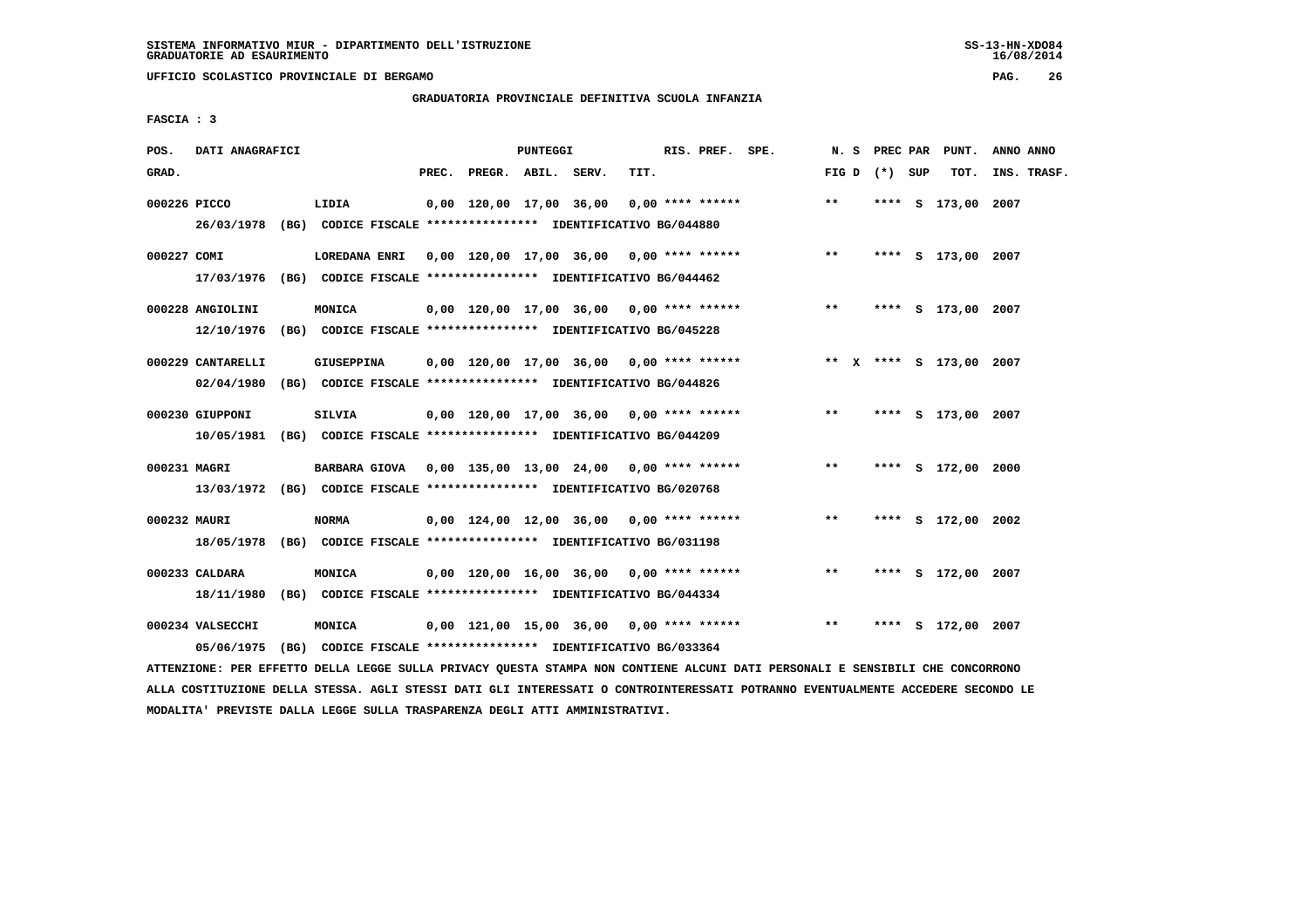**UFFICIO SCOLASTICO PROVINCIALE DI BERGAMO PAG. 27**

# **GRADUATORIA PROVINCIALE DEFINITIVA SCUOLA INFANZIA**

 **FASCIA : 3**

| POS.         | DATI ANAGRAFICI                                                                             |                                                                                    |       |                    | PUNTEGGI |                                            |      | RIS. PREF. SPE.    |                                            |                 | N. S PREC PAR | PUNT.                   | ANNO ANNO   |
|--------------|---------------------------------------------------------------------------------------------|------------------------------------------------------------------------------------|-------|--------------------|----------|--------------------------------------------|------|--------------------|--------------------------------------------|-----------------|---------------|-------------------------|-------------|
| GRAD.        |                                                                                             |                                                                                    | PREC. | PREGR. ABIL. SERV. |          |                                            | TIT. |                    |                                            | FIG D $(*)$ SUP |               | тот.                    | INS. TRASF. |
|              | 000235 MARINELLO<br>31/12/1982                                                              | LAURA<br>(MI) CODICE FISCALE **************** IDENTIFICATIVO BG/057064             |       |                    |          | 0,00 120,00 18,00 34,00                    |      | $0.00$ **** ****** |                                            | $***$           | ****          | 172,00 2011 2011        |             |
| 000236 BRASI | 17/06/1976 (BG) CODICE FISCALE *************** IDENTIFICATIVO BG/031191                     | <b>IVANA</b>                                                                       |       |                    |          |                                            |      |                    | $0,00$ 120,00 13,00 36,00 0,00 **** ****** | $***$           |               | **** S 169,00 2002      |             |
|              | 000237 MISMETTI<br>30/03/1973 (BG) CODICE FISCALE *************** IDENTIFICATIVO BG/022349  | <b>SIMONA</b>                                                                      |       |                    |          | $0,00$ 131,00 13,00 24,00 0,00 **** ****** |      |                    |                                            | $***$           |               | **** S 168,00 2000      |             |
|              | 000238 CRETTI<br>09/02/1973 (BG) CODICE FISCALE *************** IDENTIFICATIVO BG/031665    | <b>ARIANNA</b>                                                                     |       |                    |          |                                            |      |                    | $0,00$ 120,00 12,00 36,00 0,00 **** ****** | $***$           |               | **** S 168,00 2002      |             |
|              | 000239 D'ALFONSO<br>08/05/1960 (BG) CODICE FISCALE *************** IDENTIFICATIVO BG/033866 | ROSARIA                                                                            |       |                    |          | 0,00 117,00 14,00 36,00 0,00 **** ******   |      |                    |                                            |                 |               | ** X **** S 167,00 2002 |             |
|              | 000240 DOSSENA<br>10/10/1978 (BG) CODICE FISCALE *************** IDENTIFICATIVO BG/044317   | LAURA                                                                              |       |                    |          | $0,00$ 111,00 17,00 36,00 3,00 **** ****** |      |                    |                                            | $***$           |               | **** S 167,00 2007      |             |
|              | 000241 GHISLERI<br>10/03/1980                                                               | CINZIA<br>(BG) CODICE FISCALE **************** IDENTIFICATIVO BG/044149            |       |                    |          |                                            |      |                    | 0,00 123,00 17,00 26,00 0,00 **** ****** F | $***$           |               | **** S 166,00 2007      |             |
|              | 000242 MOTTINI<br>14/10/1977 (BG) CODICE FISCALE *************** IDENTIFICATIVO BG/044431   | <b>MARILENA</b>                                                                    |       |                    |          | $0,00$ 110,00 17,00 36,00 0,00 **** ****** |      |                    |                                            | $***$           |               | **** S 163,00 2007      |             |
| 000243 GALLI | 08/12/1980                                                                                  | <b>ALESSANDRA</b><br>(BG) CODICE FISCALE **************** IDENTIFICATIVO BG/044074 |       |                    |          | $0,00$ 108,00 18,00 36,00 0,00 **** ****** |      |                    |                                            | $* *$           | ****          | S 162,00 2007           |             |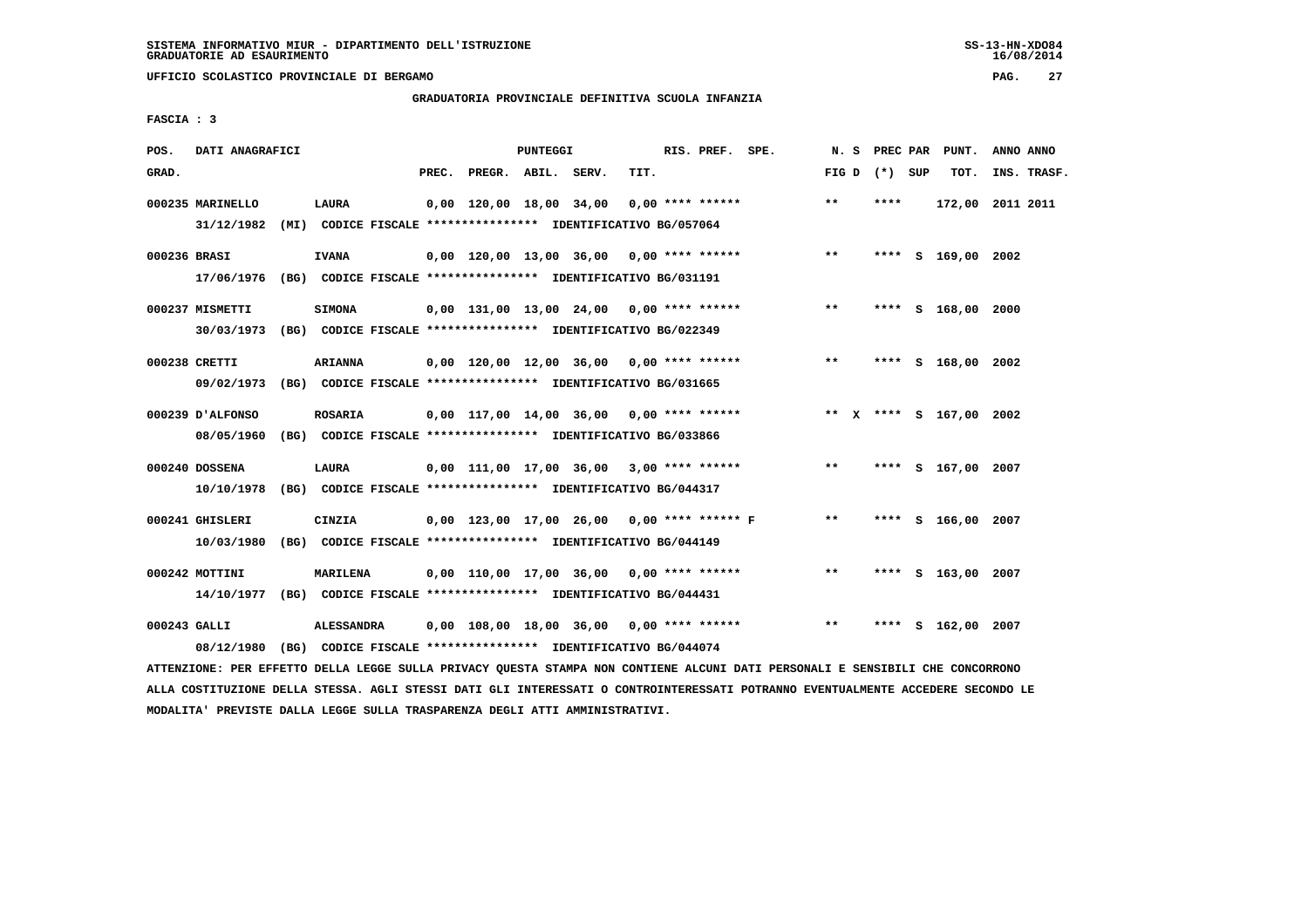**UFFICIO SCOLASTICO PROVINCIALE DI BERGAMO PAG. 28**

# **GRADUATORIA PROVINCIALE DEFINITIVA SCUOLA INFANZIA**

 **FASCIA : 3**

| POS.  | DATI ANAGRAFICI                                                                           |                  |       |                    | PUNTEGGI |                                                                                                             |      | RIS. PREF. SPE.    |                                            | N.S   |                 | PREC PAR PUNT.          | ANNO ANNO   |  |
|-------|-------------------------------------------------------------------------------------------|------------------|-------|--------------------|----------|-------------------------------------------------------------------------------------------------------------|------|--------------------|--------------------------------------------|-------|-----------------|-------------------------|-------------|--|
| GRAD. |                                                                                           |                  | PREC. | PREGR. ABIL. SERV. |          |                                                                                                             | TIT. |                    |                                            |       | FIG D $(*)$ SUP | TOT.                    | INS. TRASF. |  |
|       | 000244 LOCATELLI<br>19/08/1983                                                            | LAURA            |       |                    |          | 0,00 108,00 18,00 36,00<br>(BG) CODICE FISCALE **************** IDENTIFICATIVO BG/044904                    |      | $0.00$ **** ****** |                                            | $**$  | ****            | 162,00 2007             |             |  |
|       | 000245 ROSATO<br>26/12/1981 (BG) CODICE FISCALE *************** IDENTIFICATIVO BG/044763  | <b>ROBERTA</b>   |       |                    |          |                                                                                                             |      |                    | $0,00$ 108,00 18,00 36,00 0,00 **** ****** | $***$ |                 | **** S 162,00 2007      |             |  |
|       | 000246 MANCINI<br>20/03/1977 (MI) CODICE FISCALE *************** IDENTIFICATIVO BG/020278 | <b>LOREDANA</b>  |       |                    |          | $0,00$ 130,00 13,00 18,00 0,00 **** ******                                                                  |      |                    |                                            | $* *$ |                 | **** S 161,00 2002      |             |  |
|       | 000247 GUSSAGO<br>12/08/1981 (BG) CODICE FISCALE *************** IDENTIFICATIVO BG/044290 | <b>SIMONA</b>    |       |                    |          | 0,00 108,00 17,00 36,00 0,00 **** ******                                                                    |      |                    |                                            | $***$ |                 | **** S 161,00 2007      |             |  |
|       | 000248 VANOLI<br>14/10/1983 (BG) CODICE FISCALE *************** IDENTIFICATIVO BG/044979  | <b>SERENA</b>    |       |                    |          | $0.00$ 108.00 17.00 36.00 0.00 **** ******                                                                  |      |                    |                                            | $* *$ | ****            | 161,00 2007             |             |  |
|       | 000249 TODESCHINI<br>04/10/1981                                                           | <b>SAMANTA</b>   |       |                    |          | 0,00 108,00 17,00 36,00 0,00 **** ******<br>(BG) CODICE FISCALE **************** IDENTIFICATIVO BG/044611   |      |                    |                                            | **    | ****            | 161,00 2007             |             |  |
|       | 000250 PEZZOTTA<br>15/03/1980                                                             | <b>ROBERTA</b>   |       |                    |          | $0,00$ 108,00 17,00 36,00 0,00 **** ******<br>(BG) CODICE FISCALE **************** IDENTIFICATIVO BG/044775 |      |                    |                                            | $**$  | ****            | S 161,00 2007           |             |  |
|       | 000251 CARMINATI<br>22/07/1979                                                            | CHIARA           |       |                    |          | 0,00 108,00 17,00 36,00<br>(BG) CODICE FISCALE **************** IDENTIFICATIVO BG/044959                    |      | $0.00$ **** ****** |                                            |       | ** $X$ ****     | 161,00 2007             |             |  |
|       | 000252 GEROSA<br>12/08/1976                                                               | <b>FRANCESCA</b> |       |                    |          | $0.00$ 108.00 17.00 36.00 0.00 **** ******<br>(BG) CODICE FISCALE **************** IDENTIFICATIVO BG/044105 |      |                    |                                            |       |                 | ** X **** S 161,00 2007 |             |  |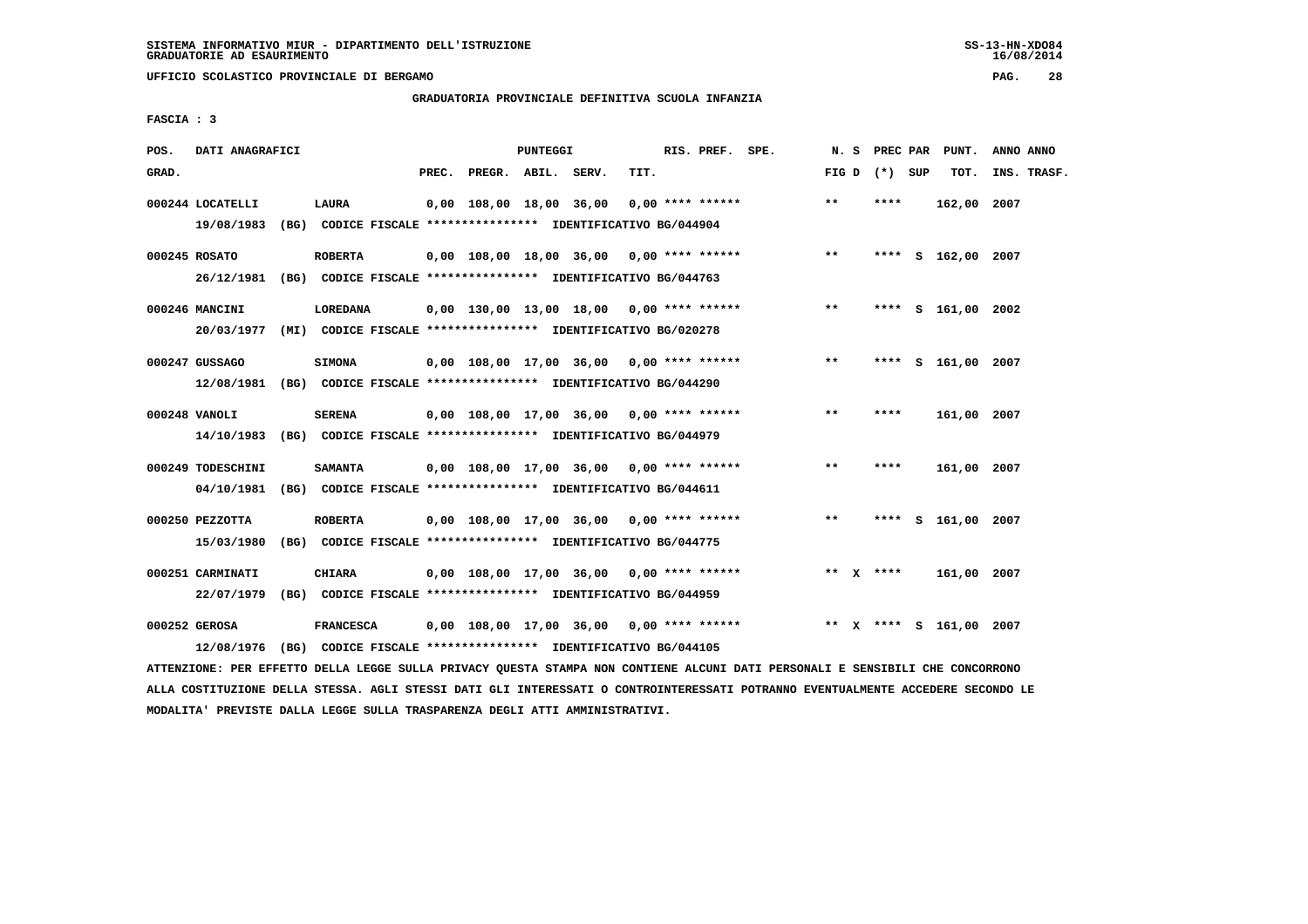**UFFICIO SCOLASTICO PROVINCIALE DI BERGAMO PAG. 29**

# **GRADUATORIA PROVINCIALE DEFINITIVA SCUOLA INFANZIA**

 **FASCIA : 3**

| POS.  | DATI ANAGRAFICI                |                                                                                     |       |                    | PUNTEGGI |                                            |      | RIS. PREF. SPE.    |                                            | N.S             |  | PREC PAR PUNT.          | ANNO ANNO |             |
|-------|--------------------------------|-------------------------------------------------------------------------------------|-------|--------------------|----------|--------------------------------------------|------|--------------------|--------------------------------------------|-----------------|--|-------------------------|-----------|-------------|
| GRAD. |                                |                                                                                     | PREC. | PREGR. ABIL. SERV. |          |                                            | TIT. |                    |                                            | FIG D $(*)$ SUP |  | TOT.                    |           | INS. TRASF. |
|       | 000253 MAESTRONI<br>22/06/1981 | <b>MIRIAM</b><br>(BG) CODICE FISCALE **************** IDENTIFICATIVO BG/044653      |       |                    |          | 0,00 108,00 17,00 36,00                    |      | $0.00$ **** ****** |                                            | $* *$           |  | **** S 161,00 2007      |           |             |
|       |                                |                                                                                     |       |                    |          |                                            |      |                    |                                            |                 |  |                         |           |             |
|       | 000254 GERVASONI               | <b>STEFANIA</b>                                                                     |       |                    |          |                                            |      |                    | $0,00$ 108,00 17,00 34,00 0,00 **** ****** | $* *$           |  | **** S 159,00 2007      |           |             |
|       | 29/08/1982                     | (BG) CODICE FISCALE **************** IDENTIFICATIVO BG/044111                       |       |                    |          |                                            |      |                    |                                            |                 |  |                         |           |             |
|       | 000255 PASSERINI               | <b>ANTONELLA</b>                                                                    |       |                    |          | $0.00$ 107.00 13.00 36.00 0.00 **** ****** |      |                    |                                            |                 |  | ** x **** s 156,00 2000 |           |             |
|       |                                | 11/05/1964 (BG) CODICE FISCALE *************** IDENTIFICATIVO BG/023000             |       |                    |          |                                            |      |                    |                                            |                 |  |                         |           |             |
|       | 000256 SANVITO                 | <b>ELENA</b>                                                                        |       |                    |          |                                            |      |                    | 0,00 142,00 14,00 0,00 0,00 **** ******    | $***$           |  | **** S 156,00 2002 2002 |           |             |
|       |                                | 29/04/1977 (CO) CODICE FISCALE *************** IDENTIFICATIVO BG/033652             |       |                    |          |                                            |      |                    |                                            |                 |  |                         |           |             |
|       |                                |                                                                                     |       |                    |          |                                            |      |                    |                                            |                 |  |                         |           |             |
|       | 000257 ANDREINI                | LUISELLA<br>03/03/1962 (BG) CODICE FISCALE *************** IDENTIFICATIVO BG/045085 |       |                    |          | 0,00 104,00 16,00 36,00 0,00 **** ******   |      |                    |                                            | $***$           |  | **** S 156,00 2007      |           |             |
|       |                                |                                                                                     |       |                    |          |                                            |      |                    |                                            |                 |  |                         |           |             |
|       | 000258 NODARI                  | <b>MARA</b>                                                                         |       |                    |          | 0,00 126,00 12,00 18,00 0,00 **** ******   |      |                    |                                            | $* *$           |  | **** S 156,00 2007      |           |             |
|       |                                | 09/08/1970 (BG) CODICE FISCALE *************** IDENTIFICATIVO BG/022414             |       |                    |          |                                            |      |                    |                                            |                 |  |                         |           |             |
|       | 000259 LO GUZZO                | <b>IRENE</b>                                                                        |       |                    |          | 0,00 138,00 17,00 0,00 0,00 **** ******    |      |                    |                                            | $* *$           |  | **** S 155,00 2007      |           |             |
|       | 17/03/1979                     | (BG) CODICE FISCALE **************** IDENTIFICATIVO BG/044913                       |       |                    |          |                                            |      |                    |                                            |                 |  |                         |           |             |
|       | 000260 CAVENAGHI               | <b>PAOLA</b>                                                                        |       |                    |          | $0,00$ 135,00 17,00 0,00 3,00 **** ******  |      |                    |                                            | $***$           |  | **** S 155,00 2007      |           |             |
|       | 06/05/1975                     | (BG) CODICE FISCALE **************** IDENTIFICATIVO BG/044463                       |       |                    |          |                                            |      |                    |                                            |                 |  |                         |           |             |
|       |                                |                                                                                     |       |                    |          |                                            |      |                    |                                            |                 |  |                         |           |             |
|       | 000261 MARCONI                 | <b>CLAUDIA</b>                                                                      |       |                    |          | $0,00$ 97,00 18,00 36,00 3,00 **** ******  |      |                    |                                            | $**$            |  | **** S 154,00 2007      |           |             |
|       | 07/05/1979                     | (BG) CODICE FISCALE **************** IDENTIFICATIVO BG/035210                       |       |                    |          |                                            |      |                    |                                            |                 |  |                         |           |             |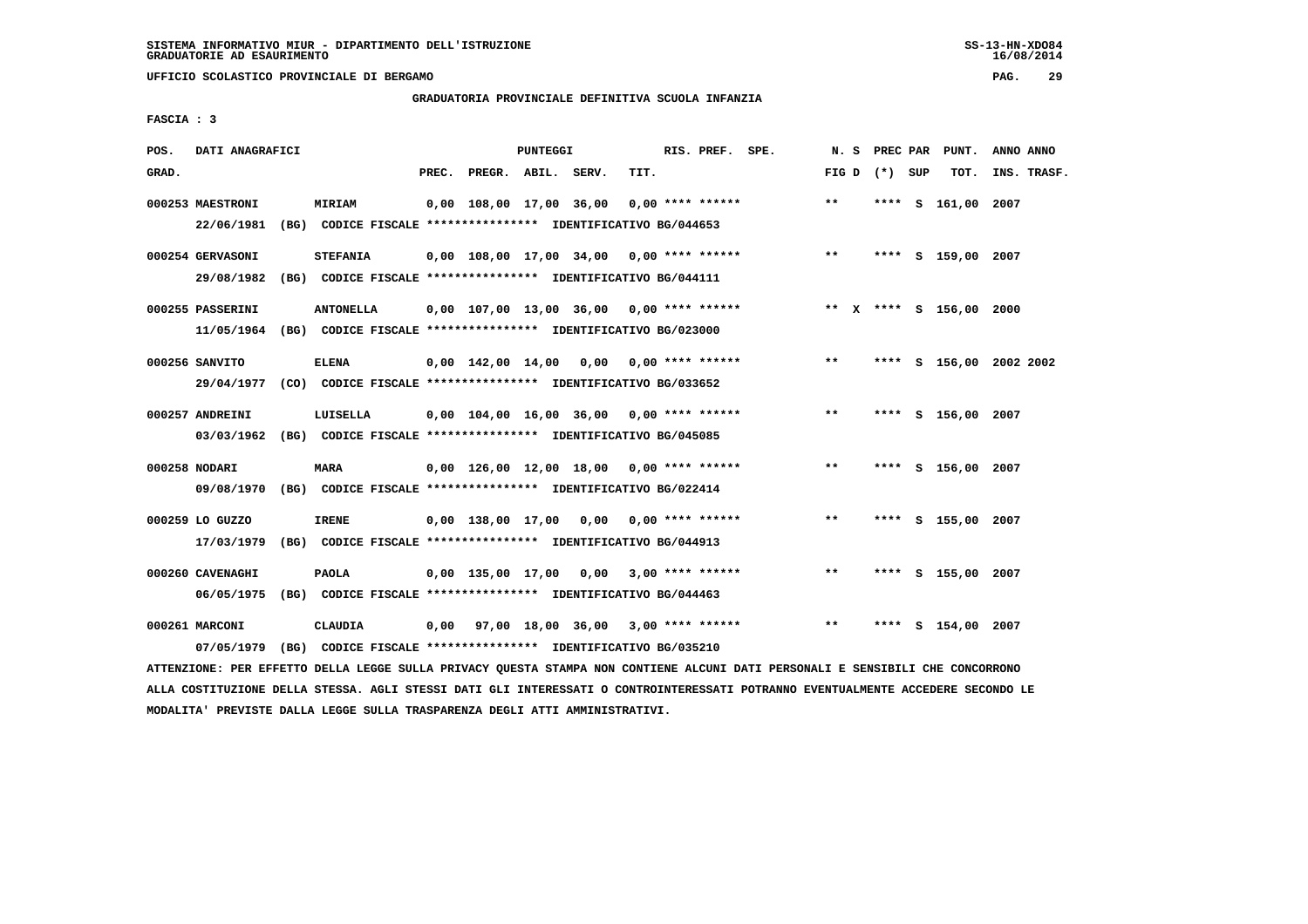**UFFICIO SCOLASTICO PROVINCIALE DI BERGAMO PAG. 30**

# **GRADUATORIA PROVINCIALE DEFINITIVA SCUOLA INFANZIA**

 **FASCIA : 3**

| POS.  | DATI ANAGRAFICI                                                         |                 |       |                    | PUNTEGGI |                                                               |      | RIS. PREF. SPE.  | N. S  | PREC PAR        | PUNT.                   | ANNO ANNO   |  |
|-------|-------------------------------------------------------------------------|-----------------|-------|--------------------|----------|---------------------------------------------------------------|------|------------------|-------|-----------------|-------------------------|-------------|--|
| GRAD. |                                                                         |                 | PREC. | PREGR. ABIL. SERV. |          |                                                               | TIT. |                  |       | FIG D $(*)$ SUP | TOT.                    | INS. TRASF. |  |
|       |                                                                         |                 |       |                    |          |                                                               |      |                  |       |                 |                         |             |  |
|       | 000262 VITALI                                                           | <b>ROSSANA</b>  | 0,00  |                    |          | 75,00 42,00 36,00                                             |      | 0,00 **** ****** | $* *$ |                 | **** S 153,00 2007      |             |  |
|       | 11/06/1976 (BG) CODICE FISCALE *************** IDENTIFICATIVO BG/045135 |                 |       |                    |          |                                                               |      |                  |       |                 |                         |             |  |
|       |                                                                         |                 |       |                    |          |                                                               |      |                  |       |                 |                         |             |  |
|       | 000263 MANGINI                                                          | <b>BRUNELLA</b> |       |                    |          | $0,00$ 72,00 42,00 36,00 0,00 **** ******                     |      |                  | $***$ |                 | **** S 150,00 2005      |             |  |
|       | 30/07/1980 (BG) CODICE FISCALE *************** IDENTIFICATIVO BG/041311 |                 |       |                    |          |                                                               |      |                  |       |                 |                         |             |  |
|       |                                                                         |                 |       |                    |          |                                                               |      |                  |       |                 |                         |             |  |
|       | 000264 FACCHINETTI                                                      | MONICA          |       |                    |          | $0,00$ 96,00 17,00 36,00 0,00 **** ******                     |      |                  | $***$ |                 | **** S 149,00 2007      |             |  |
|       | 04/06/1963 (BG) CODICE FISCALE *************** IDENTIFICATIVO BG/044217 |                 |       |                    |          |                                                               |      |                  |       |                 |                         |             |  |
|       |                                                                         |                 |       |                    |          |                                                               |      |                  |       |                 |                         |             |  |
|       | 000265 ALBORGHETTI                                                      | <b>ELENA</b>    |       |                    |          | $0,00$ 72,00 41,00 36,00 0,00 **** ******                     |      |                  | $***$ |                 | **** S 149,00 2007      |             |  |
|       | 30/07/1980 (BG) CODICE FISCALE *************** IDENTIFICATIVO BG/044999 |                 |       |                    |          |                                                               |      |                  |       |                 |                         |             |  |
|       |                                                                         |                 |       |                    |          |                                                               |      |                  |       |                 |                         |             |  |
|       | 000266 PEZZOLI                                                          | <b>MARLENE</b>  |       |                    |          | 0,00 132,00 15,00 0,00 0,00 **** ******                       |      |                  | **    |                 | **** S 147,00 2007      |             |  |
|       | 31/08/1978 (BG) CODICE FISCALE *************** IDENTIFICATIVO BG/044631 |                 |       |                    |          |                                                               |      |                  |       |                 |                         |             |  |
|       |                                                                         |                 |       |                    |          |                                                               |      |                  |       |                 |                         |             |  |
|       | 000267 GUARNIERI                                                        | <b>MARIA</b>    |       |                    |          | 0,00 128,00 17,00 0,00 0,00 **** ******                       |      |                  | $***$ |                 | **** S 145,00 2007      |             |  |
|       |                                                                         |                 |       |                    |          |                                                               |      |                  |       |                 |                         |             |  |
|       | 17/10/1979 (BG) CODICE FISCALE *************** IDENTIFICATIVO BG/044274 |                 |       |                    |          |                                                               |      |                  |       |                 |                         |             |  |
|       | 000268 AVENIA                                                           | MONICA          |       |                    |          | $0,00$ 93,00 15,00 36,00 0,00 **** ******                     |      |                  | $***$ |                 | **** S 144,00 2004      |             |  |
|       |                                                                         |                 |       |                    |          |                                                               |      |                  |       |                 |                         |             |  |
|       | 28/05/1978 (AG) CODICE FISCALE *************** IDENTIFICATIVO BG/037053 |                 |       |                    |          |                                                               |      |                  |       |                 |                         |             |  |
|       | 000269 SNICHELOTTO                                                      | MONICA          |       |                    |          | $0,00$ $92,00$ $15,00$ $36,00$ $0,00$ $***$ **** ******       |      |                  |       |                 | ** X **** S 143,00 2000 |             |  |
|       |                                                                         |                 |       |                    |          |                                                               |      |                  |       |                 |                         |             |  |
|       | 12/01/1964 (BG) CODICE FISCALE *************** IDENTIFICATIVO BG/022722 |                 |       |                    |          |                                                               |      |                  |       |                 |                         |             |  |
|       |                                                                         |                 |       |                    |          |                                                               |      |                  | $* *$ |                 |                         |             |  |
|       | 000270 GRITTI                                                           | <b>SARA</b>     |       |                    |          | $0.00$ 62.00 42.00 36.00 0.00 **** ******                     |      |                  |       | ****            | S 140,00 2007           |             |  |
|       | 10/04/1983                                                              |                 |       |                    |          | (BG) CODICE FISCALE **************** IDENTIFICATIVO BG/044259 |      |                  |       |                 |                         |             |  |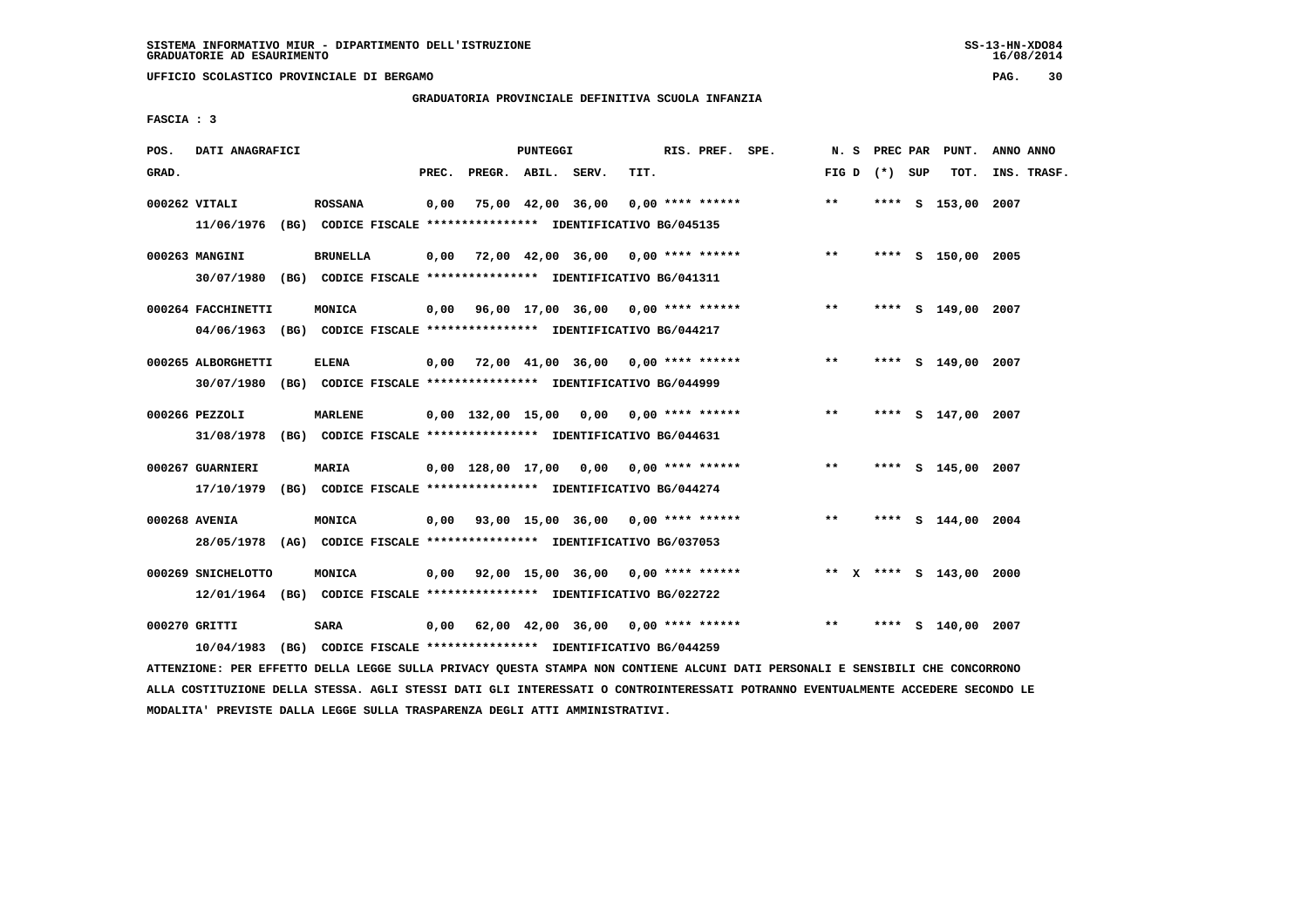**UFFICIO SCOLASTICO PROVINCIALE DI BERGAMO PAG. 31**

# **GRADUATORIA PROVINCIALE DEFINITIVA SCUOLA INFANZIA**

 **FASCIA : 3**

| POS.         | DATI ANAGRAFICI                                                                               |                                                                                 |       |                                            | PUNTEGGI |                                           |      | RIS. PREF. SPE.    |                                                         |       |                 | N. S PREC PAR PUNT.          | ANNO ANNO   |
|--------------|-----------------------------------------------------------------------------------------------|---------------------------------------------------------------------------------|-------|--------------------------------------------|----------|-------------------------------------------|------|--------------------|---------------------------------------------------------|-------|-----------------|------------------------------|-------------|
| GRAD.        |                                                                                               |                                                                                 | PREC. | PREGR. ABIL. SERV.                         |          |                                           | TIT. |                    |                                                         |       | FIG D $(*)$ SUP | тот.                         | INS. TRASF. |
|              | 000271 LA ROSA<br>18/05/1974 (MI) CODICE FISCALE *************** IDENTIFICATIVO BG/032970     | ADELE                                                                           |       | $0.00 \quad 123.00 \quad 16.00 \quad 0.00$ |          |                                           |      | $0.00$ **** ****** |                                                         | $* *$ |                 | **** S 139,00 2002 2002      |             |
| 000272 BREDA | 29/08/1969 (BG) CODICE FISCALE *************** IDENTIFICATIVO BG/033547                       | <b>TIZIANA</b>                                                                  |       |                                            |          |                                           |      |                    | $0,00$ $94,00$ $14,00$ $30,00$ $0,00$ $***$ **** ****** | $***$ |                 | **** S 138,00 2007           |             |
|              | 000273 TAGLIAFERRI<br>01/10/1982 (BG) CODICE FISCALE *************** IDENTIFICATIVO BG/044511 | <b>MARISA</b>                                                                   |       |                                            |          | $0,00$ 60,00 42,00 36,00 0,00 **** ****** |      |                    |                                                         | $***$ |                 | **** S 138,00 2007           |             |
| 000274 BOSIO | 02/02/1982 (BG) CODICE FISCALE *************** IDENTIFICATIVO BG/045281                       | <b>FRANCESCA</b>                                                                |       |                                            |          | $0.00$ 60.00 42.00 36.00 0.00 **** ****** |      |                    |                                                         | $***$ |                 | **** S 138,00 2007           |             |
|              | 000275 CORSARO<br>06/08/1981 (CT) CODICE FISCALE *************** IDENTIFICATIVO BG/063063     | <b>DANILA</b>                                                                   |       |                                            |          | 0,00 97,00 14,00 24,00 3,00 **** ******   |      |                    |                                                         | $***$ |                 | **** S 138,00 2014 2014      |             |
| 000276 CIAO  | 21/04/1975 (NA) CODICE FISCALE *************** IDENTIFICATIVO BG/022395                       | VIRGINIA                                                                        |       |                                            |          | $0,00$ 89,00 15,00 32,00 0,00 **** ****** |      |                    |                                                         | $***$ |                 | **** S 136,00 2007           |             |
| 000277 TOMA  | 21/09/1972 (LE) CODICE FISCALE *************** IDENTIFICATIVO BG/045577                       | MARCELLA                                                                        |       |                                            |          | $0,00$ 84,00 14,00 36,00 0,00 **** ****** |      |                    |                                                         |       | ** $X$ ****     | 134,00 2007 2007             |             |
|              | 000278 MARCHESI<br>10/02/1968 (BG) CODICE FISCALE *************** IDENTIFICATIVO BG/020806    | AVE LUIGINA                                                                     |       |                                            |          | $0,00$ 120,00 13,00 0,00 0,00 **** ****** |      |                    |                                                         |       |                 | ** X **** S 133,00 2000      |             |
|              | 000279 PALADINI<br>29/07/1970                                                                 | <b>SILVANA</b><br>(LE) CODICE FISCALE **************** IDENTIFICATIVO BG/040871 |       |                                            |          |                                           |      |                    | $0.00$ 79.00 14.00 34.00 3.00 **** ******               |       |                 | ** X **** S 130,00 2005 2005 |             |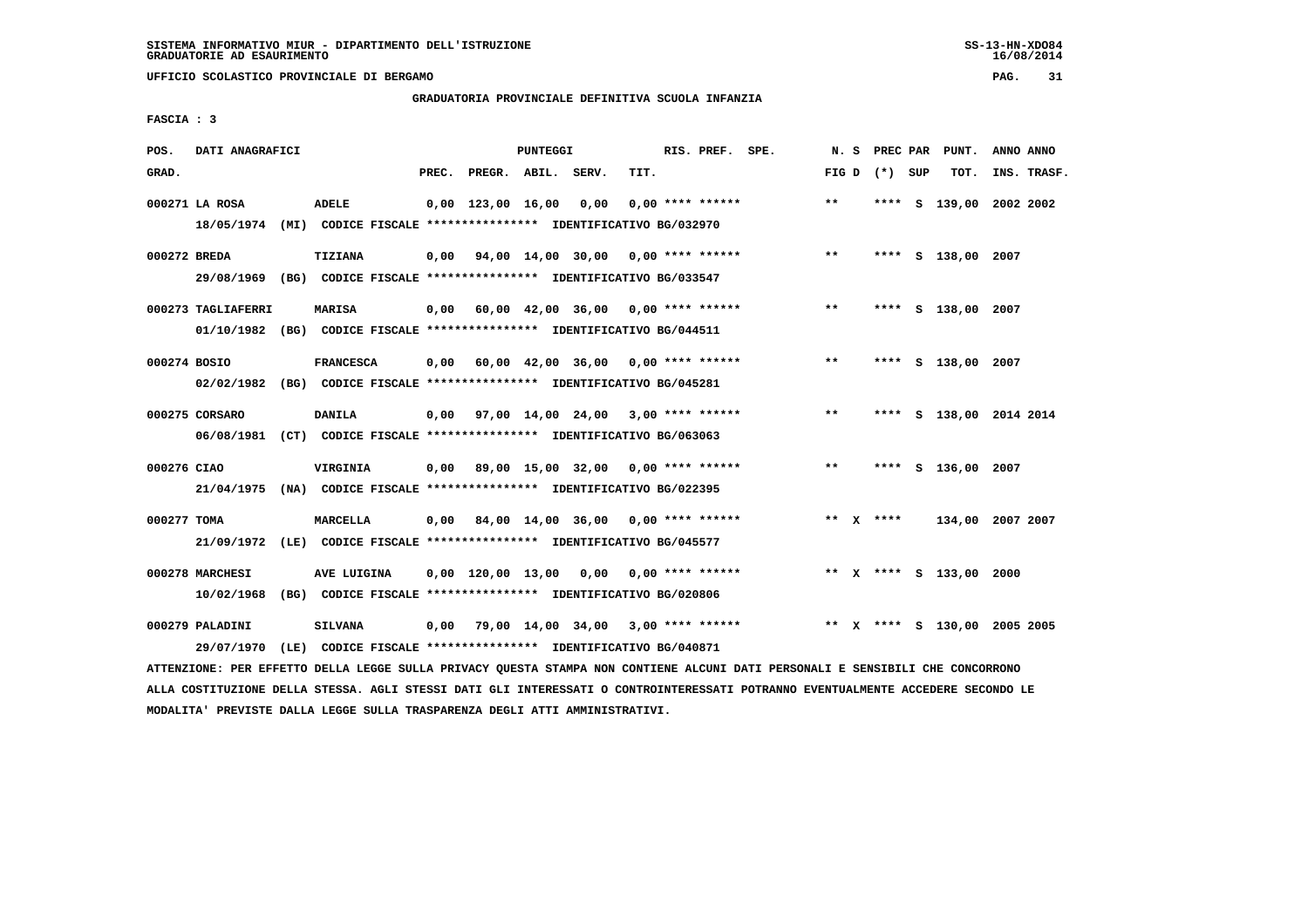**UFFICIO SCOLASTICO PROVINCIALE DI BERGAMO PAG. 32**

# **GRADUATORIA PROVINCIALE DEFINITIVA SCUOLA INFANZIA**

 **FASCIA : 3**

| POS.         | DATI ANAGRAFICI                |                                                                                                 |       |                    | PUNTEGGI |                                           |      | RIS. PREF. SPE. |                                           | N. S          |                 | PREC PAR PUNT.               | ANNO ANNO |             |
|--------------|--------------------------------|-------------------------------------------------------------------------------------------------|-------|--------------------|----------|-------------------------------------------|------|-----------------|-------------------------------------------|---------------|-----------------|------------------------------|-----------|-------------|
| GRAD.        |                                |                                                                                                 | PREC. | PREGR. ABIL. SERV. |          |                                           | TIT. |                 |                                           |               | FIG D $(*)$ SUP | тот.                         |           | INS. TRASF. |
| 000280 ROTA  |                                | <b>MARIA GABRIEL</b><br>14/12/1970 (BG) CODICE FISCALE *************** IDENTIFICATIVO BG/044950 | 0.00  |                    |          | 90,00 17,00 18,00 3,00 **** ******        |      |                 |                                           |               |                 | ** X **** S 128,00 2007      |           |             |
|              | 000281 TRIOLO<br>23/11/1978    | <b>ISABELLA</b><br>(MI) CODICE FISCALE **************** IDENTIFICATIVO BG/057263                | 0,00  |                    |          |                                           |      |                 | 75,00 17,00 36,00 0,00 **** ******        | $***$         |                 | **** S 128,00 2011 2011      |           |             |
|              | 000282 BERTOCCHI<br>11/02/1982 | SONIA<br>(BG) CODICE FISCALE **************** IDENTIFICATIVO BG/045214                          | 0,00  |                    |          | 60,00 41,00 24,00 0,00 **** ******        |      |                 |                                           | $\star \star$ |                 | **** S 125,00 2007           |           |             |
|              | 000283 ARPEGARO                | <b>EMMANUELA</b><br>15/08/1984 (VI) CODICE FISCALE *************** IDENTIFICATIVO BG/056910     |       |                    |          |                                           |      |                 | $0,00$ 48,00 41,00 36,00 0,00 **** ****** | $***$         | ****            | S 125,00 2011 2011           |           |             |
|              | 000284 GIANNINO<br>15/11/1978  | DANIELA<br>(ME) CODICE FISCALE **************** IDENTIFICATIVO BG/032412                        |       |                    |          | 0,00 67,00 15,00 36,00 6,00 **** ******   |      |                 |                                           | $* *$         |                 | **** S 124,00 2002           |           |             |
|              | 000285 GIACALONE<br>25/07/1977 | <b>ANNALISA</b><br>(TP) CODICE FISCALE **************** IDENTIFICATIVO BG/035161                |       |                    |          |                                           |      |                 | $0,00$ 86,00 12,00 14,00 9,00 **** ****** | $**$          | ****            | S 121,00 2003 2003           |           |             |
| 000286 PATTI |                                | VINCENZA IOLA<br>21/09/1975 (TP) CODICE FISCALE *************** IDENTIFICATIVO BG/041210        |       |                    |          | $0,00$ 80,00 14,00 20,00 6,00 **** ****** |      |                 |                                           |               |                 | ** X **** S 120,00 2005 2005 |           |             |
|              | 000287 TIRONI                  | <b>DEIANIRA</b><br>07/10/1980 (BG) CODICE FISCALE *************** IDENTIFICATIVO BG/044615      | 0.00  |                    |          | 39,00 42,00 36,00 3,00 **** ******        |      |                 |                                           | $***$         |                 | **** S 120,00 2007           |           |             |
|              | 000288 SALEMI<br>28/04/1960    | <b>ENZA</b><br>(AG) CODICE FISCALE **************** IDENTIFICATIVO BG/032082                    | 0,00  |                    |          | 75,00 15,00 28,00 0,00 **** ******        |      |                 |                                           | $* *$         |                 | S 118,00 2002                |           |             |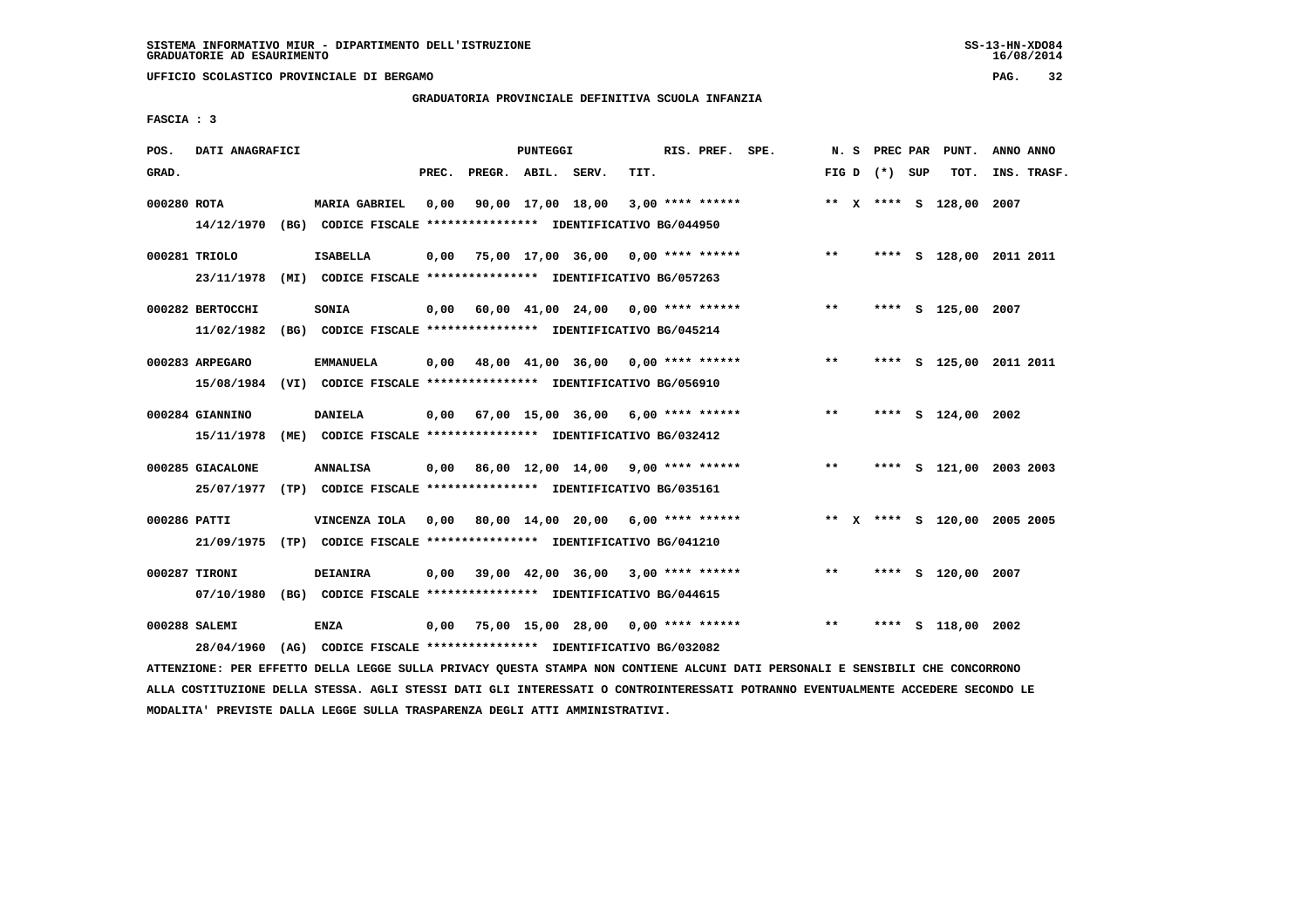**UFFICIO SCOLASTICO PROVINCIALE DI BERGAMO PAG. 33**

# **GRADUATORIA PROVINCIALE DEFINITIVA SCUOLA INFANZIA**

 **FASCIA : 3**

| POS.         | DATI ANAGRAFICI                                                                           |                                                                                  |       |                    | <b>PUNTEGGI</b> |                                                         |      | RIS. PREF. SPE. |                                           | N. S          |                 | PREC PAR PUNT.          | ANNO ANNO |             |
|--------------|-------------------------------------------------------------------------------------------|----------------------------------------------------------------------------------|-------|--------------------|-----------------|---------------------------------------------------------|------|-----------------|-------------------------------------------|---------------|-----------------|-------------------------|-----------|-------------|
| GRAD.        |                                                                                           |                                                                                  | PREC. | PREGR. ABIL. SERV. |                 |                                                         | TIT. |                 |                                           |               | FIG D $(*)$ SUP | TOT.                    |           | INS. TRASF. |
|              | 000289 GENNARO<br>11/11/1979 (CT) CODICE FISCALE *************** IDENTIFICATIVO BG/035162 | MANUELA DOMEN                                                                    | 0.00  |                    |                 | 65,00 12,00 36,00 3,00 **** ******                      |      |                 |                                           | $* *$         |                 | **** S 116,00 2003 2003 |           |             |
| 000290 BEZZI | 27/02/1984 (BG) CODICE FISCALE *************** IDENTIFICATIVO BG/045251                   | VANIA                                                                            |       |                    |                 |                                                         |      |                 | $0,00$ 38,00 42,00 36,00 0,00 **** ****** | $***$         |                 | **** S 116,00 2007      |           |             |
|              | 000291 LOCATELLI<br>26/05/1983                                                            | <b>STEFANIA</b><br>(BG) CODICE FISCALE *************** IDENTIFICATIVO BG/044910  |       |                    |                 | $0.00$ 36.00 42.00 36.00 0.00 **** ******               |      |                 |                                           | $\star \star$ |                 | **** S 114,00 2007      |           |             |
|              | 000292 PORCARO<br>14/08/1975                                                              | <b>SARA</b><br>(BG) CODICE FISCALE *************** IDENTIFICATIVO BG/033467      |       |                    |                 | 0,00 97,00 13,00 0,00 3,00 **** ******                  |      |                 |                                           | $***$         | ****            | S 113,00 2002           |           |             |
|              | 000293 RANGHETTI<br>10/03/1982                                                            | <b>PAOLA</b><br>(BG) CODICE FISCALE **************** IDENTIFICATIVO BG/063084    |       |                    |                 | $0,00$ 36,00 41,00 36,00 0,00 **** ******               |      |                 |                                           | $* *$         |                 | **** S 113,00 2014 2014 |           |             |
|              | 000294 BELOTTI<br>25/02/1980 (BG) CODICE FISCALE *************** IDENTIFICATIVO BG/045008 | LAURA                                                                            |       |                    |                 | $0,00$ 60,00 16,00 36,00 0,00 **** ******               |      |                 |                                           | $***$         |                 | **** S 112,00 2007      |           |             |
|              | 000295 CASATI<br>05/02/1985                                                               | VALENTINA<br>(MI) CODICE FISCALE **************** IDENTIFICATIVO BG/056972       |       |                    |                 | $0.00$ $36.00$ $40.00$ $36.00$ $0.00$ $***$ **** ****** |      |                 |                                           | $***$         |                 | **** S 112,00 2011 2011 |           |             |
|              | 000296 POCACQUA<br>21/02/1977                                                             | <b>VANESSA</b><br>(MI) CODICE FISCALE **************** IDENTIFICATIVO BG/045010  |       |                    |                 | $0,00$ 27,00 42,00 36,00 6,00 **** ******               |      |                 |                                           | $***$         |                 | **** S 111,00 2007      |           |             |
| 000297 ULLO  | 24/07/1981                                                                                | <b>JENNIFER</b><br>(BG) CODICE FISCALE **************** IDENTIFICATIVO BG/044536 | 0.00  |                    |                 |                                                         |      |                 | 58,00 17,00 36,00 0,00 **** ******        |               |                 | ** x **** s 111,00 2007 |           |             |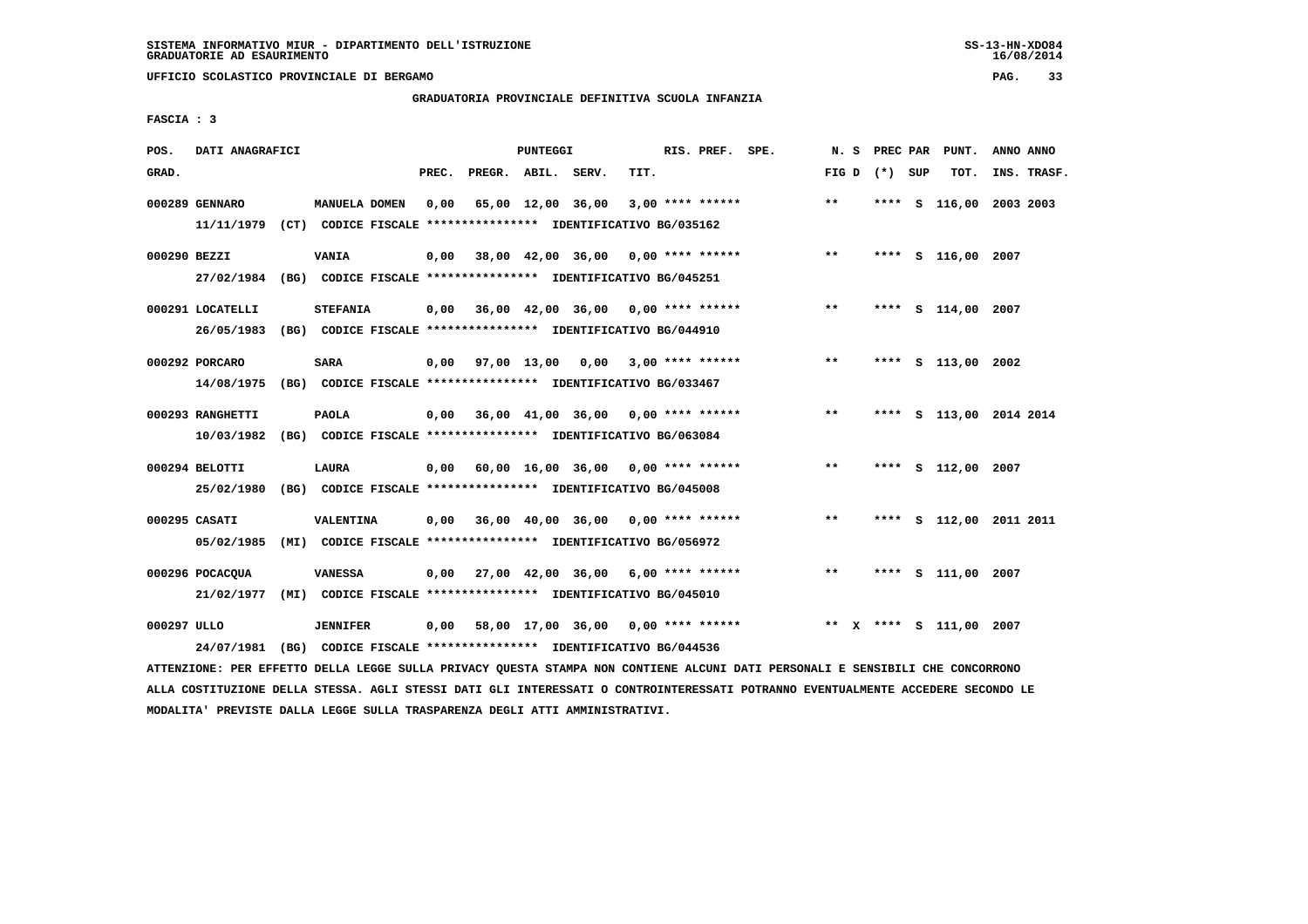**UFFICIO SCOLASTICO PROVINCIALE DI BERGAMO PAG. 34**

# **GRADUATORIA PROVINCIALE DEFINITIVA SCUOLA INFANZIA**

 **FASCIA : 3**

| POS.         | DATI ANAGRAFICI                                                                              |                 |       |                        | <b>PUNTEGGI</b> |                                                                                                     |      | RIS. PREF. SPE.           | N. S  | PREC PAR        | PUNT.                   | ANNO ANNO |             |
|--------------|----------------------------------------------------------------------------------------------|-----------------|-------|------------------------|-----------------|-----------------------------------------------------------------------------------------------------|------|---------------------------|-------|-----------------|-------------------------|-----------|-------------|
| GRAD.        |                                                                                              |                 | PREC. | PREGR. ABIL. SERV.     |                 |                                                                                                     | TIT. |                           |       | FIG D $(*)$ SUP | TOT.                    |           | INS. TRASF. |
| 000298 SOFO  | 19/05/1979 (RC) CODICE FISCALE *************** IDENTIFICATIVO BG/063091                      | GRAZIA          | 0,00  |                        |                 | 60,00 15,00 36,00                                                                                   |      | $0.00$ **** ******        | $***$ |                 | **** S 111,00 2014 2014 |           |             |
| 000299 PIZZO | 24/09/1980                                                                                   | GISELLA ANGEL   | 0.00  |                        |                 | 52,00 16,00 36,00 6,00 **** ******<br>(AG) CODICE FISCALE **************** IDENTIFICATIVO BG/037517 |      |                           | $***$ |                 | **** S 110,00 2004 2004 |           |             |
|              | 000300 PIACENTINI<br>07/07/1968                                                              | <b>ELEONORA</b> |       | $0,00$ $96,00$ $13,00$ |                 | (BS) CODICE FISCALE **************** IDENTIFICATIVO BG/022211                                       |      | $0,00$ $0,00$ **** ****** | $***$ |                 | **** S 109,00 2000      |           |             |
|              | 000301 GIGLIOTTI<br>03/08/1966                                                               | <b>GINA</b>     | 0,00  |                        |                 | 64,00 17,00 28,00 0,00 **** ******<br>(CZ) CODICE FISCALE **************** IDENTIFICATIVO BG/033022 |      |                           | $**$  |                 | **** S 109,00 2002      |           |             |
|              | 000302 PALMITESSA<br>29/05/1982 (BG) CODICE FISCALE *************** IDENTIFICATIVO BG/043928 | <b>ELENA</b>    |       | $0.00$ $92.00$ $17.00$ |                 |                                                                                                     |      |                           | $**$  |                 | **** S 109,00 2007      |           |             |
|              | 000303 LANFRANCHI<br>03/09/1984                                                              | ALICE           |       |                        |                 | 0,00 48,00 42,00 18,00<br>(BG) CODICE FISCALE **************** IDENTIFICATIVO BG/044743             |      | $0.00$ **** ******        | $**$  | ****            | 108,00 2007             |           |             |
| 000304 RENNA | 12/09/1969 (LE) CODICE FISCALE *************** IDENTIFICATIVO BG/022948                      | DANILA ANNA     | 0,00  | 91,00 16,00            |                 | 0.00                                                                                                |      | 0,00 **** ******          |       |                 | ** X **** S 107,00 2000 |           |             |
|              | 000305 MARINO<br>24/03/1967                                                                  | <b>MARILENA</b> | 0,00  |                        |                 | 55,00 15,00 36,00 0,00 **** ******<br>(AG) CODICE FISCALE **************** IDENTIFICATIVO BG/037403 |      |                           | $* *$ |                 | **** S 106,00 2004 2004 |           |             |
|              | 000306 BIANCHINI<br>29/10/1974                                                               | <b>ROBERTA</b>  | 0,00  |                        |                 | 30,00 41,00 32,00 3,00 **** ******<br>(MI) CODICE FISCALE **************** IDENTIFICATIVO BG/045350 |      |                           | $**$  |                 | **** S 106,00 2007      |           |             |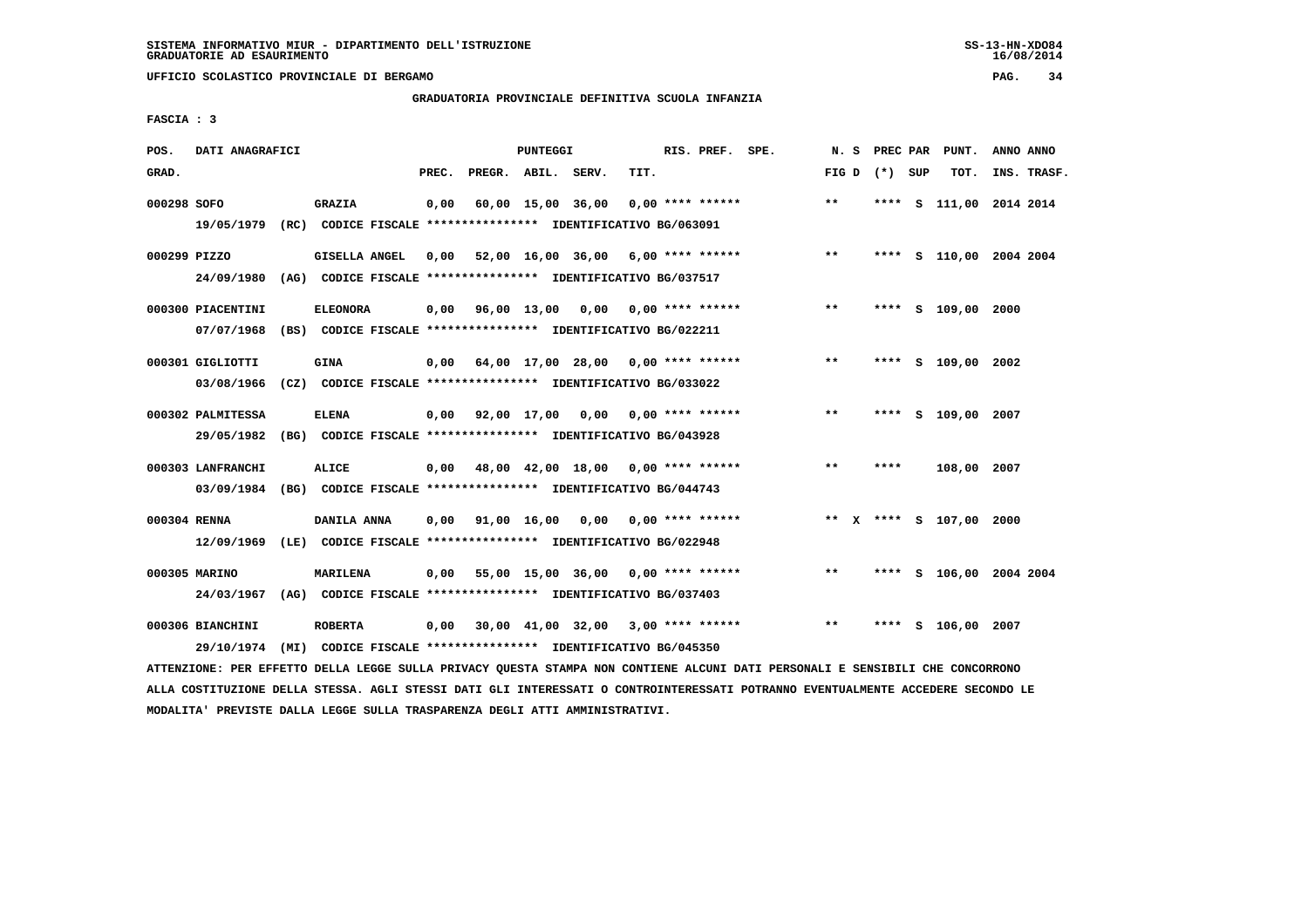**UFFICIO SCOLASTICO PROVINCIALE DI BERGAMO PAG. 35**

# **GRADUATORIA PROVINCIALE DEFINITIVA SCUOLA INFANZIA**

 **FASCIA : 3**

| POS.         | DATI ANAGRAFICI               |                                                                                     |       |                    | PUNTEGGI |                                           |      | RIS. PREF. SPE.    | N.S   |                 | PREC PAR PUNT.               | ANNO ANNO |             |
|--------------|-------------------------------|-------------------------------------------------------------------------------------|-------|--------------------|----------|-------------------------------------------|------|--------------------|-------|-----------------|------------------------------|-----------|-------------|
| GRAD.        |                               |                                                                                     | PREC. | PREGR. ABIL. SERV. |          |                                           | TIT. |                    |       | FIG D $(*)$ SUP | тот.                         |           | INS. TRASF. |
|              | 000307 GALVANO                | PATRIZIA<br>16/07/1960 (EE) CODICE FISCALE *************** IDENTIFICATIVO BG/035106 | 0,00  |                    |          | 63,00 16,00 26,00                         |      | $0.00$ **** ****** |       |                 | ** X **** S 105,00 2003 2003 |           |             |
|              |                               |                                                                                     |       |                    |          |                                           |      |                    |       |                 |                              |           |             |
| 000308 ROSSI | 08/06/1986                    | LAURA<br>(BG) CODICE FISCALE **************** IDENTIFICATIVO BG/044804              | 0,00  |                    |          | 24,00 42,00 36,00 3,00 **** ******        |      |                    | $* *$ |                 | **** S 105,00 2007           |           |             |
| 000309 ROTA  |                               | MONICA                                                                              |       |                    |          | $0,00$ 24,00 42,00 36,00 3,00 **** ****** |      |                    | $* *$ |                 | **** S 105,00 2007           |           |             |
|              | 07/06/1986                    | (BG) CODICE FISCALE **************** IDENTIFICATIVO BG/044957                       |       |                    |          |                                           |      |                    |       |                 |                              |           |             |
|              | 000310 VAVASSORI              | <b>MIRIAM</b>                                                                       | 0,00  |                    |          | 28,00 41,00 36,00 0,00 **** ******        |      |                    | $***$ |                 | **** S 105,00 2007           |           |             |
|              | 30/07/1985                    | (BG) CODICE FISCALE **************** IDENTIFICATIVO BG/045004                       |       |                    |          |                                           |      |                    |       |                 |                              |           |             |
|              | 000311 SPREAFICO              | CHIARA                                                                              |       |                    |          | $0,00$ 28,00 40,00 36,00 0,00 **** ****** |      |                    | $* *$ |                 | **** S 104,00 2007           |           |             |
|              | 30/11/1985                    | (BG) CODICE FISCALE **************** IDENTIFICATIVO BG/045089                       |       |                    |          |                                           |      |                    |       |                 |                              |           |             |
|              | 000312 VALENTE                | MARIA                                                                               |       |                    |          | $0,00$ 72,00 16,00 15,00 0,00 **** ****** |      |                    | $***$ |                 | **** S 103,00 2002           |           |             |
|              | 07/06/1973                    | (SA) CODICE FISCALE **************** IDENTIFICATIVO BG/031276                       |       |                    |          |                                           |      |                    |       |                 |                              |           |             |
| 000313 GUELI |                               | MARIA OLIMPIA                                                                       | 0,00  |                    |          | 49,00 15,00 38,00 0,00 **** ******        |      |                    |       |                 | ** X **** S 102,00 2004 2004 |           |             |
|              | 04/08/1971                    | (CL) CODICE FISCALE **************** IDENTIFICATIVO BG/037334                       |       |                    |          |                                           |      |                    |       |                 |                              |           |             |
|              | 000314 FUMAROLA               | LUCREZIA                                                                            | 0,00  |                    |          | 56,00 16,00 30,00 0,00 **** ******        |      |                    | $* *$ |                 | **** S 102,00 2014 2014      |           |             |
|              | 05/07/1975                    | (TA) CODICE FISCALE **************** IDENTIFICATIVO BG/063071                       |       |                    |          |                                           |      |                    |       |                 |                              |           |             |
|              | 000315 GHIDOTTI<br>12/05/1985 | <b>RAMONA</b><br>(BG) CODICE FISCALE **************** IDENTIFICATIVO BG/044128      |       |                    |          | $0,00$ 24,00 40,00 36,00 0,00 **** ****** |      |                    | $***$ | ****            | s 100,00 2007                |           |             |
|              |                               |                                                                                     |       |                    |          |                                           |      |                    |       |                 |                              |           |             |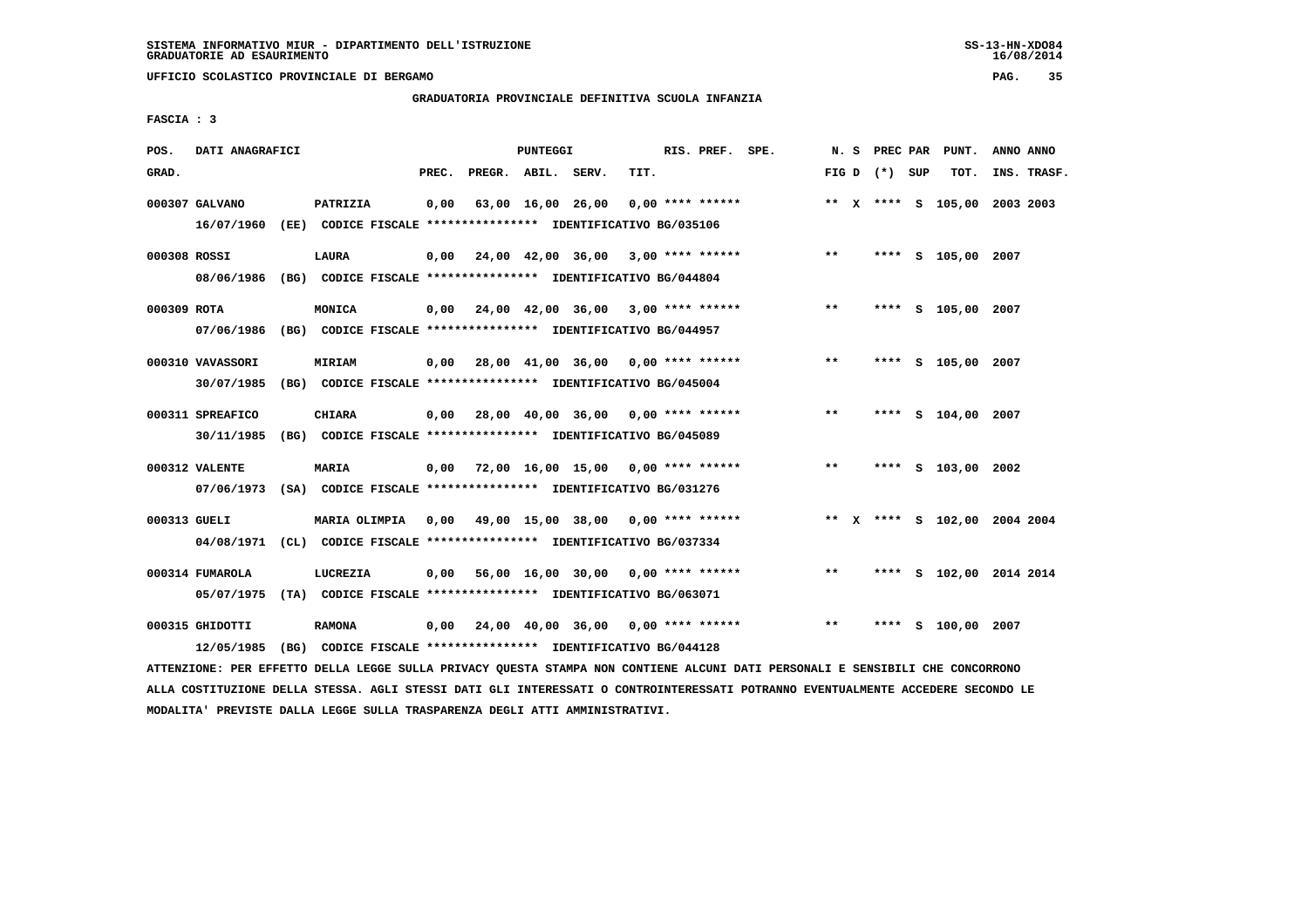**UFFICIO SCOLASTICO PROVINCIALE DI BERGAMO PAG. 36**

# **GRADUATORIA PROVINCIALE DEFINITIVA SCUOLA INFANZIA**

 **FASCIA : 3**

| POS.         | DATI ANAGRAFICI                |                                                                                              |       |                                           | <b>PUNTEGGI</b> |                                    |      | RIS. PREF. SPE.    |                    |       |                 |          | N. S PREC PAR PUNT. | ANNO ANNO |             |
|--------------|--------------------------------|----------------------------------------------------------------------------------------------|-------|-------------------------------------------|-----------------|------------------------------------|------|--------------------|--------------------|-------|-----------------|----------|---------------------|-----------|-------------|
| GRAD.        |                                |                                                                                              | PREC. |                                           |                 | PREGR. ABIL. SERV.                 | TIT. |                    |                    |       | FIG D $(*)$ SUP |          | тот.                |           | INS. TRASF. |
| 000316 PALA  |                                | <b>LORENA</b><br>21/07/1983 (BG) CODICE FISCALE *************** IDENTIFICATIVO BG/043940     | 0,00  |                                           |                 | 24,00 40,00 36,00                  |      | $0.00$ **** ****** |                    | $**$  |                 |          | **** S 100,00 2007  |           |             |
|              | 000317 DIVITA                  | <b>MARIA ANNA</b><br>24/02/1965 (CT) CODICE FISCALE *************** IDENTIFICATIVO BG/037310 |       | $0,00$ 77,00 16,00 0,00                   |                 |                                    |      |                    | 6,00 **** ****** F |       | ** x **** S     |          | 99,00 2004 2004     |           |             |
|              | 000318 MORELLO<br>11/06/1982   | MIRIAM<br>(MI) CODICE FISCALE **************** IDENTIFICATIVO BG/063080                      | 0,00  |                                           |                 | 24,00 39,00 36,00 0,00 **** ****** |      |                    |                    | $***$ | **** S          |          | 99,00 2014 2014     |           |             |
|              | 000319 BERTOLI                 | <b>VIOLA</b><br>25/07/1985 (BG) CODICE FISCALE *************** IDENTIFICATIVO BG/045204      |       | $0.00$ 12.00 41.00 18.00 3.00 **** ****** |                 |                                    |      |                    |                    | $***$ | ****            | - 5      | 98,00 2007          |           |             |
|              | 000320 CAPONE                  | TERESA<br>10/10/1968 (RC) CODICE FISCALE *************** IDENTIFICATIVO BG/035817            |       | $0,00$ 44,00 15,00 38,00 0,00 **** ****** |                 |                                    |      |                    |                    | $**$  | ****            | - 5      | 97,00 2007          |           |             |
|              | 000321 ASCIOLLA                | <b>ANNALISA</b><br>02/01/1982 (TA) CODICE FISCALE *************** IDENTIFICATIVO BG/045239   |       | $0.00$ 30.00 30.00 36.00 0.00 **** ****** |                 |                                    |      |                    |                    | $* *$ | ****            | <b>S</b> | 96,00 2007          |           |             |
|              | 000322 CARLINO                 | PINA<br>18/12/1978 (AG) CODICE FISCALE *************** IDENTIFICATIVO BG/035058              | 0.00  |                                           |                 | 41,00 15,00 36,00                  |      | $3,00$ **** ****** |                    | $***$ | **** S          |          | 95,00 2003 2003     |           |             |
| 000323 COSTA |                                | <b>KATIUSCIA</b><br>21/05/1977 (EN) CODICE FISCALE *************** IDENTIFICATIVO BG/035816  | 0.00  |                                           |                 | 48,00 15,00 32,00 0,00 **** ****** |      |                    |                    | $***$ | ****            | - S      | 95,00 2003          |           |             |
|              | 000324 MAZZOLENI<br>26/09/1978 | <b>SILVIA</b><br>(BG) CODICE FISCALE **************** IDENTIFICATIVO BG/044131               | 0.00  |                                           |                 | 14,00 42,00 36,00                  |      | $3,00$ **** ****** |                    | $* *$ | ****            | - 5      | 95,00               | 2007      |             |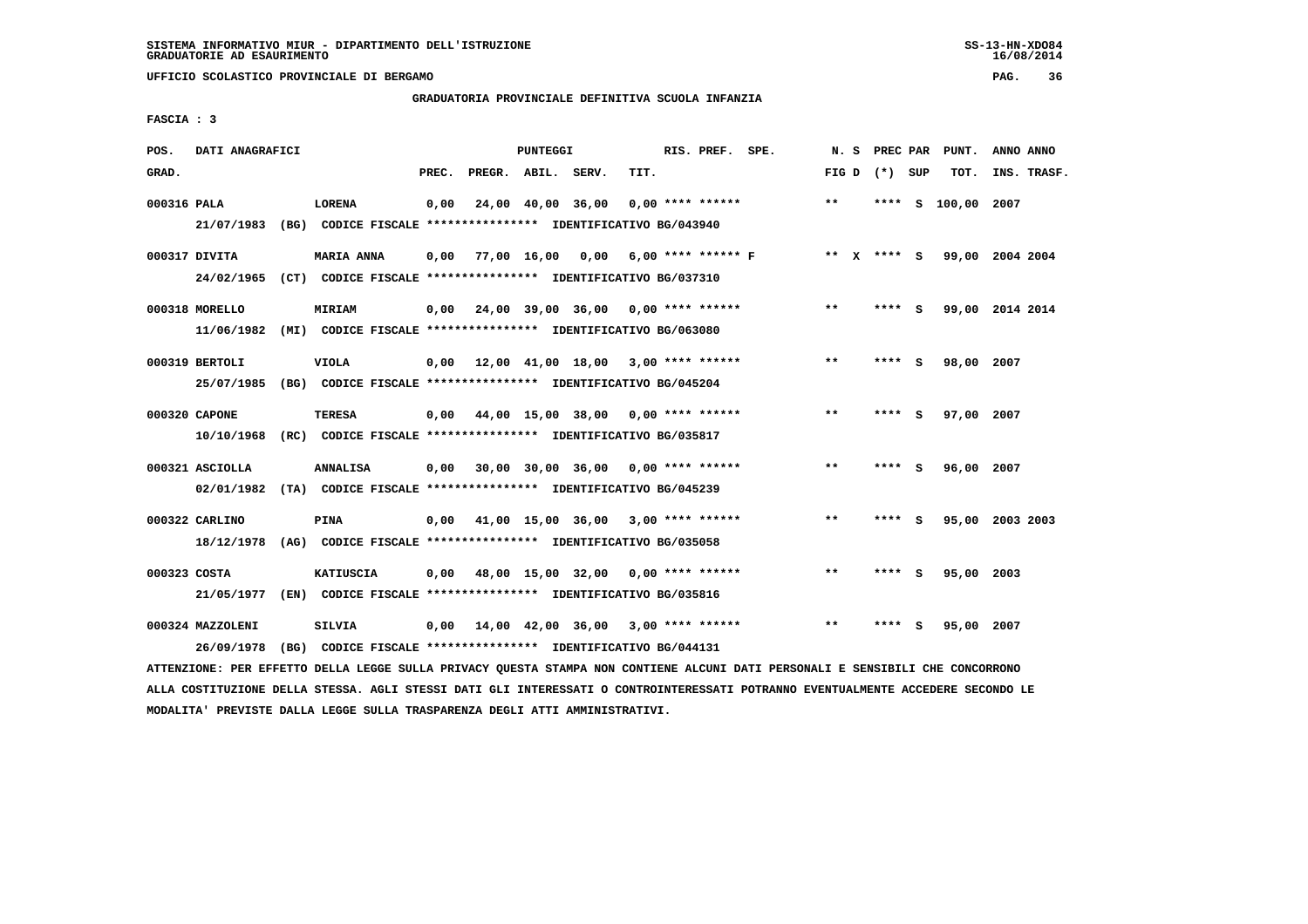**UFFICIO SCOLASTICO PROVINCIALE DI BERGAMO PAG. 37**

# **GRADUATORIA PROVINCIALE DEFINITIVA SCUOLA INFANZIA**

 **FASCIA : 3**

| POS.  | DATI ANAGRAFICI                 |                                                                                          |       |                                           | PUNTEGGI |                                      |      | RIS. PREF. SPE.  | N.S                   | PREC PAR |     | PUNT.      | ANNO ANNO       |
|-------|---------------------------------|------------------------------------------------------------------------------------------|-------|-------------------------------------------|----------|--------------------------------------|------|------------------|-----------------------|----------|-----|------------|-----------------|
| GRAD. |                                 |                                                                                          | PREC. | PREGR. ABIL. SERV.                        |          |                                      | TIT. |                  | FIG D                 | (*) SUP  |     | TOT.       | INS. TRASF.     |
|       | 000325 MACCARONE<br>08/04/1979  | <b>IVANA</b><br>(VV) CODICE FISCALE **************** IDENTIFICATIVO BG/032566            | 0,00  |                                           |          | 60,00 16,00 18,00                    |      | 0,00 **** ****** | $***$                 | **** S   |     | 94,00      | 2002            |
|       | 000326 BOGGIA                   | <b>TERESA</b><br>10/04/1970 (CZ) CODICE FISCALE *************** IDENTIFICATIVO BG/033270 | 0,00  |                                           |          | 67,00 16,00 0,00 10,00 **** ******   |      |                  | $***$                 | **** S   |     | 93,00 2002 |                 |
|       | 000327 GHIDINI<br>14/10/1982    | ELISA MARIA<br>(BG) CODICE FISCALE **************** IDENTIFICATIVO BG/044123             | 0,00  | 52,00 41,00 0,00 0,00 **** ******         |          |                                      |      |                  | $***$                 | **** S   |     | 93,00 2007 |                 |
|       | 000328 PEZZOTTA<br>08/02/1986   | <b>JUANITA</b><br>(EE) CODICE FISCALE **************** IDENTIFICATIVO BG/044769          |       | $0,00$ 12,00 42,00 36,00 3,00 **** ****** |          |                                      |      |                  | $* *$                 | **** S   |     | 93,00 2007 |                 |
|       | 000329 ABBATE                   | MARIA SANTA<br>15/02/1972 (PA) CODICE FISCALE *************** IDENTIFICATIVO BG/037008   | 0,00  |                                           |          | $39,00$ 16,00 30,00 6,00 **** ****** |      |                  | $***$<br>$\mathbf{x}$ | **** S   |     |            | 91,00 2004 2004 |
|       | 000330 LOCATELLI<br>30/07/1985  | <b>DANIELA</b><br>(BG) CODICE FISCALE *************** IDENTIFICATIVO BG/044898           |       | $0.00$ 12.00 40.00 36.00 3.00 **** ****** |          |                                      |      |                  | $***$                 | **** S   |     | 91,00 2007 |                 |
|       | 000331 CIOCCA                   | <b>MONICA</b><br>20/08/1973 (BG) CODICE FISCALE *************** IDENTIFICATIVO BG/021740 |       | $0,00$ 77,00 13,00 0,00                   |          |                                      |      | 0,00 **** ****** | $* *$                 | ****     | - S | 90,00      | 2000            |
|       | 000332 D AGOSTINO<br>22/06/1967 | <b>PAOLA</b><br>(MT) CODICE FISCALE **************** IDENTIFICATIVO BG/030984            | 0.00  |                                           |          | 51,00 15,00 18,00 6,00 **** ******   |      |                  | $* *$                 | **** S   |     | 90,00 2002 |                 |
|       | 000333 LAMERA<br>31/12/1986     | <b>MARTINA</b><br>(BG) CODICE FISCALE **************** IDENTIFICATIVO BG/044738          | 0,00  | 12,00 42,00 36,00 0,00 **** ******        |          |                                      |      |                  | $* *$                 | ****     | - S | 90,00 2007 |                 |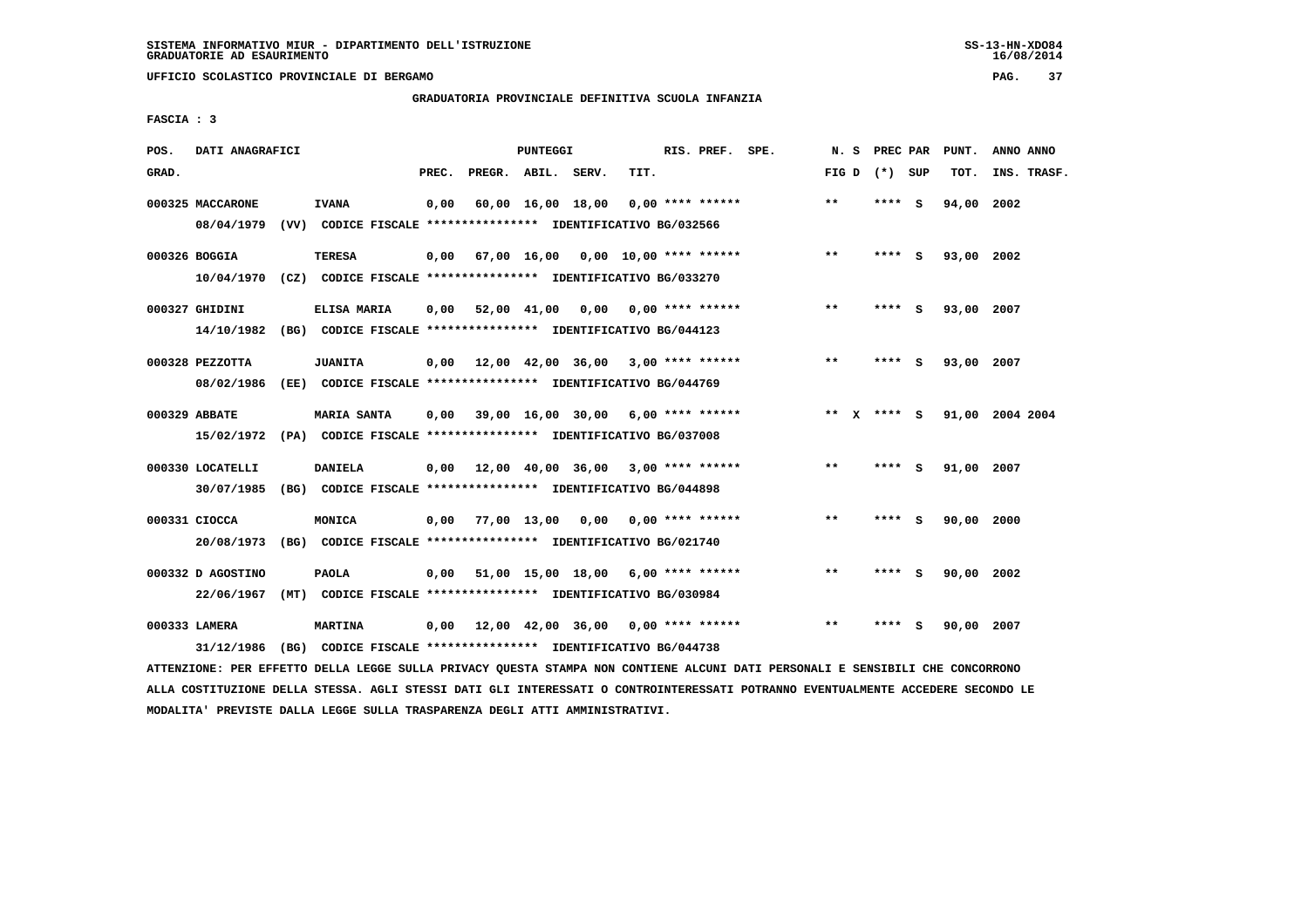**UFFICIO SCOLASTICO PROVINCIALE DI BERGAMO PAG. 38**

## **GRADUATORIA PROVINCIALE DEFINITIVA SCUOLA INFANZIA**

 **FASCIA : 3**

| POS.         | DATI ANAGRAFICI               |      |                                                                                              |       |                    | PUNTEGGI          |                                      |      | RIS. PREF. SPE.    | N.S     | PREC PAR |     | PUNT.      | ANNO ANNO       |
|--------------|-------------------------------|------|----------------------------------------------------------------------------------------------|-------|--------------------|-------------------|--------------------------------------|------|--------------------|---------|----------|-----|------------|-----------------|
| GRAD.        |                               |      |                                                                                              | PREC. | PREGR. ABIL. SERV. |                   |                                      | TIT. |                    | FIG D   | (*) SUP  |     | TOT.       | INS. TRASF.     |
| 000334 BLINI | 01/02/1986                    |      | ANNA<br>(BG) CODICE FISCALE **************** IDENTIFICATIVO BG/045265                        | 0.00  |                    | 12,00 42,00 36,00 |                                      |      | $0.00$ **** ****** | $***$   | **** S   |     | 90,00 2007 |                 |
|              | 000335 GIULIANI<br>12/10/1983 |      | <b>ANNALISA</b><br>(BG) CODICE FISCALE **************** IDENTIFICATIVO BG/050892             | 0,00  |                    |                   | 12,00 42,00 36,00 0,00 **** ******   |      |                    | $***$   | **** S   |     | 90,00 2009 |                 |
|              | 000336 RECUPERO<br>20/06/1978 |      | <b>ANGELA</b><br>(CT) CODICE FISCALE **************** IDENTIFICATIVO BG/057235               | 0.00  |                    |                   | 45,00 15,00 29,00 0,00 **** ******   |      |                    | $***$   | ****     | - S |            | 89,00 2011 2011 |
|              | 000337 TORRONI<br>06/10/1966  |      | VITA ROSA<br>(BR) CODICE FISCALE **************** IDENTIFICATIVO BG/032984                   | 0,00  |                    |                   | 73,00 15,00 0,00 0,00 **** ******    |      |                    | $***$   | **** S   |     |            | 88,00 2002 2002 |
| 000338 MERLA |                               |      | MONICA<br>03/10/1987 (BG) CODICE FISCALE *************** IDENTIFICATIVO BG/044170            | 0,00  |                    |                   | 10,00 42,00 36,00 0,00 **** ******   |      |                    | $* *$   |          | S   | 88,00 2007 |                 |
|              | 000339 CONFALONIERI           |      | <b>ALESSANDRA</b><br>17/09/1987 (BG) CODICE FISCALE *************** IDENTIFICATIVO BG/044492 | 0,00  |                    |                   | 8,00 42,00 38,00 0,00 **** ******    |      |                    | $***$   | **** S   |     | 88,00 2007 |                 |
|              | 000340 GRITTI<br>12/02/1986   |      | <b>GIOVANNA</b><br>(BG) CODICE FISCALE **************** IDENTIFICATIVO BG/044257             | 0,00  |                    |                   | 6,00 41,00 38,00                     |      | $3,00$ **** ****** | $* *$   | ****     | - S | 88,00      | 2009            |
| 000341 MORE' | 11/01/1983                    | (BG) | VALENTINA<br>CODICE FISCALE **************** IDENTIFICATIVO BG/044362                        | 0.00  |                    |                   | $12,00$ 39,00 36,00 0,00 **** ****** |      |                    | **<br>x | **** S   |     | 87.00 2007 |                 |
|              | 000342 PUGLISI<br>21/02/1963  | (VV) | ANGELA FRANCE<br>CODICE FISCALE **************** IDENTIFICATIVO BG/045140                    | 0,00  |                    |                   | $35,00$ 15,00 36,00 0,00 **** ****** |      |                    | $* *$   | ****     | S   | 86,00 2007 |                 |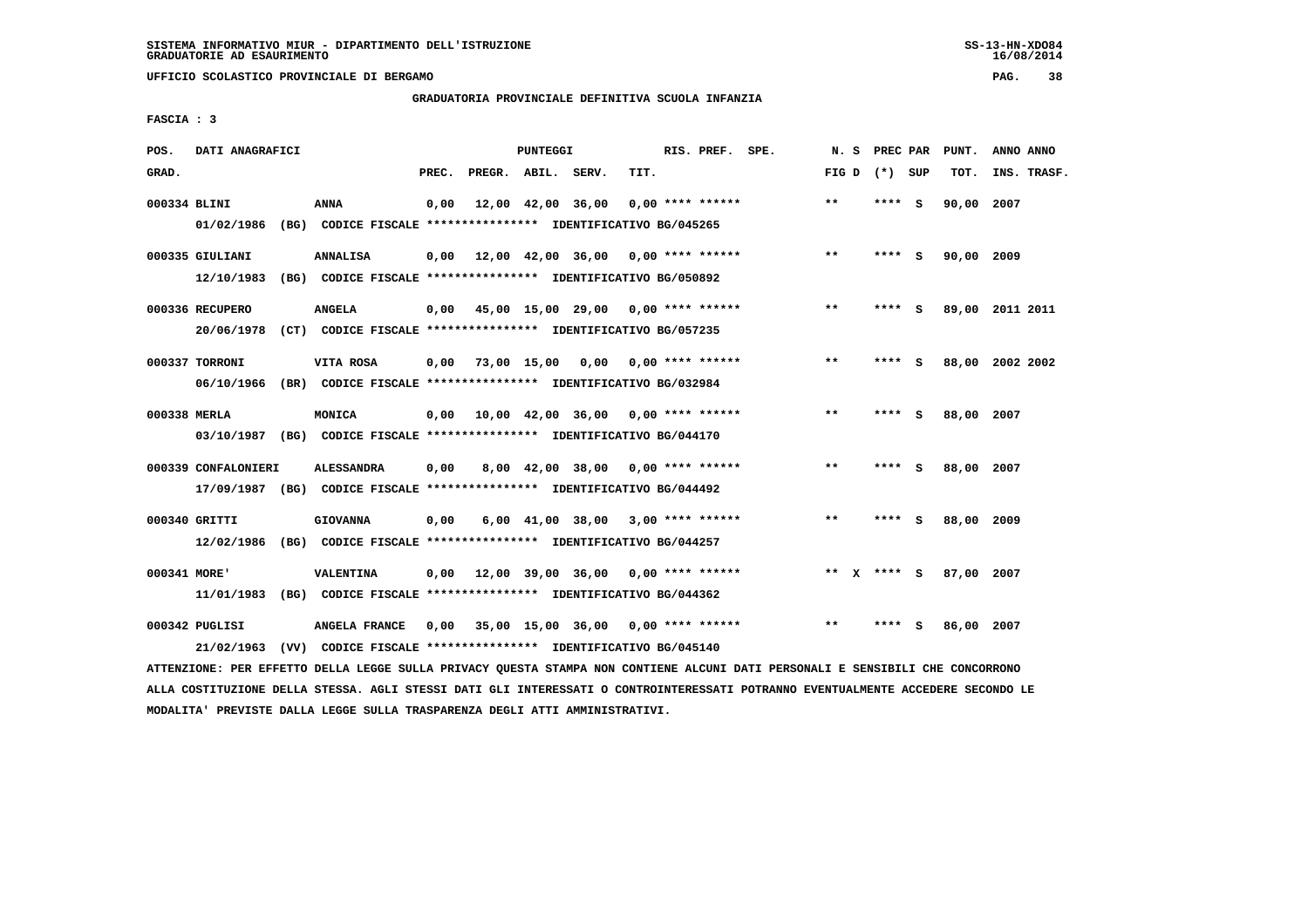**UFFICIO SCOLASTICO PROVINCIALE DI BERGAMO PAG. 39**

## **GRADUATORIA PROVINCIALE DEFINITIVA SCUOLA INFANZIA**

 **FASCIA : 3**

| POS.        | DATI ANAGRAFICI                  |      |                                                                                                |       |                    | PUNTEGGI |                                           |      | RIS. PREF. SPE.           | N.S   | PREC PAR |     | PUNT.      | ANNO ANNO       |
|-------------|----------------------------------|------|------------------------------------------------------------------------------------------------|-------|--------------------|----------|-------------------------------------------|------|---------------------------|-------|----------|-----|------------|-----------------|
| GRAD.       |                                  |      |                                                                                                | PREC. | PREGR. ABIL. SERV. |          |                                           | TIT. |                           | FIG D | (*) SUP  |     | TOT.       | INS. TRASF.     |
|             | 000343 SANGALLI<br>19/10/1985    |      | SIMONA CLAUDI<br>(BG) CODICE FISCALE **************** IDENTIFICATIVO BG/044819                 | 0.00  |                    |          | $6,00$ $41,00$ $38,00$                    |      | $0.00$ **** ******        | $***$ | ****     | - S | 85,00 2007 |                 |
|             | 000344 VADALA'                   |      | <b>MARIA TERESA</b><br>25/05/1977 (RC) CODICE FISCALE *************** IDENTIFICATIVO BG/057274 | 0,00  |                    |          | 48,00 13,00 24,00 0,00 **** ******        |      |                           | $***$ | **** S   |     |            | 85,00 2011 2011 |
|             | 000345 DI MOLFETTA<br>12/08/1975 |      | <b>GILDA</b><br>(AV) CODICE FISCALE **************** IDENTIFICATIVO BG/031444                  | 0,00  |                    |          | 50,00 16,00 18,00 0,00 **** ******        |      |                           | $***$ | ****     | - S | 84,00 2002 |                 |
|             | 000346 CASTRONOVO                |      | MATILDE<br>12/10/1979 (PA) CODICE FISCALE *************** IDENTIFICATIVO BG/033042             | 0,00  |                    |          | 51,00 15,00 18,00 0,00 **** ******        |      |                           | $***$ | ****     | - S | 84,00      | 2007            |
|             | 000347 CONSIGLIO<br>29/05/1979   |      | <b>FLORIANA</b><br>(PA) CODICE FISCALE **************** IDENTIFICATIVO BG/063062               | 0,00  |                    |          | 41,00 16,00 18,00 9,00 **** ******        |      |                           | $* *$ |          | - S |            | 84,00 2014 2014 |
| 000348 LETO |                                  |      | <b>STEFANIA</b><br>10/09/1974 (KR) CODICE FISCALE *************** IDENTIFICATIVO BG/022610     | 0.00  | 69,00 13,00        |          |                                           |      | $0.00$ $0.00$ **** ****** | $***$ | ****     | - 5 | 82,00 2007 |                 |
|             | 000349 RONCALLI<br>02/11/1987    |      | <b>TECLA</b><br>(BG) CODICE FISCALE **************** IDENTIFICATIVO BG/044680                  | 0,00  |                    |          | $4,00$ $41,00$ $36,00$ $0,00$ **** ****** |      |                           | $* *$ | ****     | s.  | 81,00      | 2007            |
|             | 000350 CORTINOVIS<br>27/04/1988  | (BG) | <b>ELENA</b><br>CODICE FISCALE **************** IDENTIFICATIVO BG/050813                       | 0.00  |                    |          | $0,00$ 41,00 36,00 3,00 **** ******       |      |                           | $***$ | ****     | - 5 | 80,00 2009 |                 |
|             | 000351 LAURIELLO<br>23/11/1965   | (CE) | LAURA<br>CODICE FISCALE **************** IDENTIFICATIVO BG/035708                              | 0.00  |                    |          | 66,00 13,00 0,00 0,00 **** ******         |      |                           | $* *$ | ****     | s   |            | 79,00 2003 2003 |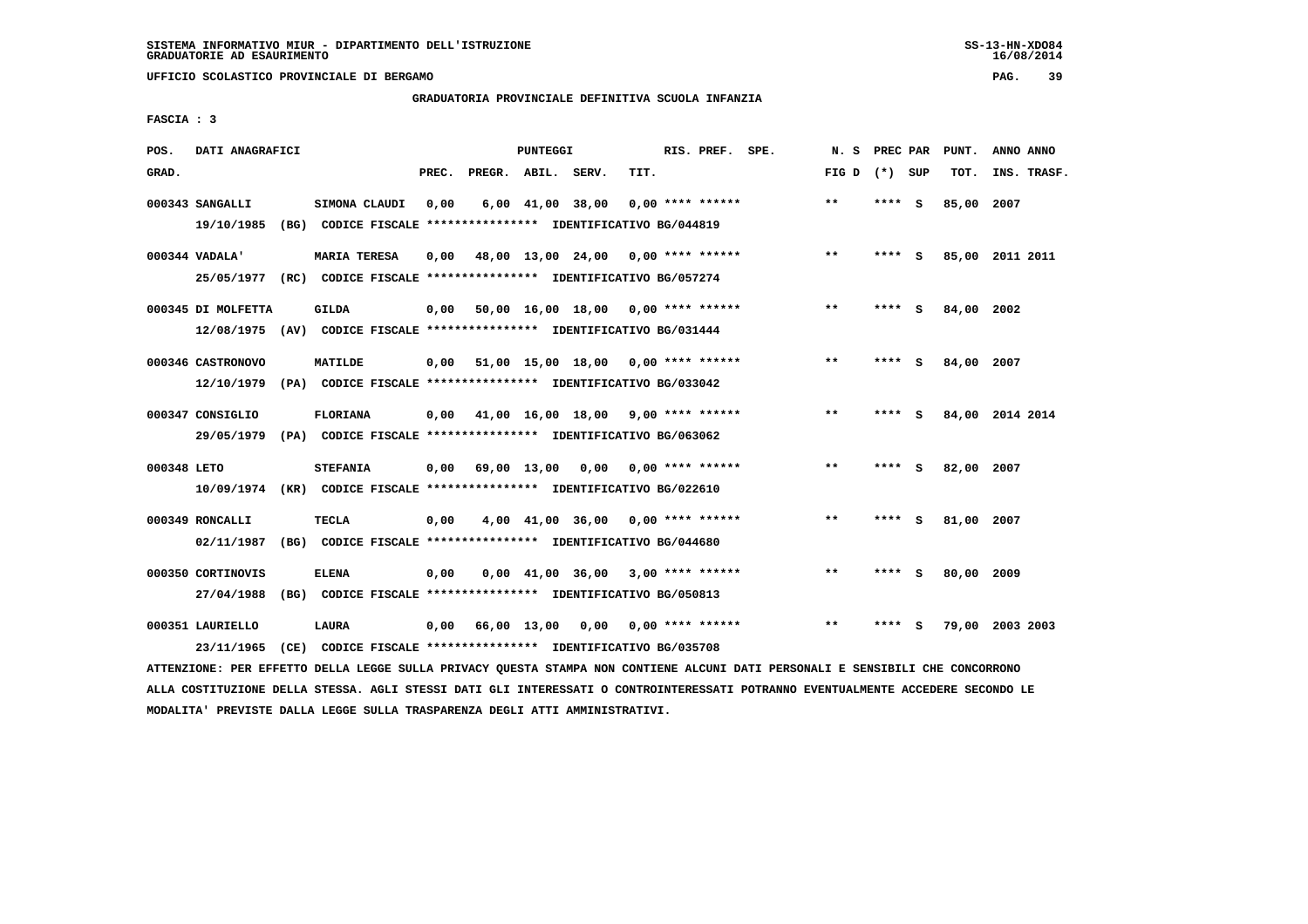**UFFICIO SCOLASTICO PROVINCIALE DI BERGAMO PAG. 40**

# **GRADUATORIA PROVINCIALE DEFINITIVA SCUOLA INFANZIA**

 **FASCIA : 3**

| POS.         | DATI ANAGRAFICI                |      |                                                                                             |       |                    | <b>PUNTEGGI</b> |                                                               |      | RIS. PREF. SPE.    | N.S   | PREC PAR |          | PUNT.      | ANNO ANNO   |
|--------------|--------------------------------|------|---------------------------------------------------------------------------------------------|-------|--------------------|-----------------|---------------------------------------------------------------|------|--------------------|-------|----------|----------|------------|-------------|
| GRAD.        |                                |      |                                                                                             | PREC. | PREGR. ABIL. SERV. |                 |                                                               | TIT. |                    | FIG D | (*) SUP  |          | TOT.       | INS. TRASF. |
|              | 000352 RIGAMONTI<br>09/07/1987 |      | <b>LAURA</b><br>(BG) CODICE FISCALE **************** IDENTIFICATIVO BG/044503               | 0,00  |                    |                 | $0,00 \quad 42,00 \quad 36,00$                                |      | $0.00$ **** ****** | $***$ | ****     | <b>S</b> | 78,00      | 2007        |
| 000353 NESI  | 13/01/1986                     | (BG) | <b>CONSUELO</b><br>CODICE FISCALE **************** IDENTIFICATIVO BG/045273                 | 0,00  |                    |                 | $12,00$ $42,00$ $24,00$ $0,00$ **** ******                    |      |                    | **    | **** S   |          | 78,00 2007 |             |
|              | 000354 LAMBERTI                |      | <b>FRANCESCA</b><br>07/04/1984 (BG) CODICE FISCALE *************** IDENTIFICATIVO BG/050881 | 0,00  |                    |                 | $0.00 \quad 42.00 \quad 36.00 \quad 0.00 \quad *** \quad ***$ |      |                    | $***$ | **** S   |          | 78,00 2009 |             |
|              | 000355 MORETTI<br>16/04/1988   |      | SILVIA MARIA<br>(BG) CODICE FISCALE **************** IDENTIFICATIVO BG/050743               | 0.00  |                    |                 | $0.00 \quad 42.00 \quad 36.00 \quad 0.00 \quad *** \quad ***$ |      |                    | $***$ | ****     | - S      | 78,00 2009 |             |
|              | 000356 PULCINI<br>24/08/1985   |      | <b>ILENIA</b><br>(BG) CODICE FISCALE **************** IDENTIFICATIVO BG/050989              | 0,00  |                    |                 | $0.00 \quad 42.00 \quad 36.00 \quad 0.00 \quad *** \quad ***$ |      |                    | $* *$ |          | S        | 78,00 2009 |             |
|              | 000357 CUCCHI<br>15/09/1981    |      | LARA<br>(BG) CODICE FISCALE **************** IDENTIFICATIVO BG/050823                       | 0,00  |                    |                 | $0,00$ 42,00 36,00 0,00 **** ******                           |      |                    | $* *$ | ****     |          | 78,00 2009 |             |
|              | 000358 TRAVALI<br>20/12/1971   |      | <b>IVANA</b><br>(LO) CODICE FISCALE **************** IDENTIFICATIVO BG/033601               |       |                    |                 | $0,00$ 47,00 12,00 18,00 0,00 **** ******                     |      |                    | $* *$ | ****     | s        | 77,00      | 2007        |
| 000359 MAGER | 09/06/1987                     |      | <b>DANIELA</b><br>(BG) CODICE FISCALE **************** IDENTIFICATIVO BG/043943             | 0,00  |                    |                 | $0.00$ 41.00 36.00 0.00 **** ******                           |      |                    | $* *$ | ****     | S.       | 77,00 2007 |             |
|              | 000360 CAPELLI<br>18/03/1987   | (BG) | <b>LOREDANA</b><br>CODICE FISCALE **************** IDENTIFICATIVO BG/044908                 | 0,00  |                    |                 | $0,00$ 41,00 36,00 0,00 **** ******                           |      |                    | $* *$ | ****     |          | 77,00 2007 |             |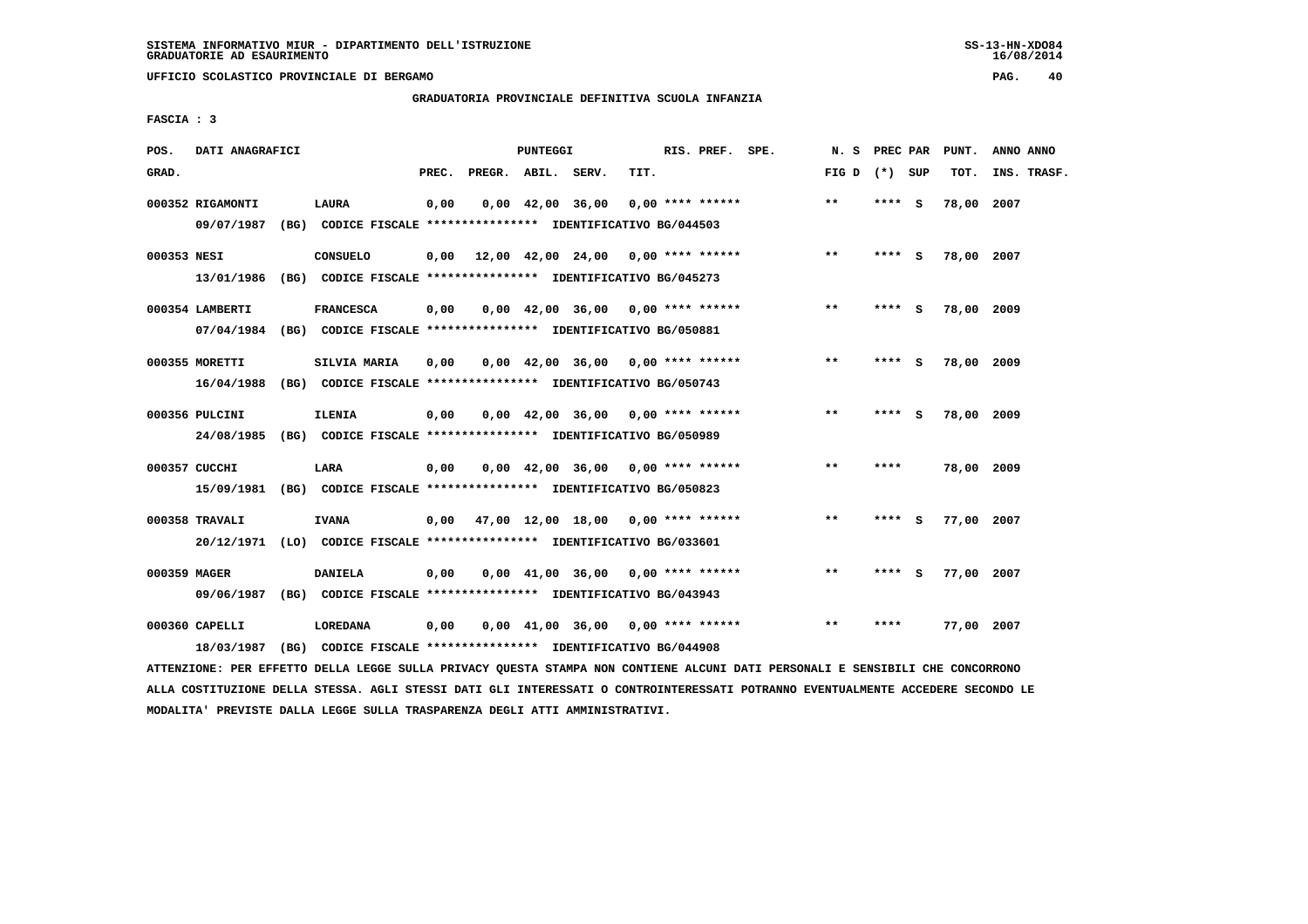**UFFICIO SCOLASTICO PROVINCIALE DI BERGAMO PAG. 41**

## **GRADUATORIA PROVINCIALE DEFINITIVA SCUOLA INFANZIA**

 **FASCIA : 3**

| POS.  | DATI ANAGRAFICI   |                                                                                                                               |       |                    | PUNTEGGI |                                                               |      | RIS. PREF. SPE.    | N. S  | PREC PAR        | PUNT.                       | ANNO ANNO |             |
|-------|-------------------|-------------------------------------------------------------------------------------------------------------------------------|-------|--------------------|----------|---------------------------------------------------------------|------|--------------------|-------|-----------------|-----------------------------|-----------|-------------|
| GRAD. |                   |                                                                                                                               | PREC. | PREGR. ABIL. SERV. |          |                                                               | TIT. |                    |       | FIG D $(*)$ SUP | тот.                        |           | INS. TRASF. |
|       | 000361 AMBONI     | <b>STEFANIA</b>                                                                                                               | 0,00  |                    |          | $0,00$ $41,00$ $36,00$                                        |      | $0.00$ **** ****** | $* *$ | **** S          | 77,00 2009                  |           |             |
|       | 23/05/1988        | (BG) CODICE FISCALE **************** IDENTIFICATIVO BG/050796                                                                 |       |                    |          |                                                               |      |                    |       |                 |                             |           |             |
|       | 000362 MAGGIONI   | <b>CLAUDIA</b>                                                                                                                |       |                    |          | $0,00$ 51,00 18,00 0,00 7,00 **** ******                      |      |                    |       | ** X **** S     | 76,00 2000                  |           |             |
|       |                   | 18/07/1974 (BG) CODICE FISCALE *************** IDENTIFICATIVO BG/022014                                                       |       |                    |          |                                                               |      |                    |       |                 |                             |           |             |
|       | 000363 FONTE      | <b>PASQUALE</b>                                                                                                               |       |                    |          | $0,00$ 43,00 15,00 18,00 0,00 **** ******                     |      |                    | $***$ | **** S          | 76,00 2002                  |           |             |
|       |                   | 06/12/1973 (AG) CODICE FISCALE *************** IDENTIFICATIVO BG/032393                                                       |       |                    |          |                                                               |      |                    |       |                 |                             |           |             |
|       |                   |                                                                                                                               |       |                    |          |                                                               |      |                    |       |                 |                             |           |             |
|       | 000364 PRINCIPATO | ANNA                                                                                                                          |       |                    |          | $0,00$ 25,00 15,00 36,00 0,00 **** ******                     |      |                    | $* *$ | **** S          | 76,00 2007 2007             |           |             |
|       | 28/05/1979        | (VV) CODICE FISCALE **************** IDENTIFICATIVO BG/045557                                                                 |       |                    |          |                                                               |      |                    |       |                 |                             |           |             |
|       | 000365 PAPARELLA  | <b>CORINNE</b>                                                                                                                | 0,00  |                    |          | $0.00 \quad 40.00 \quad 36.00 \quad 0.00 \quad *** \quad ***$ |      |                    | $***$ | **** S          | 76,00 2007                  |           |             |
|       | 28/08/1986        | (BG) CODICE FISCALE **************** IDENTIFICATIVO BG/043970                                                                 |       |                    |          |                                                               |      |                    |       |                 |                             |           |             |
|       | 000366 LOCATI     | SARA                                                                                                                          | 0,00  |                    |          | $0,00$ $41,00$ $34,00$ $0,00$ **** ******                     |      |                    | **    | **** S          | 75,00 2009                  |           |             |
|       |                   | 03/10/1988 (BG) CODICE FISCALE *************** IDENTIFICATIVO BG/050838                                                       |       |                    |          |                                                               |      |                    |       |                 |                             |           |             |
|       |                   |                                                                                                                               |       |                    |          |                                                               |      |                    |       |                 |                             |           |             |
|       | 000367 PANICO     | <b>BARBARA</b>                                                                                                                |       |                    |          | $0,00$ 41,00 15,00 18,00 0,00 **** ******                     |      |                    | $***$ | **** S          | 74,00 2007 2004             |           |             |
|       |                   | 31/01/1978 (TA) CODICE FISCALE *************** IDENTIFICATIVO BG/037522                                                       |       |                    |          |                                                               |      |                    |       |                 |                             |           |             |
|       | 000368 VITOLO     | AMILDA                                                                                                                        |       |                    |          | $0,00$ 45,00 16,00 12,00 0,00 **** ******                     |      |                    |       |                 | ** X **** S 73,00 2014 2014 |           |             |
|       |                   | 11/01/1963 (SA) CODICE FISCALE *************** IDENTIFICATIVO BG/063094                                                       |       |                    |          |                                                               |      |                    |       |                 |                             |           |             |
|       |                   |                                                                                                                               |       |                    |          |                                                               |      |                    |       |                 |                             |           |             |
|       | 000369 CARUSO     | MARIA SALVINA 0,00 55,00 17,00 0,00 0,00 **** ******                                                                          |       |                    |          |                                                               |      |                    | $* *$ | **** S          | 72,00 2004 2004             |           |             |
|       | 15/09/1974        | (CL) CODICE FISCALE **************** IDENTIFICATIVO BG/037242                                                                 |       |                    |          |                                                               |      |                    |       |                 |                             |           |             |
|       |                   | ATTENZIONE: PER EFFETTO DELLA LEGGE SULLA PRIVACY QUESTA STAMPA NON CONTIENE ALCUNI DATI PERSONALI E SENSIBILI CHE CONCORRONO |       |                    |          |                                                               |      |                    |       |                 |                             |           |             |

 **ALLA COSTITUZIONE DELLA STESSA. AGLI STESSI DATI GLI INTERESSATI O CONTROINTERESSATI POTRANNO EVENTUALMENTE ACCEDERE SECONDO LE MODALITA' PREVISTE DALLA LEGGE SULLA TRASPARENZA DEGLI ATTI AMMINISTRATIVI.**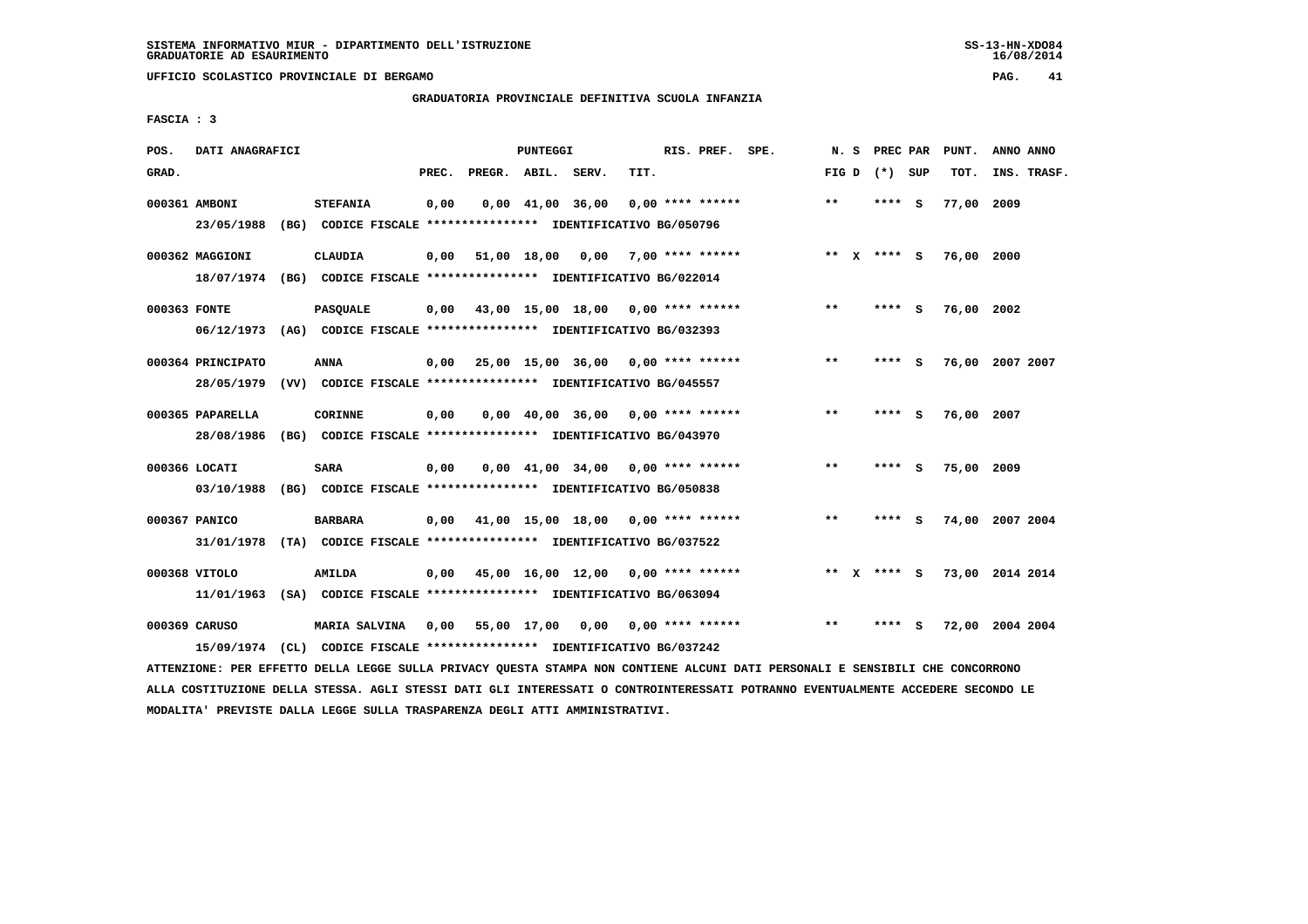**UFFICIO SCOLASTICO PROVINCIALE DI BERGAMO PAG. 42**

 **GRADUATORIA PROVINCIALE DEFINITIVA SCUOLA INFANZIA**

 **FASCIA : 3**

| POS.         | DATI ANAGRAFICI                 |                                                                                              |       |                    | PUNTEGGI                       |                                     |      | RIS. PREF. SPE.    | N.S   | PREC PAR      |     | PUNT.      | ANNO ANNO                   |
|--------------|---------------------------------|----------------------------------------------------------------------------------------------|-------|--------------------|--------------------------------|-------------------------------------|------|--------------------|-------|---------------|-----|------------|-----------------------------|
| GRAD.        |                                 |                                                                                              | PREC. | PREGR. ABIL. SERV. |                                |                                     | TIT. |                    | FIG D | (*) SUP       |     | TOT.       | INS. TRASF.                 |
| 000370 TASCA | 21/03/1987                      | <b>ILARIA</b><br>(BG) CODICE FISCALE **************** IDENTIFICATIVO BG/044555               | 0,00  |                    | $0.00 \quad 42.00 \quad 30.00$ |                                     |      | $0.00$ **** ****** | $***$ | **** S        |     | 72,00 2007 |                             |
| s            | 000371 CORTINOVIS<br>31/03/1979 | <b>SILVIA</b><br>(BG) CODICE FISCALE **************** IDENTIFICATIVO BG/050815               | 0,00  | 36,00              |                                | 0,00 36,00                          |      | $0.00$ **** ****** | $**$  | $***$ S       |     | 72,00 2009 |                             |
|              | 000372 LO SARDO<br>11/08/1977   | <b>ANNALISA</b><br>(AG) CODICE FISCALE **************** IDENTIFICATIVO BG/057197             | 0,00  |                    |                                | 24,00 15,00 33,00 0,00 **** ******  |      |                    |       |               |     |            | ** X **** S 72,00 2011 2011 |
|              | 000373 TIRONI                   | <b>RAFFAELLA</b><br>21/08/1967 (BG) CODICE FISCALE *************** IDENTIFICATIVO BG/022647  | 0,00  |                    |                                | 56,00 13,00 0,00 0,00 **** ******   |      |                    | $***$ | ****          | - S | 69,00 2002 |                             |
|              | 000374 FIMIANO                  | <b>ELISABETTA</b><br>19/09/1978 (CZ) CODICE FISCALE *************** IDENTIFICATIVO BG/041175 | 0,00  |                    |                                | 8,00 15,00 36,00 9,00 **** ******   |      |                    | $* *$ | ****          | - 5 |            | 68,00 2005 2005             |
| 000375 ZITO  | 28/08/1970                      | <b>CATERINA</b><br>(RC) CODICE FISCALE **************** IDENTIFICATIVO BG/037582             | 0.00  |                    |                                | 39,00 15,00 12,00 0,00 **** ******  |      |                    | $***$ | **** S        |     |            | 66,00 2004 2004             |
|              | 000376 FERRARO<br>02/05/1978    | <b>CHIARA</b><br>(MI) CODICE FISCALE **************** IDENTIFICATIVO BG/050860               | 0,00  |                    |                                | 0,00 42,00 24,00                    |      | $0.00$ **** ****** |       | ** $X$ **** S |     | 66,00      | 2009                        |
|              | 000377 CAPELLI<br>21/12/1988    | CHIARA<br>(BG) CODICE FISCALE **************** IDENTIFICATIVO BG/050778                      | 0.00  |                    |                                | $0,00$ 42,00 24,00 0,00 **** ****** |      |                    | $***$ | ****          | - S | 66,00 2009 |                             |
|              | 000378 CIOCCA<br>29/09/1988     | CLAUDIA<br>(BG) CODICE FISCALE **************** IDENTIFICATIVO BG/050806                     | 0,00  |                    |                                | $0,00$ 42,00 24,00 0,00 **** ****** |      |                    | $* *$ | ****          | s   | 66,00 2009 |                             |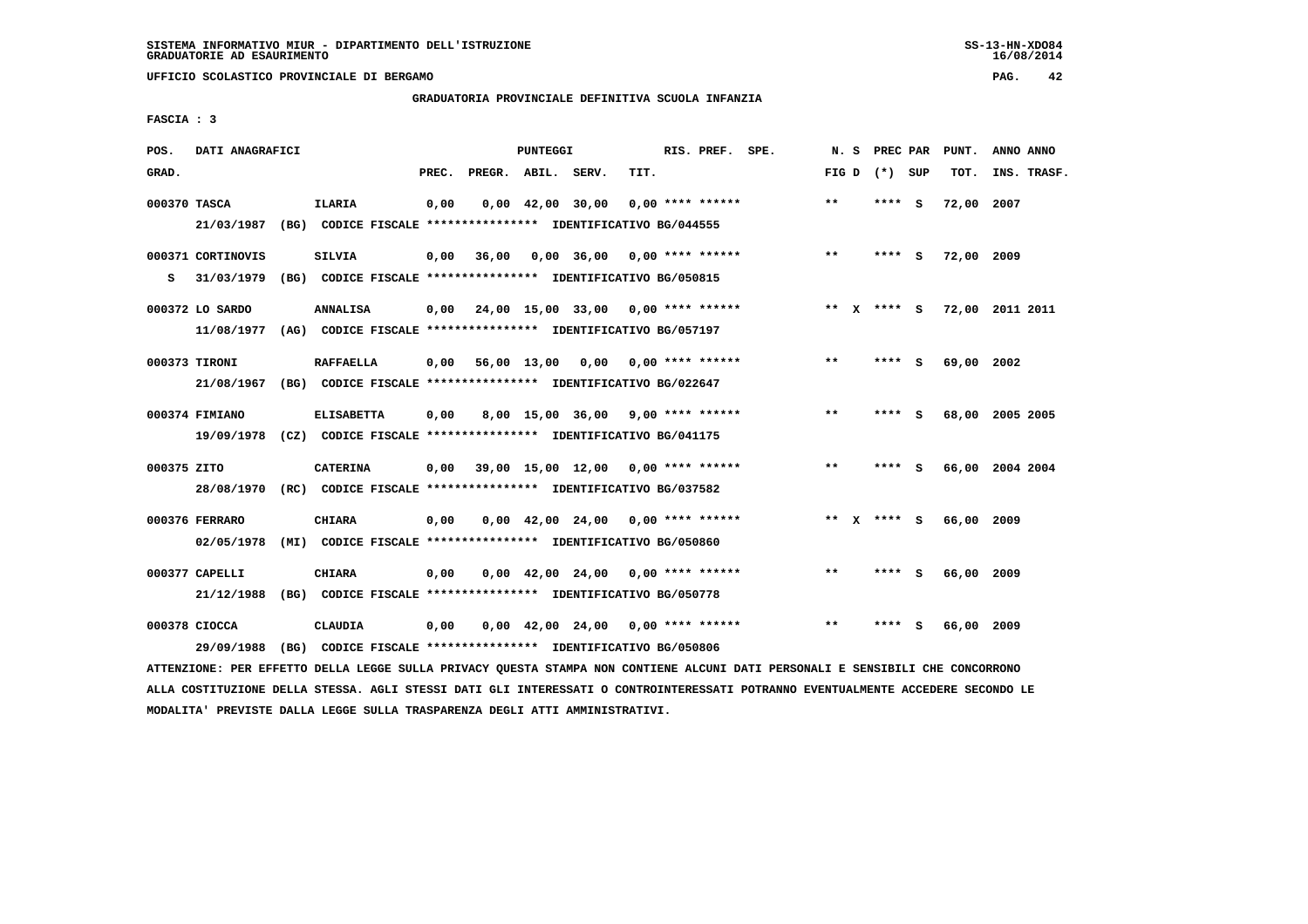**UFFICIO SCOLASTICO PROVINCIALE DI BERGAMO PAG. 43**

## **GRADUATORIA PROVINCIALE DEFINITIVA SCUOLA INFANZIA**

 **FASCIA : 3**

| POS.        | DATI ANAGRAFICI                                                         |                                                               |       |                                           | PUNTEGGI    |                                                               |      | RIS. PREF. SPE.    | N.S             | PREC PAR |          | PUNT.           | ANNO ANNO |             |
|-------------|-------------------------------------------------------------------------|---------------------------------------------------------------|-------|-------------------------------------------|-------------|---------------------------------------------------------------|------|--------------------|-----------------|----------|----------|-----------------|-----------|-------------|
| GRAD.       |                                                                         |                                                               | PREC. | PREGR. ABIL. SERV.                        |             |                                                               | TIT. |                    | FIG D $(*)$ SUP |          |          | TOT.            |           | INS. TRASF. |
|             | 000379 CATALANO                                                         | <b>ANNA</b>                                                   | 0,00  |                                           |             | 0,00 18,00 36,00 12,00 **** ****** D                          |      |                    | **              | $***$ S  |          | 66,00 2014 2014 |           |             |
|             | 18/11/1979 (PA) CODICE FISCALE *************** IDENTIFICATIVO BG/063060 |                                                               |       |                                           |             |                                                               |      |                    |                 |          |          |                 |           |             |
|             | 000380 GROSSO                                                           | VALENTINA                                                     | 0,00  |                                           |             | $0.00 \quad 41.00 \quad 24.00 \quad 0.00 \quad *** \quad ***$ |      |                    | $***$           | **** S   |          | 65,00 2009      |           |             |
|             | 01/03/1988                                                              | (BG) CODICE FISCALE **************** IDENTIFICATIVO BG/050895 |       |                                           |             |                                                               |      |                    |                 |          |          |                 |           |             |
|             | 000381 TURRICENI                                                        | <b>CLAUDIA</b>                                                | 0,00  |                                           |             | $0,00$ 42,00 22,00 0,00 **** ******                           |      |                    | **              | **** S   |          | 64,00 2007      |           |             |
|             | 22/05/1986 (BG) CODICE FISCALE *************** IDENTIFICATIVO BG/044689 |                                                               |       |                                           |             |                                                               |      |                    |                 |          |          |                 |           |             |
|             | 000382 GIAMBELLINI                                                      | <b>GAIA</b>                                                   | 0,00  |                                           |             | $0,00$ 41,00 22,00 0,00 **** ******                           |      |                    | $***$           | $***$ S  |          | 63,00 2009      |           |             |
|             | 23/11/1988 (BG) CODICE FISCALE *************** IDENTIFICATIVO BG/050888 |                                                               |       |                                           |             |                                                               |      |                    |                 |          |          |                 |           |             |
|             | 000383 TRANFAGLIA                                                       | LUANA                                                         |       | $0,00$ 18,00 12,00 32,00 0,00 **** ****** |             |                                                               |      |                    | ** $X$ **** S   |          |          | 62,00 2007      |           |             |
|             | 08/08/1962 (NO) CODICE FISCALE *************** IDENTIFICATIVO BG/020307 |                                                               |       |                                           |             |                                                               |      |                    |                 |          |          |                 |           |             |
|             | 000384 DI STEFANO                                                       | <b>VITA</b>                                                   |       | $0.00 \t 48.00 \t 13.00 \t 0.00$          |             |                                                               |      | 0,00 **** ******   | $***$           | **** S   |          | 61,00 2007 2007 |           |             |
|             | 20/01/1979 (CT) CODICE FISCALE *************** IDENTIFICATIVO BG/045419 |                                                               |       |                                           |             |                                                               |      |                    |                 |          |          |                 |           |             |
| 000385 MORA |                                                                         | <b>LAURA ASSUNTA</b>                                          | 0,00  |                                           |             | $0,00$ 42,00 18,00 0,00 **** ******                           |      |                    | $* *$           | ****     | <b>S</b> | 60,00 2007      |           |             |
|             | 28/04/1987 (BG) CODICE FISCALE *************** IDENTIFICATIVO BG/044341 |                                                               |       |                                           |             |                                                               |      |                    |                 |          |          |                 |           |             |
|             | 000386 DI GREGORIO                                                      | <b>PAOLA</b>                                                  | 0,00  |                                           | 38,00 13,00 | 0,00                                                          |      | 9,00 **** ****** F | $***$           | **** S   |          | 60,00 2014 2014 |           |             |
|             | 23/04/1962 (PA) CODICE FISCALE *************** IDENTIFICATIVO BG/063067 |                                                               |       |                                           |             |                                                               |      |                    |                 |          |          |                 |           |             |
|             | 000387 MICHELI                                                          | <b>VALERIA</b>                                                | 0,00  |                                           |             | $0.00$ 39.00 20.00 0.00 **** ******                           |      |                    | $* *$           | ****     | - S      | 59,00 2007      |           |             |
|             | 01/09/1986 (BG) CODICE FISCALE *************** IDENTIFICATIVO BG/044188 |                                                               |       |                                           |             |                                                               |      |                    |                 |          |          |                 |           |             |
|             |                                                                         |                                                               |       |                                           |             |                                                               |      |                    |                 |          |          |                 |           |             |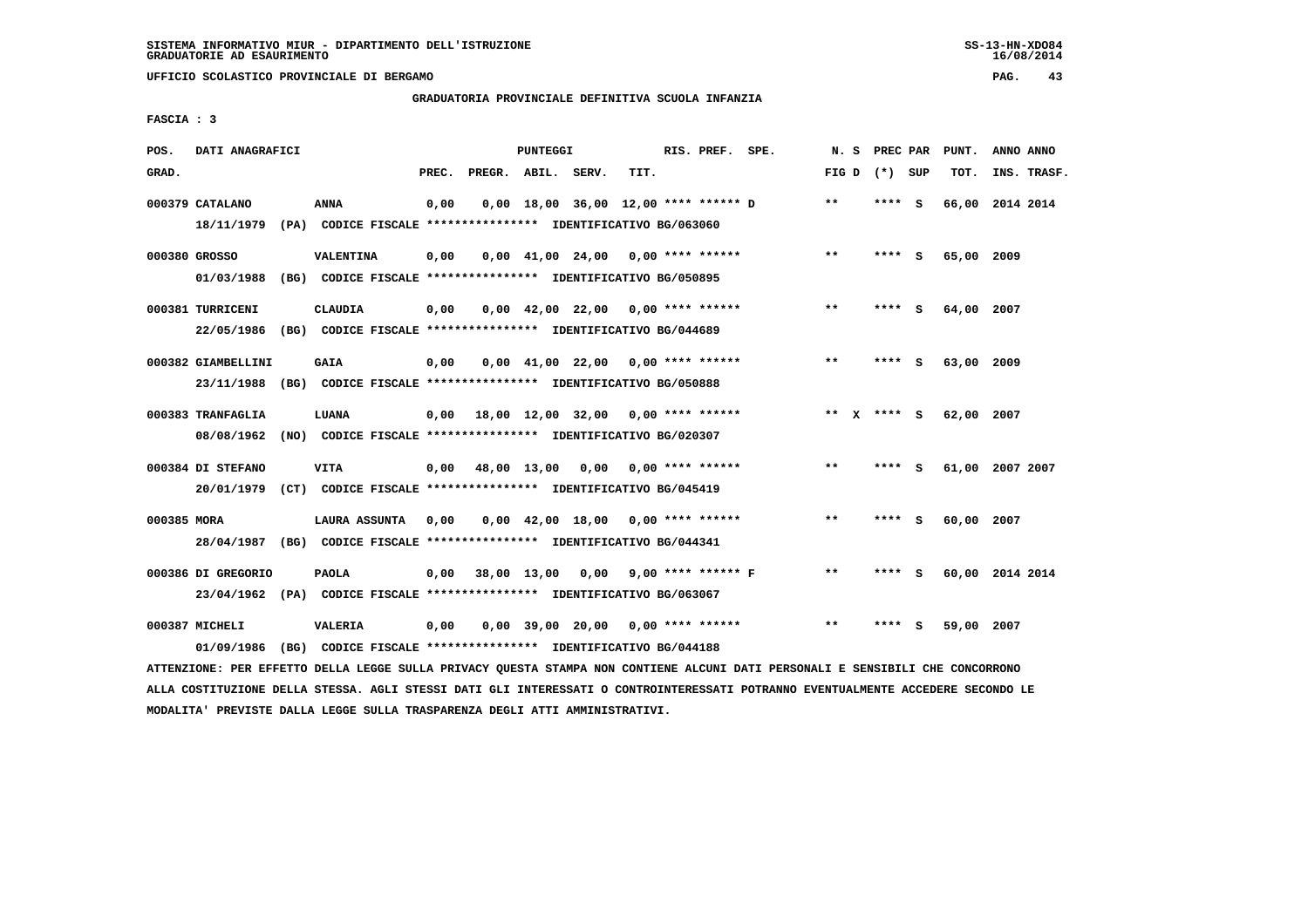**UFFICIO SCOLASTICO PROVINCIALE DI BERGAMO PAG. 44**

# **GRADUATORIA PROVINCIALE DEFINITIVA SCUOLA INFANZIA**

 **FASCIA : 3**

| POS.         | DATI ANAGRAFICI     |                                                                         |       |                    | PUNTEGGI               |                                                               |      | RIS. PREF. SPE.    | N.S   |        | PREC PAR | PUNT.      | ANNO ANNO       |
|--------------|---------------------|-------------------------------------------------------------------------|-------|--------------------|------------------------|---------------------------------------------------------------|------|--------------------|-------|--------|----------|------------|-----------------|
| GRAD.        |                     |                                                                         | PREC. | PREGR. ABIL. SERV. |                        |                                                               | TIT. |                    | FIG D |        | (*) SUP  | TOT.       | INS. TRASF.     |
|              | 000388 COMOTTI      | <b>SARA</b>                                                             | 0,00  |                    | $0,00$ $41,00$ $18,00$ |                                                               |      | $0.00$ **** ****** | $* *$ | ****   | - S      | 59,00      | 2009            |
|              | 20/05/1988          | (BG) CODICE FISCALE **************** IDENTIFICATIVO BG/050810           |       |                    |                        |                                                               |      |                    |       |        |          |            |                 |
|              | 000389 DI GLORIA    | <b>ANNA</b>                                                             | 0,00  |                    |                        | 24,00 16,00 18,00 0,00 **** ******                            |      |                    | $***$ | **** S |          | 58,00 2002 |                 |
|              | 04/05/1980          | (EN) CODICE FISCALE **************** IDENTIFICATIVO BG/033534           |       |                    |                        |                                                               |      |                    |       |        |          |            |                 |
|              | 000390 GABRIELI     | <b>RAFFAELLA</b>                                                        | 0,00  |                    |                        | $0,00$ 42,00 12,00 3,00 **** ******                           |      |                    | **    | ****   | - S      | 57,00      | 2009            |
|              | 23/02/1973          | (BG) CODICE FISCALE **************** IDENTIFICATIVO BG/050870           |       |                    |                        |                                                               |      |                    |       |        |          |            |                 |
| 000391 BOLIS |                     | MONICA                                                                  | 0,00  | 12,00 42,00        |                        | 0,00                                                          |      | 0,00 **** ******   | $* *$ | **** S |          | 54,00 2007 |                 |
|              | 18/04/1987          | (BG) CODICE FISCALE *************** IDENTIFICATIVO BG/045270            |       |                    |                        |                                                               |      |                    |       |        |          |            |                 |
|              | 000392 RECENTI      | <b>STEFANIA</b>                                                         | 0,00  |                    |                        | $0.00 \quad 42.00 \quad 12.00 \quad 0.00 \quad *** \quad ***$ |      |                    | $* *$ | ****   | - S      | 54,00      | 2009            |
|              |                     | 05/04/1988 (BG) CODICE FISCALE *************** IDENTIFICATIVO BG/050972 |       |                    |                        |                                                               |      |                    |       |        |          |            |                 |
|              | 000393 BRANCATISANO | <b>DARIA</b>                                                            | 0,00  |                    |                        | $0.00 \quad 41.00 \quad 13.00 \quad 0.00 \quad *** \quad ***$ |      |                    | $* *$ | ****   | - S      |            | 54,00 2014 2014 |
|              | 15/06/1986          | (MI) CODICE FISCALE **************** IDENTIFICATIVO BG/063056           |       |                    |                        |                                                               |      |                    |       |        |          |            |                 |
|              | 000394 RANGHETTI    | ELISA MARIA                                                             | 0,00  |                    |                        | $0.00 \quad 41.00 \quad 12.00 \quad 0.00 \quad *** \quad ***$ |      |                    | $* *$ | **** S |          |            | 53,00 2011 2011 |
|              | 15/09/1981          | (BG) CODICE FISCALE **************** IDENTIFICATIVO BG/057219           |       |                    |                        |                                                               |      |                    |       |        |          |            |                 |
|              | 000395 GRAVINA      | <b>GABRIELA</b>                                                         | 0,00  |                    |                        | 0,00 41,00 12,00 0,00 **** ****** D                           |      |                    | **    | ****   | - S      |            | 53,00 2014 2014 |
|              | 20/06/1986          | (CS) CODICE FISCALE **************** IDENTIFICATIVO BG/063072           |       |                    |                        |                                                               |      |                    |       |        |          |            |                 |
|              | 000396 MAZZOLENI    | GIANLUISA                                                               | 0,00  | 34,00 14,00        |                        | 4,00                                                          |      | $0.00$ **** ****** | $* *$ | **** S |          | 52,00      | 2007            |
|              | 28/05/1971          | (BG) CODICE FISCALE **************** IDENTIFICATIVO BG/033327           |       |                    |                        |                                                               |      |                    |       |        |          |            |                 |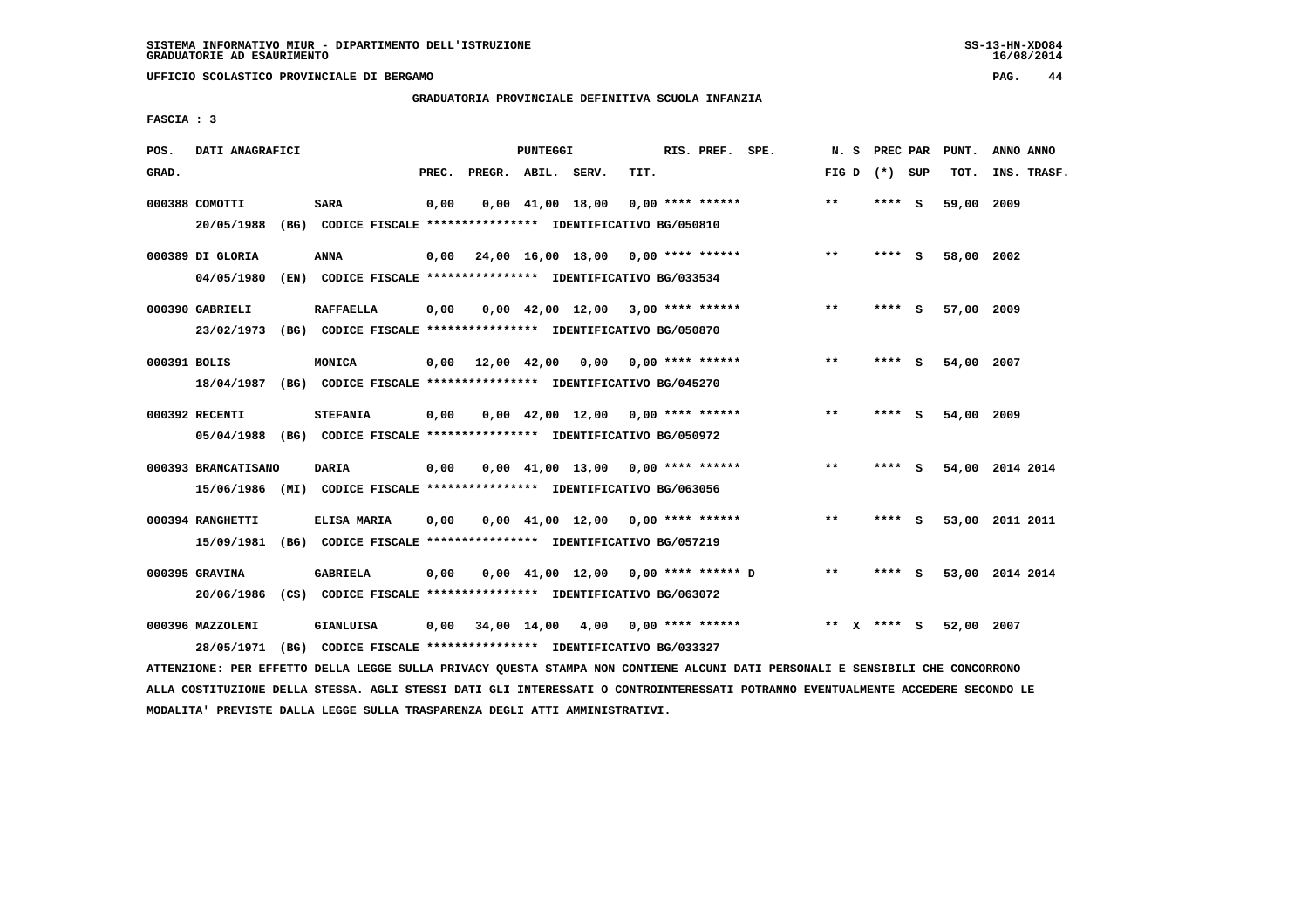**UFFICIO SCOLASTICO PROVINCIALE DI BERGAMO PAG. 45**

# **GRADUATORIA PROVINCIALE DEFINITIVA SCUOLA INFANZIA**

 **FASCIA : 3**

| POS.         | DATI ANAGRAFICI                 |      |                                                                                          |       |                    | PUNTEGGI    |                                           |      | RIS. PREF. SPE.    | N.S   | PREC PAR        |     | PUNT.      | ANNO ANNO       |
|--------------|---------------------------------|------|------------------------------------------------------------------------------------------|-------|--------------------|-------------|-------------------------------------------|------|--------------------|-------|-----------------|-----|------------|-----------------|
| GRAD.        |                                 |      |                                                                                          | PREC. | PREGR. ABIL. SERV. |             |                                           | TIT. |                    |       | FIG D $(*)$ SUP |     | TOT.       | INS. TRASF.     |
|              | 000397 BATTAGLIA<br>12/08/1975  |      | <b>BARBARA</b><br>(BG) CODICE FISCALE **************** IDENTIFICATIVO BG/020104          | 0,00  |                    | 33,00 14,00 | 0,00                                      |      | $3,00$ **** ****** |       | ** $X$ **** S   |     | 50,00      | 2000            |
| 000398 PERRI |                                 |      | GIOVANNI<br>12/09/1971 (CZ) CODICE FISCALE *************** IDENTIFICATIVO BG/033172      | 0,00  |                    |             | 33,00 16,00 0,00                          |      | 0,00 **** ******   | **    | **** S          |     | 49,00 2002 |                 |
|              | 000399 RINALDIS<br>04/04/1979   |      | LUCIA<br>(RC) CODICE FISCALE *************** IDENTIFICATIVO BG/045579                    |       |                    |             | $0,00$ 27,00 15,00 0,00 6,00 **** ******  |      |                    | $***$ | **** S          |     |            | 48,00 2007 2007 |
|              | 000400 PALMERI<br>02/09/1977    |      | CLAUDIA GIUSI<br>(AG) CODICE FISCALE **************** IDENTIFICATIVO BG/030933           |       |                    |             | $0,00$ 16,00 15,00 16,00 0,00 **** ****** |      |                    | $* *$ | ****            | s   | 47,00      | 2002            |
| 000401 BRUNO |                                 |      | MARIA GIACINT<br>25/08/1977 (CT) CODICE FISCALE *************** IDENTIFICATIVO BG/056942 |       |                    |             | $0.00$ 30.00 17.00 0.00 0.00 **** ******  |      |                    | $* *$ | ****            | - S |            | 47,00 2011 2011 |
| 000402 VIZIA | 17/05/1975                      |      | <b>MARIA GRAZIA</b><br>(SA) CODICE FISCALE **************** IDENTIFICATIVO BG/063095     | 0,00  |                    |             | 24,00 17,00 6,00 0,00 **** ******         |      |                    | **    | **** S          |     |            | 47,00 2014 2014 |
|              | 000403 FALETTI<br>26/11/1975    |      | PAOLA MARIA<br>(BG) CODICE FISCALE **************** IDENTIFICATIVO BG/044350             | 0.00  |                    | 0,00 42,00  | 0,00                                      |      | $3,00$ **** ****** | $* *$ | ****            | - S | 45,00      | 2007            |
|              | 000404 LAZZAROTTO<br>09/05/1985 |      | <b>CHIARA</b><br>(BG) CODICE FISCALE **************** IDENTIFICATIVO BG/044806           | 0.00  |                    |             | $0.00 \quad 41.00 \quad 4.00$             |      | 0,00 **** ******   |       | ** x **** s     |     | 45,00 2007 |                 |
|              | 000405 TRECCA<br>14/04/1987     | (BG) | <b>TERESA</b><br>CODICE FISCALE **************** IDENTIFICATIVO BG/051022                | 0,00  |                    |             | $0,00$ 41,00 4,00 0,00 **** ******        |      |                    | $* *$ | ****            | s   | 45,00 2009 |                 |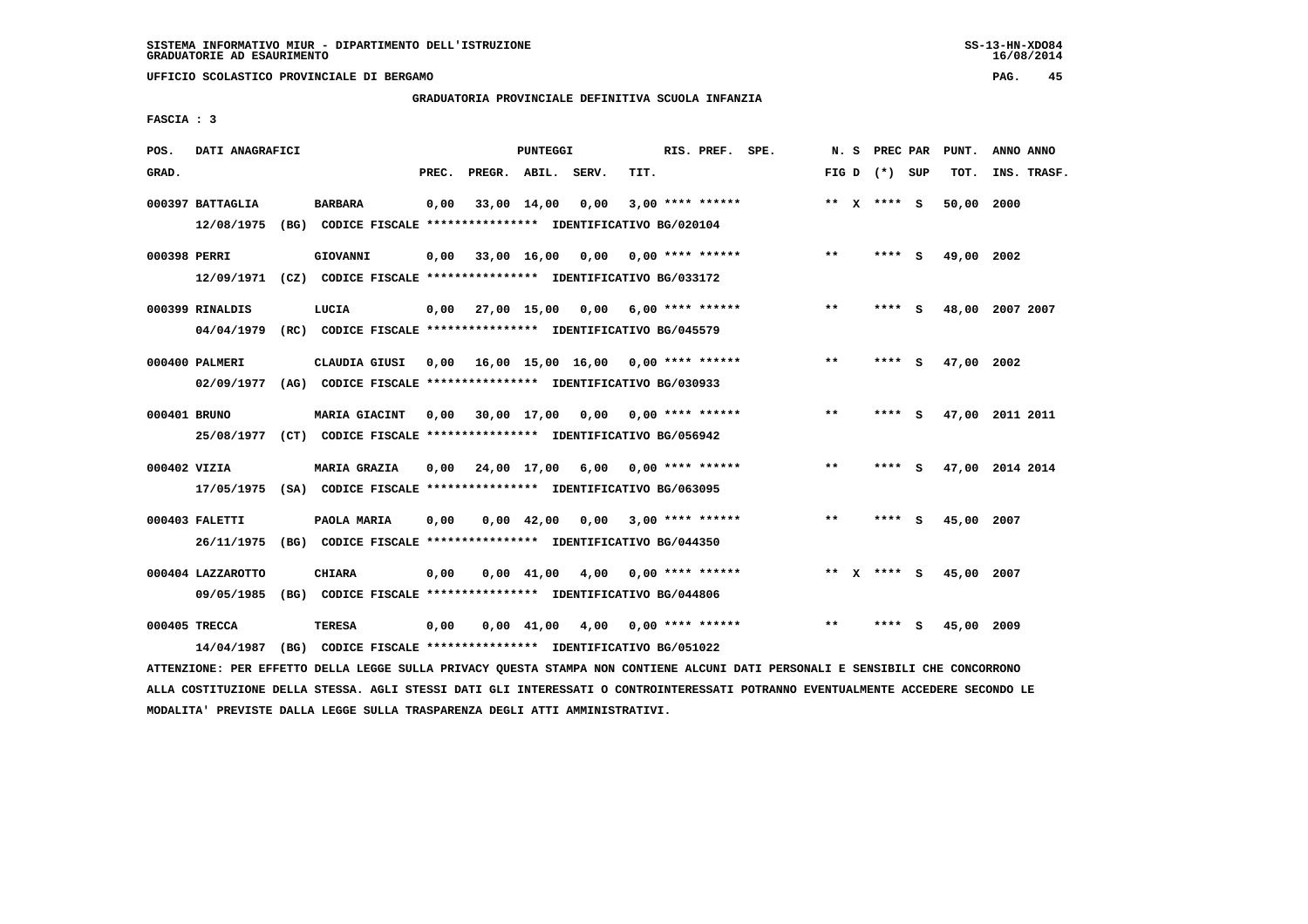**UFFICIO SCOLASTICO PROVINCIALE DI BERGAMO PAG. 46**

## **GRADUATORIA PROVINCIALE DEFINITIVA SCUOLA INFANZIA**

 **FASCIA : 3**

| POS.         | DATI ANAGRAFICI    |      |                                                               |       |                    | <b>PUNTEGGI</b> |      |      | RIS. PREF. SPE.           | N.S   | PREC PAR |     | PUNT.      | ANNO ANNO       |
|--------------|--------------------|------|---------------------------------------------------------------|-------|--------------------|-----------------|------|------|---------------------------|-------|----------|-----|------------|-----------------|
| GRAD.        |                    |      |                                                               | PREC. | PREGR. ABIL. SERV. |                 |      | TIT. |                           | FIG D | $(*)$    | SUP | TOT.       | INS. TRASF.     |
| 000406 MAGNI |                    |      | SILVIA                                                        | 0,00  |                    | $0,00$ 42,00    | 2,00 |      | $0.00$ **** ******        | $* *$ | ****     | - S | 44,00      | 2009            |
|              | 22/09/1988         |      | (BG) CODICE FISCALE **************** IDENTIFICATIVO BG/050911 |       |                    |                 |      |      |                           |       |          |     |            |                 |
|              | 000407 NEGRONI     |      | <b>FRANCESCA</b>                                              | 0,00  |                    | $0,00$ 41,00    | 2,00 |      | $0.00$ **** ******        | $***$ | ****     | - S | 43,00 2009 |                 |
|              | 21/11/1988         | (BG) | CODICE FISCALE **************** IDENTIFICATIVO BG/050944      |       |                    |                 |      |      |                           |       |          |     |            |                 |
|              | 000408 SALONIA     |      | LIVIA                                                         | 0,00  | 26,00 17,00        |                 | 0,00 |      | 0,00 **** ******          | $***$ | **** S   |     |            | 43,00 2014 2014 |
|              | 28/06/1974         |      | (RG) CODICE FISCALE **************** IDENTIFICATIVO BG/063090 |       |                    |                 |      |      |                           |       |          |     |            |                 |
|              | 000409 RICEVUTO    |      | <b>GIUSEPPA</b>                                               | 0.00  |                    | 27,00 15,00     |      |      | $0.00$ $0.00$ **** ****** | $* *$ |          | - S | 42,00      | 2002 2002       |
|              | 15/03/1968         |      | (RC) CODICE FISCALE **************** IDENTIFICATIVO BG/033427 |       |                    |                 |      |      |                           |       |          |     |            |                 |
|              | 000410 ALLIERI     |      | <b>ERIKA</b>                                                  | 0,00  |                    | $0,00$ 42,00    | 0,00 |      | $0.00$ **** ******        | $* *$ | ****     | - 5 | 42,00      | 2007            |
|              | 08/03/1987         |      | (BG) CODICE FISCALE **************** IDENTIFICATIVO BG/045065 |       |                    |                 |      |      |                           |       |          |     |            |                 |
|              |                    |      |                                                               |       |                    |                 |      |      |                           | $***$ | ****     |     |            |                 |
|              | 000411 BORRELLI    |      | <b>MARIA TERESA</b>                                           | 0,00  | 28,00 14,00        |                 | 0,00 |      | 0,00 **** ******          |       |          |     |            | 42,00 2011 2011 |
|              | 03/07/1961         |      | (CS) CODICE FISCALE **************** IDENTIFICATIVO BG/056933 |       |                    |                 |      |      |                           |       |          |     |            |                 |
|              | 000412 BONCORAGLIO |      | MARIA TIZIANA                                                 | 0,00  | 19,00 15,00        |                 | 0,00 |      | $8,00$ **** ******        | $* *$ | ****     | -S  |            | 42,00 2014 2014 |
|              | 26/12/1973         | (CT) | CODICE FISCALE **************** IDENTIFICATIVO BG/063055      |       |                    |                 |      |      |                           |       |          |     |            |                 |
|              | 000413 LA ROCCA    |      | <b>CARMELA</b>                                                | 0,00  |                    | $0,00$ 39,00    | 0,00 |      | $3.00*********$           | $* *$ | **** S   |     |            | 42,00 2014 2014 |
|              | 27/08/1988         | (AG) | CODICE FISCALE **************** IDENTIFICATIVO BG/063074      |       |                    |                 |      |      |                           |       |          |     |            |                 |
|              | 000414 PASINELLI   |      | MICHELA ANNA                                                  | 0,00  |                    | 28,00 12,00     | 0,00 |      | 1,00 **** ******          | $* *$ | ****     | s   | 41,00      | 2000            |
|              | 23/07/1978         | (BG) | CODICE FISCALE **************** IDENTIFICATIVO BG/022511      |       |                    |                 |      |      |                           |       |          |     |            |                 |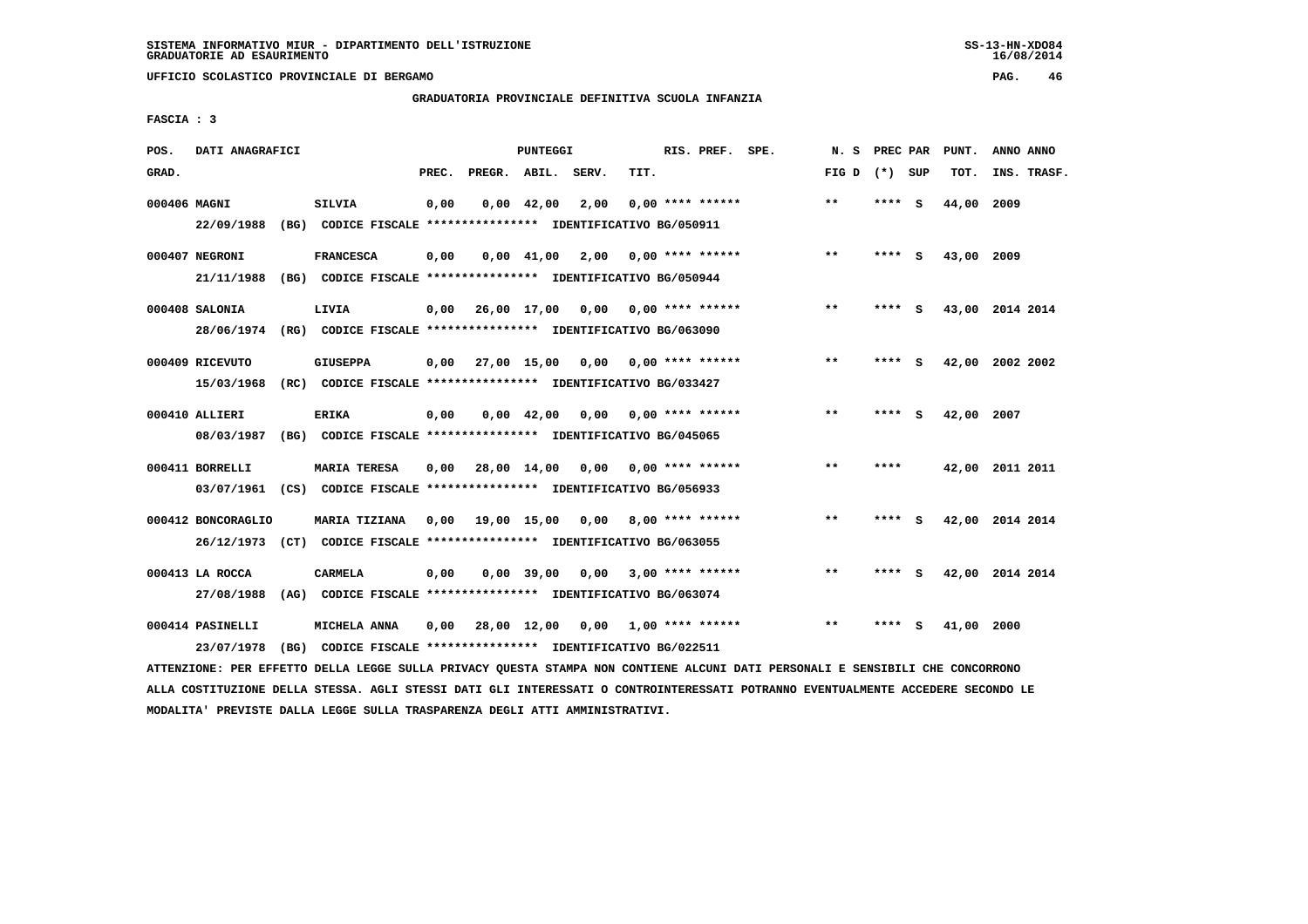**UFFICIO SCOLASTICO PROVINCIALE DI BERGAMO PAG. 47**

# **GRADUATORIA PROVINCIALE DEFINITIVA SCUOLA INFANZIA**

 **FASCIA : 3**

| POS.  | DATI ANAGRAFICI                                                         |                                                               |       |                                           | <b>PUNTEGGI</b> |              |      | RIS. PREF. SPE.    |        | N. S PREC PAR   |     | PUNT.           | ANNO ANNO |             |
|-------|-------------------------------------------------------------------------|---------------------------------------------------------------|-------|-------------------------------------------|-----------------|--------------|------|--------------------|--------|-----------------|-----|-----------------|-----------|-------------|
| GRAD. |                                                                         |                                                               | PREC. | PREGR. ABIL. SERV.                        |                 |              | TIT. |                    |        | FIG D $(*)$ SUP |     | TOT.            |           | INS. TRASF. |
|       |                                                                         |                                                               |       |                                           |                 |              |      |                    |        |                 |     |                 |           |             |
|       | 000415 VINDIGNI                                                         | <b>SALVATRICE</b>                                             | 0,00  | 21,00 14,00                               |                 | 0,00         |      | $6,00$ **** ****** | $***$  | **** S          |     | 41,00 2014 2014 |           |             |
|       | 12/02/1969                                                              | (SR) CODICE FISCALE **************** IDENTIFICATIVO BG/063093 |       |                                           |                 |              |      |                    |        |                 |     |                 |           |             |
|       | 000416 PATELLI                                                          | <b>MARIATERESA</b>                                            | 0,00  | 4,00                                      |                 | $0,00$ 36,00 |      | $0.00$ **** ****** | $***$  | **** S          |     | 40,00           | 2009      |             |
|       |                                                                         |                                                               |       |                                           |                 |              |      |                    |        |                 |     |                 |           |             |
| s     | 29/03/1982                                                              | (BG) CODICE FISCALE **************** IDENTIFICATIVO BG/050957 |       |                                           |                 |              |      |                    |        |                 |     |                 |           |             |
|       | 000417 BARLETTA                                                         | <b>MARIA GIUSEPP</b>                                          | 0,00  |                                           | $0,00$ 40,00    | 0,00         |      | $0.00$ **** ****** | $***$  | ****            |     | 40,00 2011 2011 |           |             |
|       | 20/05/1981                                                              | (SA) CODICE FISCALE **************** IDENTIFICATIVO BG/056891 |       |                                           |                 |              |      |                    |        |                 |     |                 |           |             |
|       |                                                                         |                                                               |       |                                           |                 |              |      |                    |        |                 |     |                 |           |             |
|       | 000418 PARASILITI MOLLI CARMELA                                         |                                                               |       | $0,00$ 18,00 15,00                        |                 | 0,00         |      | $6.00$ **** ****** | ** $X$ | $***$ S         |     | 39,00 2002      |           |             |
|       | 24/03/1971 (EE) CODICE FISCALE *************** IDENTIFICATIVO BG/033643 |                                                               |       |                                           |                 |              |      |                    |        |                 |     |                 |           |             |
|       |                                                                         |                                                               |       |                                           |                 |              |      |                    |        |                 |     |                 |           |             |
|       | 000419 PAPASODERO                                                       | <b>MARIA GIOVANN</b>                                          | 0.00  |                                           | $0.00$ 39.00    | 0,00         |      | $0.00$ **** ****** | $***$  | ****            | - S | 39,00 2014 2014 |           |             |
| s     | 11/07/1987                                                              | (KR) CODICE FISCALE **************** IDENTIFICATIVO BG/063081 |       |                                           |                 |              |      |                    |        |                 |     |                 |           |             |
|       |                                                                         |                                                               |       |                                           |                 |              |      |                    |        |                 |     |                 |           |             |
|       | 000420 GUBERNATI                                                        | <b>FEDERICA</b>                                               | 0,00  |                                           | $0,00$ 39,00    | 0,00         |      | $0.00$ **** ****** | $* *$  | **** S          |     | 39,00 2014 2014 |           |             |
|       | 08/02/1988                                                              | (BI) CODICE FISCALE **************** IDENTIFICATIVO BG/063073 |       |                                           |                 |              |      |                    |        |                 |     |                 |           |             |
|       | 000421 LICCIARDI                                                        | DANIELA AGATA                                                 |       | $0.00$ 12.00 16.00 0.00 10.00 **** ****** |                 |              |      |                    | $* *$  | ****            | - S | 38,00 2005 2005 |           |             |
|       | 17/11/1976 (CT) CODICE FISCALE *************** IDENTIFICATIVO BG/040733 |                                                               |       |                                           |                 |              |      |                    |        |                 |     |                 |           |             |
|       |                                                                         |                                                               |       |                                           |                 |              |      |                    |        |                 |     |                 |           |             |
|       | 000422 RICCIARDO CALDER MIRYAM                                          |                                                               |       | 0,00 22,00 16,00                          |                 | 0.00         |      | $0.00$ **** ****** | $***$  | **** S          |     | 38,00 2011 2011 |           |             |
|       | 21/06/1979 (ME) CODICE FISCALE *************** IDENTIFICATIVO BG/057194 |                                                               |       |                                           |                 |              |      |                    |        |                 |     |                 |           |             |
|       |                                                                         |                                                               |       |                                           |                 |              |      |                    |        |                 |     |                 |           |             |
|       | 000423 LICARI                                                           | LOREDANA                                                      |       | $0,00$ 21,00 16,00 0,00 0,00 **** ******  |                 |              |      |                    | $* *$  | ****            | s   | 37,00 2002      |           |             |
|       | 22/03/1976                                                              | (TP) CODICE FISCALE **************** IDENTIFICATIVO BG/033482 |       |                                           |                 |              |      |                    |        |                 |     |                 |           |             |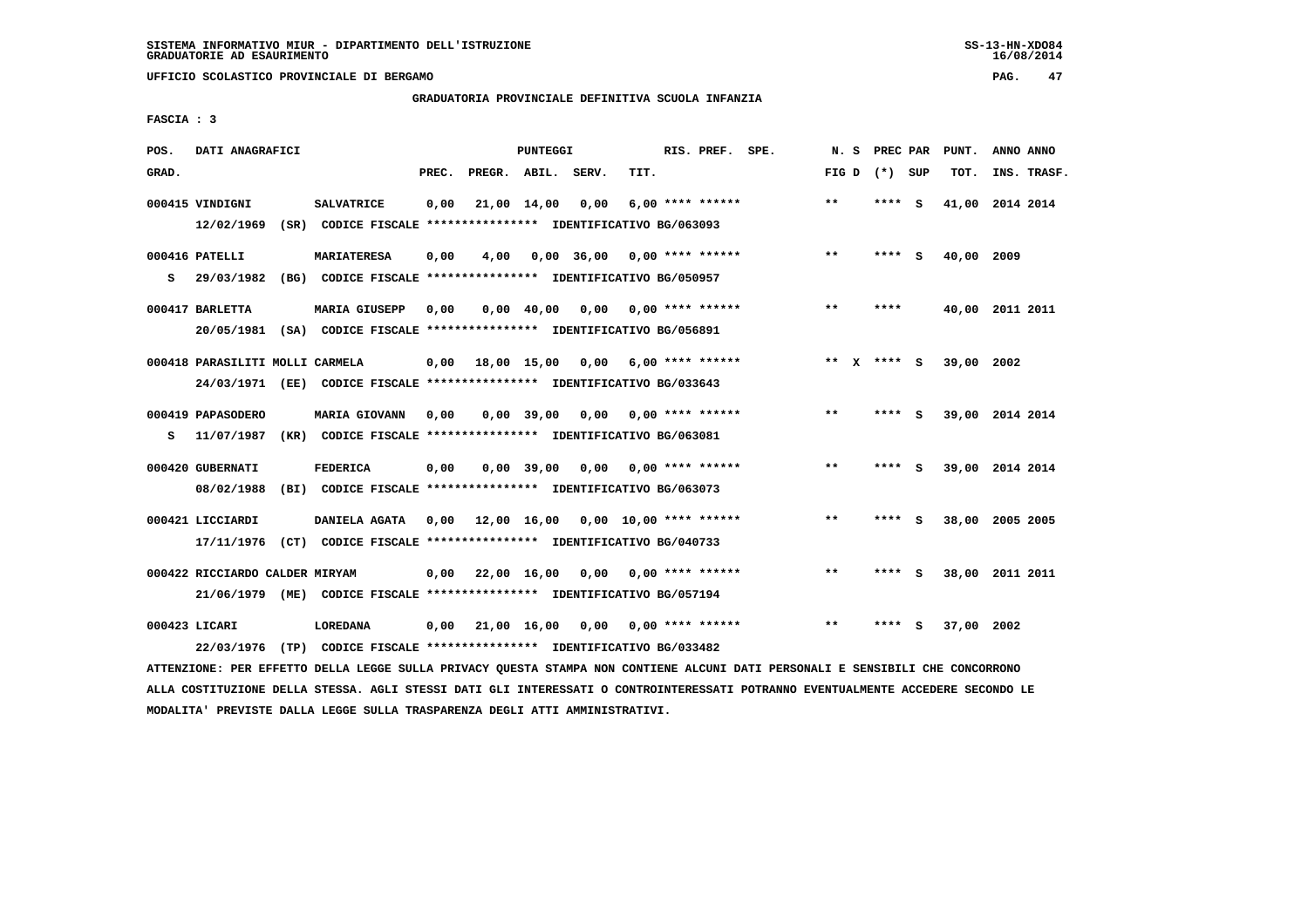**UFFICIO SCOLASTICO PROVINCIALE DI BERGAMO PAG. 48**

# **GRADUATORIA PROVINCIALE DEFINITIVA SCUOLA INFANZIA**

 **FASCIA : 3**

| POS.         | DATI ANAGRAFICI |                                                                                                                               |       |                    | PUNTEGGI |                                             |      | RIS. PREF. SPE.    |                                        | N.S             |        | PREC PAR PUNT. | ANNO ANNO       |
|--------------|-----------------|-------------------------------------------------------------------------------------------------------------------------------|-------|--------------------|----------|---------------------------------------------|------|--------------------|----------------------------------------|-----------------|--------|----------------|-----------------|
| GRAD.        |                 |                                                                                                                               | PREC. | PREGR. ABIL. SERV. |          |                                             | TIT. |                    |                                        | FIG D $(*)$ SUP |        | TOT.           | INS. TRASF.     |
|              | 000424 LOMBARDO | <b>ROSSELLA</b>                                                                                                               | 0,00  | 20,00 17,00        |          | 0,00                                        |      | $0.00$ **** ****** |                                        | $* *$           | **** S | 37,00 2002     |                 |
|              |                 | 15/05/1971 (TP) CODICE FISCALE *************** IDENTIFICATIVO BG/031590                                                       |       |                    |          |                                             |      |                    |                                        |                 |        |                |                 |
|              | 000425 MICELI   | SIMONA FORTUN                                                                                                                 | 0,00  |                    |          | 18,00 15,00 0,00 4,00 **** ******           |      |                    |                                        | $**$            | **** S |                | 37,00 2005 2005 |
|              |                 | 22/11/1969 (RC) CODICE FISCALE *************** IDENTIFICATIVO BG/040869                                                       |       |                    |          |                                             |      |                    |                                        |                 |        |                |                 |
|              | 000426 CAMPIONE | MARIA                                                                                                                         |       |                    |          | $0,00$ 22,00 15,00 0,00 0,00 **** ****** EF |      |                    |                                        | $***$           | **** S |                | 37,00 2014 2014 |
|              | 29/11/1962      | (AG) CODICE FISCALE *************** IDENTIFICATIVO BG/063059                                                                  |       |                    |          |                                             |      |                    |                                        |                 |        |                |                 |
|              | 000427 PLESCIA  | <b>FRANCESCA</b>                                                                                                              |       |                    |          | $0,00$ $10,00$ $17,00$ $0,00$               |      | $9,00$ **** ****** |                                        | $***$           | **** S | 36,00 2002     |                 |
|              |                 | 05/07/1974 (PA) CODICE FISCALE *************** IDENTIFICATIVO BG/032279                                                       |       |                    |          |                                             |      |                    |                                        |                 |        |                |                 |
|              | 000428 GAGLIANO | <b>FILIPPA</b>                                                                                                                | 0,00  |                    |          | 18,00 15,00 0,00 3,00 **** ******           |      |                    |                                        | $***$           | **** S | 36,00 2002     |                 |
|              |                 | 07/10/1973 (AG) CODICE FISCALE *************** IDENTIFICATIVO BG/032401                                                       |       |                    |          |                                             |      |                    |                                        |                 |        |                |                 |
|              | 000429 PENNISI  | <b>ROSANNA</b>                                                                                                                | 0,00  |                    |          | 9,00 17,00 0,00 10,00 **** ******           |      |                    |                                        | $***$           | **** S |                | 36,00 2011 2011 |
|              | 17/11/1959      | (SR) CODICE FISCALE **************** IDENTIFICATIVO BG/057111                                                                 |       |                    |          |                                             |      |                    |                                        |                 |        |                |                 |
|              | 000430 MIRABILE | <b>ITALIA</b>                                                                                                                 |       |                    |          | $0,00$ 11,00 15,00 0,00 10,00 **** ******   |      |                    |                                        | $***$           | **** S |                | 36,00 2011 2011 |
|              | 05/07/1976      | (BN) CODICE FISCALE **************** IDENTIFICATIVO BG/057079                                                                 |       |                    |          |                                             |      |                    |                                        |                 |        |                |                 |
|              | 000431 NAPOLI   | <b>GIUSEPPINA</b>                                                                                                             |       |                    |          | $0,00$ 19,00 16,00 0,00 0,00 **** ******    |      |                    |                                        | $***$           | **** S | 35,00 2002     |                 |
|              |                 | 14/06/1973 (EE) CODICE FISCALE *************** IDENTIFICATIVO BG/033744                                                       |       |                    |          |                                             |      |                    |                                        |                 |        |                |                 |
| 000432 SPANO |                 | <b>MARCELLA MARG</b>                                                                                                          |       |                    |          |                                             |      |                    | 0,00 18,00 17,00 0,00 0,00 **** ****** | $**$            | **** S |                | 35,00 2011 2011 |
|              | 25/02/1974      | (CL) CODICE FISCALE **************** IDENTIFICATIVO BG/057323                                                                 |       |                    |          |                                             |      |                    |                                        |                 |        |                |                 |
|              |                 | ATTENZIONE: PER EFFETTO DELLA LEGGE SULLA PRIVACY QUESTA STAMPA NON CONTIENE ALCUNI DATI PERSONALI E SENSIBILI CHE CONCORRONO |       |                    |          |                                             |      |                    |                                        |                 |        |                |                 |

 **ALLA COSTITUZIONE DELLA STESSA. AGLI STESSI DATI GLI INTERESSATI O CONTROINTERESSATI POTRANNO EVENTUALMENTE ACCEDERE SECONDO LE MODALITA' PREVISTE DALLA LEGGE SULLA TRASPARENZA DEGLI ATTI AMMINISTRATIVI.**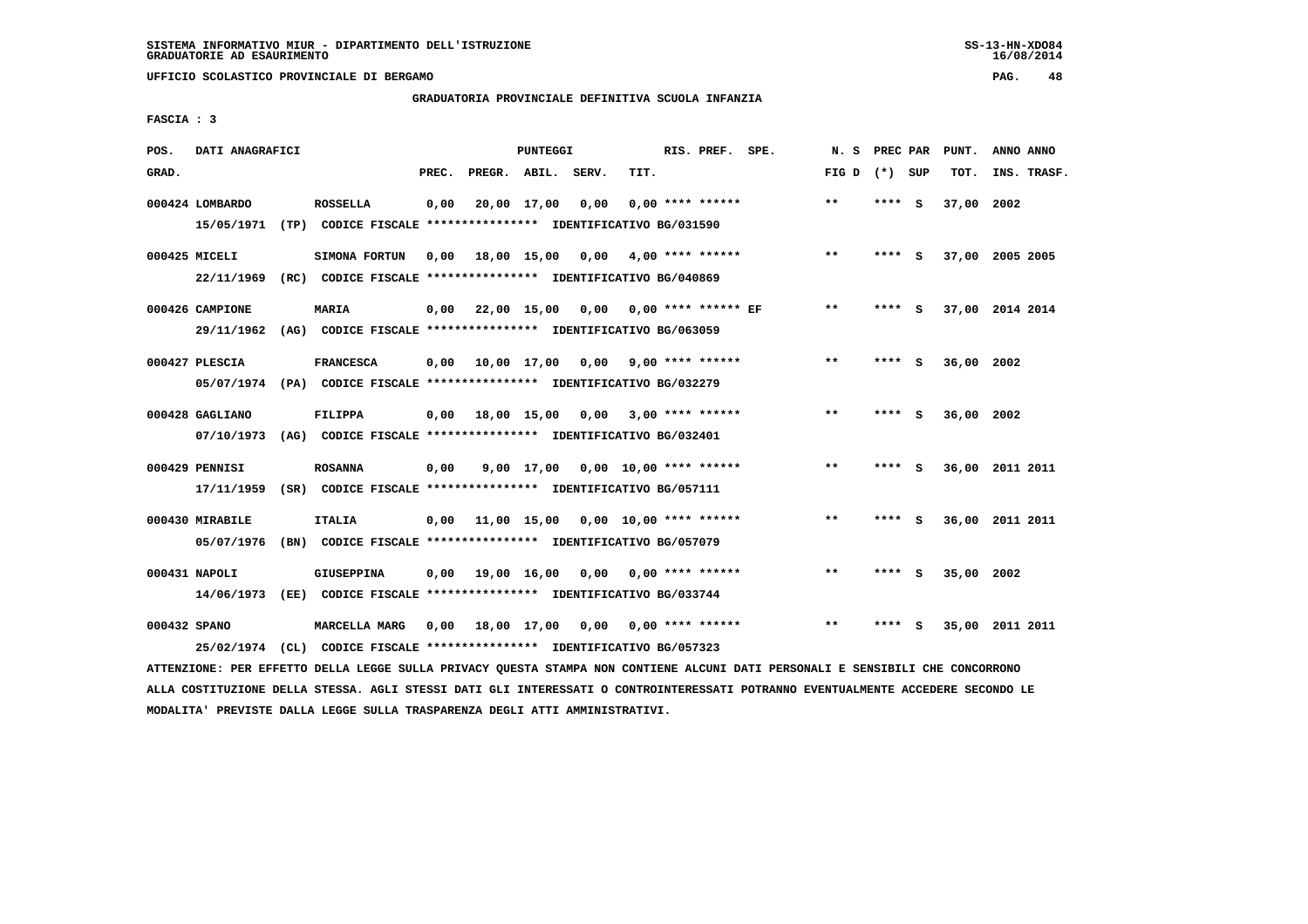**UFFICIO SCOLASTICO PROVINCIALE DI BERGAMO PAG. 49**

# **GRADUATORIA PROVINCIALE DEFINITIVA SCUOLA INFANZIA**

 **FASCIA : 3**

| POS.         | DATI ANAGRAFICI     |                                                                         |       |                    | PUNTEGGI     |                                     |                           | RIS. PREF. SPE.    | N.S          | PREC PAR      |     | PUNT.      | ANNO ANNO       |  |
|--------------|---------------------|-------------------------------------------------------------------------|-------|--------------------|--------------|-------------------------------------|---------------------------|--------------------|--------------|---------------|-----|------------|-----------------|--|
| GRAD.        |                     |                                                                         | PREC. | PREGR. ABIL. SERV. |              |                                     | TIT.                      |                    | FIG D        | (*) SUP       |     | TOT.       | INS. TRASF.     |  |
|              | 000433 MASTROSIMONE | <b>MIRIAM GAETAN</b>                                                    | 0,00  |                    | 12,00 15,00  | 8,00                                |                           | $0.00$ **** ****** | $**$         | **** S        |     | 35,00      | 2011 2011       |  |
|              |                     | 24/06/1976 (CL) CODICE FISCALE *************** IDENTIFICATIVO BG/057077 |       |                    |              |                                     |                           |                    |              |               |     |            |                 |  |
|              | 000434 PETTINATO    | ROSALIA ROSAL                                                           | 0,00  |                    |              | $0,00$ 16,00 16,00 3,00 **** ****** |                           |                    | $* *$        | **** S        |     |            | 35,00 2011 2011 |  |
|              | 26/02/1975          | (EE) CODICE FISCALE **************** IDENTIFICATIVO BG/057137           |       |                    |              |                                     |                           |                    |              |               |     |            |                 |  |
| 000435 RACCO |                     | <b>CARLA</b>                                                            | 0.00  |                    | 19,00 16,00  |                                     | $0.00$ $0.00$ **** ****** |                    | $**$         | **** S        |     |            | 35,00 2014 2014 |  |
|              | 07/09/1969          | (RC) CODICE FISCALE **************** IDENTIFICATIVO BG/063082           |       |                    |              |                                     |                           |                    |              |               |     |            |                 |  |
|              | 000436 VELTRI       | PATRIZIA                                                                | 0,00  | 15,00 15,00        |              |                                     | $0,00$ 4,00 **** ******   |                    | $\star\star$ | **** S        |     | 34,00 2002 |                 |  |
|              |                     | 25/10/1962 (CS) CODICE FISCALE *************** IDENTIFICATIVO BG/022986 |       |                    |              |                                     |                           |                    |              |               |     |            |                 |  |
|              | 000437 PALADINO     | <b>BENEDETTA</b>                                                        | 0,00  |                    |              | 7,00 17,00 0,00 10,00 **** ******   |                           |                    |              | ** $X$ **** S |     | 34,00 2002 |                 |  |
|              | 31/03/1975          | (TP) CODICE FISCALE **************** IDENTIFICATIVO BG/032803           |       |                    |              |                                     |                           |                    |              |               |     |            |                 |  |
|              |                     |                                                                         |       |                    |              |                                     |                           |                    |              |               |     |            |                 |  |
|              | 000438 INFANTINO    | MARIA CARMELA                                                           | 0,00  | 18,00 16,00        |              |                                     | $0,00$ 0,00 **** ******   |                    |              | ** x **** S   |     |            | 34,00 2007 2007 |  |
|              | 26/11/1968          | (RC) CODICE FISCALE **************** IDENTIFICATIVO BG/045483           |       |                    |              |                                     |                           |                    |              |               |     |            |                 |  |
| 000439 LEONE |                     | <b>MARINA</b>                                                           | 0,00  |                    | $9,00$ 18,00 | 0,00                                |                           | $6,00$ **** ****** | $* *$        | ****          | - S | 33,00 2002 |                 |  |
|              |                     | 19/02/1972 (TP) CODICE FISCALE *************** IDENTIFICATIVO BG/032779 |       |                    |              |                                     |                           |                    |              |               |     |            |                 |  |
| 000440 MAZZA |                     | <b>ANITA</b>                                                            | 0,00  |                    | 9,00 15,00   | 0,00                                |                           | $9,00$ **** ****** | $* *$        | ****          | - S |            | 33,00 2003 2003 |  |
|              |                     | 08/06/1979 (RG) CODICE FISCALE *************** IDENTIFICATIVO BG/035398 |       |                    |              |                                     |                           |                    |              |               |     |            |                 |  |
|              | 000441 BUCALO       | LUCIA                                                                   | 0,00  | 18,00 15,00 0,00   |              |                                     |                           | $0.00$ **** ****** | $* *$        | ****          | - S |            | 33,00 2007 2007 |  |
|              | 10/12/1971          | (TP) CODICE FISCALE **************** IDENTIFICATIVO BG/045322           |       |                    |              |                                     |                           |                    |              |               |     |            |                 |  |
|              |                     |                                                                         |       |                    |              |                                     |                           |                    |              |               |     |            |                 |  |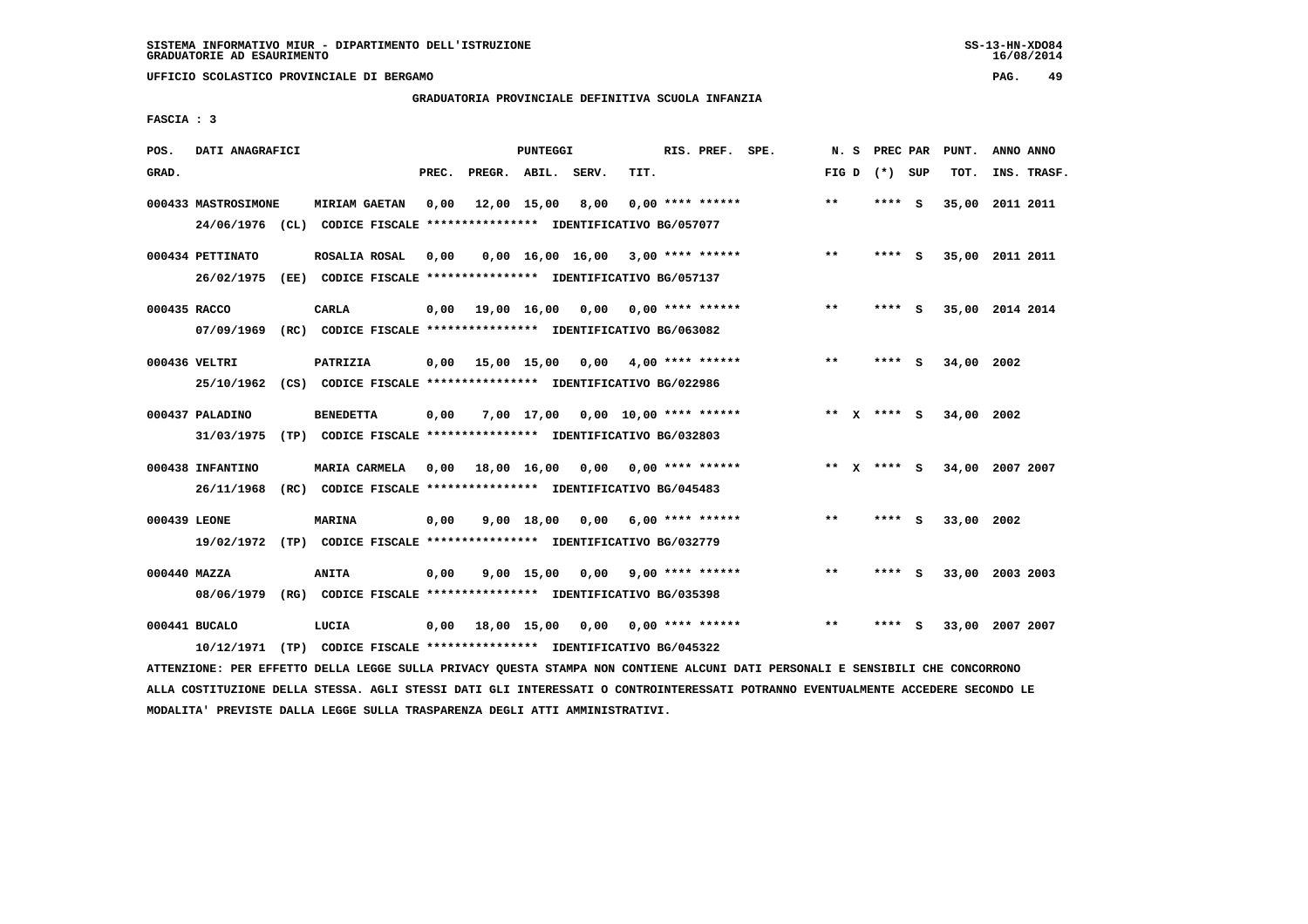**UFFICIO SCOLASTICO PROVINCIALE DI BERGAMO PAG. 50**

# **GRADUATORIA PROVINCIALE DEFINITIVA SCUOLA INFANZIA**

 **FASCIA : 3**

| POS.  | DATI ANAGRAFICI                 |      |                                                                                                 |       |                        | <b>PUNTEGGI</b>  |                                    |      | RIS. PREF. SPE.         | N.S          | PREC PAR |     | PUNT.      | ANNO ANNO       |
|-------|---------------------------------|------|-------------------------------------------------------------------------------------------------|-------|------------------------|------------------|------------------------------------|------|-------------------------|--------------|----------|-----|------------|-----------------|
| GRAD. |                                 |      |                                                                                                 | PREC. | PREGR. ABIL. SERV.     |                  |                                    | TIT. |                         | FIG D        | (*) SUP  |     | TOT.       | INS. TRASF.     |
|       | 000442 NATALE<br>13/11/1969     |      | <b>MARIA</b><br>(BA) CODICE FISCALE **************** IDENTIFICATIVO BG/045540                   | 0,00  |                        | 18,00 15,00      | 0,00                               |      | $0.00$ **** ******      | **           | **** S   |     | 33,00      | 2007 2007       |
|       | 000443 COSTANZA<br>17/08/1964   |      | <b>TERESA</b><br>(EN) CODICE FISCALE **************** IDENTIFICATIVO BG/056962                  | 0,00  |                        | 12,00 15,00 0,00 |                                    |      | $6,00$ **** ******      | $**$         | **** S   |     |            | 33,00 2011 2011 |
|       | 000444 FERRETTI<br>09/09/1958   |      | <b>ROSSELLA</b><br>(TA) CODICE FISCALE **************** IDENTIFICATIVO BG/063069                | 0,00  |                        |                  | 15,00 15,00 0,00 3,00 **** ******  |      |                         | $**$         | **** S   |     |            | 33,00 2014 2014 |
|       | 000445 NICOLOSI                 |      | <b>ADELE FRANCES</b><br>21/02/1974 (PA) CODICE FISCALE *************** IDENTIFICATIVO BG/031735 | 0,00  | 14,00 15,00            |                  |                                    |      | $0,00$ 3,00 **** ****** | $* *$        | ****     | - S | 32,00 2002 |                 |
|       | 000446 GENNARO<br>11/05/1973    |      | VINCENZA CINZ<br>(TP) CODICE FISCALE *************** IDENTIFICATIVO BG/041656                   |       | $0.00$ $12.00$ $16.00$ |                  |                                    |      | $0,00$ 4,00 **** ****** | **           | **** S   |     |            | 32,00 2005 2005 |
|       | 000447 MACADDINO                |      | CRISTINA<br>10/06/1974 (TP) CODICE FISCALE *************** IDENTIFICATIVO BG/045494             | 0.00  |                        | 9,00 16,00       |                                    |      | $0,00$ 7,00 **** ****** | $\star\star$ | ****     | - S | 32,00      | 2007 2007       |
|       | 000448 VERSACE<br>06/12/1966    |      | CARLA<br>(RC) CODICE FISCALE **************** IDENTIFICATIVO BG/033611                          | 0,00  |                        |                  | $9,00$ 15,00 0,00 7,00 **** ****** |      |                         | $* *$        | ****     | - S | 31,00 2002 |                 |
|       | 000449 RANDISI<br>19/04/1979    |      | <b>VALERIA</b><br>(AG) CODICE FISCALE **************** IDENTIFICATIVO BG/032543                 | 0,00  |                        |                  | 12,00 16,00 0,00 3,00 **** ******  |      |                         | ** x **** S  |          |     | 31,00 2002 |                 |
|       | 000450 CUNTULIANO<br>27/09/1976 | (TP) | <b>LEONARDA</b><br>CODICE FISCALE **************** IDENTIFICATIVO BG/033088                     | 0,00  |                        | 8,00 15,00       |                                    |      | 8,00 0,00 **** ******   | $* *$        | ****     | - S | 31,00      | 2002            |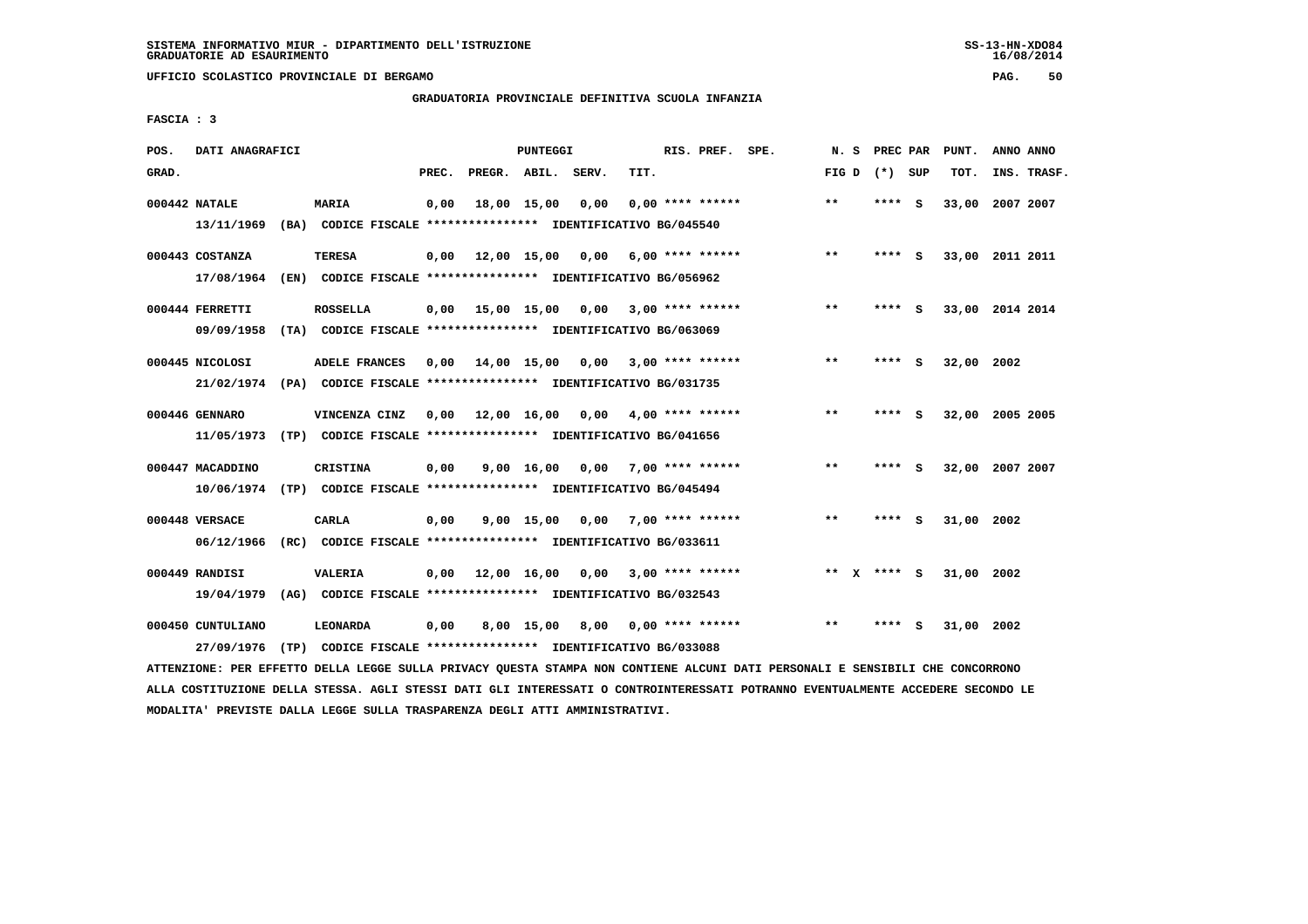**UFFICIO SCOLASTICO PROVINCIALE DI BERGAMO PAG. 51**

# **GRADUATORIA PROVINCIALE DEFINITIVA SCUOLA INFANZIA**

 **FASCIA : 3**

| POS.  | DATI ANAGRAFICI                                                                               |      |                |       |             | PUNTEGGI           |                                                                                                      |      | RIS. PREF. SPE.          | N.S          | PREC PAR    |          | PUNT.      | ANNO ANNO       |  |
|-------|-----------------------------------------------------------------------------------------------|------|----------------|-------|-------------|--------------------|------------------------------------------------------------------------------------------------------|------|--------------------------|--------------|-------------|----------|------------|-----------------|--|
| GRAD. |                                                                                               |      |                | PREC. |             |                    | PREGR. ABIL. SERV.                                                                                   | TIT. |                          | FIG D        | (*) SUP     |          | TOT.       | INS. TRASF.     |  |
|       | 000451 LAZZARI<br>19/04/1979                                                                  |      | ANNA           | 0,00  |             | $3,00$ 16,00       | (LE) CODICE FISCALE **************** IDENTIFICATIVO BG/037341                                        |      | $0.00$ 12.00 **** ****** | $***$        | **** S      |          |            | 31,00 2004 2004 |  |
|       | 000452 VASSALLO<br>04/01/1977                                                                 |      | <b>AGATA</b>   | 0,00  |             |                    | 15,00 16,00 0,00<br>(CT) CODICE FISCALE **************** IDENTIFICATIVO BG/037596                    |      | $0.00$ **** ******       | $\star\star$ | **** S      |          |            | 31,00 2004 2004 |  |
|       | 000453 FRANZE'<br>22/09/1973                                                                  |      | <b>NOVELLA</b> | 0.00  | 15,00 16,00 |                    | 0.00<br>(RC) CODICE FISCALE **************** IDENTIFICATIVO BG/040732                                |      | 0,00 **** ******         | $* *$        | X **** S    |          |            | 31,00 2005 2005 |  |
|       | 000454 CULLEMI<br>15/03/1973                                                                  |      | LUCIANO        | 0,00  | 15,00 16,00 |                    | 0,00<br>(SR) CODICE FISCALE **************** IDENTIFICATIVO BG/040779                                |      | 0,00 **** ******         |              | ** X **** S |          |            | 31,00 2005 2005 |  |
|       | 000455 LIGUORI<br>16/02/1979                                                                  |      | CELESTE GIULI  | 0,00  |             | $9,00 \quad 16,00$ | 0,00<br>(SA) CODICE FISCALE **************** IDENTIFICATIVO BG/045489                                |      | $6.00$ **** ******       | $* *$        | ****        | - S      |            | 31,00 2007 2007 |  |
|       | 000456 CARBE'<br>29/04/1973                                                                   |      | <b>ROSA</b>    | 0,00  |             |                    | $6,00$ 15,00 0,00 10,00 **** ******<br>(SR) CODICE FISCALE **************** IDENTIFICATIVO BG/056952 |      |                          | $***$        | **** S      |          |            | 31,00 2011 2011 |  |
|       | 000457 CASTAGNA<br>28/06/1975                                                                 |      | <b>ANGELA</b>  | 0,00  |             |                    | $0,00$ 18,00 0,00 13,00 **** ******<br>(PA) CODICE FISCALE **************** IDENTIFICATIVO BG/063053 |      |                          | $**$         | ****        | <b>S</b> |            | 31,00 2014 2014 |  |
|       | 000458 DI GIROLAMO<br>24/04/1977 (PA) CODICE FISCALE *************** IDENTIFICATIVO BG/031915 |      | LOREDANA       | 0.00  | 12,00 15,00 |                    | 0,00                                                                                                 |      | $3,00$ **** ******       | $**$         | ****        | <b>S</b> | 30,00 2002 |                 |  |
|       | 000459 VENEZIANO<br>01/04/1974                                                                | (AG) | <b>MARIA</b>   | 0,00  |             | $5,00 \quad 16,00$ | CODICE FISCALE **************** IDENTIFICATIVO BG/033577                                             |      | $0,00$ 9,00 **** ******  | $**$         | ****        | S.       | 30,00 2002 |                 |  |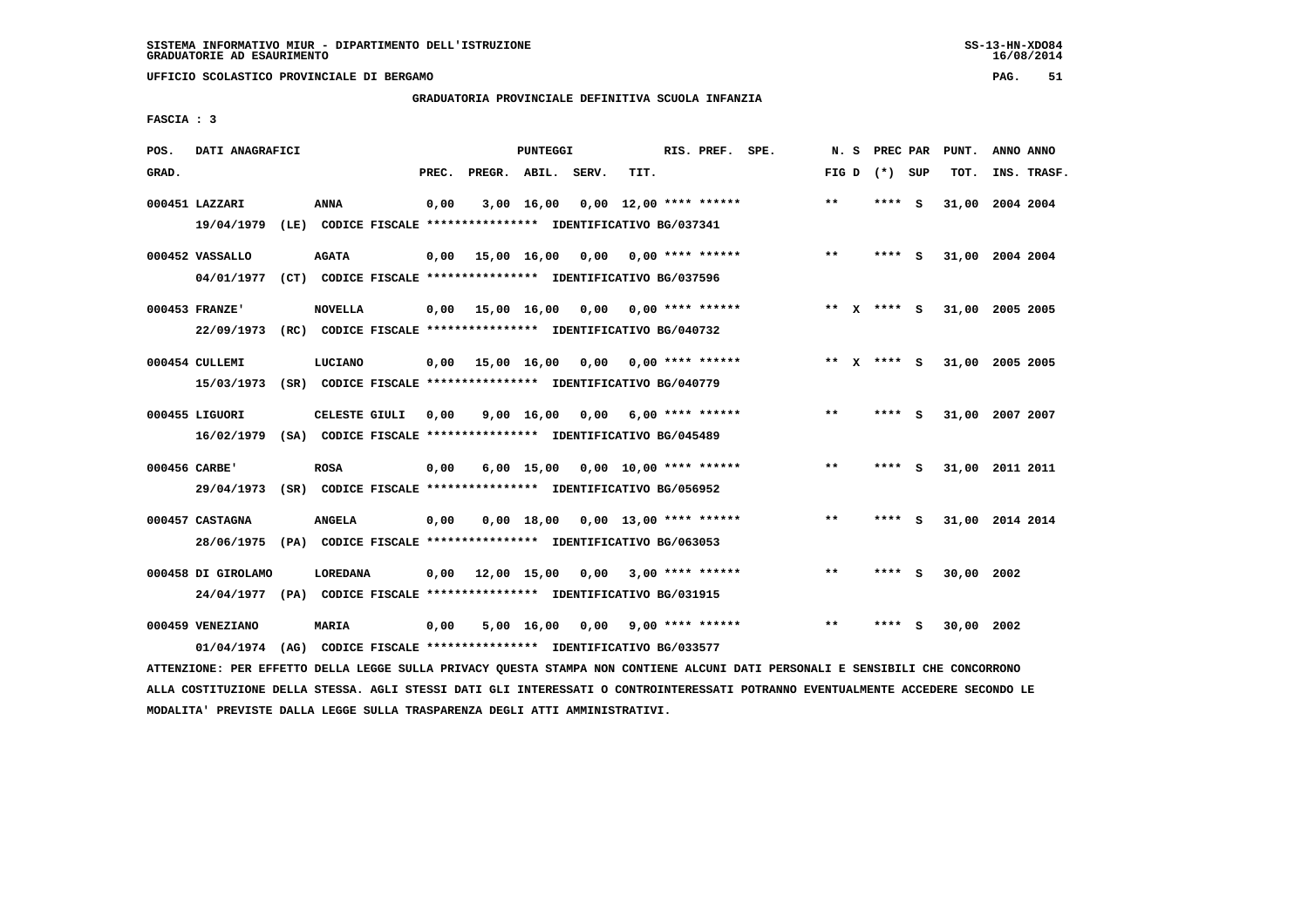**UFFICIO SCOLASTICO PROVINCIALE DI BERGAMO PAG. 52**

## **GRADUATORIA PROVINCIALE DEFINITIVA SCUOLA INFANZIA**

 **FASCIA : 3**

| POS.  | DATI ANAGRAFICI                |      |                                                                               |       |                    | <b>PUNTEGGI</b> |                                   |      | RIS. PREF. SPE.           | N.S   | PREC PAR |     | PUNT.      | ANNO ANNO       |
|-------|--------------------------------|------|-------------------------------------------------------------------------------|-------|--------------------|-----------------|-----------------------------------|------|---------------------------|-------|----------|-----|------------|-----------------|
| GRAD. |                                |      |                                                                               | PREC. | PREGR. ABIL. SERV. |                 |                                   | TIT. |                           | FIG D | (*) SUP  |     | TOT.       | INS. TRASF.     |
|       | 000460 LO CICERO<br>29/10/1977 |      | <b>ERIKA</b><br>(AG) CODICE FISCALE **************** IDENTIFICATIVO BG/031389 | 0,00  |                    | $6,00$ 18,00    | 0,00                              |      | $6,00$ **** ******        | $* *$ | **** S   |     | 30,00      | 2002            |
|       |                                |      |                                                                               |       |                    |                 |                                   |      |                           |       |          |     |            |                 |
|       | 000461 PALADINO                |      | MARIA                                                                         | 0,00  |                    |                 | 5,00 15,00 0,00 10,00 **** ****** |      |                           | $* *$ | **** S   |     | 30,00 2002 |                 |
|       | 31/03/1975                     |      | (TP) CODICE FISCALE **************** IDENTIFICATIVO BG/031851                 |       |                    |                 |                                   |      |                           |       |          |     |            |                 |
|       | 000462 SINATRA                 |      | IOLANDA BARBA                                                                 | 0,00  |                    | $9,00$ 15,00    | 0,00                              |      | 6,00 **** ******          | $***$ | **** S   |     |            | 30,00 2004 2004 |
|       | 21/03/1978                     |      | (CT) CODICE FISCALE **************** IDENTIFICATIVO BG/037579                 |       |                    |                 |                                   |      |                           |       |          |     |            |                 |
|       | 000463 CHILLE                  |      | <b>ANTONINA</b>                                                               | 0,00  |                    | $6,00$ 17,00    | 0,00                              |      | $7.00$ **** ******        | $* *$ | ****     | s   | 30,00      | 2004 2004       |
|       | 10/01/1969                     |      | (EE) CODICE FISCALE **************** IDENTIFICATIVO BG/037243                 |       |                    |                 |                                   |      |                           |       |          |     |            |                 |
|       |                                |      |                                                                               |       |                    |                 |                                   |      |                           |       |          |     |            |                 |
|       | 000464 RUGGIERO                |      | <b>ROSA</b><br>(SA) CODICE FISCALE *************** IDENTIFICATIVO BG/033085   | 0.00  |                    | 12,00 18,00     |                                   |      | $0,00$ $0,00$ **** ****** | $**$  | ****     | - S | 30,00 2007 |                 |
|       | 24/08/1970                     |      |                                                                               |       |                    |                 |                                   |      |                           |       |          |     |            |                 |
|       | 000465 ARNONE                  |      | <b>FRANCESCA</b>                                                              | 0,00  | 11,00 16,00        |                 | 0,00                              |      | $3,00$ **** ******        | $* *$ | ****     | - S |            | 30,00 2014 2014 |
|       |                                |      | 06/03/1970 (CT) CODICE FISCALE *************** IDENTIFICATIVO BG/063050       |       |                    |                 |                                   |      |                           |       |          |     |            |                 |
|       | 000466 MASTROSIMONE            |      | MARIA CHIARA                                                                  | 0,00  |                    | $9,00$ 17,00    | 0,00                              |      | $3,00$ **** ******        | $* *$ | ****     | - S | 29,00      | 2002            |
|       |                                |      | 09/02/1974 (SR) CODICE FISCALE *************** IDENTIFICATIVO BG/033309       |       |                    |                 |                                   |      |                           |       |          |     |            |                 |
|       | 000467 FICARA                  |      | MARIA LORENA                                                                  | 0.00  |                    | 9,00 16,00      | 0.00                              |      | $4,00$ **** ******        | $***$ | ****     | - S | 29,00 2002 |                 |
|       | 29/06/1967                     | (RC) | CODICE FISCALE **************** IDENTIFICATIVO BG/032310                      |       |                    |                 |                                   |      |                           |       |          |     |            |                 |
|       |                                |      |                                                                               |       |                    |                 |                                   |      |                           |       |          |     |            |                 |
|       | 000468 PISCIONERI              |      | VITTORIA                                                                      | 0.00  |                    | 12,00 14,00     | 0,00                              |      | 3,00 **** ******          | $* *$ | ****     | s   | 29,00 2002 |                 |
|       | 20/04/1975                     | (RC) | CODICE FISCALE **************** IDENTIFICATIVO BG/031376                      |       |                    |                 |                                   |      |                           |       |          |     |            |                 |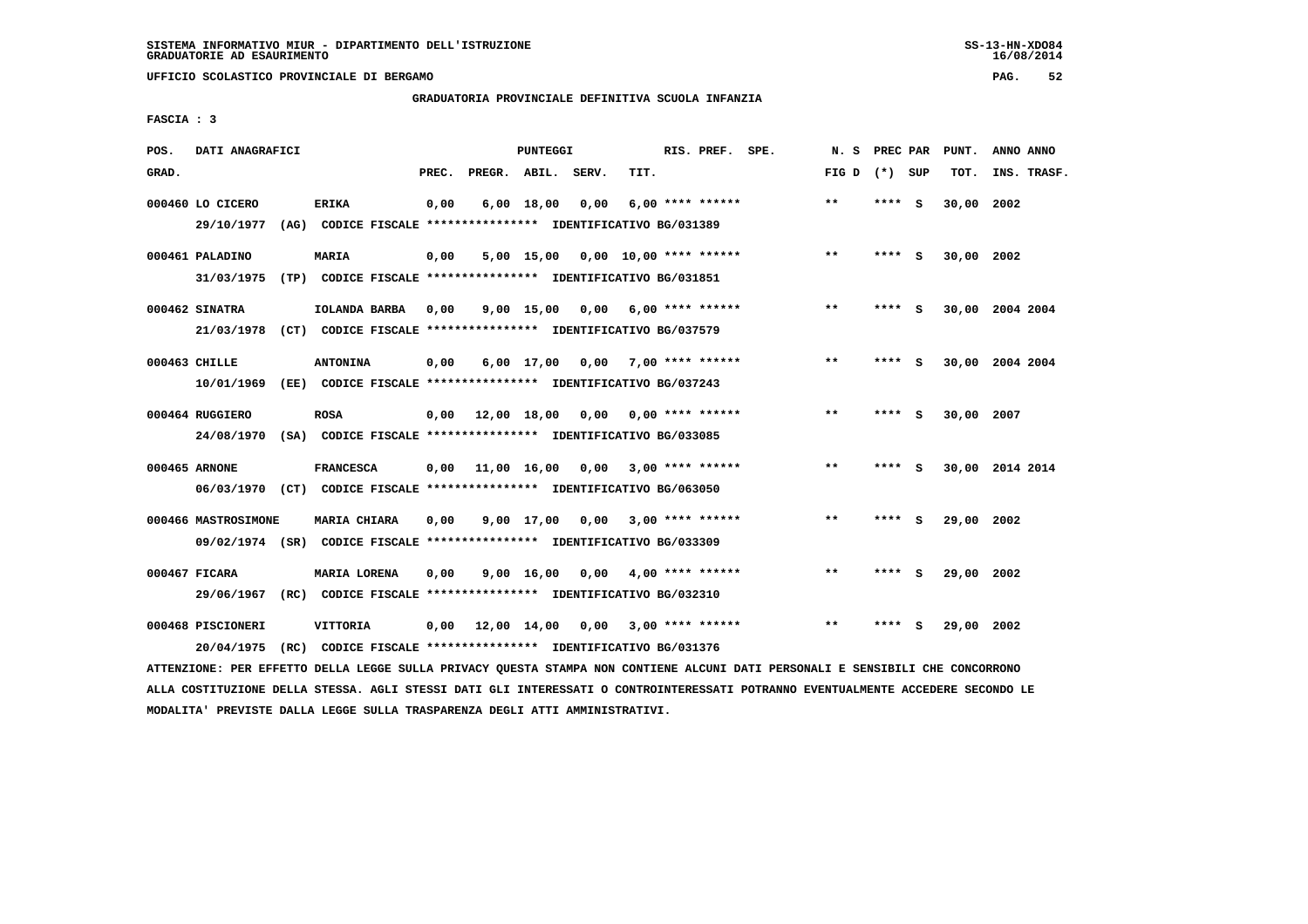**UFFICIO SCOLASTICO PROVINCIALE DI BERGAMO PAG. 53**

## **GRADUATORIA PROVINCIALE DEFINITIVA SCUOLA INFANZIA**

 **FASCIA : 3**

| POS.         | DATI ANAGRAFICI                 |      |                                                                                             |       |                    | PUNTEGGI   |                                          |      | RIS. PREF. SPE.         | N.S          | PREC PAR |     | PUNT.      | ANNO ANNO       |
|--------------|---------------------------------|------|---------------------------------------------------------------------------------------------|-------|--------------------|------------|------------------------------------------|------|-------------------------|--------------|----------|-----|------------|-----------------|
| GRAD.        |                                 |      |                                                                                             | PREC. | PREGR. ABIL. SERV. |            |                                          | TIT. |                         | FIG D        | (*) SUP  |     | TOT.       | INS. TRASF.     |
|              | 000469 CASTRONOVO<br>14/12/1977 |      | <b>ROSARIA</b><br>(AG) CODICE FISCALE **************** IDENTIFICATIVO BG/032756             | 0,00  |                    | 9,00 14,00 | 0.00                                     |      | $6.00$ **** ******      | $* *$        | ****     | - S | 29,00 2002 |                 |
| 000470 PETTA |                                 |      | <b>CONCETTA</b><br>22/10/1972 (PA) CODICE FISCALE *************** IDENTIFICATIVO BG/033191  | 0,00  |                    |            | 9,00 16,00 0,00                          |      | $4.00*********$         | **           | **** S   |     | 29,00 2002 |                 |
|              | 000471 GIOVANNANGELI            |      | <b>ANTONELLA</b><br>29/05/1971 (FR) CODICE FISCALE *************** IDENTIFICATIVO BG/033019 | 0,00  |                    |            | $9,00$ 14,00 0,00 6,00 **** ******       |      |                         | $\star\star$ | ****     |     | 29,00 2002 |                 |
| 000472 ROSA  |                                 |      | IMMACOLATA<br>04/02/1972 (CS) CODICE FISCALE *************** IDENTIFICATIVO BG/057234       |       |                    |            | $0.00$ 12.00 17.00 0.00 0.00 **** ****** |      |                         | $* *$        | ****     | - S |            | 29,00 2011 2011 |
| 000473 RIZZO |                                 |      | GIUSEPPINA<br>18/03/1957 (CT) CODICE FISCALE *************** IDENTIFICATIVO BG/057198       | 0,00  |                    |            | 12,00 17,00 0,00 0,00 **** ******        |      |                         | $***$        | **** $S$ |     |            | 29,00 2011 2011 |
|              | 000474 GIULIANO<br>24/03/1973   |      | <b>STEFANIA</b><br>(TA) CODICE FISCALE *************** IDENTIFICATIVO BG/057337             |       |                    |            | $0.00$ 15.00 14.00 0.00 0.00 **** ****** |      |                         | $* *$        | ****     | - S |            | 29,00 2011 2011 |
|              | 000475 BARRESI                  |      | <b>GIUSEPPA</b><br>07/10/1971 (PA) CODICE FISCALE *************** IDENTIFICATIVO BG/056896  | 0,00  |                    |            | 3,00 17,00 0,00                          |      | $9.00$ **** ******      | $* *$        | **** S   |     |            | 29,00 2011 2011 |
|              | 000476 BORGESE<br>22/10/1975    |      | LETIZIA<br>(RC) CODICE FISCALE **************** IDENTIFICATIVO BG/031321                    | 0,00  |                    | 6,00 16,00 |                                          |      | $0.00$ 6.00 **** ****** | $* *$        | ****     | - 5 | 28,00 2002 |                 |
|              | 000477 CILIBERTI<br>02/05/1967  | (ME) | LUCIA<br>CODICE FISCALE **************** IDENTIFICATIVO BG/032542                           | 0,00  |                    |            | 12,00 16,00 0,00 0,00 **** ******        |      |                         | $* *$        | ****     | - S | 28,00      | 2002            |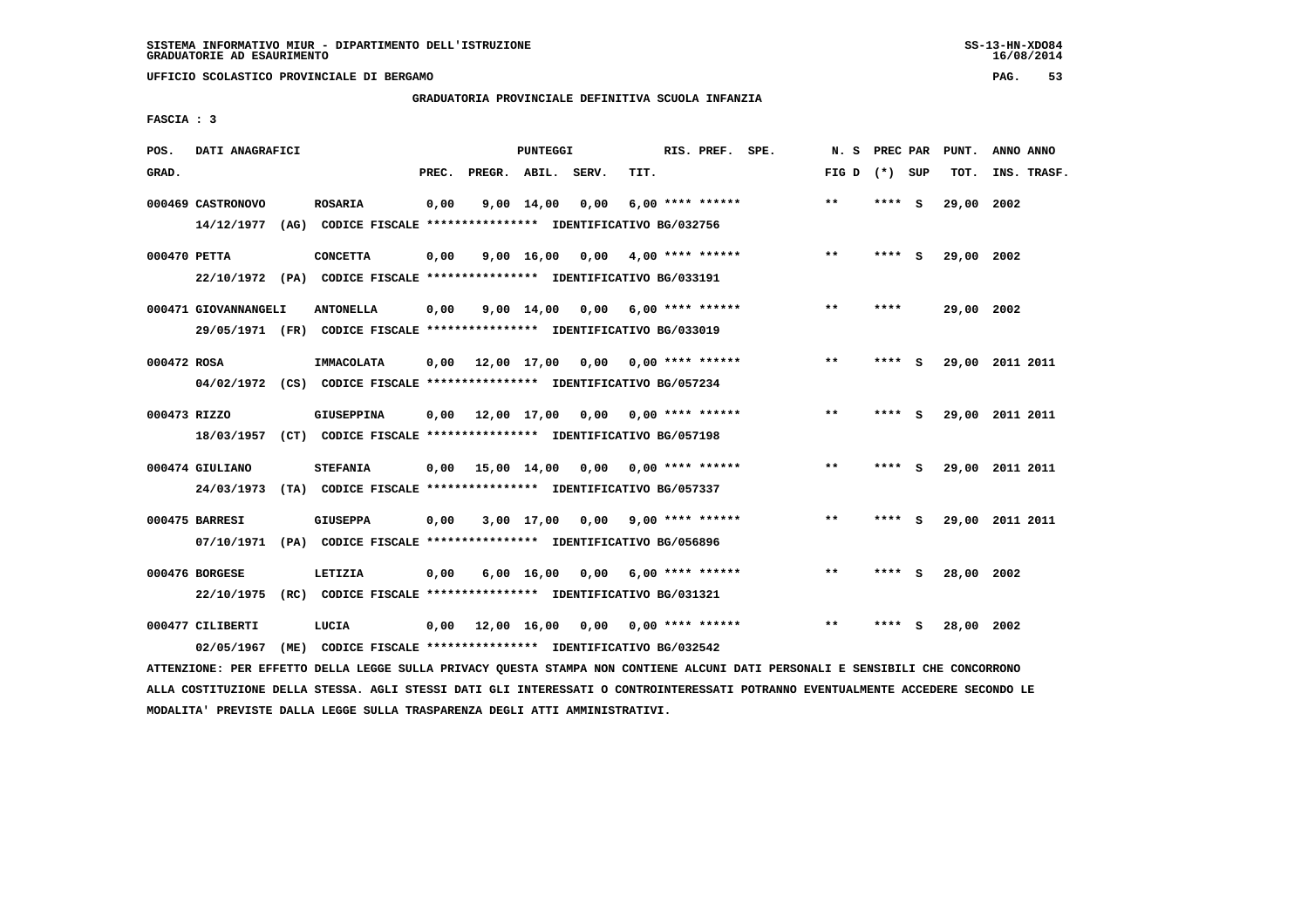**UFFICIO SCOLASTICO PROVINCIALE DI BERGAMO PAG. 54**

# **GRADUATORIA PROVINCIALE DEFINITIVA SCUOLA INFANZIA**

 **FASCIA : 3**

| POS.  | DATI ANAGRAFICI                  |      |                                                                                       |       |                    | <b>PUNTEGGI</b>    |      |      | RIS. PREF. SPE.          | N.S   | PREC PAR    |          | PUNT.      | ANNO ANNO       |
|-------|----------------------------------|------|---------------------------------------------------------------------------------------|-------|--------------------|--------------------|------|------|--------------------------|-------|-------------|----------|------------|-----------------|
| GRAD. |                                  |      |                                                                                       | PREC. | PREGR. ABIL. SERV. |                    |      | TIT. |                          | FIG D | (*) SUP     |          | TOT.       | INS. TRASF.     |
|       | 000478 DI CARO<br>30/03/1972     |      | <b>ALFONSINA</b><br>(AG) CODICE FISCALE **************** IDENTIFICATIVO BG/033398     | 0,00  |                    | 9,00 16,00         | 0,00 |      | $3,00$ **** ******       | $* *$ | ****        | <b>S</b> | 28,00      | 2002            |
|       | 000479 FERRERI<br>20/11/1977     |      | LUCIANA<br>(TP) CODICE FISCALE **************** IDENTIFICATIVO BG/030937              | 0,00  |                    | 9,00 16,00         | 0,00 |      | $3,00$ **** ******       | $* *$ | ****        | - S      | 28,00 2002 |                 |
|       | 000480 GIANNI'<br>30/11/1975     |      | GRAZIELLA<br>(RG) CODICE FISCALE **************** IDENTIFICATIVO BG/033224            | 0.00  | 12,00 16,00        |                    | 0,00 |      | 0,00 **** ******         | $* *$ | ****        | - S      | 28,00 2002 |                 |
|       | 000481 LO BLANCO<br>15/01/1974   |      | <b>MARIA GIUSI</b><br>(EE) CODICE FISCALE **************** IDENTIFICATIVO BG/031912   | 0,00  |                    | $3,00$ 13,00       |      |      | $0.00$ 12.00 **** ****** | $***$ | ****        | S.       | 28,00 2002 |                 |
|       | 000482 CUZZILLA<br>15/09/1966    |      | <b>MARIA ANTONEL</b><br>(RC) CODICE FISCALE **************** IDENTIFICATIVO BG/033379 | 0,00  |                    | 9,00 16,00         |      |      | $0,00$ 3,00 **** ******  | $***$ | ****        | - 5      | 28,00 2002 |                 |
|       | 000483 MARTUSCELLI<br>24/04/1967 |      | <b>ANTONELLA</b><br>(SA) CODICE FISCALE **************** IDENTIFICATIVO BG/035856     | 0,00  |                    | $6,00 \quad 16,00$ | 0,00 |      | $6.00$ **** ******       | $* *$ | ****        | <b>S</b> | 28,00      | 2003 2003       |
|       | 000484 MONTALTO<br>05/12/1978    |      | GRAZIA LUCILL<br>(TP) CODICE FISCALE **************** IDENTIFICATIVO BG/040866        | 0,00  |                    | 3,00 16,00         | 0.00 |      | $9,00$ **** ******       |       | ** x **** s |          | 28,00      | 2005 2005       |
|       | 000485 MUSOLINO<br>30/07/1977    |      | GIUSEPPINA CA<br>(RC) CODICE FISCALE **************** IDENTIFICATIVO BG/045519        | 0.00  |                    | $6,00 \quad 16,00$ | 0,00 |      | 6,00 **** ******         |       | ** X **** S |          |            | 28,00 2007 2007 |
|       | 000486 MANCUSO<br>16/03/1978     | (CT) | SONIA<br>CODICE FISCALE **************** IDENTIFICATIVO BG/057051                     | 0,00  |                    | $6,00 \quad 16,00$ | 0,00 |      | $6.00$ **** ******       | $**$  |             | S.       | 28,00      | 2011 2011       |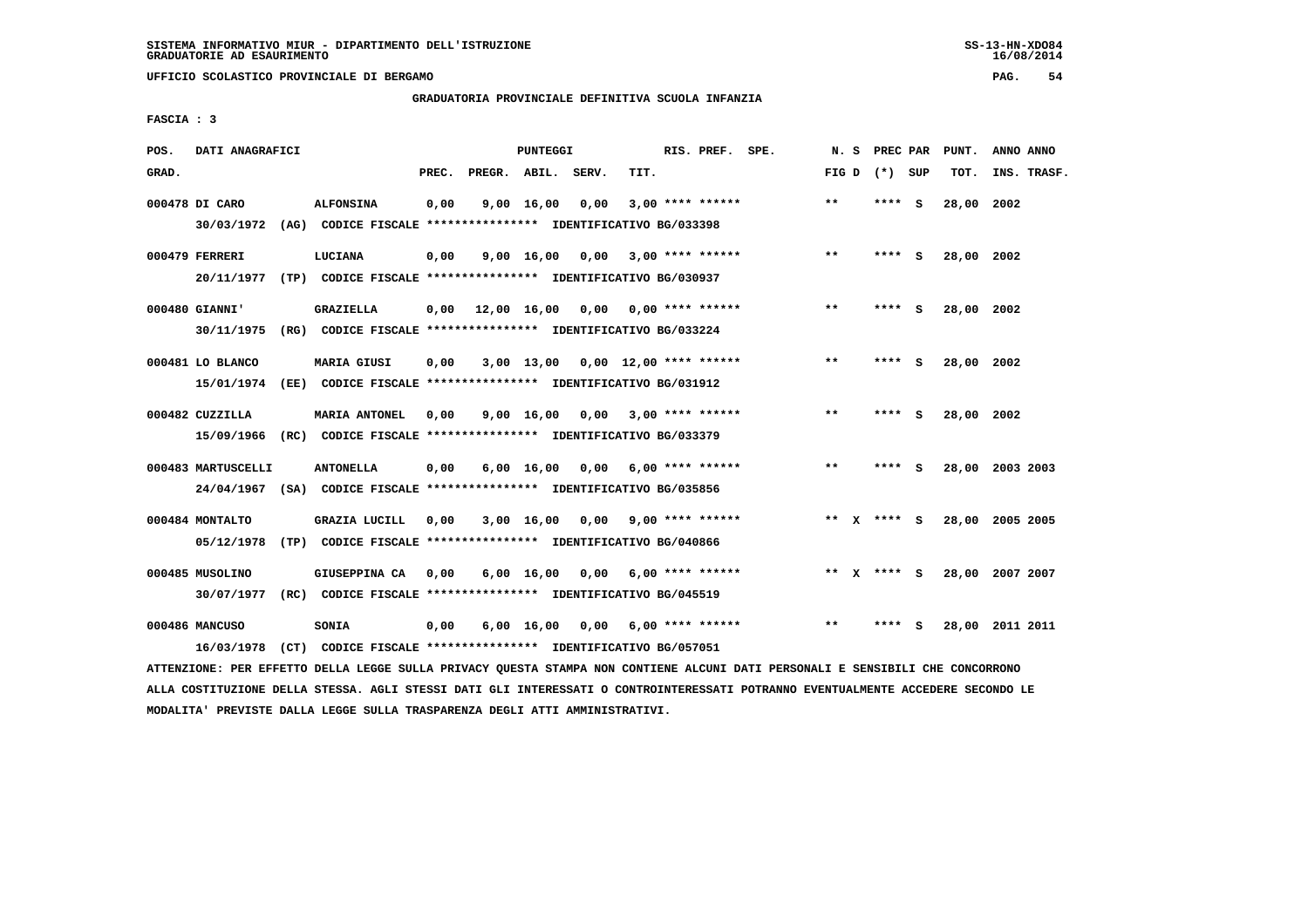**UFFICIO SCOLASTICO PROVINCIALE DI BERGAMO PAG. 55**

## **GRADUATORIA PROVINCIALE DEFINITIVA SCUOLA INFANZIA**

 **FASCIA : 3**

| POS.         | DATI ANAGRAFICI       |                                                                                                                               |       |                    | PUNTEGGI   |                                          |      | RIS. PREF. SPE.         | N.S          |                 | PREC PAR PUNT.  | ANNO ANNO |             |
|--------------|-----------------------|-------------------------------------------------------------------------------------------------------------------------------|-------|--------------------|------------|------------------------------------------|------|-------------------------|--------------|-----------------|-----------------|-----------|-------------|
| GRAD.        |                       |                                                                                                                               | PREC. | PREGR. ABIL. SERV. |            |                                          | TIT. |                         |              | FIG D $(*)$ SUP | TOT.            |           | INS. TRASF. |
|              | 000487 BRANCATELLO    | IOLANDA MARIA                                                                                                                 | 0,00  |                    |            | $0,00$ 16,00 12,00 0,00 **** ******      |      |                         | $***$        | **** S          | 28,00 2014 2014 |           |             |
|              |                       | 03/05/1964 (AG) CODICE FISCALE **************** IDENTIFICATIVO BG/063180                                                      |       |                    |            |                                          |      |                         |              |                 |                 |           |             |
| 000488 BREX  |                       | <b>VALERIA</b>                                                                                                                | 0,00  |                    |            | $6,00$ 16,00 0,00 6,00 **** ******       |      |                         | $* *$        | ****            | 28,00 2014 2014 |           |             |
|              |                       | 14/03/1976 (EN) CODICE FISCALE *************** IDENTIFICATIVO BG/063057                                                       |       |                    |            |                                          |      |                         |              |                 |                 |           |             |
| 000489 NUZZO |                       | MARIA CONCETT                                                                                                                 | 0.00  |                    |            | 12,00 15,00 0,00 0,00 **** ******        |      |                         |              | ** X **** S     | 27,00 2000      |           |             |
|              |                       | 08/03/1966 (LE) CODICE FISCALE *************** IDENTIFICATIVO BG/020826                                                       |       |                    |            |                                          |      |                         |              |                 |                 |           |             |
|              | 000490 CIANCIO TODARO | <b>DONATELLA</b>                                                                                                              | 0,00  |                    |            | 3,00 15,00 0,00                          |      | $9,00$ **** ******      | $***$        | **** S          | 27,00 2002      |           |             |
|              |                       | 22/02/1980 (CT) CODICE FISCALE *************** IDENTIFICATIVO BG/031016                                                       |       |                    |            |                                          |      |                         |              |                 |                 |           |             |
|              | 000491 SQUILLACI      | <b>GIOVANNA</b>                                                                                                               | 0,00  |                    |            | 12,00 15,00 0,00 0,00 **** ******        |      |                         | $***$        | **** S          | 27,00 2002      |           |             |
|              |                       | 29/08/1974 (RC) CODICE FISCALE *************** IDENTIFICATIVO BG/032571                                                       |       |                    |            |                                          |      |                         |              |                 |                 |           |             |
| 000492 MILIO |                       | LUCIA                                                                                                                         | 0,00  |                    | 6,00 15,00 |                                          |      | $0,00$ 6,00 **** ****** | $* *$        | **** S          | 27,00 2002      |           |             |
|              |                       | 12/02/1977 (PA) CODICE FISCALE **************** IDENTIFICATIVO BG/032892                                                      |       |                    |            |                                          |      |                         |              |                 |                 |           |             |
|              | 000493 CASCONE        | <b>ROSSELLA</b>                                                                                                               | 0,00  |                    |            | 6,00 15,00 0,00                          |      | $6,00$ **** ******      | **           | **** S          | 27,00 2003 2003 |           |             |
|              | 12/11/1978            | (RG) CODICE FISCALE **************** IDENTIFICATIVO BG/035838                                                                 |       |                    |            |                                          |      |                         |              |                 |                 |           |             |
| 000494 GRACI |                       | <b>BEATRICE</b>                                                                                                               |       |                    |            | $0,00$ 12,00 15,00 0,00 0,00 **** ****** |      |                         | $\star\star$ | **** S          | 27,00 2004 2004 |           |             |
|              |                       | 04/10/1975 (AG) CODICE FISCALE *************** IDENTIFICATIVO BG/037591                                                       |       |                    |            |                                          |      |                         |              |                 |                 |           |             |
|              | 000495 AMOROSO        | <b>CONCETTA</b>                                                                                                               | 0,00  |                    |            | 9,00 15,00 0,00 3,00 **** ******         |      |                         | $* *$        | **** S          | 27,00 2005 2005 |           |             |
|              | 20/04/1979            | (PA) CODICE FISCALE **************** IDENTIFICATIVO BG/040701                                                                 |       |                    |            |                                          |      |                         |              |                 |                 |           |             |
|              |                       | ATTENZIONE: PER EFFETTO DELLA LEGGE SULLA PRIVACY QUESTA STAMPA NON CONTIENE ALCUNI DATI PERSONALI E SENSIBILI CHE CONCORRONO |       |                    |            |                                          |      |                         |              |                 |                 |           |             |

 **ALLA COSTITUZIONE DELLA STESSA. AGLI STESSI DATI GLI INTERESSATI O CONTROINTERESSATI POTRANNO EVENTUALMENTE ACCEDERE SECONDO LE MODALITA' PREVISTE DALLA LEGGE SULLA TRASPARENZA DEGLI ATTI AMMINISTRATIVI.**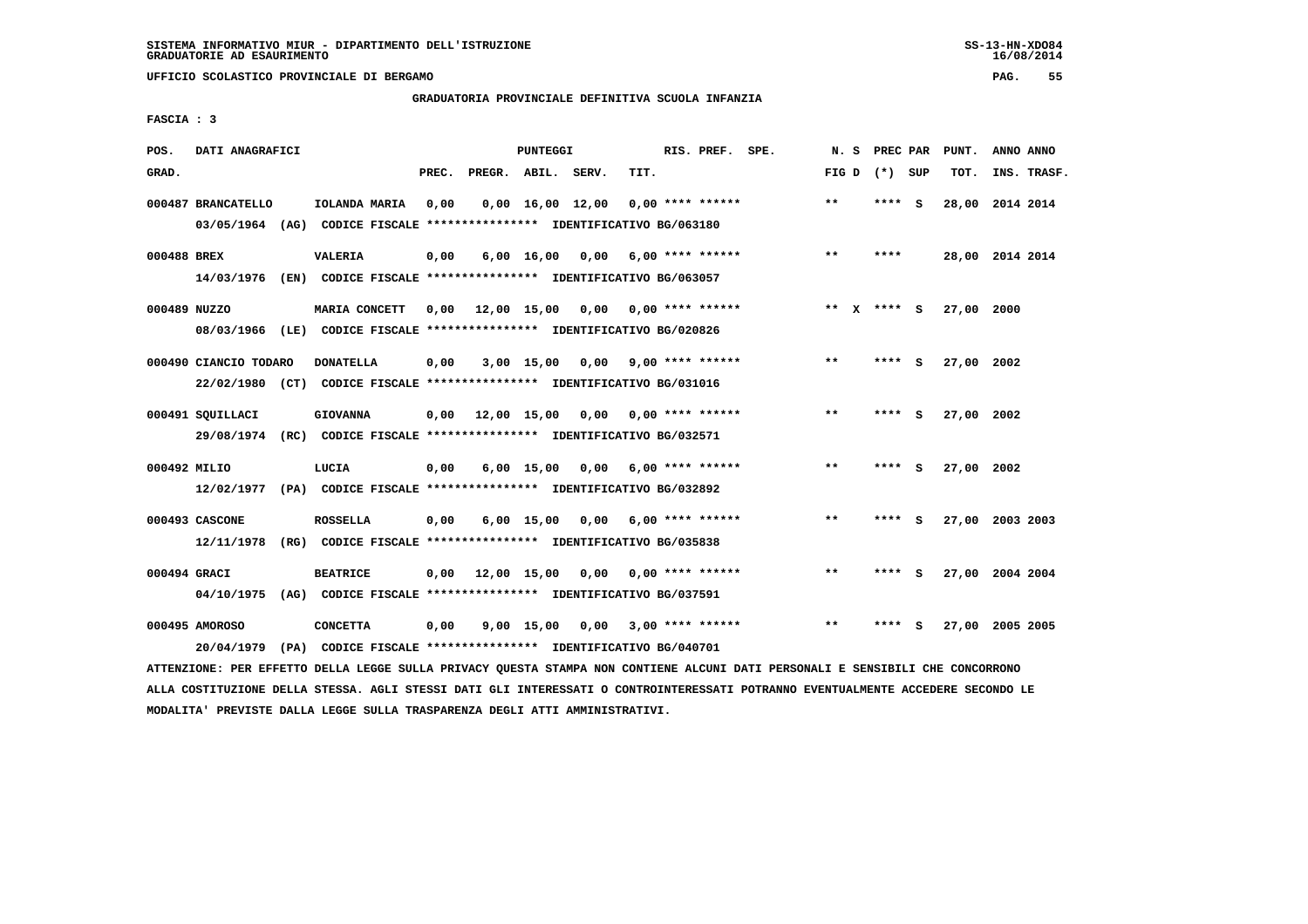**UFFICIO SCOLASTICO PROVINCIALE DI BERGAMO PAG. 56**

## **GRADUATORIA PROVINCIALE DEFINITIVA SCUOLA INFANZIA**

 **FASCIA : 3**

| POS.         | DATI ANAGRAFICI                  |      |                                                                                              |       |                    | PUNTEGGI     |      |      | RIS. PREF. SPE.         | N. S                       |              | PREC PAR        |          | PUNT.           | ANNO ANNO |             |
|--------------|----------------------------------|------|----------------------------------------------------------------------------------------------|-------|--------------------|--------------|------|------|-------------------------|----------------------------|--------------|-----------------|----------|-----------------|-----------|-------------|
| GRAD.        |                                  |      |                                                                                              | PREC. | PREGR. ABIL. SERV. |              |      | TIT. |                         |                            |              | FIG D $(*)$ SUP |          | TOT.            |           | INS. TRASF. |
|              | 000496 MUSOLINO<br>21/03/1975    |      | <b>ROSA MARIA</b><br>(RC) CODICE FISCALE **************** IDENTIFICATIVO BG/045520           | 0,00  | 12,00 15,00        |              | 0,00 |      | $0.00$ **** ******      |                            |              | ** x **** S     |          | 27,00 2007 2007 |           |             |
|              | 000497 CARCIONE<br>16/03/1977    | (ME) | PATRIZIA<br>CODICE FISCALE **************** IDENTIFICATIVO BG/045344                         | 0,00  |                    | 6,00 15,00   | 0,00 |      | $6.00$ **** ******      | $***$                      |              | ****            | <b>S</b> | 27,00 2007 2007 |           |             |
|              | 000498 DI FILIPPO<br>07/10/1976  |      | <b>ROSARIA</b><br>(CE) CODICE FISCALE **************** IDENTIFICATIVO BG/045425              | 0,00  | 12,00 15,00        |              | 0,00 |      | $0.00$ **** ******      | $* *$                      |              | ****            | - S      | 27,00 2007 2007 |           |             |
| 000499 APARO |                                  |      | <b>GIUSEPPINA</b><br>07/02/1964 (SR) CODICE FISCALE *************** IDENTIFICATIVO BG/056898 | 0.00  |                    | $9,00$ 15,00 | 0.00 |      | 3,00 **** ****** A      | $**$                       |              | **** S          |          | 27,00 2011 2011 |           |             |
|              | 000500 DI NARO<br>26/12/1960     |      | <b>ROSA MARIA</b><br>(EE) CODICE FISCALE **************** IDENTIFICATIVO BG/063096           | 0,00  | 12,00 15,00        |              | 0,00 |      | $0.00$ **** ******      | $* *$                      |              |                 | - S      | 27,00 2014 2014 |           |             |
|              | 000501 MARINO<br>26/11/1962      |      | <b>GIUSEPPA</b><br>(CT) CODICE FISCALE **************** IDENTIFICATIVO BG/035403             | 0,00  |                    | 9,00 14,00   |      |      | $0,00$ 3,00 **** ****** | **                         |              | **** S          |          | 26,00 2003 2003 |           |             |
|              | 000502 MALTESE<br>21/10/1963     |      | <b>AMELIA</b><br>(RG) CODICE FISCALE **************** IDENTIFICATIVO BG/037417               | 0,00  | 12,00 14,00        |              | 0,00 |      | $0.00$ **** ******      | $\pmb{\times}\pmb{\times}$ |              | ****            | - S      | 26,00           | 2004 2004 |             |
|              | 000503 RAPPOCCIO<br>03/02/1964   | (RC) | <b>GIUSEPPA</b><br>CODICE FISCALE **************** IDENTIFICATIVO BG/037500                  | 0,00  |                    | 9,00 16,00   | 0,00 |      | $1,00$ **** ******      | $* *$                      | $\mathbf{x}$ | **** S          |          | 26,00 2004 2004 |           |             |
|              | 000504 ARCODIA BURRIOLO PATRIZIA |      | 18/08/1973 (CT) CODICE FISCALE *************** IDENTIFICATIVO BG/037013                      | 0,00  |                    | 3,00 17,00   | 0,00 |      | 6,00 **** ******        | $* *$                      |              | ****            | - S      | 26,00 2004 2004 |           |             |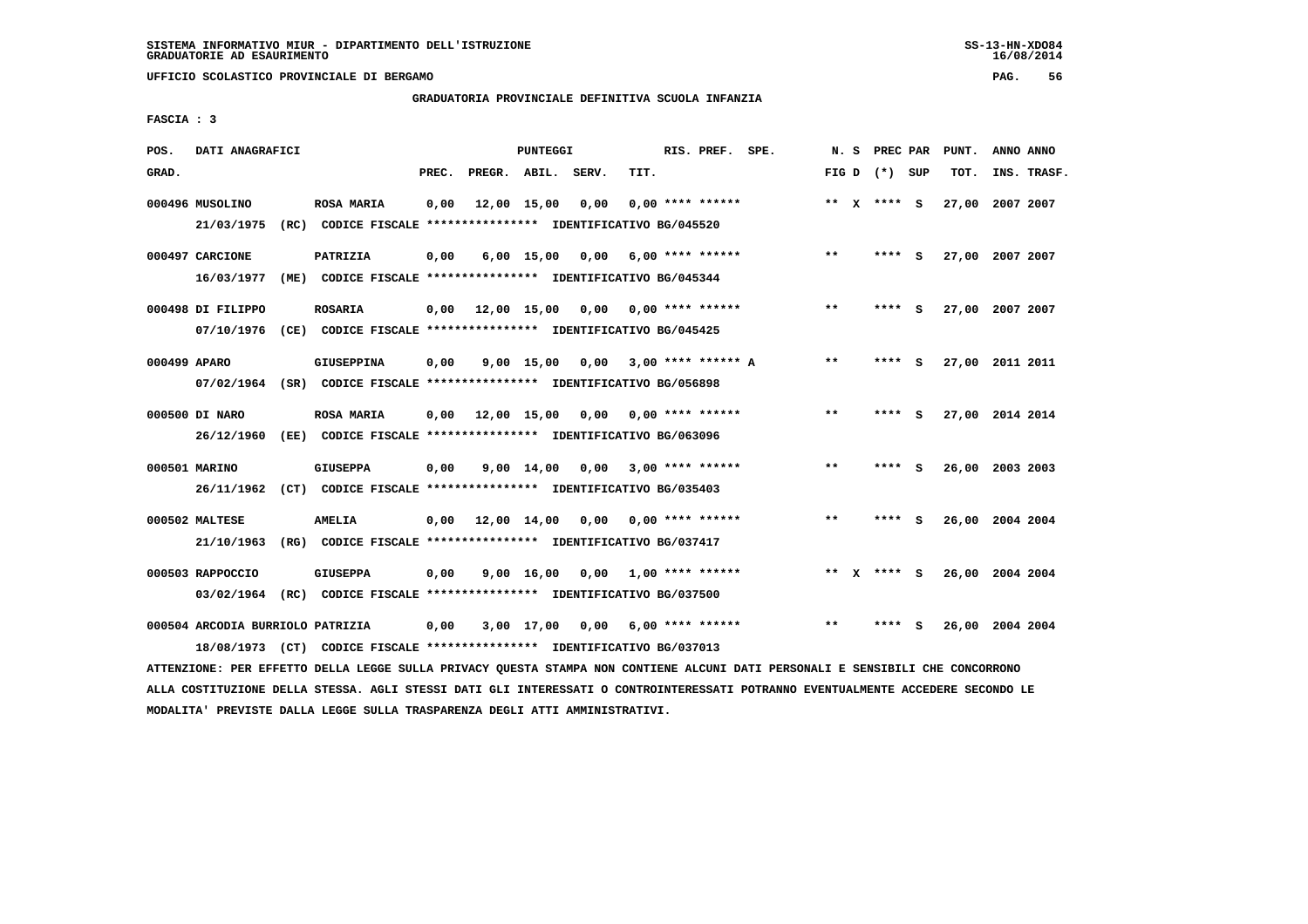**UFFICIO SCOLASTICO PROVINCIALE DI BERGAMO PAG. 57**

# **GRADUATORIA PROVINCIALE DEFINITIVA SCUOLA INFANZIA**

 **FASCIA : 3**

| POS.         | DATI ANAGRAFICI                |                                                                                    |       |                    | PUNTEGGI           |                  |      | RIS. PREF. SPE.           | N.S   | PREC PAR    |     | PUNT.           | ANNO ANNO   |  |
|--------------|--------------------------------|------------------------------------------------------------------------------------|-------|--------------------|--------------------|------------------|------|---------------------------|-------|-------------|-----|-----------------|-------------|--|
| GRAD.        |                                |                                                                                    | PREC. | PREGR. ABIL. SERV. |                    |                  | TIT. |                           | FIG D | (*) SUP     |     | TOT.            | INS. TRASF. |  |
|              | 000505 ROSIELLO<br>09/04/1965  | <b>ELMELINDA</b><br>(SA) CODICE FISCALE **************** IDENTIFICATIVO BG/063088  | 0,00  |                    | $9,00 \quad 14,00$ | 0,00             |      | $3,00$ **** ******        | $* *$ | **** S      |     | 26,00 2014 2014 |             |  |
|              | 000506 GIORGI<br>15/03/1977    | <b>ANTONIETTA</b><br>(RC) CODICE FISCALE **************** IDENTIFICATIVO BG/031725 | 0,00  |                    | 9,00 16,00         | 0,00             |      | 0,00 **** ******          |       | ** x **** s |     | 25,00 2002      |             |  |
|              | 000507 ROCCISANO<br>29/03/1976 | <b>FRANCESCA</b><br>(RC) CODICE FISCALE **************** IDENTIFICATIVO BG/033536  | 0,00  |                    |                    | 10,00 15,00 0,00 |      | 0,00 **** ******          |       | ** X **** S |     | 25,00 2002      |             |  |
|              | 000508 PUGLIA                  | GIUSI<br>13/07/1974 (CT) CODICE FISCALE *************** IDENTIFICATIVO BG/033580   | 0,00  |                    | $6,00$ 13,00       | 6,00             |      | 0,00 **** ******          | $***$ | ****        | - S | 25,00 2002      |             |  |
|              | 000509 PESCATORE               | LILIANA<br>23/01/1972 (TP) CODICE FISCALE *************** IDENTIFICATIVO BG/035853 | 0,00  |                    | $6,00 \quad 16,00$ | 0.00             |      | $3,00$ **** ******        | $* *$ | ****        | - S | 25,00 2003 2003 |             |  |
| 000510 ROSSO | 25/06/1977                     | <b>MANUELA</b><br>(CZ) CODICE FISCALE **************** IDENTIFICATIVO BG/037497    | 0,00  |                    | 9,00 16,00         |                  |      | $0,00$ $0,00$ **** ****** | $* *$ | ****        | - 5 | 25,00 2004 2004 |             |  |
|              | 000511 MONCADA<br>28/08/1975   | <b>GABRIELLA</b><br>(RG) CODICE FISCALE **************** IDENTIFICATIVO BG/040758  | 0,00  |                    | 3,00 16,00         | 0,00             |      | $6,00$ **** ******        | $* *$ | ****        | - S | 25,00 2005 2005 |             |  |
| 000512 CUNI  | 09/01/1975                     | <b>GIOVANNA</b><br>(BG) CODICE FISCALE **************** IDENTIFICATIVO BG/023203   | 0,00  |                    | 11,00 14,00        | 0,00             |      | $0.00$ **** ******        | $* *$ | ****        | - S | 25,00 2007      |             |  |
| 000513 CONTE | 21/06/1966                     | <b>ELENA</b><br>(PA) CODICE FISCALE **************** IDENTIFICATIVO BG/045369      | 0.00  |                    | 0,00 16,00         |                  |      | $0.00$ 9.00 **** ******   | $* *$ | ****        | s   | 25,00 2007      |             |  |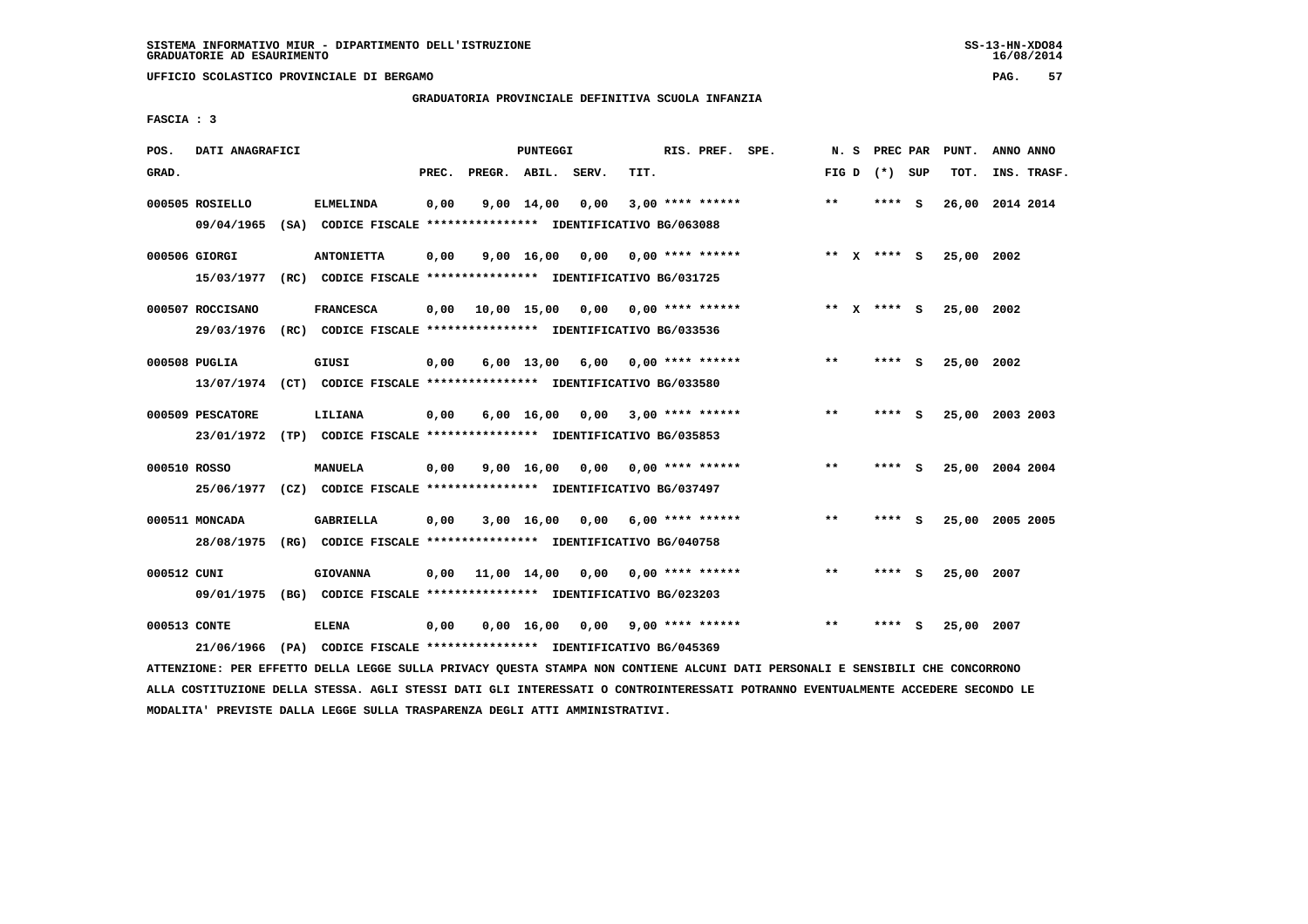**UFFICIO SCOLASTICO PROVINCIALE DI BERGAMO PAG. 58**

# **GRADUATORIA PROVINCIALE DEFINITIVA SCUOLA INFANZIA**

 **FASCIA : 3**

| POS.         | DATI ANAGRAFICI   |      |                                                                         |       |                    | PUNTEGGI     |                                   |      | RIS. PREF. SPE.                 | N.S   | PREC PAR        |     | PUNT.      | ANNO ANNO       |
|--------------|-------------------|------|-------------------------------------------------------------------------|-------|--------------------|--------------|-----------------------------------|------|---------------------------------|-------|-----------------|-----|------------|-----------------|
| GRAD.        |                   |      |                                                                         | PREC. | PREGR. ABIL. SERV. |              |                                   | TIT. |                                 |       | FIG D $(*)$ SUP |     | TOT.       | INS. TRASF.     |
|              | 000514 GIURNI     |      | <b>MARIA RITA</b>                                                       | 0,00  |                    | $6,00$ 15,00 | 0,00                              |      | $4,00$ **** ******              | $***$ | **** S          |     |            | 25,00 2011 2011 |
|              |                   |      | 05/10/1964 (EE) CODICE FISCALE *************** IDENTIFICATIVO BG/057340 |       |                    |              |                                   |      |                                 |       |                 |     |            |                 |
| 000515 TOCCI |                   |      | <b>MARIA ASSUNTA</b>                                                    | 0,00  |                    | 6,00 16,00   | 0,00                              |      | $3,00$ **** ******              | $**$  | $***$ S         |     |            | 25,00 2011 2011 |
|              | 07/08/1965        |      | (CS) CODICE FISCALE **************** IDENTIFICATIVO BG/057321           |       |                    |              |                                   |      |                                 |       |                 |     |            |                 |
|              | 000516 GIORDANO   |      | <b>LOREDANA</b>                                                         | 0,00  |                    | 9,00 16,00   |                                   |      | $0.00$ $0.00$ **** ******       | **    | ****            | - S |            | 25,00 2014 2014 |
|              | 20/04/1977        |      | (RC) CODICE FISCALE **************** IDENTIFICATIVO BG/063098           |       |                    |              |                                   |      |                                 |       |                 |     |            |                 |
|              | 000517 CASTRONOVO |      | STELLA STEFAN                                                           | 0,00  |                    | 3,00 18,00   | 0,00                              |      | $3,00$ **** ******              | $***$ | ****            | - 5 | 24,00 2002 |                 |
|              |                   |      | 17/05/1974 (PA) CODICE FISCALE *************** IDENTIFICATIVO BG/033426 |       |                    |              |                                   |      |                                 |       |                 |     |            |                 |
|              | 000518 BARILLA'   |      | GIUSEPPINA                                                              | 0,00  |                    | $6,00$ 15,00 | 0,00                              |      | 3,00 **** ******                | $* *$ | ****            | - S | 24,00 2002 |                 |
|              | 22/09/1978        |      | (RC) CODICE FISCALE *************** IDENTIFICATIVO BG/033017            |       |                    |              |                                   |      |                                 |       |                 |     |            |                 |
|              | 000519 SUARDI     |      | <b>CRISTINA</b>                                                         | 0,00  |                    |              | 12,00 12,00 0,00 0,00 **** ****** |      |                                 | $* *$ | **** S          |     | 24,00 2002 |                 |
|              | 12/10/1967        | (PR) | CODICE FISCALE **************** IDENTIFICATIVO BG/033104                |       |                    |              |                                   |      |                                 |       |                 |     |            |                 |
|              | 000520 ATTENTO    |      | EMILIA ROSANN                                                           | 0,00  |                    | $9,00$ 15,00 |                                   |      | $0,00$ $0,00$ **** ******       | ** X  | **** S          |     | 24,00 2002 |                 |
|              | 04/07/1965        |      | (CS) CODICE FISCALE **************** IDENTIFICATIVO BG/032677           |       |                    |              |                                   |      |                                 |       |                 |     |            |                 |
| 000521 SARRA |                   |      | <b>SERENA</b>                                                           | 0.00  |                    | 10,00 14,00  |                                   |      | $0.00$ $0.00$ **** ******       | $* *$ | ****            | - S | 24,00 2002 |                 |
|              | 14/06/1968        |      | (FR) CODICE FISCALE **************** IDENTIFICATIVO BG/033877           |       |                    |              |                                   |      |                                 |       |                 |     |            |                 |
|              | 000522 LA PLACA   |      | MADDALENA                                                               | 0,00  |                    | 9,00 15,00   |                                   |      | $0.00$ $0.00$ $***$ **** ****** | $* *$ |                 | s   |            | 24,00 2003 2003 |
|              | 11/03/1966        |      | (PA) CODICE FISCALE *************** IDENTIFICATIVO BG/035344            |       |                    |              |                                   |      |                                 |       |                 |     |            |                 |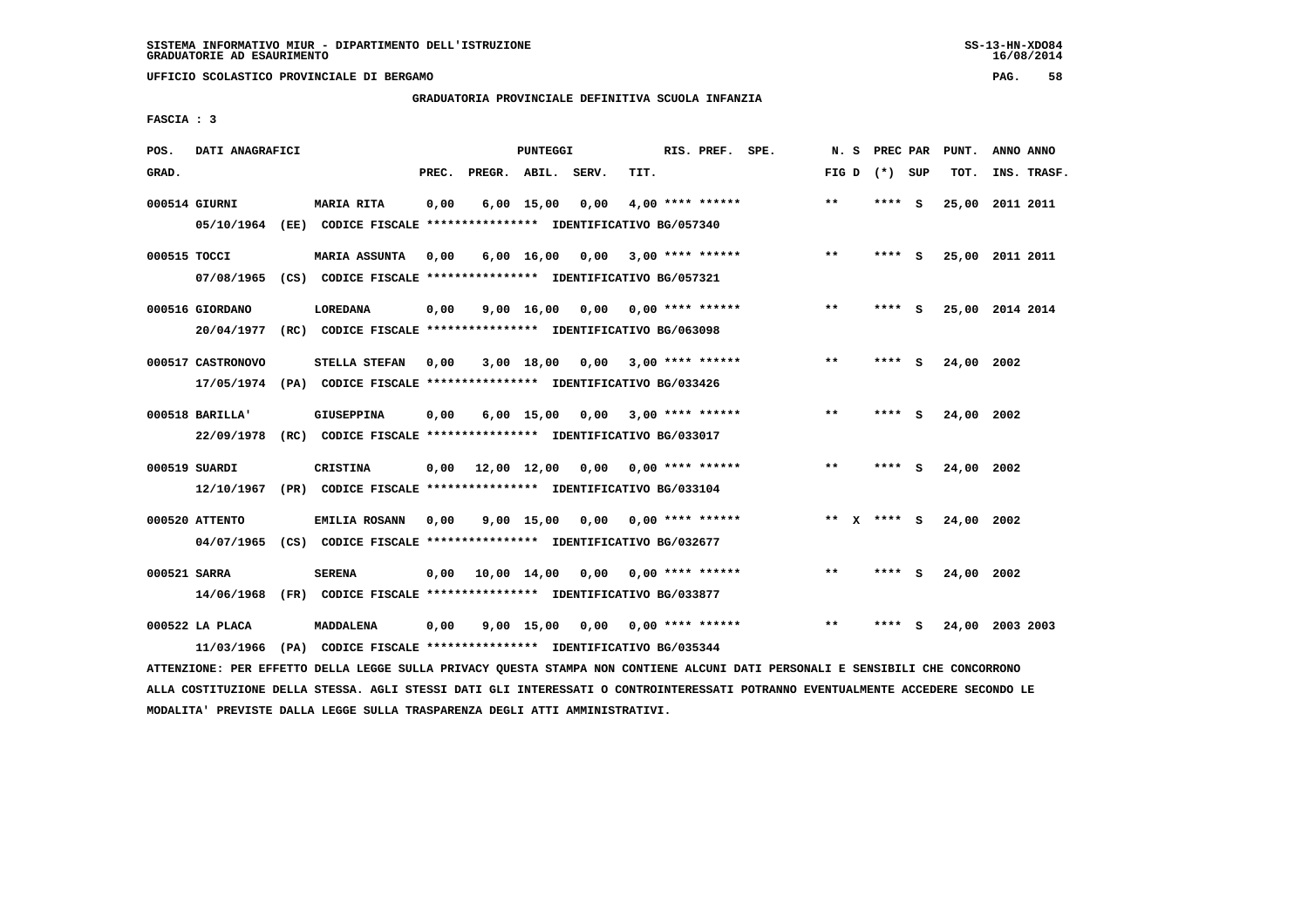**UFFICIO SCOLASTICO PROVINCIALE DI BERGAMO PAG. 59**

## **GRADUATORIA PROVINCIALE DEFINITIVA SCUOLA INFANZIA**

 **FASCIA : 3**

| POS.         | DATI ANAGRAFICI                |                                                                                       |       |                    | <b>PUNTEGGI</b> |      |      | RIS. PREF. SPE.    | N.S          | PREC PAR    |     | PUNT.      | ANNO ANNO       |  |
|--------------|--------------------------------|---------------------------------------------------------------------------------------|-------|--------------------|-----------------|------|------|--------------------|--------------|-------------|-----|------------|-----------------|--|
| GRAD.        |                                |                                                                                       | PREC. | PREGR. ABIL. SERV. |                 |      | TIT. |                    | FIG D        | (*) SUP     |     | TOT.       | INS. TRASF.     |  |
|              | 000523 RIGGIO<br>07/02/1968    | <b>AURELIA MARIA</b><br>(RC) CODICE FISCALE **************** IDENTIFICATIVO BG/037493 | 0,00  |                    | 10,00 14,00     | 0,00 |      | $0.00$ **** ****** | $* *$        | ****        | - S | 24,00      | 2004 2004       |  |
|              | 000524 PANNUZZO<br>27/06/1973  | <b>CONCETTA</b><br>(SR) CODICE FISCALE **************** IDENTIFICATIVO BG/041204      | 0,00  |                    | $3,00$ 15,00    | 0.00 |      | $6.00$ **** ****** | $***$        | ****        | - S |            | 24,00 2005 2005 |  |
|              | 000525 VIRGILIO<br>13/07/1973  | <b>CONCETTA</b><br>(SA) CODICE FISCALE **************** IDENTIFICATIVO BG/041020      | 0,00  |                    | 9,00 15,00      | 0,00 |      | $0.00$ **** ****** | **           | ****        | - S | 24,00      | 2005 2005       |  |
|              | 000526 SCADUTO<br>06/10/1967   | IRENE MARIA<br>(AG) CODICE FISCALE **************** IDENTIFICATIVO BG/045609          | 0,00  |                    | 7,00 17,00      | 0,00 |      | $0.00$ **** ****** | $* *$        | ****        | - 5 | 24,00      | 2007 2007       |  |
| 000527 SARDO | 09/02/1976                     | <b>SARA ANNA</b><br>(CT) CODICE FISCALE **************** IDENTIFICATIVO BG/045608     | 0,00  |                    | $9,00$ 15,00    | 0,00 |      | $0.00$ **** ****** | $\star\star$ | ****        | - S | 24,00      | 2007 2007       |  |
|              | 000528 DI SIMONE<br>12/05/1968 | <b>ROSANNA</b><br>(PA) CODICE FISCALE **************** IDENTIFICATIVO BG/045420       | 0,00  |                    | 9,00 15,00      | 0.00 |      | 0,00 **** ******   | $***$        | ****        | - S |            | 24,00 2007 2007 |  |
| 000529 POZZI | 16/10/1964                     | <b>LOREDANA</b><br>(BG) CODICE FISCALE **************** IDENTIFICATIVO BG/022690      | 0,00  |                    | $9,00$ 15,00    | 0,00 |      | 0,00 **** ******   |              | ** x **** s |     | 24,00 2007 |                 |  |
| 000530 GULLO | 28/09/1958                     | <b>ROSALIA</b><br>(PA) CODICE FISCALE **************** IDENTIFICATIVO BG/057347       | 0,00  |                    | $3,00$ 15,00    | 6,00 |      | $0.00$ **** ****** | $**$         | ****        | - S | 24,00      | 2011 2011       |  |
|              | 000531 CAMPISI<br>11/11/1977   | SABINA MARTA<br>(ME) CODICE FISCALE **************** IDENTIFICATIVO BG/057350         | 0,00  |                    | $3,00$ 15,00    | 0,00 |      | $6.00$ **** ****** | $***$        | ****        | s   | 24,00      | 2011 2011       |  |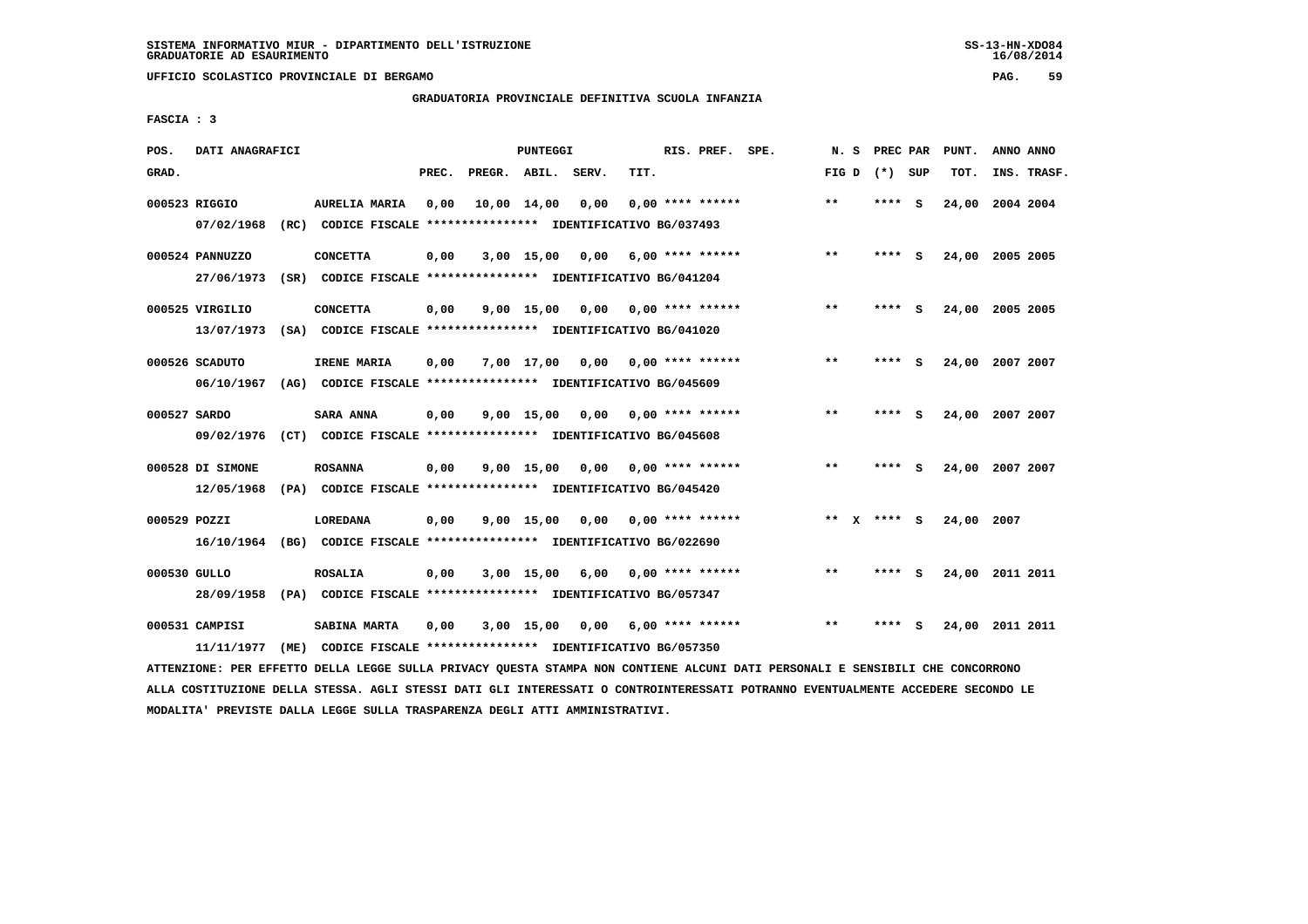**UFFICIO SCOLASTICO PROVINCIALE DI BERGAMO PAG. 60**

## **GRADUATORIA PROVINCIALE DEFINITIVA SCUOLA INFANZIA**

 **FASCIA : 3**

| POS.         | DATI ANAGRAFICI                |                                                                                   |       |                    | PUNTEGGI           |      |      | RIS. PREF. SPE.    | N. S  |              | PREC PAR    |          | PUNT.      | ANNO ANNO       |
|--------------|--------------------------------|-----------------------------------------------------------------------------------|-------|--------------------|--------------------|------|------|--------------------|-------|--------------|-------------|----------|------------|-----------------|
| GRAD.        |                                |                                                                                   | PREC. | PREGR. ABIL. SERV. |                    |      | TIT. |                    | FIG D |              | (*) SUP     |          | TOT.       | INS. TRASF.     |
|              | 000532 GIACALONE<br>22/09/1968 | MARIA LETIZIA<br>(PA) CODICE FISCALE **************** IDENTIFICATIVO BG/057359    | 0,00  |                    | $6,00$ 15,00       | 0,00 |      | $3,00$ **** ****** | $**$  |              | **** S      |          | 24,00      | 2011 2011       |
|              | 000533 PLATANIA                | <b>MARIA ELENA</b>                                                                | 0,00  |                    | $9,00$ 15,00       | 0,00 |      | $0.00$ **** ****** | $***$ |              | **** S      |          |            | 24,00 2011 2011 |
| 000534 RUISI | 25/04/1979                     | (CT) CODICE FISCALE **************** IDENTIFICATIVO BG/057165<br><b>VITA</b>      | 0,00  |                    | $6,00$ 15,00       | 0,00 |      | 3,00 **** ******   | $***$ |              | ****        | - 5      |            | 24,00 2014 2014 |
|              |                                | 17/06/1974 (TP) CODICE FISCALE *************** IDENTIFICATIVO BG/063089           |       |                    |                    |      |      |                    |       |              |             |          |            |                 |
| 000535 AMATO |                                | <b>LOREDANA</b>                                                                   | 0,00  |                    | $6,00$ 17,00       | 0,00 |      | $0.00$ **** ****** | $***$ |              | ****        | <b>S</b> | 23,00 2002 |                 |
|              | 000536 ROSATO                  | 25/06/1976 (TP) CODICE FISCALE *************** IDENTIFICATIVO BG/031606<br>TERESA | 0.00  |                    | $9,00 \quad 14,00$ | 0.00 |      | $0.00$ **** ****** | $***$ |              | ****        | <b>S</b> |            | 23,00 2005 2005 |
|              | 14/03/1976                     | (CE) CODICE FISCALE **************** IDENTIFICATIVO BG/041443                     |       |                    |                    |      |      |                    |       |              |             |          |            |                 |
|              | 000537 ASCOLI                  | <b>ANTONELLA</b>                                                                  | 0,00  |                    | $6,00$ 17,00       | 0,00 |      | $0.00$ **** ****** |       |              | ** x **** S |          |            | 23,00 2007 2007 |
|              | 22/12/1968                     | (VV) CODICE FISCALE *************** IDENTIFICATIVO BG/045671                      |       |                    |                    |      |      |                    |       |              |             |          |            |                 |
|              | 000538 GRASSO<br>07/04/1964    | <b>PAOLA</b><br>(ME) CODICE FISCALE **************** IDENTIFICATIVO BG/045468     | 0,00  |                    | 9,00 14,00         | 0,00 |      | $0.00$ **** ****** | $***$ |              | ****        | - S      |            | 23,00 2007 2007 |
|              | 000539 GERACI                  | <b>BARBARA</b>                                                                    | 0,00  |                    | 9,00 14,00         | 0,00 |      | $0.00$ **** ****** | $***$ |              | **** S      |          | 23,00 2007 |                 |
|              | 17/09/1972                     | (BG) CODICE FISCALE **************** IDENTIFICATIVO BG/036786                     |       |                    |                    |      |      |                    |       |              |             |          |            |                 |
|              | 000540 BUCCHERI                | <b>MARIA GIUSEPP</b>                                                              | 0,00  |                    | $9,00$ 14,00       | 0,00 |      | $0.00$ **** ****** | $***$ | $\mathbf{x}$ | **** S      |          |            | 23,00 2011 2011 |
|              | 02/05/1964                     | (SR) CODICE FISCALE **************** IDENTIFICATIVO BG/056945                     |       |                    |                    |      |      |                    |       |              |             |          |            |                 |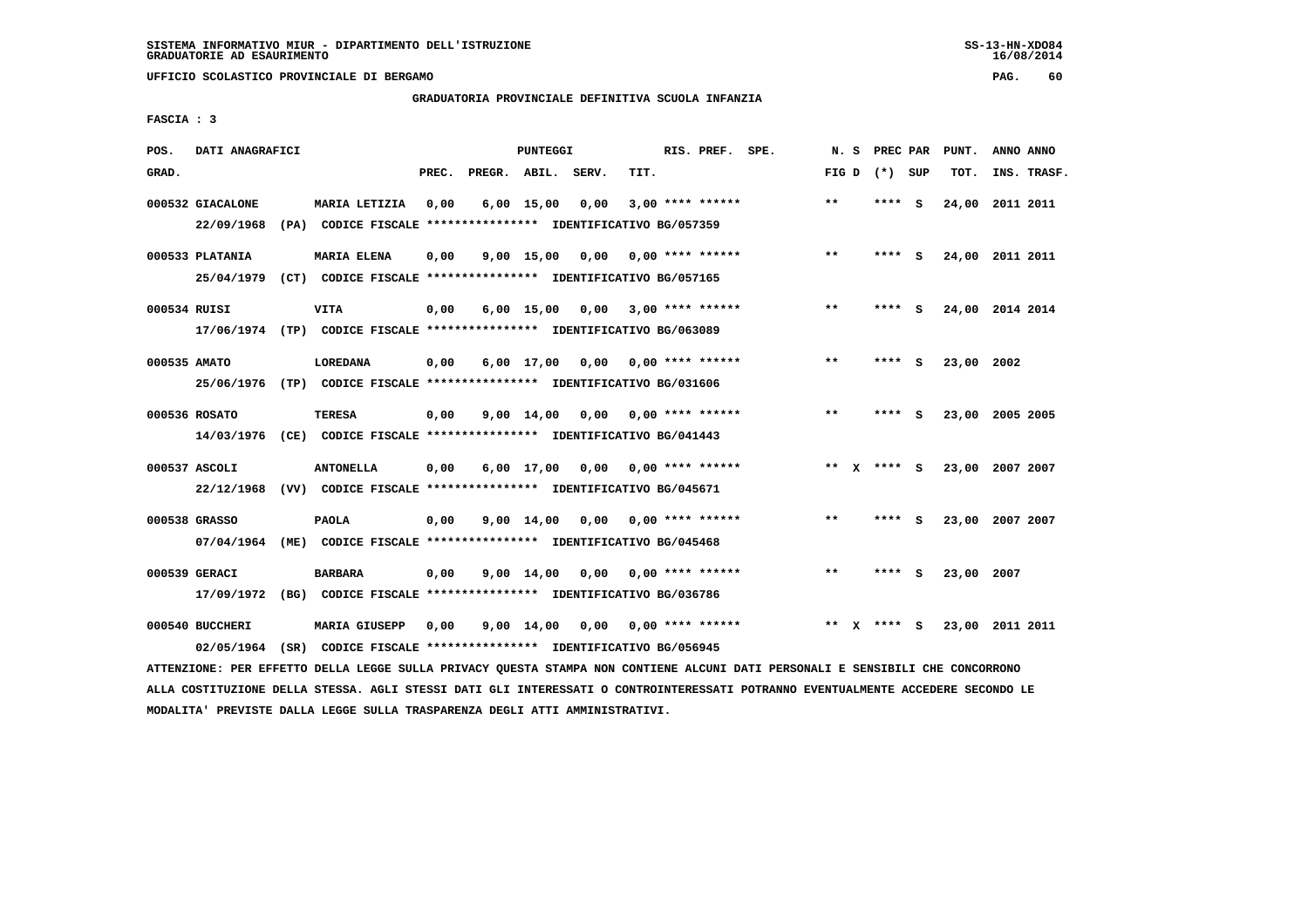**UFFICIO SCOLASTICO PROVINCIALE DI BERGAMO PAG. 61**

# **GRADUATORIA PROVINCIALE DEFINITIVA SCUOLA INFANZIA**

 **FASCIA : 3**

| POS.         | DATI ANAGRAFICI                                                         |                                                               |       |                    | PUNTEGGI           |                 |      | RIS. PREF. SPE.           | N.S   | PREC PAR        |     | PUNT.           | ANNO ANNO |             |
|--------------|-------------------------------------------------------------------------|---------------------------------------------------------------|-------|--------------------|--------------------|-----------------|------|---------------------------|-------|-----------------|-----|-----------------|-----------|-------------|
| GRAD.        |                                                                         |                                                               | PREC. | PREGR. ABIL. SERV. |                    |                 | TIT. |                           |       | FIG D $(*)$ SUP |     | TOT.            |           | INS. TRASF. |
|              | 000541 LIUZZA                                                           | <b>GIOVANNA</b>                                               | 0,00  |                    | 6,00 17,00         | 0,00            |      | $0.00$ **** ******        | $* *$ | ****            | - S | 23,00 2014 2014 |           |             |
|              | 08/11/1974 (AG) CODICE FISCALE *************** IDENTIFICATIVO BG/063075 |                                                               |       |                    |                    |                 |      |                           |       |                 |     |                 |           |             |
|              | 000542 LOPARDO                                                          | <b>CARMELA</b>                                                | 0,00  |                    | 6,00 17,00         | 0,00            |      | 0,00 **** ******          | $***$ | **** S          |     | 23,00 2014 2014 |           |             |
|              | 27/05/1960                                                              | (PZ) CODICE FISCALE **************** IDENTIFICATIVO BG/063078 |       |                    |                    |                 |      |                           |       |                 |     |                 |           |             |
|              | 000543 DELFINO                                                          | OLIMPIA ORNEL                                                 | 0,00  |                    | $6,00 \quad 16,00$ |                 |      | $0,00$ $0,00$ **** ****** | $* *$ | ****            | - S | 22,00           | 2002      |             |
|              | 11/12/1967                                                              | (RC) CODICE FISCALE **************** IDENTIFICATIVO BG/032077 |       |                    |                    |                 |      |                           |       |                 |     |                 |           |             |
| 000544 RISI  |                                                                         | <b>FILOMENA</b>                                               | 0,00  |                    | $6,00 \quad 16,00$ |                 |      | $0,00$ $0,00$ **** ****** | $* *$ | ****            | - S | 22,00 2002      |           |             |
|              | 14/11/1975                                                              | (NA) CODICE FISCALE **************** IDENTIFICATIVO BG/032903 |       |                    |                    |                 |      |                           |       |                 |     |                 |           |             |
|              | 000545 MONTALTO                                                         | <b>FELICETTA</b>                                              | 0,00  |                    | 6,00 16,00         | 0,00            |      | 0,00 **** ******          | $* *$ | ****            | - S | 22,00 2002      |           |             |
|              | 18/11/1974                                                              | (ME) CODICE FISCALE **************** IDENTIFICATIVO BG/031721 |       |                    |                    |                 |      |                           |       |                 |     |                 |           |             |
| 000546 PELLE |                                                                         | LAURA                                                         |       |                    |                    | 3,00 16,00 0,00 |      | $3,00$ **** ******        | $* *$ | ****            | - S | 22,00 2005 2005 |           |             |
|              | 29/04/1976                                                              | (RC) CODICE FISCALE *************** IDENTIFICATIVO BG/041271  | 0,00  |                    |                    |                 |      |                           |       |                 |     |                 |           |             |
|              |                                                                         |                                                               |       |                    |                    |                 |      |                           |       |                 |     |                 |           |             |
|              | 000547 TEGANO                                                           | LUCIA                                                         | 0,00  |                    | $6,00 \quad 16,00$ | 0,00            |      | 0,00 **** ******          |       | ** x **** S     |     | 22,00 2007 2007 |           |             |
|              | 11/04/1975                                                              | (RC) CODICE FISCALE *************** IDENTIFICATIVO BG/045575  |       |                    |                    |                 |      |                           |       |                 |     |                 |           |             |
| 000548 DOLCE |                                                                         | <b>SERAFINA</b>                                               | 0,00  |                    | $6,00 \quad 16,00$ |                 |      | $0.00$ $0.00$ **** ****** | $***$ | ****            |     | 22,00 2007 2007 |           |             |
|              | 14/02/1967                                                              | (PA) CODICE FISCALE **************** IDENTIFICATIVO BG/045417 |       |                    |                    |                 |      |                           |       |                 |     |                 |           |             |
|              | 000549 NOVELLI                                                          | <b>SELENE</b>                                                 | 0,00  |                    | $6,00 \quad 16,00$ |                 |      | $0,00$ $0,00$ **** ****** | $* *$ | ****            | - S | 22,00 2011 2011 |           |             |
|              | 11/07/1967                                                              | (CT) CODICE FISCALE **************** IDENTIFICATIVO BG/057131 |       |                    |                    |                 |      |                           |       |                 |     |                 |           |             |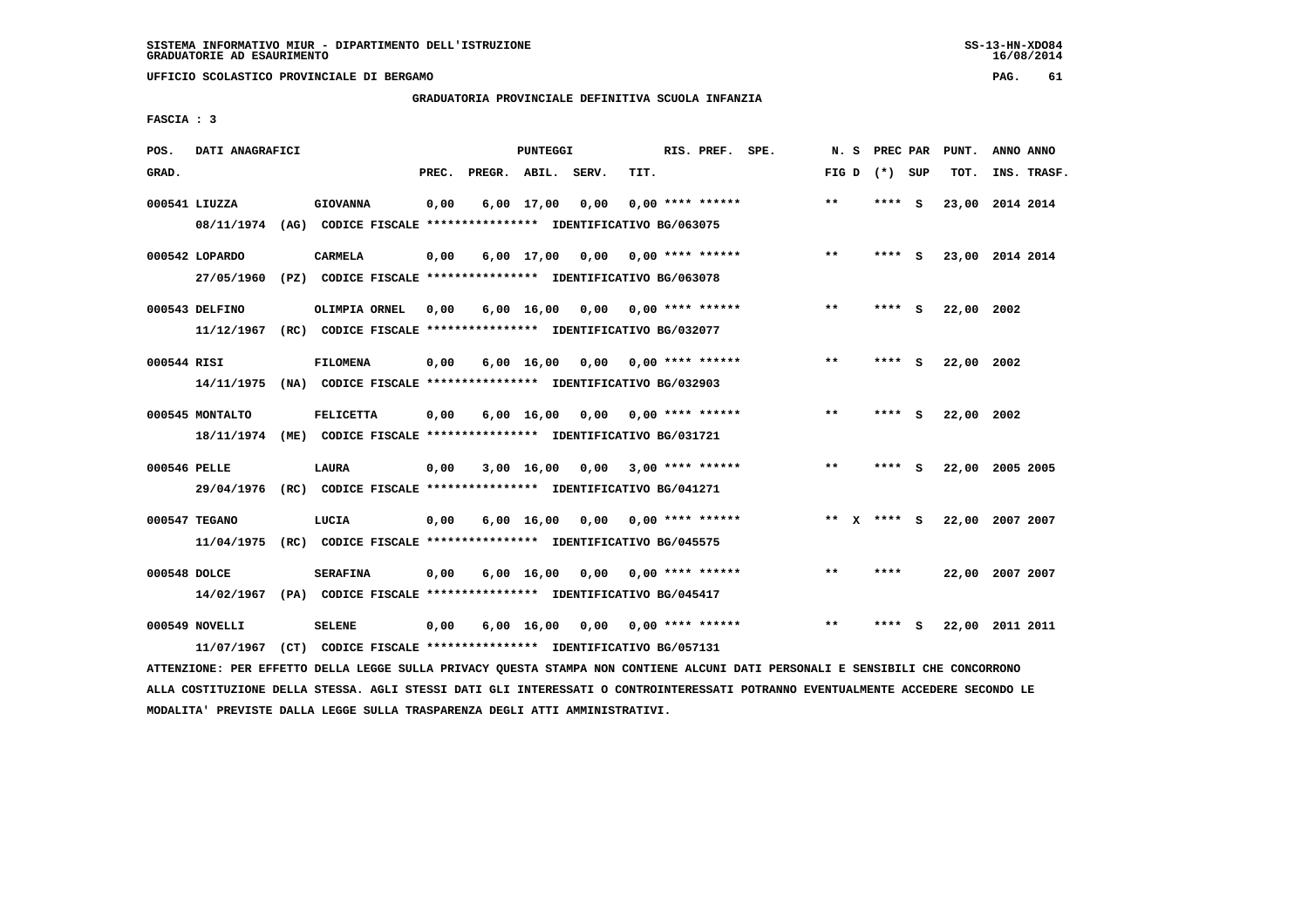**UFFICIO SCOLASTICO PROVINCIALE DI BERGAMO PAG. 62**

# **GRADUATORIA PROVINCIALE DEFINITIVA SCUOLA INFANZIA**

 **FASCIA : 3**

| POS.         | DATI ANAGRAFICI                |                                                                                           |       |                    | PUNTEGGI           |                                    |                           | RIS. PREF. SPE.    |         |              | N. S PREC PAR   |     | PUNT.           | ANNO ANNO |             |
|--------------|--------------------------------|-------------------------------------------------------------------------------------------|-------|--------------------|--------------------|------------------------------------|---------------------------|--------------------|---------|--------------|-----------------|-----|-----------------|-----------|-------------|
| GRAD.        |                                |                                                                                           | PREC. | PREGR. ABIL. SERV. |                    |                                    | TIT.                      |                    |         |              | FIG D $(*)$ SUP |     | TOT.            |           | INS. TRASF. |
|              | 000550 SARTIANO<br>07/03/1977  | <b>BARBARA</b><br>(RC) CODICE FISCALE **************** IDENTIFICATIVO BG/057204           | 0,00  |                    | $6,00 \quad 16,00$ | 0,00                               |                           | $0.00$ **** ****** |         |              | ** X **** S     |     | 22,00 2011 2011 |           |             |
|              | 000551 CIANCIO<br>03/02/1972   | <b>MARIA AGATA R</b><br>(CT) CODICE FISCALE **************** IDENTIFICATIVO BG/056980     | 0,00  |                    |                    | $6,00$ 15,00 0,00 1,00 **** ****** |                           |                    | $***$   |              | **** S          |     | 22,00           | 2011 2011 |             |
|              | 000552 LICCIARDO<br>30/11/1963 | ADRIANA<br>(CT) CODICE FISCALE **************** IDENTIFICATIVO BG/057175                  | 0,00  |                    |                    | $6,00$ $16,00$ $0,00$              | 0,00 **** ******          |                    | $***$ X |              | **** S          |     | 22,00 2011 2011 |           |             |
|              | 000553 IPPOLITO                | <b>ROSANNA</b><br>03/01/1972 (CL) CODICE FISCALE *************** IDENTIFICATIVO BG/063014 | 0,00  |                    | 0.00 16.00         |                                    | $0.00$ 6.00 **** ******   |                    | $***$   |              | **** S          |     | 22,00 2011 2011 |           |             |
| 000554 PAPA  | 04/12/1966                     | <b>ANNARITA</b><br>(TE) CODICE FISCALE *************** IDENTIFICATIVO BG/057120           | 0,00  |                    | $7.00$ 15.00       | 0.00                               |                           | $0.00$ **** ****** | $* *$   |              | **** S          |     | 22,00           | 2011 2011 |             |
| 000555 PAXIA | 21/04/1965                     | <b>CATERINA</b><br>(AG) CODICE FISCALE **************** IDENTIFICATIVO BG/023105          | 0,00  |                    | 6,00 15,00         |                                    | $0,00$ $0,00$ **** ****** |                    |         |              | ** $X$ **** S   |     | 21,00 2000      |           |             |
|              | 000556 LOPRESTI<br>01/06/1973  | <b>NIMES</b><br>(SR) CODICE FISCALE **************** IDENTIFICATIVO BG/031789             | 0,00  |                    | $6,00$ 15,00       | 0,00                               |                           | $0.00$ **** ****** | $* *$   |              | ****            | - S | 21,00 2002      |           |             |
|              | 000557 FERRUGGIA<br>18/05/1956 | <b>CONCETTA</b><br>(EN) CODICE FISCALE *************** IDENTIFICATIVO BG/032368           | 0,00  |                    | 6,00 15,00         | 0,00                               |                           | $0.00$ **** ****** |         |              | ** x **** S     |     | 21,00           | 2002      |             |
|              | 000558 MARTORANA<br>26/03/1970 | <b>PIETRO</b><br>(AG) CODICE FISCALE **************** IDENTIFICATIVO BG/033588            | 0,00  |                    | $6,00$ 15,00       |                                    | $0,00$ $0,00$ **** ****** |                    | $* *$   | $\mathbf{x}$ | $***$ S         |     | 21,00 2002      |           |             |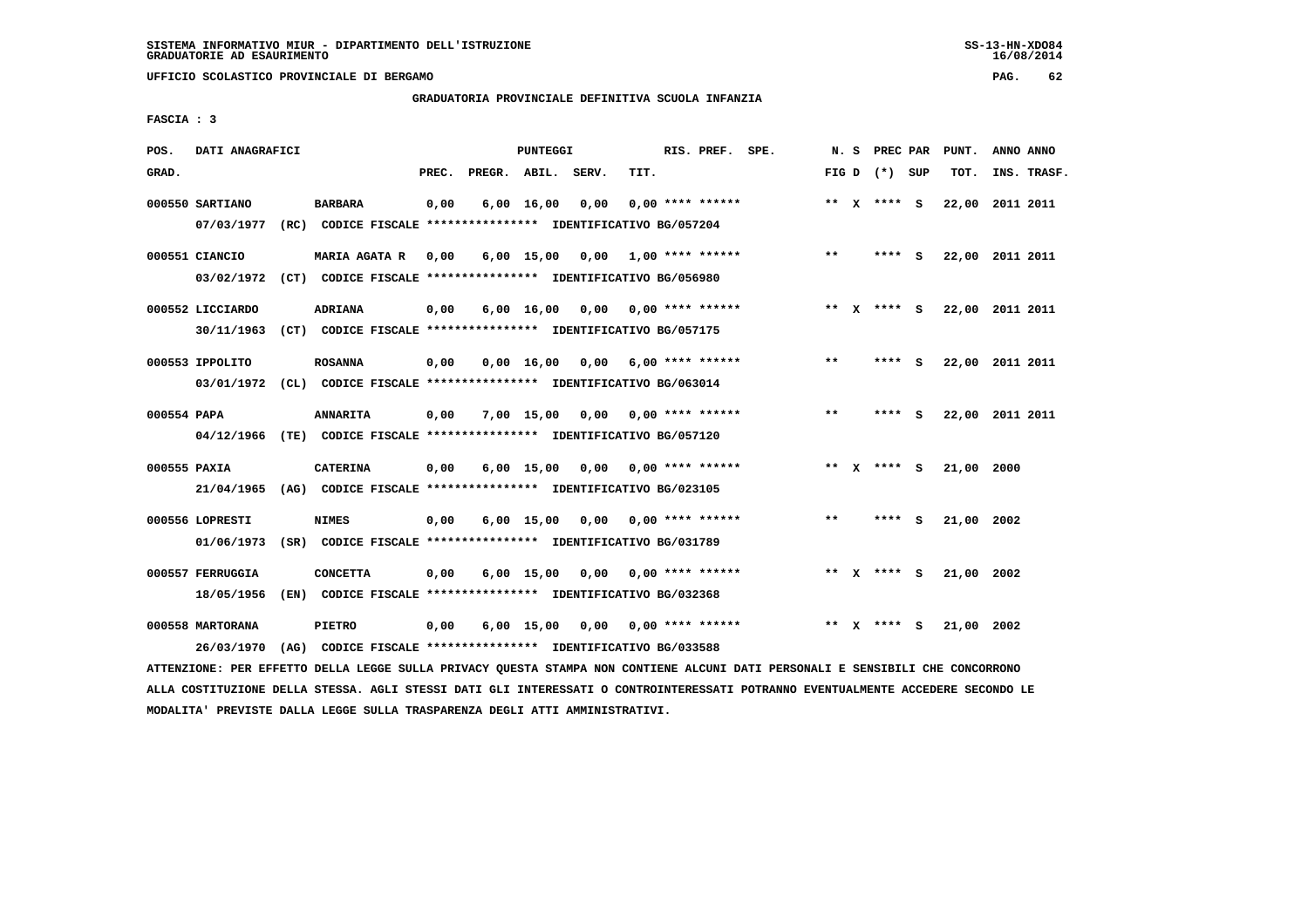**UFFICIO SCOLASTICO PROVINCIALE DI BERGAMO PAG. 63**

## **GRADUATORIA PROVINCIALE DEFINITIVA SCUOLA INFANZIA**

 **FASCIA : 3**

| POS.         | DATI ANAGRAFICI   |                                                                                                                               |       | PUNTEGGI     |                                    |      | RIS. PREF. SPE.           | N.S             | PREC PAR |          | PUNT.      | ANNO ANNO       |  |
|--------------|-------------------|-------------------------------------------------------------------------------------------------------------------------------|-------|--------------|------------------------------------|------|---------------------------|-----------------|----------|----------|------------|-----------------|--|
| GRAD.        |                   |                                                                                                                               | PREC. |              | PREGR. ABIL. SERV.                 | TIT. |                           | FIG D $(*)$ SUP |          |          | TOT.       | INS. TRASF.     |  |
| 000559 LEONE |                   | LUIGI                                                                                                                         | 0,00  | 3,00 15,00   | 0,00                               |      | $3,00$ **** ******        | $**$            | **** S   |          | 21,00 2002 |                 |  |
|              | 09/06/1975        | (TP) CODICE FISCALE **************** IDENTIFICATIVO BG/031736                                                                 |       |              |                                    |      |                           |                 |          |          |            |                 |  |
|              | 000560 LAURIA     | GIUSEPPINA MA                                                                                                                 | 0,00  |              | $3,00$ 15,00 0,00 3,00 **** ****** |      |                           | $***$           | **** S   |          |            | 21,00 2003 2003 |  |
|              | 03/09/1978        | (EN) CODICE FISCALE **************** IDENTIFICATIVO BG/035128                                                                 |       |              |                                    |      |                           |                 |          |          |            |                 |  |
| 000561 VIRGA |                   | <b>ROSALBA</b>                                                                                                                | 0,00  | $6,00$ 15,00 | 0,00                               |      | $0.00$ **** ******        | **              | **** S   |          | 21,00 2003 |                 |  |
|              |                   | 10/06/1974 (PA) CODICE FISCALE *************** IDENTIFICATIVO BG/035175                                                       |       |              |                                    |      |                           |                 |          |          |            |                 |  |
|              | 000562 SPADARO    | GIULIANA                                                                                                                      | 0,00  |              | 3,00 15,00 0,00                    |      | $3,00$ **** ******        | $**$            | **** S   |          | 21,00 2003 |                 |  |
|              | 09/01/1980        | (RG) CODICE FISCALE **************** IDENTIFICATIVO BG/035485                                                                 |       |              |                                    |      |                           |                 |          |          |            |                 |  |
|              | 000563 PIZZURRO   | <b>ANTONINA</b>                                                                                                               | 0,00  |              | $6,00$ 15,00 0,00 0,00 **** ****** |      |                           | $***$           | **** S   |          |            | 21,00 2005 2005 |  |
|              | 30/12/1973        | (ME) CODICE FISCALE *************** IDENTIFICATIVO BG/041036                                                                  |       |              |                                    |      |                           |                 |          |          |            |                 |  |
|              | 000564 RESCINITI  | <b>GIOVANNA</b>                                                                                                               | 0,00  | $6,00$ 15,00 |                                    |      | $0.00$ $0.00$ **** ****** | **              | **** S   |          |            | 21,00 2007 2007 |  |
|              | 30/03/1977        | (AG) CODICE FISCALE **************** IDENTIFICATIVO BG/045571                                                                 |       |              |                                    |      |                           |                 |          |          |            |                 |  |
|              | 000565 OLDRATI    | <b>VERONICA</b>                                                                                                               | 0,00  |              | 0,00 18,00 0,00                    |      | $3,00$ **** ******        | $* *$           | ****     | <b>S</b> | 21,00 2007 |                 |  |
|              | 08/05/1982        | (BG) CODICE FISCALE **************** IDENTIFICATIVO BG/041253                                                                 |       |              |                                    |      |                           |                 |          |          |            |                 |  |
|              | 000566 BARBARISI  | <b>SERENA</b>                                                                                                                 | 0,00  |              | $6,00$ 15,00 0,00 0,00 **** ****** |      |                           | $* *$           | **** S   |          |            | 21,00 2011 2011 |  |
|              | 22/07/1974        | (NA) CODICE FISCALE **************** IDENTIFICATIVO BG/056881                                                                 |       |              |                                    |      |                           |                 |          |          |            |                 |  |
|              | 000567 BONACCORSO | DEBORA ADA                                                                                                                    | 0,00  | $6,00$ 15,00 | $0,00$ $0,00$ **** ******          |      |                           | $***$           | **** S   |          |            | 21,00 2014 2014 |  |
|              | 25/10/1975        | (CT) CODICE FISCALE **************** IDENTIFICATIVO BG/063054                                                                 |       |              |                                    |      |                           |                 |          |          |            |                 |  |
|              |                   | ATTENZIONE: PER EFFETTO DELLA LEGGE SULLA PRIVACY QUESTA STAMPA NON CONTIENE ALCUNI DATI PERSONALI E SENSIBILI CHE CONCORRONO |       |              |                                    |      |                           |                 |          |          |            |                 |  |

 **ALLA COSTITUZIONE DELLA STESSA. AGLI STESSI DATI GLI INTERESSATI O CONTROINTERESSATI POTRANNO EVENTUALMENTE ACCEDERE SECONDO LE MODALITA' PREVISTE DALLA LEGGE SULLA TRASPARENZA DEGLI ATTI AMMINISTRATIVI.**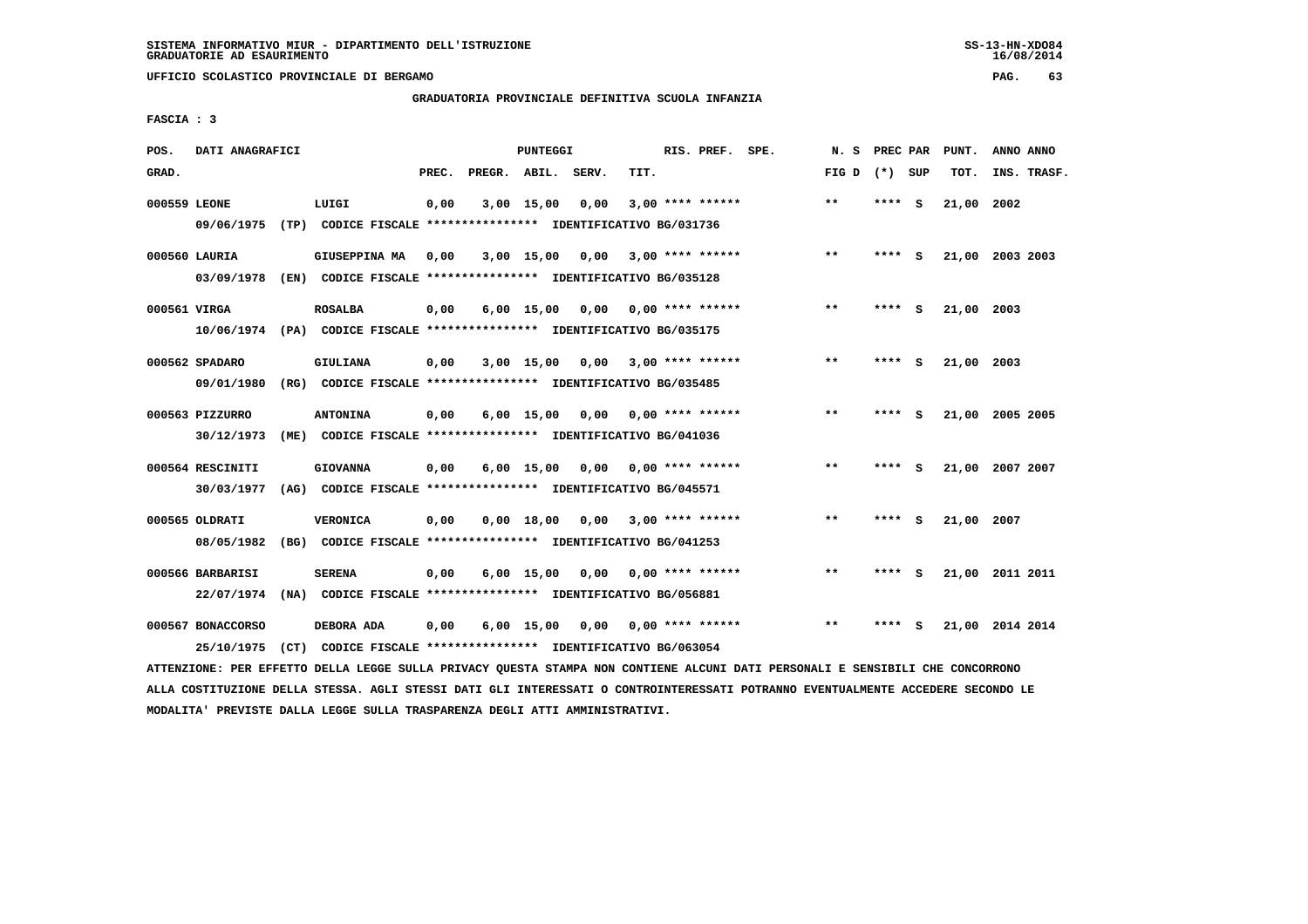**UFFICIO SCOLASTICO PROVINCIALE DI BERGAMO PAG. 64**

# **GRADUATORIA PROVINCIALE DEFINITIVA SCUOLA INFANZIA**

 **FASCIA : 3**

| POS.         | DATI ANAGRAFICI                                                         |                                                                                  |       |                    | PUNTEGGI           |      |      | RIS. PREF. SPE.           | N.S   | PREC PAR      |     | PUNT.      | ANNO ANNO       |
|--------------|-------------------------------------------------------------------------|----------------------------------------------------------------------------------|-------|--------------------|--------------------|------|------|---------------------------|-------|---------------|-----|------------|-----------------|
| GRAD.        |                                                                         |                                                                                  | PREC. | PREGR. ABIL. SERV. |                    |      | TIT. |                           | FIG D | (*) SUP       |     | TOT.       | INS. TRASF.     |
|              | 000568 DI CARO<br>16/10/1971                                            | LUCIA<br>(AG) CODICE FISCALE **************** IDENTIFICATIVO BG/032608           | 0,00  |                    | $6,00 \quad 14,00$ | 0,00 |      | $0.00$ **** ******        | $* *$ | **** S        |     | 20,00      | 2002            |
| 000569 TUCCI | 09/01/1969                                                              | <b>ERMINIA</b><br>(CS) CODICE FISCALE **************** IDENTIFICATIVO BG/032645  | 0,00  |                    | 6,00 14,00         | 0,00 |      | 0,00 **** ******          | $***$ | ****          | - S | 20,00 2002 |                 |
|              | 000570 PITUCCI                                                          | <b>TERESA</b>                                                                    | 0,00  |                    | $6,00 \quad 14,00$ | 0.00 |      | 0,00 **** ******          | $* *$ | ****          | - S |            | 20,00 2003 2003 |
|              | 13/03/1971<br>000571 CINQUEMANI                                         | (CH) CODICE FISCALE **************** IDENTIFICATIVO BG/035223<br><b>CARMELA</b>  | 0,00  |                    | 3,00 17,00         | 0,00 |      | $0.00$ **** ******        | $* *$ | ****          | - S |            | 20,00 2004 2004 |
| 000572 GUZZO | 18/10/1964 (AG) CODICE FISCALE *************** IDENTIFICATIVO BG/037246 | LETIZIA                                                                          | 0,00  |                    | $3,00$ 17,00       |      |      | $0,00$ $0,00$ **** ****** |       | ** x **** s   |     |            | 20,00 2005 2005 |
|              | 19/05/1968<br>000573 ALTOMONTE                                          | (PA) CODICE FISCALE **************** IDENTIFICATIVO BG/041019<br>ANTONIETTA MA   | 0,00  |                    | 6,00 14,00         | 0,00 |      | $0.00$ **** ******        | $***$ | ****          | - S |            | 20,00 2007 2007 |
|              | 13/12/1953                                                              | (RC) CODICE FISCALE **************** IDENTIFICATIVO BG/045651                    |       |                    |                    |      |      |                           |       |               |     |            |                 |
|              | 000574 CAMMILLERI<br>10/08/1979                                         | <b>VINCENZA</b><br>(CT) CODICE FISCALE **************** IDENTIFICATIVO BG/063058 | 0,00  |                    | 9,00 11,00         | 0.00 |      | $0.00$ **** ******        |       | ** $X$ **** S |     |            | 20,00 2014 2014 |
|              | 000575 PLESCIA<br>06/04/1970                                            | <b>ROSARIA</b><br>(PA) CODICE FISCALE **************** IDENTIFICATIVO BG/063136  | 0,00  |                    | $6,00 \quad 14,00$ | 0,00 |      | 0,00 **** ******          | $***$ | ****          | - S |            | 20,00 2014 2014 |
|              | 000576 DE STEFANO<br>27/06/1967                                         | CINZIA<br>(CS) CODICE FISCALE **************** IDENTIFICATIVO BG/063065          | 0,00  |                    | 3,00 17,00         |      |      | $0,00$ $0,00$ **** ****** | $* *$ | ****          | - 5 |            | 20,00 2014 2014 |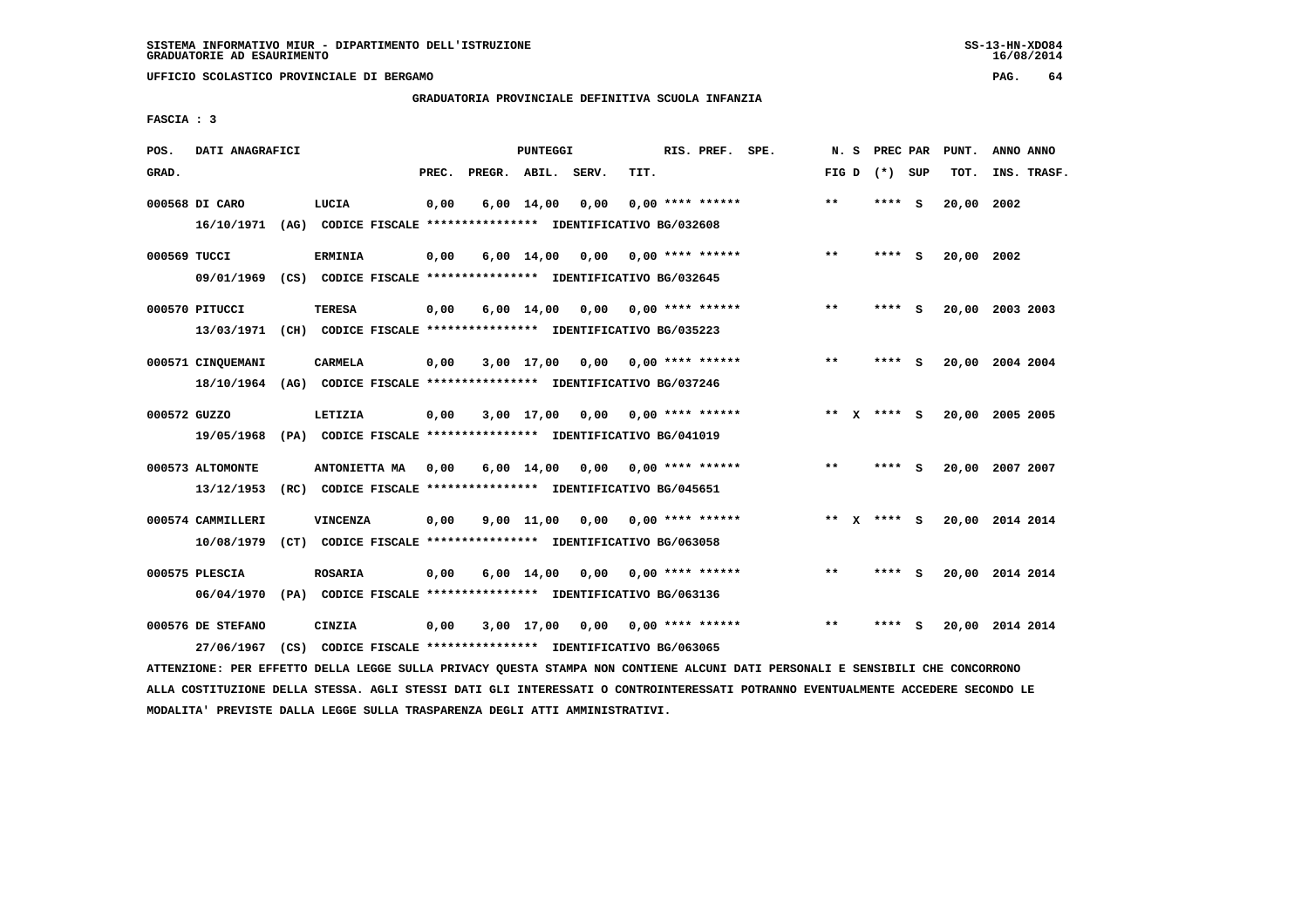**UFFICIO SCOLASTICO PROVINCIALE DI BERGAMO PAG. 65**

## **GRADUATORIA PROVINCIALE DEFINITIVA SCUOLA INFANZIA**

 **FASCIA : 3**

| POS.         | DATI ANAGRAFICI   |                                                                                                                               |       |                    | PUNTEGGI           |                                    |      | RIS. PREF. SPE.           | N. S  |                 | PREC PAR PUNT. | ANNO ANNO       |  |
|--------------|-------------------|-------------------------------------------------------------------------------------------------------------------------------|-------|--------------------|--------------------|------------------------------------|------|---------------------------|-------|-----------------|----------------|-----------------|--|
| GRAD.        |                   |                                                                                                                               | PREC. | PREGR. ABIL. SERV. |                    |                                    | TIT. |                           |       | FIG D $(*)$ SUP | TOT.           | INS. TRASF.     |  |
|              | 000577 BETTONI    | <b>GIOVANNA</b>                                                                                                               | 0,00  |                    | 6,00 13,00         | 0,00                               |      | $0,00$ **** ******        |       | ** $X$ **** S   | 19,00 2000     |                 |  |
|              | 02/08/1971        | (BG) CODICE FISCALE **************** IDENTIFICATIVO BG/022989                                                                 |       |                    |                    |                                    |      |                           |       |                 |                |                 |  |
|              | 000578 TUCCITTO   | <b>DANIELA</b>                                                                                                                | 0,00  |                    |                    | $3,00$ 16,00 0,00 0,00 **** ****** |      |                           | **    | **** S          | 19,00 2002     |                 |  |
|              |                   | 23/12/1979 (SR) CODICE FISCALE *************** IDENTIFICATIVO BG/032741                                                       |       |                    |                    |                                    |      |                           |       |                 |                |                 |  |
| 000579 ARNAO |                   | <b>ELISA</b>                                                                                                                  | 0,00  |                    | $3,00 \quad 16,00$ |                                    |      |                           | $***$ | **** S          | 19,00 2002     |                 |  |
|              |                   | 11/11/1976 (PA) CODICE FISCALE *************** IDENTIFICATIVO BG/032519                                                       |       |                    |                    |                                    |      |                           |       |                 |                |                 |  |
| 000580 VERDE |                   | <b>PAOLA</b>                                                                                                                  | 0,00  |                    |                    | $3,00$ 16,00 0,00 0,00 **** ****** |      |                           | $***$ | **** S          | 19,00 2002     |                 |  |
|              |                   | 17/06/1971 (EE) CODICE FISCALE *************** IDENTIFICATIVO BG/031640                                                       |       |                    |                    |                                    |      |                           |       |                 |                |                 |  |
| 000581 SERGI |                   | <b>MONYA</b>                                                                                                                  | 0,00  |                    |                    | $3,00$ 16,00 0,00 0,00 **** ****** |      |                           | $* *$ | **** S          |                | 19,00 2003 2003 |  |
|              |                   | 31/07/1971 (PA) CODICE FISCALE *************** IDENTIFICATIVO BG/035762                                                       |       |                    |                    |                                    |      |                           |       |                 |                |                 |  |
|              | 000582 MONTOLEONE | <b>GIUSEPPA</b>                                                                                                               | 0,00  |                    | 3,00 16,00         |                                    |      | $0,00$ $0,00$ **** ****** | $* *$ | **** S          |                | 19,00 2003 2003 |  |
|              |                   | 20/01/1977 (TP) CODICE FISCALE *************** IDENTIFICATIVO BG/035433                                                       |       |                    |                    |                                    |      |                           |       |                 |                |                 |  |
|              | 000583 MACHEDA    | <b>SERAFINA</b>                                                                                                               | 0,00  |                    |                    | $6,00$ 13,00 0,00 0,00 **** ****** |      |                           | $* *$ | **** S          |                | 19,00 2004 2004 |  |
|              |                   | 29/07/1971 (RC) CODICE FISCALE *************** IDENTIFICATIVO BG/037414                                                       |       |                    |                    |                                    |      |                           |       |                 |                |                 |  |
|              | 000584 MAGLIO     | <b>HELGA</b>                                                                                                                  | 0,00  |                    |                    | $3,00$ 16,00 0,00 0,00 **** ****** |      |                           | $* *$ | **** S          |                | 19,00 2004 2004 |  |
|              |                   | 13/09/1973 (AG) CODICE FISCALE *************** IDENTIFICATIVO BG/037401                                                       |       |                    |                    |                                    |      |                           |       |                 |                |                 |  |
|              | 000585 LAMBERTI   | <b>ANTONIETTA</b>                                                                                                             | 0,00  |                    |                    | 3,00 16,00 0,00 0,00 **** ******   |      |                           | $* *$ | **** S          |                | 19,00 2004 2004 |  |
|              | 14/06/1978        | (SA) CODICE FISCALE **************** IDENTIFICATIVO BG/037344                                                                 |       |                    |                    |                                    |      |                           |       |                 |                |                 |  |
|              |                   | ATTENZIONE: PER EFFETTO DELLA LEGGE SULLA PRIVACY QUESTA STAMPA NON CONTIENE ALCUNI DATI PERSONALI E SENSIBILI CHE CONCORRONO |       |                    |                    |                                    |      |                           |       |                 |                |                 |  |

 **ALLA COSTITUZIONE DELLA STESSA. AGLI STESSI DATI GLI INTERESSATI O CONTROINTERESSATI POTRANNO EVENTUALMENTE ACCEDERE SECONDO LE MODALITA' PREVISTE DALLA LEGGE SULLA TRASPARENZA DEGLI ATTI AMMINISTRATIVI.**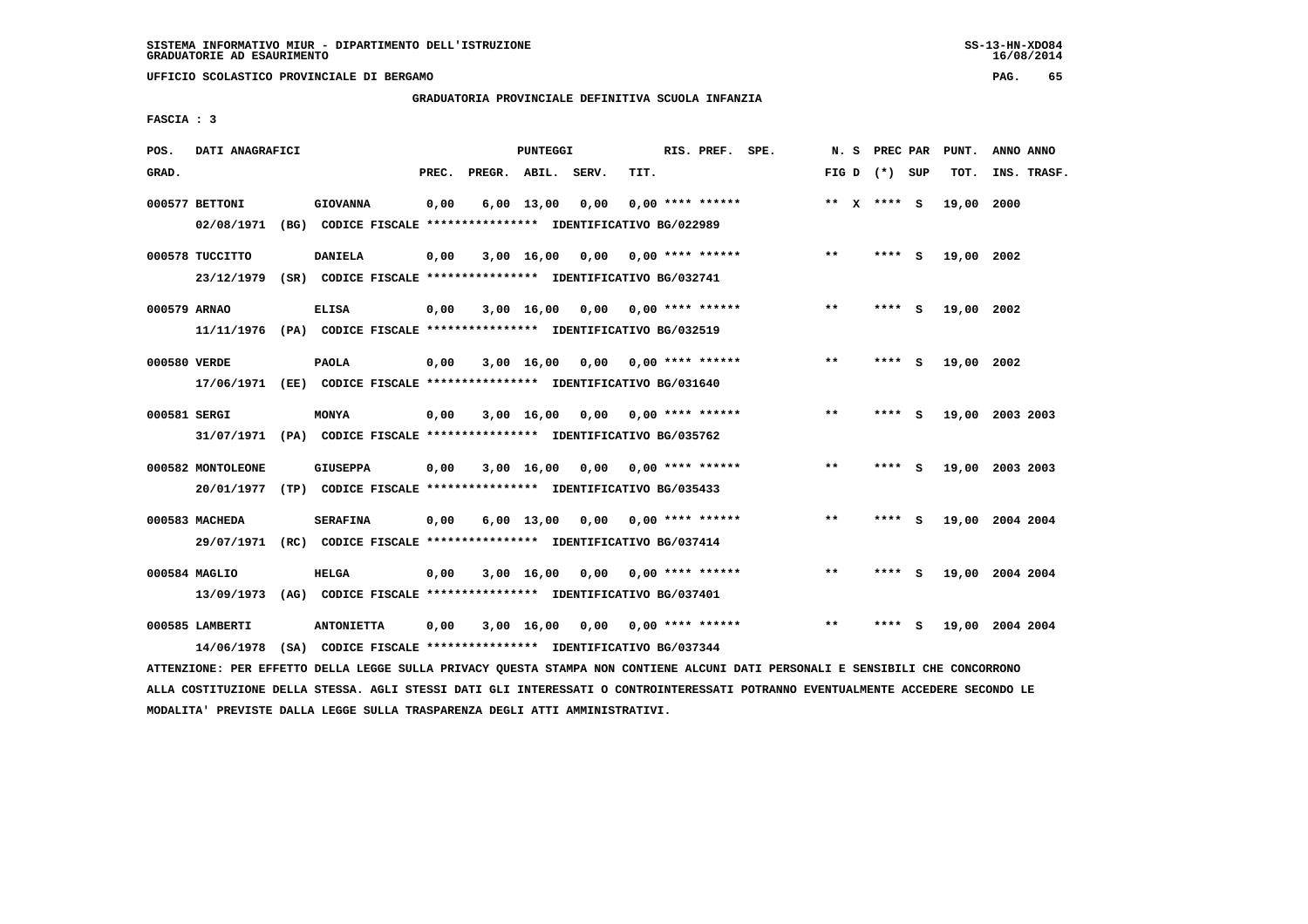**UFFICIO SCOLASTICO PROVINCIALE DI BERGAMO PAG. 66**

## **GRADUATORIA PROVINCIALE DEFINITIVA SCUOLA INFANZIA**

 **FASCIA : 3**

| POS.  | DATI ANAGRAFICI    |      |                                                                         |       |                    | PUNTEGGI     |      |      | RIS. PREF. SPE.           | N.S   | PREC PAR      |          | PUNT.      | ANNO ANNO       |
|-------|--------------------|------|-------------------------------------------------------------------------|-------|--------------------|--------------|------|------|---------------------------|-------|---------------|----------|------------|-----------------|
| GRAD. |                    |      |                                                                         | PREC. | PREGR. ABIL. SERV. |              |      | TIT. |                           | FIG D | (*) SUP       |          | TOT.       | INS. TRASF.     |
|       | 000586 DI GIROLAMO |      | <b>MARIA GIUSEPP</b>                                                    | 0,00  |                    | $3,00$ 16,00 | 0.00 |      | $0.00$ **** ******        | $***$ | ****          | - S      |            | 19,00 2004 2004 |
|       |                    |      | 04/07/1972 (TP) CODICE FISCALE *************** IDENTIFICATIVO BG/037287 |       |                    |              |      |      |                           |       |               |          |            |                 |
|       | 000587 ZAPPONE     |      | <b>ANDREINA</b>                                                         | 0,00  |                    | 3,00 16,00   | 0,00 |      | $0.00$ **** ******        | $* *$ | **** S        |          | 19,00 2007 |                 |
|       | 03/07/1968         |      | (VV) CODICE FISCALE **************** IDENTIFICATIVO BG/044322           |       |                    |              |      |      |                           |       |               |          |            |                 |
|       | 000588 MISTRETTA   |      | <b>DOROTEA</b>                                                          | 0,00  |                    | $3,00$ 16,00 | 0,00 |      | 0,00 **** ******          | $***$ | **** S        |          |            | 19,00 2011 2011 |
|       | 24/05/1965         | (TP) | CODICE FISCALE **************** IDENTIFICATIVO BG/057048                |       |                    |              |      |      |                           |       |               |          |            |                 |
|       | 000589 PRINCIOTTA  |      | <b>ROSALBA</b>                                                          | 0,00  |                    | 3,00 16,00   |      |      | $0,00$ $0,00$ **** ****** | $* *$ | ****          | - S      |            | 19,00 2011 2011 |
|       | 25/11/1976         |      | (PA) CODICE FISCALE **************** IDENTIFICATIVO BG/057154           |       |                    |              |      |      |                           |       |               |          |            |                 |
|       | 000590 RACCUGLIA   |      | <b>ROSARIA</b>                                                          | 0,00  |                    | $3,00$ 16,00 |      |      | $0,00$ $0,00$ **** ****** | $***$ | ****          | <b>S</b> |            | 19,00 2014 2014 |
|       | 25/04/1979         |      | (PA) CODICE FISCALE **************** IDENTIFICATIVO BG/063083           |       |                    |              |      |      |                           |       |               |          |            |                 |
|       |                    |      |                                                                         |       |                    |              |      |      |                           |       |               |          |            |                 |
|       | 000591 MURONI      |      | <b>DANIELA</b>                                                          | 0,00  |                    | 3,00 15,00   | 0,00 |      | 0,00 **** ******          | **    | ****          | <b>S</b> | 18,00      | 2002            |
|       |                    |      | 22/10/1972 (OR) CODICE FISCALE *************** IDENTIFICATIVO BG/033182 |       |                    |              |      |      |                           |       |               |          |            |                 |
|       | 000592 BIANCHI     |      | <b>ELEONORA</b>                                                         | 0,00  |                    | 3,00 15,00   | 0,00 |      | $0.00$ **** ******        |       | ** $X$ **** S |          | 18,00 2002 |                 |
|       | 07/12/1966         | (BN) | CODICE FISCALE **************** IDENTIFICATIVO BG/033010                |       |                    |              |      |      |                           |       |               |          |            |                 |
|       | 000593 GRASSELLINO |      | SONIA DOROTEA                                                           | 0,00  |                    | 3,00 15,00   | 0,00 |      | 0,00 **** ******          | $**$  | **** S        |          | 18,00 2002 |                 |
|       | 17/01/1978         |      | (TP) CODICE FISCALE **************** IDENTIFICATIVO BG/032722           |       |                    |              |      |      |                           |       |               |          |            |                 |
|       | 000594 PELLITTERI  |      | <b>VINCENZO</b>                                                         | 0,00  |                    | $3,00$ 15,00 |      |      | $0.00$ $0.00$ **** ****** | $* *$ |               | s        | 18,00 2002 |                 |
|       | 05/08/1976         | (AG) | CODICE FISCALE **************** IDENTIFICATIVO BG/032383                |       |                    |              |      |      |                           |       |               |          |            |                 |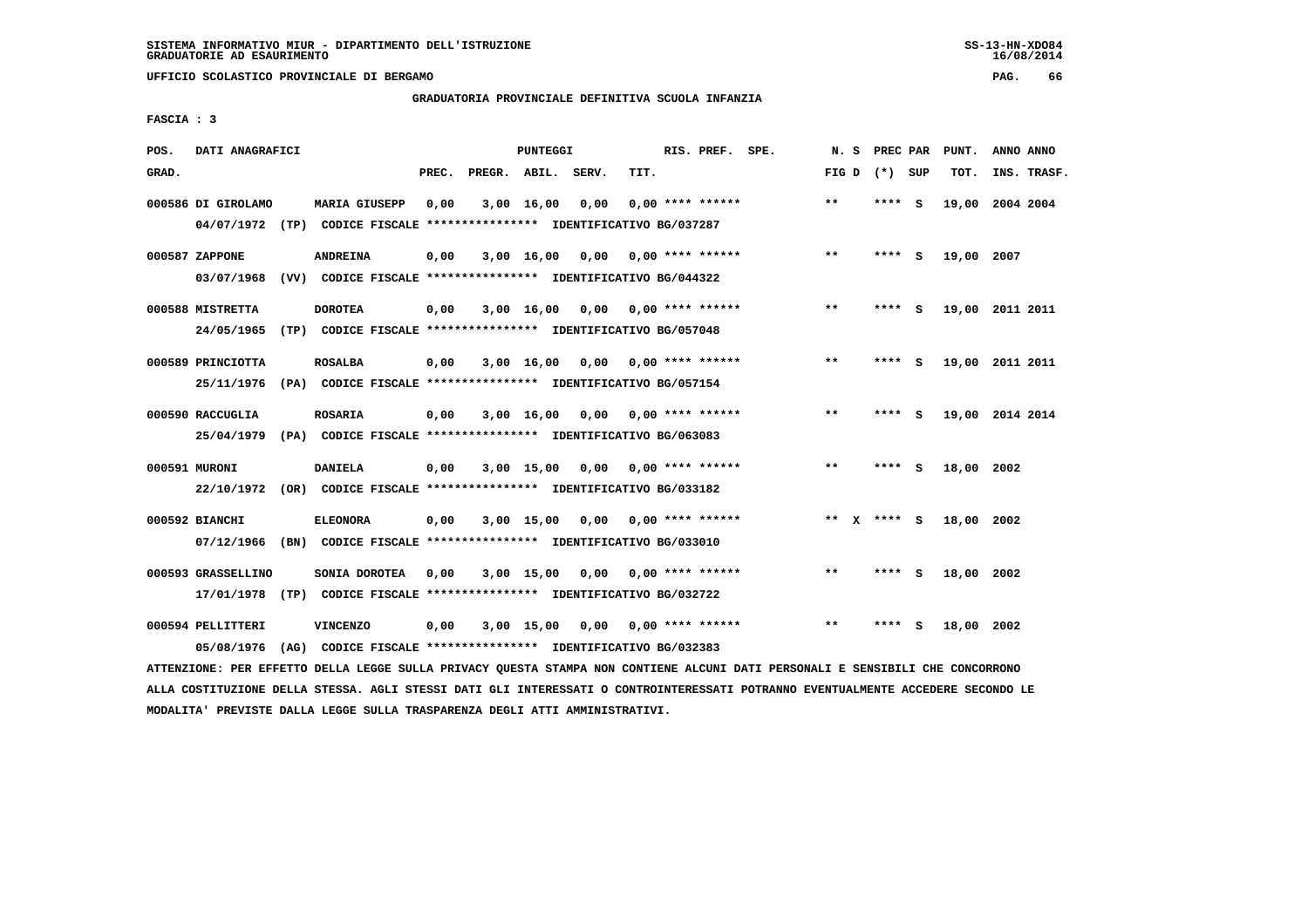**UFFICIO SCOLASTICO PROVINCIALE DI BERGAMO PAG. 67**

# **GRADUATORIA PROVINCIALE DEFINITIVA SCUOLA INFANZIA**

 **FASCIA : 3**

| POS.  | DATI ANAGRAFICI    |                                                               |       |                    | PUNTEGGI     |      |      | RIS. PREF. SPE.           | N.S   | PREC PAR |     | PUNT.      | ANNO ANNO   |
|-------|--------------------|---------------------------------------------------------------|-------|--------------------|--------------|------|------|---------------------------|-------|----------|-----|------------|-------------|
| GRAD. |                    |                                                               | PREC. | PREGR. ABIL. SERV. |              |      | TIT. |                           | FIG D | (*) SUP  |     | TOT.       | INS. TRASF. |
|       | 000595 VACCARO     | <b>ALESANDRO</b>                                              | 0,00  |                    | 3,00 15,00   | 0,00 |      | $0.00$ **** ******        | $* *$ | ****     | - S | 18,00      | 2002        |
|       | 07/03/1972         | (EE) CODICE FISCALE **************** IDENTIFICATIVO BG/031866 |       |                    |              |      |      |                           |       |          |     |            |             |
|       | 000596 LIBRIZZI    | STEFANIA MARI                                                 | 0,00  |                    | 3,00 15,00   | 0,00 |      | $0.00$ **** ******        | $**$  | $***$ S  |     | 18,00 2002 |             |
|       | 11/06/1970         | (PA) CODICE FISCALE **************** IDENTIFICATIVO BG/033450 |       |                    |              |      |      |                           |       |          |     |            |             |
|       | 000597 RADICI      | <b>ALESSANDRA</b>                                             | 0,00  |                    | 3,00 15,00   |      |      | $0,00$ $0,00$ **** ****** | ** X  | **** S   |     | 18,00 2002 |             |
|       | 04/02/1970         | (BG) CODICE FISCALE **************** IDENTIFICATIVO BG/022774 |       |                    |              |      |      |                           |       |          |     |            |             |
|       | 000598 SCRIMA      | SILVIA                                                        | 0,00  |                    | 3,00 15,00   | 0,00 |      | 0,00 **** ******          | $* *$ | **** S   |     | 18,00 2002 |             |
|       | 28/05/1979         | (PA) CODICE FISCALE **************** IDENTIFICATIVO BG/032697 |       |                    |              |      |      |                           |       |          |     |            |             |
|       | 000599 CASTELLINO  | <b>GRAZIELLA</b>                                              | 0,00  |                    | $3,00$ 15,00 | 0,00 |      | $0.00$ **** ******        | $* *$ | **** S   |     | 18,00      | 2003 2003   |
|       | 17/07/1978         | (AG) CODICE FISCALE **************** IDENTIFICATIVO BG/035057 |       |                    |              |      |      |                           |       |          |     |            |             |
|       | 000600 SODANO      | <b>ROSA</b>                                                   | 0,00  |                    | $3,00$ 15,00 |      |      | $0,00$ $0,00$ **** ****** | $* *$ | ****     | - S | 18,00 2004 |             |
|       | 28/10/1970         | (SA) CODICE FISCALE **************** IDENTIFICATIVO BG/037052 |       |                    |              |      |      |                           |       |          |     |            |             |
|       | 000601 LO MORIELLO | <b>FATIMA</b>                                                 | 0,00  |                    | 3,00 15,00   |      |      | $0.00$ $0.00$ **** ****** | $* *$ | **** S   |     | 18,00      | 2005 2005   |
|       | 23/03/1973         | (NA) CODICE FISCALE **************** IDENTIFICATIVO BG/040806 |       |                    |              |      |      |                           |       |          |     |            |             |
|       | 000602 MUSCELLA    | ANNA MARIA                                                    | 0,00  |                    | $0,00$ 15,00 | 0,00 |      | $3,00$ **** ******        | $* *$ | ****     | - S | 18,00      | 2007 2007   |
|       | 16/05/1968         | (EE) CODICE FISCALE **************** IDENTIFICATIVO BG/045518 |       |                    |              |      |      |                           |       |          |     |            |             |
|       | 000603 CARATELLI   | VALERIA                                                       | 0,00  |                    | 2,00 16,00   | 0.00 |      | $0.00$ **** ******        | $* *$ | ****     | s   | 18,00      | 2007 2007   |
|       | 29/01/1975         | (TP) CODICE FISCALE *************** IDENTIFICATIVO BG/045343  |       |                    |              |      |      |                           |       |          |     |            |             |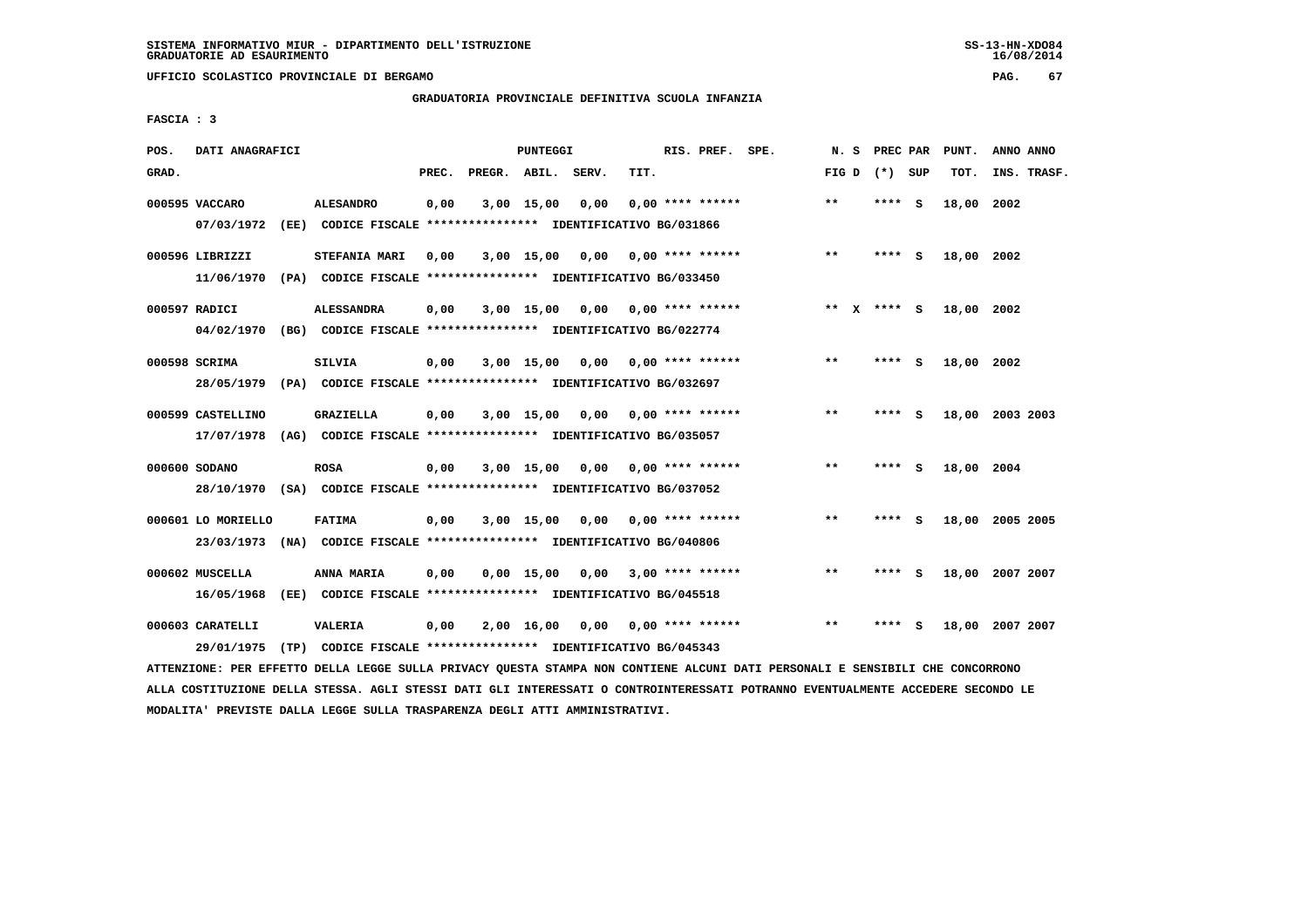**UFFICIO SCOLASTICO PROVINCIALE DI BERGAMO PAG. 68**

# **GRADUATORIA PROVINCIALE DEFINITIVA SCUOLA INFANZIA**

 **FASCIA : 3**

| POS.         | DATI ANAGRAFICI  |                                                               |       | PUNTEGGI           |                       |      | RIS. PREF. SPE.           | N.S             | PREC PAR |     | PUNT.      | ANNO ANNO       |
|--------------|------------------|---------------------------------------------------------------|-------|--------------------|-----------------------|------|---------------------------|-----------------|----------|-----|------------|-----------------|
| GRAD.        |                  |                                                               | PREC. | PREGR. ABIL. SERV. |                       | TIT. |                           | FIG D $(*)$ SUP |          |     | TOT.       | INS. TRASF.     |
|              | 000604 PITITTO   | <b>PANTALEA</b>                                               | 0,00  | 3,00 15,00         | 0,00                  |      | $0.00$ **** ******        | $***$           | ****     | - S | 18,00 2007 |                 |
|              | 17/04/1963       | (VV) CODICE FISCALE **************** IDENTIFICATIVO BG/023209 |       |                    |                       |      |                           |                 |          |     |            |                 |
| 000605 SALA  |                  | <b>ALESSANDRA</b>                                             | 0,00  | $0,00$ 18,00       | 0,00                  |      | 0,00 **** ******          | $***$           | $X$ **** |     | 18,00 2007 |                 |
|              | 25/05/1985       | (BG) CODICE FISCALE **************** IDENTIFICATIVO BG/044719 |       |                    |                       |      |                           |                 |          |     |            |                 |
| 000606 RUSSO |                  | LUCIANA                                                       | 0,00  | $3,00$ 15,00       |                       |      | $0.00$ $0.00$ **** ****** | $* *$           | **** S   |     |            | 18,00 2011 2011 |
|              | 13/10/1978       | (PZ) CODICE FISCALE **************** IDENTIFICATIVO BG/057246 |       |                    |                       |      |                           |                 |          |     |            |                 |
| 000607 AMATO |                  | <b>GIUSEPPINA</b>                                             | 0,00  | $3,00$ 15,00       | 0.00                  |      | 0,00 **** ******          | $***$           | ****     | - S |            | 18,00 2011 2011 |
|              | 30/04/1975       | (SR) CODICE FISCALE **************** IDENTIFICATIVO BG/056921 |       |                    |                       |      |                           |                 |          |     |            |                 |
|              | 000608 TROVATO   | LOREDANA                                                      | 0,00  | 3,00 15,00         | 0,00                  |      | $0.00$ **** ******        | $* *$           | ****     | - S |            | 18,00 2011 2011 |
|              | 09/05/1978       | (CT) CODICE FISCALE **************** IDENTIFICATIVO BG/057269 |       |                    |                       |      |                           |                 |          |     |            |                 |
|              |                  |                                                               |       |                    |                       |      |                           |                 |          |     |            |                 |
|              | 000609 PERITORE  | <b>GRAZIA</b>                                                 | 0,00  | $3,00$ 15,00       | 0,00 0,00 **** ****** |      |                           | $***$           | **** S   |     |            | 18,00 2011 2011 |
|              | 28/06/1977       | (CL) CODICE FISCALE **************** IDENTIFICATIVO BG/057134 |       |                    |                       |      |                           |                 |          |     |            |                 |
|              | 000610 CICCHETTI | <b>ROSA</b>                                                   | 0,00  | 3,00 15,00         |                       |      | $0.00$ $0.00$ **** ****** | $* *$           | **** S   |     |            | 18,00 2014 2014 |
|              | 15/06/1979       | (BG) CODICE FISCALE **************** IDENTIFICATIVO BG/063061 |       |                    |                       |      |                           |                 |          |     |            |                 |
| 000611 LO RE |                  | <b>AGATA</b>                                                  | 0,00  | $3,00$ 15,00       | 0,00                  |      | 0,00 **** ******          | $* *$           | ****     | - S |            | 18,00 2014 2014 |
|              | 06/09/1963       | (CT) CODICE FISCALE **************** IDENTIFICATIVO BG/063076 |       |                    |                       |      |                           |                 |          |     |            |                 |
|              | 000612 OLIVERI   | ROSARIA FRANC                                                 | 0,00  | 3,00 15,00         | 0,00                  |      | $0,00$ **** ******        | $* *$           | ****     | - S |            | 18,00 2014 2014 |
|              | 13/01/1965       | (CT) CODICE FISCALE **************** IDENTIFICATIVO BG/063181 |       |                    |                       |      |                           |                 |          |     |            |                 |
|              |                  |                                                               |       |                    |                       |      |                           |                 |          |     |            |                 |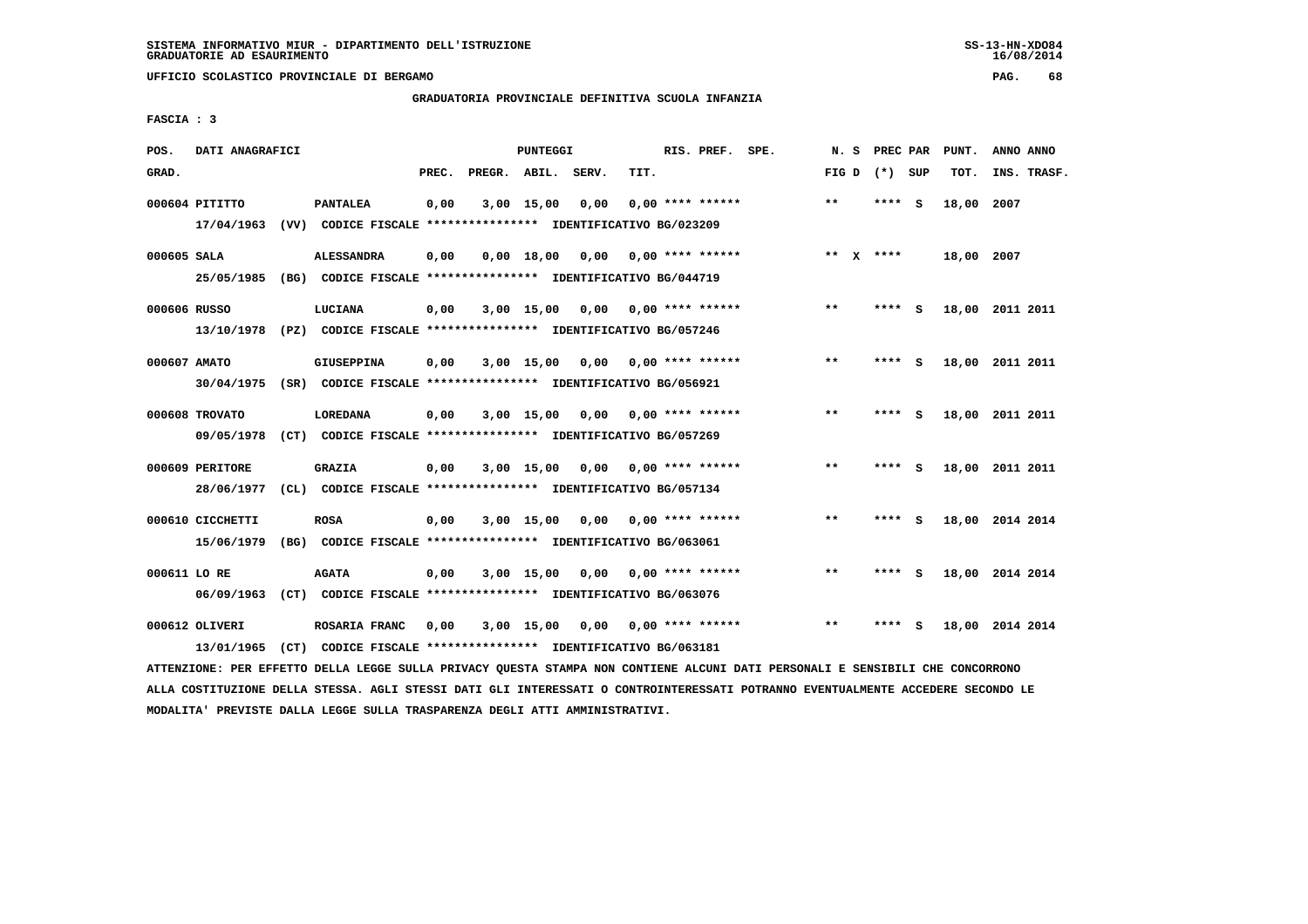**UFFICIO SCOLASTICO PROVINCIALE DI BERGAMO PAG. 69**

## **GRADUATORIA PROVINCIALE DEFINITIVA SCUOLA INFANZIA**

 **FASCIA : 3**

| POS.         | DATI ANAGRAFICI                      |      |                                                                                             |       |                    | PUNTEGGI     |      |                    | RIS. PREF.         | SPE. | N.S     | PREC PAR        |          | PUNT.           | ANNO ANNO |             |
|--------------|--------------------------------------|------|---------------------------------------------------------------------------------------------|-------|--------------------|--------------|------|--------------------|--------------------|------|---------|-----------------|----------|-----------------|-----------|-------------|
| GRAD.        |                                      |      |                                                                                             | PREC. | PREGR. ABIL. SERV. |              |      | TIT.               |                    |      |         | FIG D $(*)$ SUP |          | TOT.            |           | INS. TRASF. |
| 000613 AMATO | 05/04/1964                           |      | <b>FRANCESCA</b><br>(EE) CODICE FISCALE **************** IDENTIFICATIVO BG/063049           | 0,00  |                    | $3,00$ 15,00 | 0.00 |                    | $0,00$ **** ****** |      | $***$   | **** S          |          | 18,00 2014 2014 |           |             |
|              | 000614 MADDALENA<br>08/09/1978       |      | <b>STEFANIA</b><br>(SR) CODICE FISCALE **************** IDENTIFICATIVO BG/031007            | 0,00  |                    | $3,00$ 14,00 | 0,00 |                    | $0.00$ **** ****** |      | $***$   | ****            | - S      | 17,00           | 2002      |             |
|              | 000615 CARNIBELLA<br>08/01/1976      |      | <b>GIUSEPPA</b><br>(RG) CODICE FISCALE **************** IDENTIFICATIVO BG/037241            | 0,00  |                    | 3,00 14,00   | 0,00 | $0.00$ **** ****** |                    |      | $***$ X | **** S          |          | 17,00 2004 2004 |           |             |
|              | 000616 COGLIANDRO<br>01/09/1976      |      | <b>ERMELINDA</b><br>(RC) CODICE FISCALE *************** IDENTIFICATIVO BG/045367            | 0,00  |                    | $3,00$ 14,00 | 0,00 | $0.00$ **** ****** |                    |      | $***$   | ****            | - S      | 17,00 2007 2007 |           |             |
|              | 000617 LO GRECO<br>18/09/1972        |      | <b>DOMENICA</b><br>(EE) CODICE FISCALE **************** IDENTIFICATIVO BG/045492            | 0,00  |                    | $0.00$ 17.00 | 0.00 |                    | $0.00$ **** ****** |      | ** X    | **** S          |          | 17,00 2007 2007 |           |             |
|              | 000618 GALBUSSERA<br>01/10/1988      |      | <b>ELENA</b><br>(BG) CODICE FISCALE **************** IDENTIFICATIVO BG/050876               | 0,00  |                    | $0,00$ 17,00 | 0,00 | $0.00$ **** ****** |                    |      | **      | ****            | <b>S</b> | 17,00 2009      |           |             |
| 000619 CAICO | 27/03/1964                           |      | <b>VINCENZO</b><br>(AG) CODICE FISCALE **************** IDENTIFICATIVO BG/033592            | 0,00  |                    | 3,00 13,00   | 0,00 |                    | $0.00$ **** ****** |      | $* *$   | ****            | - S      | 16,00 2002      |           |             |
|              | 000620 CORABI                        |      | <b>RACHELINA</b><br>02/07/1974 (CZ) CODICE FISCALE *************** IDENTIFICATIVO BG/041066 | 0,00  |                    | $0,00$ 15,00 | 0,00 |                    | $0.00$ **** ****** |      | $**$    | ****            | S        | 15,00           | 2005 2005 |             |
|              | 000621 PULLARA CAIAZZA<br>13/01/1977 | (AG) | VINCENZA<br>CODICE FISCALE **************** IDENTIFICATIVO BG/045588                        | 0,00  |                    | $0,00$ 15,00 | 0,00 | $0.00$ **** ****** |                    |      | $**$    | ****            | s        | 15,00           | 2007 2007 |             |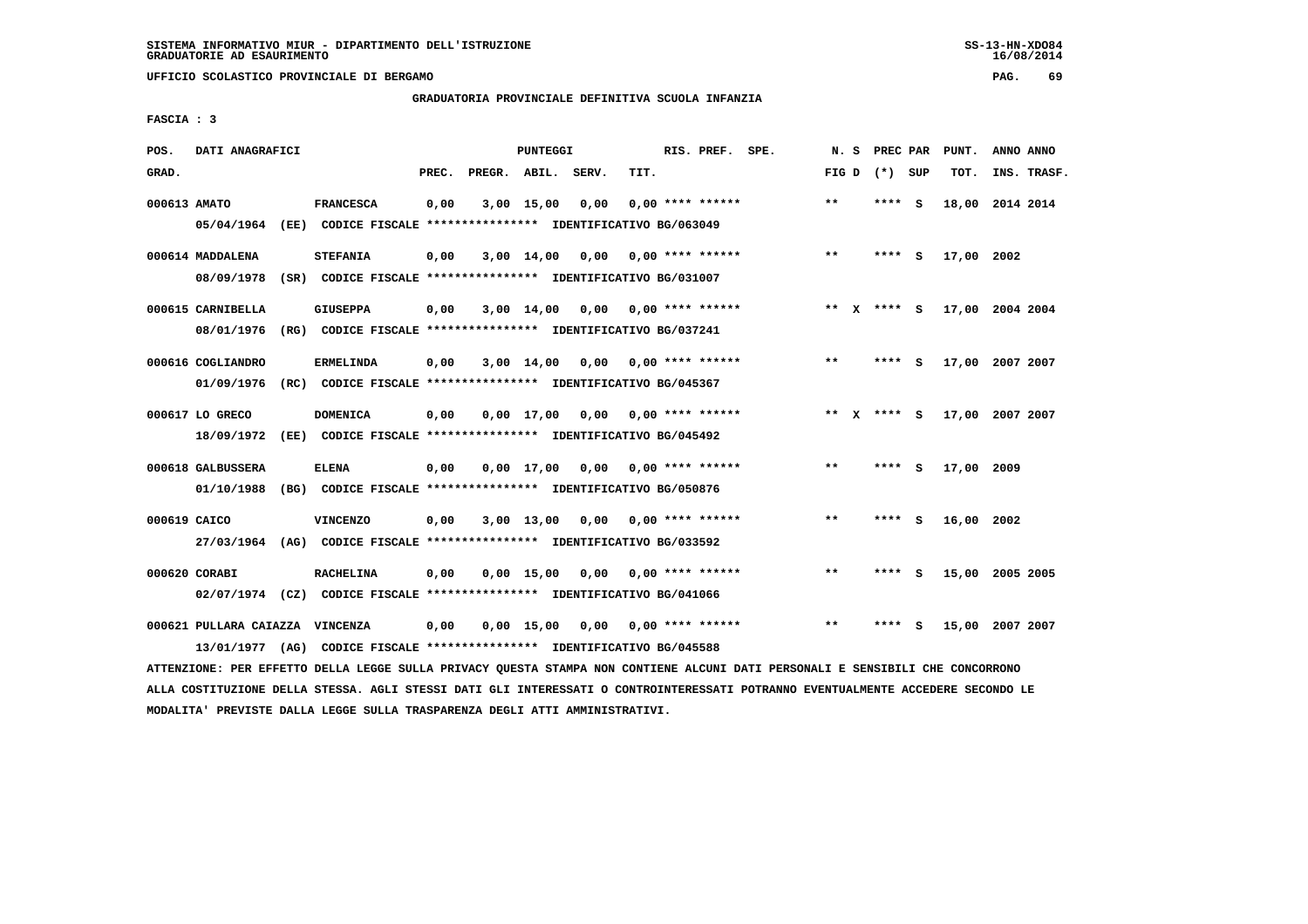**UFFICIO SCOLASTICO PROVINCIALE DI BERGAMO PAG. 70**

## **GRADUATORIA PROVINCIALE DEFINITIVA SCUOLA INFANZIA**

 **FASCIA : 3**

| POS.         | DATI ANAGRAFICI                 |      |                                                                                   |       |                    | <b>PUNTEGGI</b>    |      |      | RIS. PREF. SPE.           | N.S   | PREC PAR        |          | PUNT.      | ANNO ANNO       |
|--------------|---------------------------------|------|-----------------------------------------------------------------------------------|-------|--------------------|--------------------|------|------|---------------------------|-------|-----------------|----------|------------|-----------------|
| GRAD.        |                                 |      |                                                                                   | PREC. | PREGR. ABIL. SERV. |                    |      | TIT. |                           |       | FIG D $(*)$ SUP |          | TOT.       | INS. TRASF.     |
| 000622 PATTI | 02/04/1954                      |      | LUIGIA<br>(AG) CODICE FISCALE **************** IDENTIFICATIVO BG/057128           | 0,00  |                    | $0,00$ 15,00       | 0.00 |      | $0.00$ **** ****** EF     |       | ** X **** S     |          | 15,00      | 2011 2011       |
|              | 000623 DEMARTE<br>15/09/1973    |      | <b>ROSA</b><br>(RC) CODICE FISCALE **************** IDENTIFICATIVO BG/063066      | 0,00  |                    | 0.00 15.00         | 0,00 |      | $0.00$ **** ******        | $***$ | **** S          |          |            | 15,00 2014 2014 |
|              | 000624 MESSINA<br>06/06/1972    |      | <b>ASSUNTA</b><br>(TP) CODICE FISCALE **************** IDENTIFICATIVO BG/063079   | 0,00  |                    | 0.00 15.00         | 0,00 |      | 0,00 **** ******          | $***$ | ****            | - S      |            | 15,00 2014 2014 |
|              | 000625 FERRARO<br>13/12/1973    |      | <b>ANTONINA</b><br>(AG) CODICE FISCALE **************** IDENTIFICATIVO BG/063068  | 0,00  |                    | $0,00$ 15,00       | 0,00 |      | 0,00 **** ******          | $***$ | ****            | - S      |            | 15,00 2014 2014 |
|              | 000626 BONETTI<br>13/05/1976    |      | MONICA<br>(BG) CODICE FISCALE **************** IDENTIFICATIVO BG/021393           | 0,00  |                    | $3,00$ $11,00$     | 0,00 |      | $0.00$ **** ******        | $* *$ | ****            | - S      | 14,00 2000 |                 |
| 000627 LONGO | 17/01/1960                      |      | <b>ANTONELLA</b><br>(CT) CODICE FISCALE **************** IDENTIFICATIVO BG/063077 | 0,00  |                    | $0.00$ 14.00       |      |      | $0,00$ $0,00$ **** ****** | $* *$ | ****            | - S      |            | 14,00 2014 2014 |
|              | 000628 BELLOMO<br>11/11/1966    |      | LOREDANA<br>(AG) CODICE FISCALE **************** IDENTIFICATIVO BG/037020         | 0,00  |                    | $0.00$ 13,00       | 0.00 |      | $0.00$ **** ******        | $***$ | ****            | - S      |            | 13,00 2004 2004 |
|              | 000629 DELL'ACQUA<br>27/08/1963 | (RC) | LOREDANA<br>CODICE FISCALE **************** IDENTIFICATIVO BG/041460              | 0,00  |                    | $0.00$ 13,00       | 0,00 |      | $0.00$ **** ******        | $* *$ | ****            | <b>S</b> |            | 13,00 2005 2005 |
| 000630 CORTI | 17/01/1972                      | (BG) | <b>SIMONA</b><br>CODICE FISCALE **************** IDENTIFICATIVO BG/020821         | 0.00  |                    | $0.00 \quad 12.00$ | 0,00 |      | 0,00 **** ******          | $***$ | ****            | s        | 12,00 2000 |                 |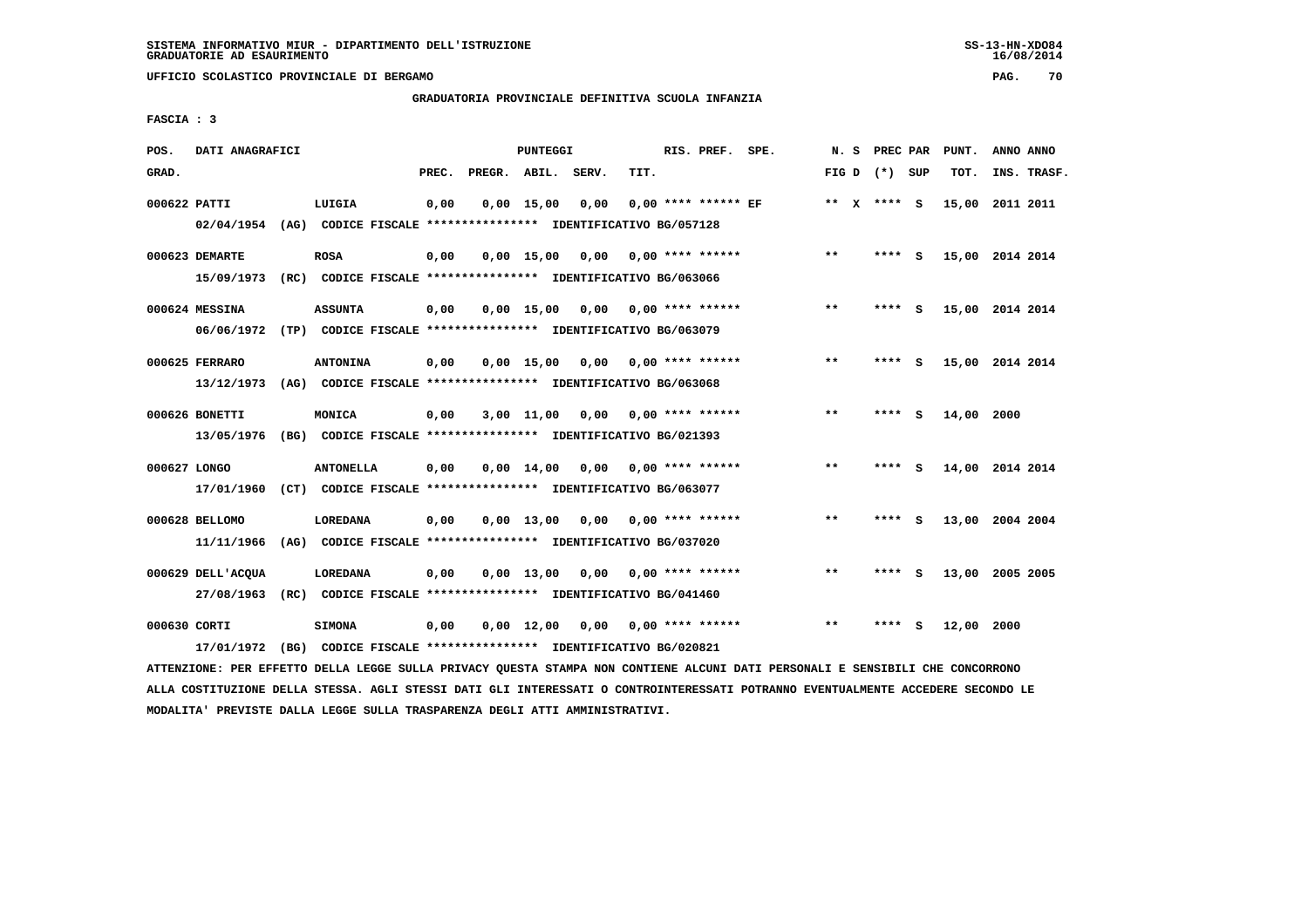**UFFICIO SCOLASTICO PROVINCIALE DI BERGAMO PAG. 71**

 **GRADUATORIA PROVINCIALE DEFINITIVA SCUOLA INFANZIA**

 **FASCIA : 3**

| POS.  | DATI ANAGRAFICI                                                         |                                                               |       |                    | PUNTEGGI |      |      | RIS. PREF. SPE.           | N.S   | PREC PAR        |     | PUNT.       | ANNO ANNO      |             |
|-------|-------------------------------------------------------------------------|---------------------------------------------------------------|-------|--------------------|----------|------|------|---------------------------|-------|-----------------|-----|-------------|----------------|-------------|
| GRAD. |                                                                         |                                                               | PREC. | PREGR. ABIL. SERV. |          |      | TIT. |                           |       | FIG D $(*)$ SUP |     | TOT.        |                | INS. TRASF. |
|       | 000631 SCOTTI                                                           | <b>FRANCESCA</b>                                              | 0,00  | 10,00              | 0,00     | 0,00 |      | $0.00$ **** ******        | **    | **** S          |     | 10,00       | 2009           |             |
| s     | 11/11/1983                                                              | (BG) CODICE FISCALE **************** IDENTIFICATIVO BG/051057 |       |                    |          |      |      |                           |       |                 |     |             |                |             |
|       | 000632 SORLINI                                                          | <b>ELEONORA</b>                                               | 0,00  | 3,00               | 6,00     | 0,00 |      | 0,00 **** ******          | $***$ | **** S          |     | 9,00 2009   |                |             |
| s     | 30/07/1975                                                              | (BG) CODICE FISCALE **************** IDENTIFICATIVO BG/051061 |       |                    |          |      |      |                           |       |                 |     |             |                |             |
|       | 000633 MALANCHINI                                                       | <b>SILVIA</b>                                                 | 0,00  | 0,00               | 6,00     |      |      | $0,00$ 3,00 **** ******   | **    | ****            | - S | 9,00 2009   |                |             |
| s     | 06/08/1981 (BG) CODICE FISCALE *************** IDENTIFICATIVO BG/050912 |                                                               |       |                    |          |      |      |                           |       |                 |     |             |                |             |
|       | 000634 ROSATI                                                           | <b>PAOLA</b>                                                  | 0,00  | 3,00               | 6,00     | 0.00 |      | 0,00 **** ******          | $* *$ | ****            | - S | 9,00 2009   |                |             |
| s     | 16/03/1980                                                              | (LC) CODICE FISCALE **************** IDENTIFICATIVO BG/051000 |       |                    |          |      |      |                           |       |                 |     |             |                |             |
|       | 000635 VASCELLARI                                                       | <b>CHIARA</b>                                                 | 0,00  | 0.00               | 6,00     | 0.00 |      | 3,00 **** ******          | $* *$ | **** S          |     |             | 9,00 2014 2014 |             |
| s     | 17/05/1983                                                              | (TV) CODICE FISCALE **************** IDENTIFICATIVO BG/063092 |       |                    |          |      |      |                           |       |                 |     |             |                |             |
|       |                                                                         |                                                               |       |                    |          |      |      |                           |       |                 |     |             |                |             |
|       | 000636 GALIZZI                                                          | LUCIA                                                         | 0,00  | 0.00               | 6,00     | 0,00 |      | 0,00 **** ******          | $* *$ | ****            | - S | $6,00$ 2009 |                |             |
| s     | 22/08/1988                                                              | (BG) CODICE FISCALE *************** IDENTIFICATIVO BG/050879  |       |                    |          |      |      |                           |       |                 |     |             |                |             |
|       | 000637 VESCOVI                                                          | <b>PAOLA</b>                                                  | 0,00  | 4,00               | 0,00     | 0.00 |      | 0,00 **** ******          | ** X  | **** S          |     | 4,00 2009   |                |             |
| s     | 05/07/1982 (BG) CODICE FISCALE *************** IDENTIFICATIVO BG/051035 |                                                               |       |                    |          |      |      |                           |       |                 |     |             |                |             |
|       | 000638 MILESI                                                           | <b>LAURA</b>                                                  | 0,00  | 0,00               | 0,00     |      |      | $0.00$ $0.00$ **** ****** | $* *$ | **** S          |     | $0.00$ 2007 |                |             |
| s     | 12/07/1987                                                              | (LC) CODICE FISCALE **************** IDENTIFICATIVO BG/044194 |       |                    |          |      |      |                           |       |                 |     |             |                |             |
|       | 000639 GRITTI                                                           | LORENZA                                                       | 0,00  | 0,00               | 0,00     |      |      | $0.00$ $0.00$ **** ****** | **    | ****            |     | $0,00$ 2007 |                |             |
| s     | 20/12/1986                                                              | (BG) CODICE FISCALE **************** IDENTIFICATIVO BG/044258 |       |                    |          |      |      |                           |       |                 |     |             |                |             |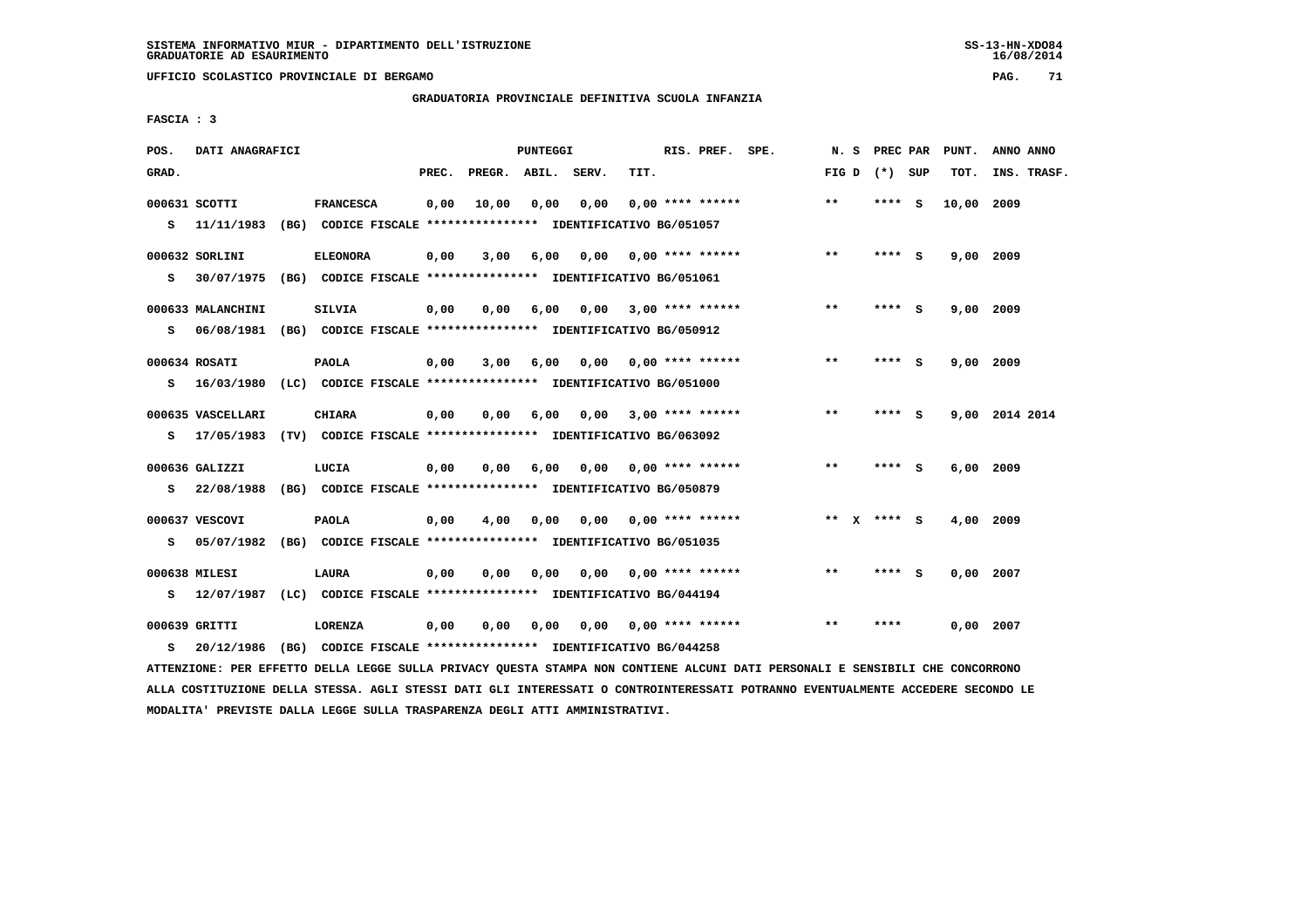**UFFICIO SCOLASTICO PROVINCIALE DI BERGAMO PAG. 72**

 **GRADUATORIA PROVINCIALE DEFINITIVA SCUOLA INFANZIA**

 **FASCIA : 3**

| POS.              | DATI ANAGRAFICI                 |                |       |        | PUNTEGGI |                                                                       |      | RIS. PREF. SPE.           | N.S   | PREC PAR        |     | PUNT.       | ANNO ANNO   |
|-------------------|---------------------------------|----------------|-------|--------|----------|-----------------------------------------------------------------------|------|---------------------------|-------|-----------------|-----|-------------|-------------|
| GRAD.             |                                 |                | PREC. | PREGR. | ABIL.    | SERV.                                                                 | TIT. |                           |       | FIG D $(*)$ SUP |     | TOT.        | INS. TRASF. |
| s                 | 000640 ZUCCHINALI<br>18/06/1986 | <b>SARA</b>    | 0,00  | 0.00   | 0,00     | 0,00<br>(BG) CODICE FISCALE **************** IDENTIFICATIVO BG/044375 |      | $0.00$ **** ******        | $* *$ | **** S          |     | 0.00        | 2007        |
| s                 | 000641 DISARELLI<br>10/05/1984  | <b>ELENA</b>   | 0,00  | 0,00   | 0,00     | 0,00<br>(BG) CODICE FISCALE **************** IDENTIFICATIVO BG/044292 |      | $0.00$ **** ******        | $***$ | **** S          |     | $0,00$ 2007 |             |
| s                 | 000642 FORLANI<br>31/08/1988    | <b>BARBARA</b> | 0,00  | 0.00   | 0.00     | (BG) CODICE FISCALE *************** IDENTIFICATIVO BG/050868          |      | $0.00$ $0.00$ **** ****** | $**$  | ****            | - S | $0.00$ 2009 |             |
| s                 | 000643 CAVAGNA<br>09/08/1988    | <b>ELENA</b>   | 0,00  | 0,00   | 0,00     | 0,00<br>(BG) CODICE FISCALE **************** IDENTIFICATIVO BG/050794 |      | $0.00$ **** ******        | $* *$ | ****            | - 5 |             | 0.00 2009   |
| s                 | $000644$ TADOLTI<br>07/09/1987  | <b>MANUELA</b> | 0,00  | 0,00   | 0.00     | 0.00<br>(BG) CODICE FISCALE **************** IDENTIFICATIVO BG/050996 |      | $0.00$ **** ******        | $**$  | **** S          |     | 0.00 2009   |             |
| s                 | 000645 MERCADANTE<br>12/06/1981 | <b>MILENA</b>  | 0,00  | 0,00   | 0,00     | 0,00<br>(AV) CODICE FISCALE **************** IDENTIFICATIVO BG/050928 |      | $0.00$ **** ******        | $***$ | **** S          |     | 0.00 2009   |             |
| s                 | 000646 VEDOVATI<br>30/10/1988   | SILVIA         | 0,00  | 0.00   | 0.00     | 0,00<br>(BG) CODICE FISCALE **************** IDENTIFICATIVO BG/051030 |      | 0,00 **** ******          | $**$  | **** S          |     | $0,00$ 2009 |             |
| 000647 ROCCA<br>s | 20/03/1988                      | <b>ELENA</b>   | 0,00  | 0,00   | 0,00     | 0,00<br>(BG) CODICE FISCALE **************** IDENTIFICATIVO BG/050994 |      | $0.00$ **** ******        | $* *$ | ****            | - 5 | 0,00        | 2009        |
| s                 | 000648 ACCARDO<br>18/02/1985    | <b>ENZA</b>    | 0,00  | 0.00   | 0,00     | 0.00<br>(BG) CODICE FISCALE **************** IDENTIFICATIVO BG/050726 |      | 0,00 **** ******          | $* *$ | ****            | - S | 0,00        | 2009        |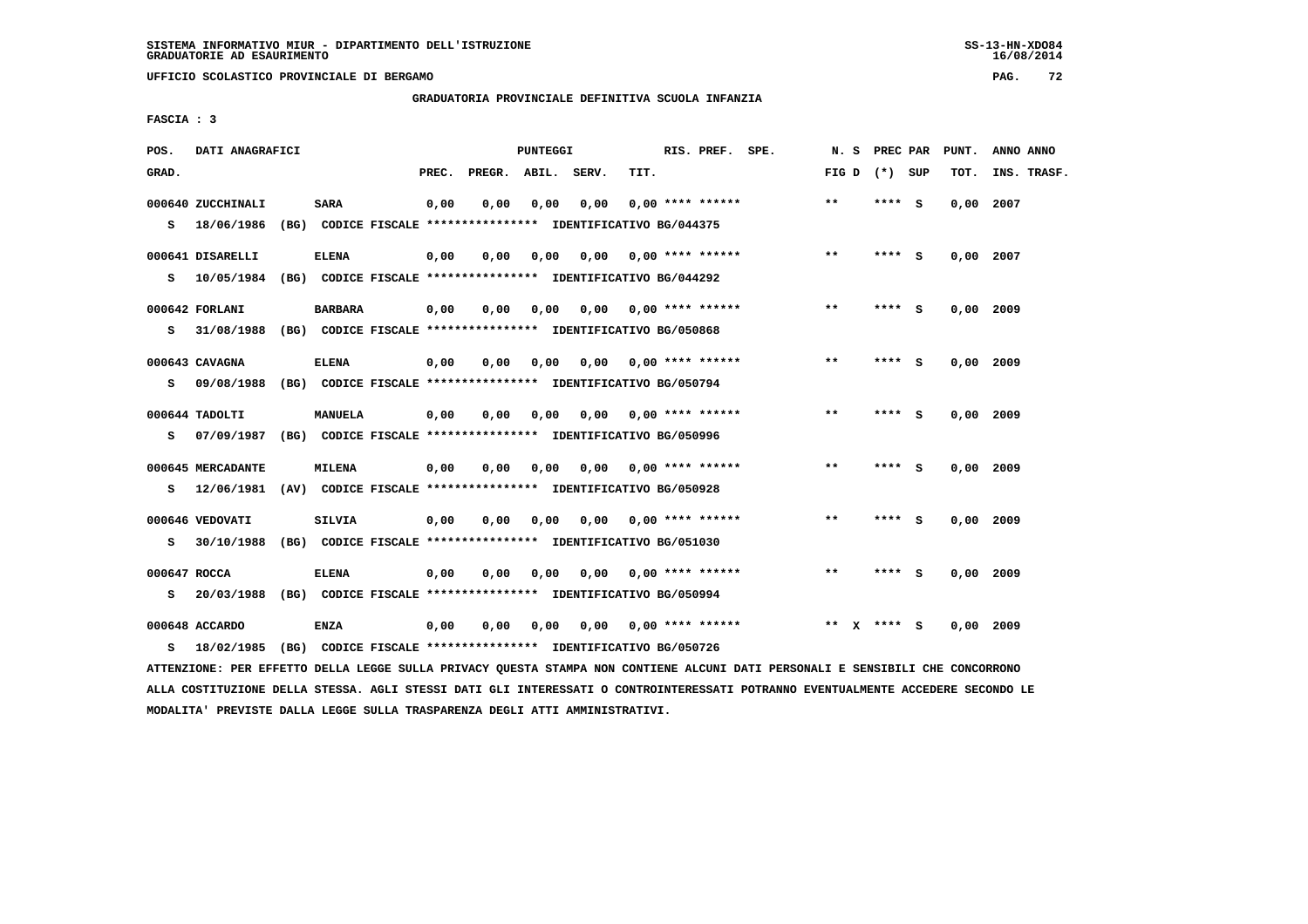$16/08/2014$ 

 **UFFICIO SCOLASTICO PROVINCIALE DI BERGAMO PAG. 73**

 **GRADUATORIA PROVINCIALE DEFINITIVA SCUOLA INFANZIA**

 **FASCIA : 3**

| POS.  | DATI ANAGRAFICI             |                                                                                      |       |                    | PUNTEGGI |      |                           | RIS. PREF. SPE.    | N.S             | PREC PAR |          | PUNT.       | ANNO ANNO   |  |
|-------|-----------------------------|--------------------------------------------------------------------------------------|-------|--------------------|----------|------|---------------------------|--------------------|-----------------|----------|----------|-------------|-------------|--|
| GRAD. |                             |                                                                                      | PREC. | PREGR. ABIL. SERV. |          |      | TIT.                      |                    | FIG D $(*)$ SUP |          |          | TOT.        | INS. TRASF. |  |
|       | 000649 VECCHI               | <b>SARA</b>                                                                          | 0,00  | 0.00               | 0.00     | 0.00 |                           | $0.00$ **** ****** | $**$            | **** S   |          | 0.00        | 2009        |  |
| s     | 26/10/1988                  | (BG) CODICE FISCALE **************** IDENTIFICATIVO BG/051028                        |       |                    |          |      |                           |                    |                 |          |          |             |             |  |
|       | 000650 MOLOGNI              | <b>DENISE</b>                                                                        | 0,00  | 0,00               | 0,00     | 0,00 |                           | $0.00$ **** ****** | $* *$           | **** S   |          | $0,00$ 2009 |             |  |
| s     | 02/10/1988                  | (BG) CODICE FISCALE **************** IDENTIFICATIVO BG/050935                        |       |                    |          |      |                           |                    |                 |          |          |             |             |  |
|       | 000651 POLLINA              | <b>MARCELLA</b>                                                                      | 0,00  | 0.00               | 0.00     |      | $0,00$ $0,00$ **** ****** |                    | $**$            | ****     | - S      | $0.00$ 2009 |             |  |
| s     | 20/08/1988                  | (BG) CODICE FISCALE *************** IDENTIFICATIVO BG/050981                         |       |                    |          |      |                           |                    |                 |          |          |             |             |  |
|       | 000652 SALMASO              | <b>MARTINA</b>                                                                       | 0,00  | 0,00               | 0,00     | 0,00 |                           | $0.00$ **** ****** | $* *$           | **** S   |          | $0,00$ 2009 |             |  |
| s     | 25/07/1988                  | (BG) CODICE FISCALE **************** IDENTIFICATIVO BG/051017                        |       |                    |          |      |                           |                    |                 |          |          |             |             |  |
|       | 000653 LOMBONI              | <b>ELENA</b>                                                                         | 0,00  | 0,00               | 0,00     | 0,00 |                           | $0.00$ **** ****** | $* *$           | ****     | <b>S</b> | 0.00        | 2009        |  |
| s     | 23/05/1988                  | (MI) CODICE FISCALE **************** IDENTIFICATIVO BG/050904                        |       |                    |          |      |                           |                    |                 |          |          |             |             |  |
|       |                             |                                                                                      |       |                    |          |      |                           |                    | $***$           | **** S   |          |             |             |  |
| s     | 000654 MOLARI<br>16/06/1987 | <b>GRAZIA MARIA</b><br>(BG) CODICE FISCALE **************** IDENTIFICATIVO BG/050934 | 0,00  | 0,00               | 0,00     | 0,00 |                           | $0.00$ **** ****** |                 |          |          | 0,00        | 2009        |  |
|       |                             |                                                                                      |       |                    |          |      |                           |                    |                 |          |          |             |             |  |
|       | 000655 GIANDINI             | <b>MARIANNA</b>                                                                      | 0,00  | 0,00               | 0,00     | 0,00 |                           | $0.00$ **** ****** | $* *$           | ****     | - S      | 0.00 2009   |             |  |
| s     | 29/04/1987                  | (BG) CODICE FISCALE **************** IDENTIFICATIVO BG/050889                        |       |                    |          |      |                           |                    |                 |          |          |             |             |  |
|       | 000656 PAIANO               | CHIARA                                                                               | 0,00  | 0.00               | 0.00     | 0,00 | 0,00 **** ******          |                    | $**$            | **** S   |          | $0.00$ 2009 |             |  |
| s     | 25/08/1985                  | (BG) CODICE FISCALE **************** IDENTIFICATIVO BG/050826                        |       |                    |          |      |                           |                    |                 |          |          |             |             |  |
|       | 000657 RINALDI              | TECLA CRISTIN                                                                        | 0,00  | 0,00               | 0,00     | 0,00 |                           | $0.00$ **** ****** | $* *$           | ****     | ్        | 0,00        | 2009        |  |
| s     | 28/03/1984                  | (BG) CODICE FISCALE **************** IDENTIFICATIVO BG/050987                        |       |                    |          |      |                           |                    |                 |          |          |             |             |  |

 **ATTENZIONE: PER EFFETTO DELLA LEGGE SULLA PRIVACY QUESTA STAMPA NON CONTIENE ALCUNI DATI PERSONALI E SENSIBILI CHE CONCORRONO ALLA COSTITUZIONE DELLA STESSA. AGLI STESSI DATI GLI INTERESSATI O CONTROINTERESSATI POTRANNO EVENTUALMENTE ACCEDERE SECONDO LE MODALITA' PREVISTE DALLA LEGGE SULLA TRASPARENZA DEGLI ATTI AMMINISTRATIVI.**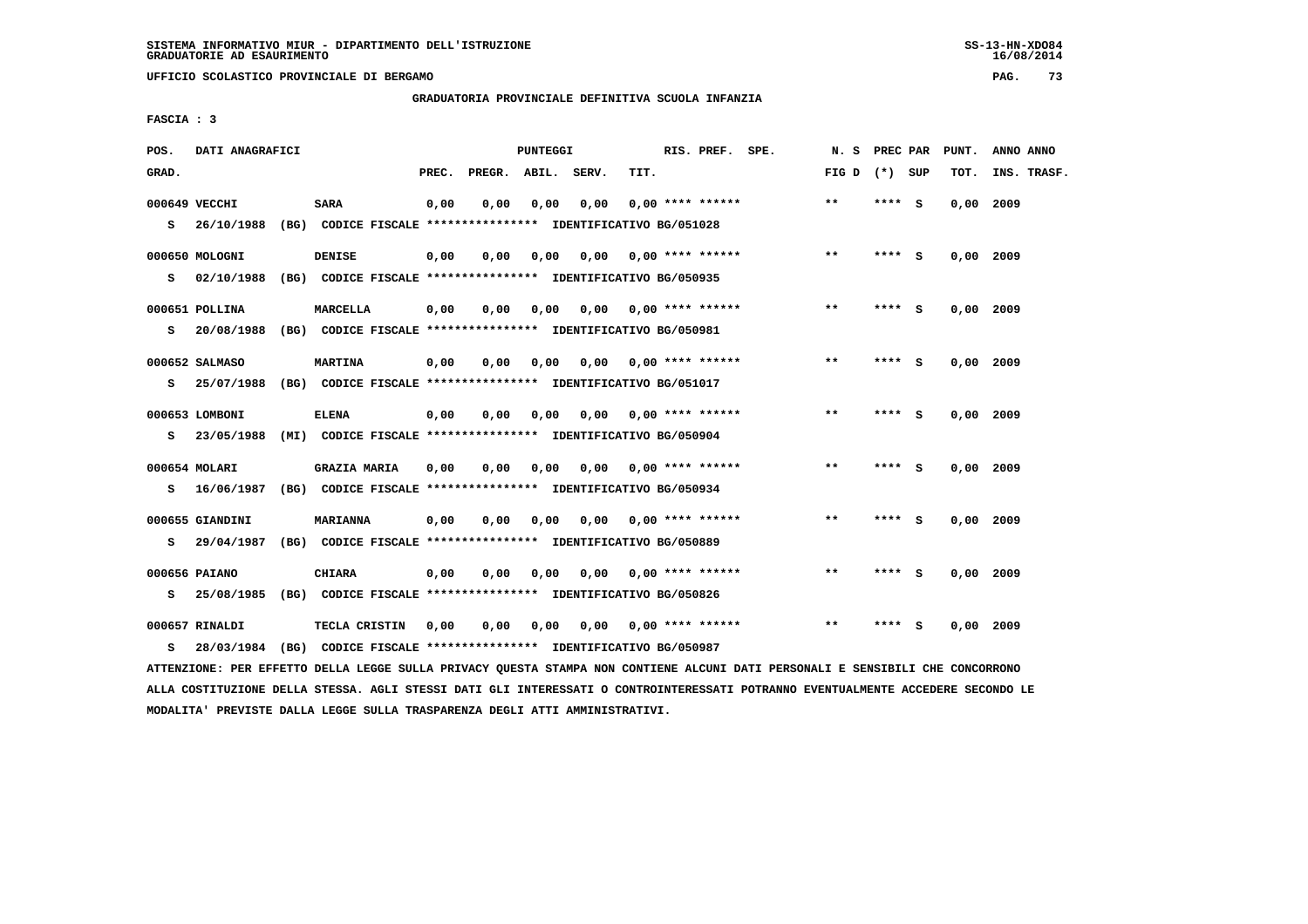|                                                    | SISTEMA INFORMATIVO MIUR - DIPARTIMENTO DELL'ISTRUZIONE<br>GRADUATORIE AD ESAURIMENTO |      |                 |                                  |        |          |       |      |                          |                          |       |       |           | $SS-13-HN-XDO84$<br>16/08/2014 |           |             |
|----------------------------------------------------|---------------------------------------------------------------------------------------|------|-----------------|----------------------------------|--------|----------|-------|------|--------------------------|--------------------------|-------|-------|-----------|--------------------------------|-----------|-------------|
|                                                    | UFFICIO SCOLASTICO PROVINCIALE DI BERGAMO                                             |      |                 |                                  |        |          |       |      |                          |                          |       |       |           | PAG.                           | 74        |             |
| GRADUATORIA PROVINCIALE DEFINITIVA SCUOLA INFANZIA |                                                                                       |      |                 |                                  |        |          |       |      |                          |                          |       |       |           |                                |           |             |
|                                                    | FASCIA : 3                                                                            |      |                 |                                  |        |          |       |      |                          |                          |       |       |           |                                |           |             |
| POS.                                               | DATI ANAGRAFICI                                                                       |      |                 |                                  |        | PUNTEGGI |       |      | RIS. PREF.               | PREC PAR<br>PUNT.<br>N.S |       |       | ANNO ANNO |                                |           |             |
| GRAD.                                              |                                                                                       |      |                 | PREC.                            | PREGR. | ABIL.    | SERV. | TIT. |                          |                          | FIG D | $(*)$ | SUP       | TOT.                           |           | INS. TRASF. |
|                                                    | 000658 CARRARA                                                                        |      | <b>STEFANIA</b> | 0,00                             | 0,00   | 0,00     | 0,00  |      | $0,00$ **** ******       |                          | $***$ | ****  | s         | 0,00                           | 2014 2014 |             |
| s                                                  | 13/05/1988                                                                            | (BG) |                 | CODICE FISCALE ***************** |        |          |       |      | IDENTIFICATIVO BG/063086 |                          |       |       |           |                                |           |             |

 **ATTENZIONE: PER EFFETTO DELLA LEGGE SULLA PRIVACY QUESTA STAMPA NON CONTIENE ALCUNI DATI PERSONALI E SENSIBILI CHE CONCORRONO ALLA COSTITUZIONE DELLA STESSA. AGLI STESSI DATI GLI INTERESSATI O CONTROINTERESSATI POTRANNO EVENTUALMENTE ACCEDERE SECONDO LE MODALITA' PREVISTE DALLA LEGGE SULLA TRASPARENZA DEGLI ATTI AMMINISTRATIVI.**